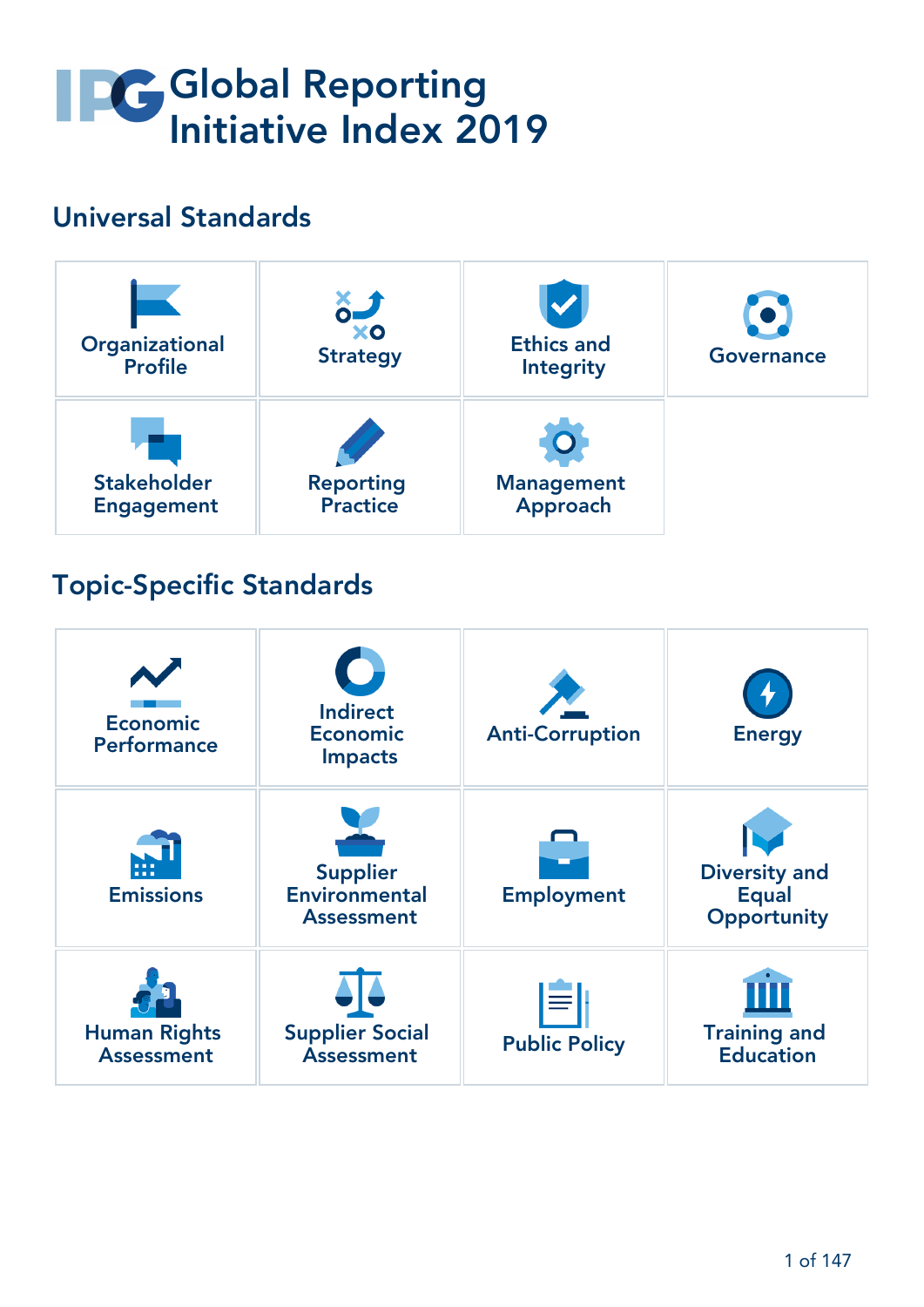# Global Reporting Initiative Index 2019

Interpublic is committed to operating sustainably. To us, this means measuring our carbon footprint and working toward limiting that footprint; respecting and encouraging diversity; and being a good corporate citizen of the communities where our employees live and work.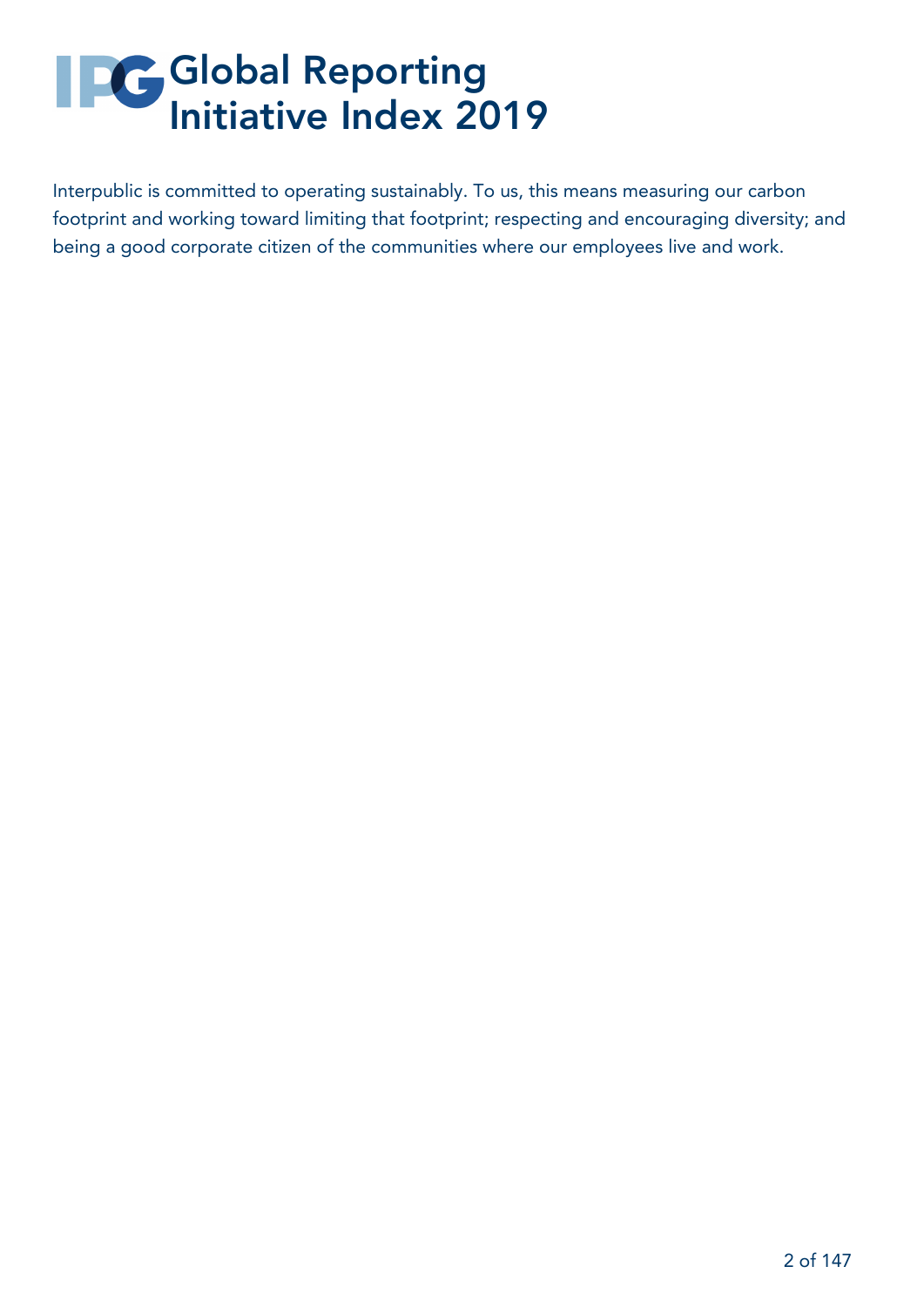## Organizational Profile

Universal Standards

| <b>GRI</b> Indicator | <b>Reporting Level</b> |
|----------------------|------------------------|
| $102 - 1$            | <b>Complete</b>        |

Report the name of the organization

Interpublic Group of Companies, Inc.

102-1

Report the Name of the Organization

Interpublic Group of Companies, Inc.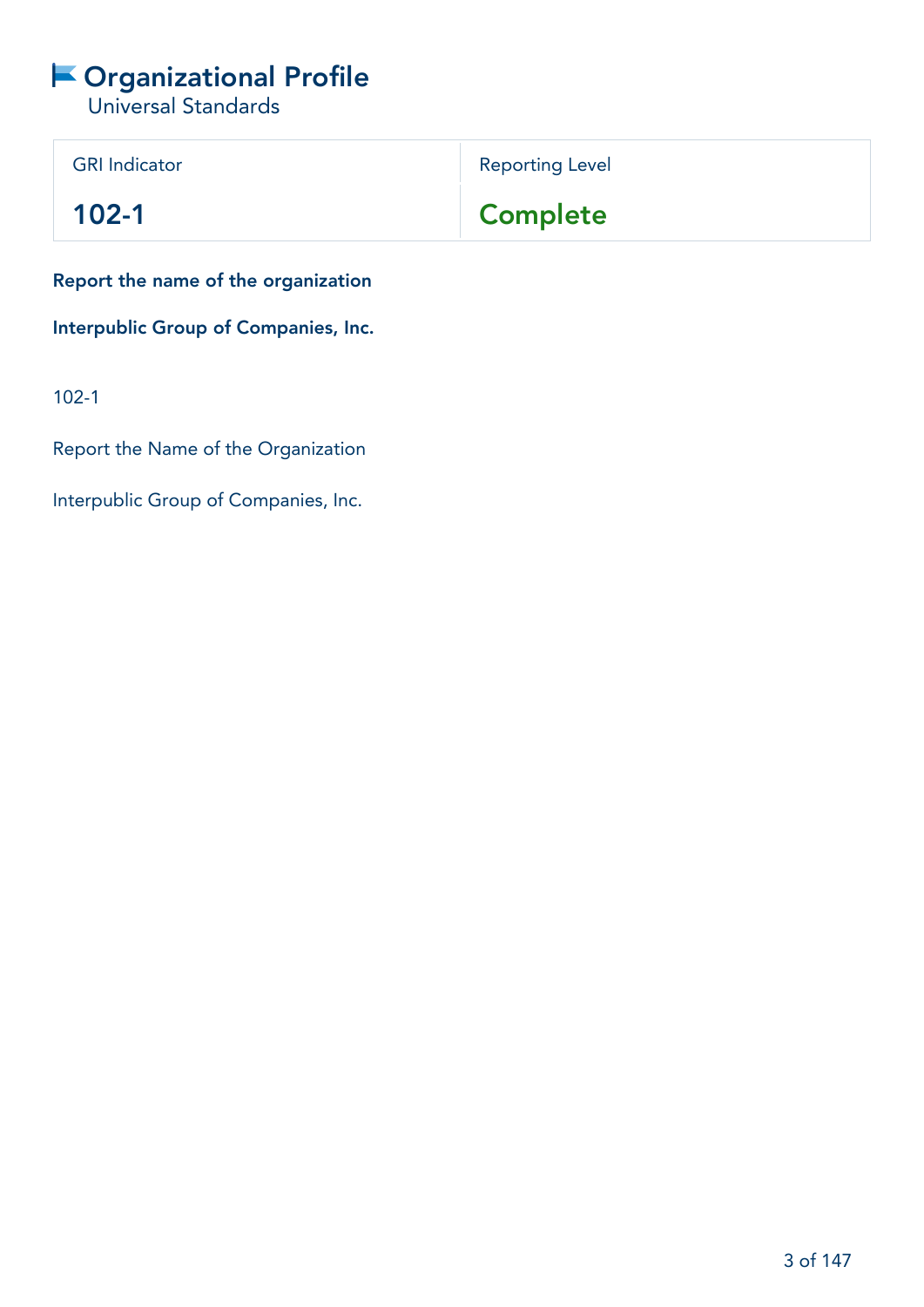## **Setter** Organizational Profile

Universal Standards

| <b>GRI</b> Indicator | <b>Reporting Level</b> |
|----------------------|------------------------|
| $102 - 2$            | Complete               |

Report the primary activities, brands, products and services

IPG operates in all major world markets – our companies specialize in consumer advertising, digital marketing, communications planning and media buying, public relations and specialized communications disciplines.

We are one of the world's premier global advertising and marketing services companies. Through our 54,000 employees in all major world markets, our companies specialize in consumer advertising, digital marketing, communications planning and media buying, public relations and specialized communications disciplines. Our agencies create customized marketing programs for clients that range in scale from large global marketers to regional and local clients. Comprehensive global services are critical to effectively serve our multinational and local clients in markets throughout the world as they seek to build brands, increase sales of their products and services, and gain market share.

The work we produce for our clients is specific to their unique needs. Our solutions vary from project-based activity involving one agency to long-term, fully integrated campaigns created by multiple IPG agencies working together. With offices in over 110 countries, we can operate in a single region or deliver global integrated programs.

The role of our holding company is to provide resources and support to ensure that our agencies can best meet clients' needs. Based in New York City, our holding company sets company-wide financial objectives and corporate strategy, establishes financial management and operational controls, guides personnel policy, directs collaborative inter-agency programs, conducts investor relations, manages corporate social responsibility programs, provides enterprise risk management and oversees mergers and acquisitions. In addition, we provide certain centralized functional services that offer our companies operational efficiencies, including accounting and finance, executive compensation management and recruitment assistance, employee benefits, marketing information retrieval and analysis, internal audit, legal services, real estate expertise and travel services.

Interpublic is home to some of the world's best-known and most innovative communications specialists. We have three global networks: McCann Worldgroup, Foote, Cone & Belding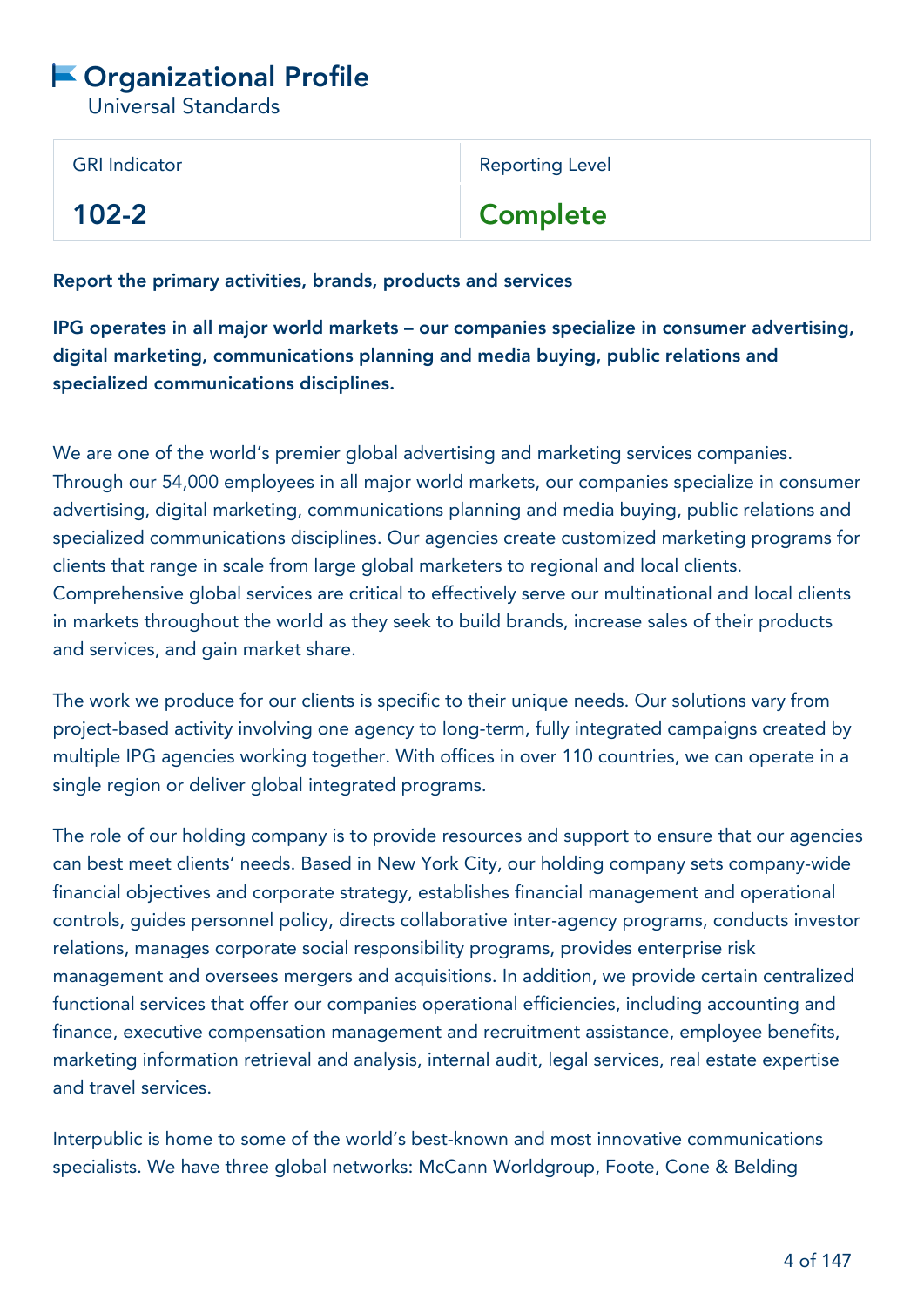("FCB") and MullenLowe Group, which provide integrated, large-scale advertising and marketing solutions for clients. Our global media services companies include UM and Initiative, which operate under the IPG Mediabrands umbrella. We also have a range of best-in-class global specialized communications assets as well as premier domestic integrated and digital agencies that are industry leaders.

- McCann Worldgroup is a leading global marketing solutions network united across more than 100 countries by a single vision: to help brands play a meaningful role in people's lives. The network, ranked by the 2018 Global Effie Index as the world's most creatively effective network in the world, is comprised of agencies that emphasize creativity, innovation and performance. Agencies aligned with McCann Worldgroup to deliver fully integrated solutions include: McCann (advertising), MRM//McCann (digital marketing/relationship management), Momentum Worldwide (total brand experience), McCann Health (professional/dtc communications), CRAFT (production), PMK-BNC (entertainment/brand/popular culture), Weber Shandwick (public relations) and FutureBrand (consulting/design).
- FCB is a global marketing communications company. Based on an understanding of diversified markets and cultures, FCB focuses on creating "Never Finished" ideas for clients that reflect each brand's past and anticipate its future. FCB also offers a range of best-inclass, integrated and specialist marketing capabilities: FCB Health, one of the world's most awarded healthcare marketing networks; shopper-first agency FCB/RED; design agency Chute Gerdeman; experiential agency FCBX; production studios Lord + Thomas and FuelContent; CRM agency FCB/SIX; and digital agencies New Honor Society and HelloComputer.
- MullenLowe Group is a creatively driven integrated marketing communications network with a strong entrepreneurial heritage and challenger mentality. A global creative boutique of distinctive diverse agencies, MullenLowe Group is present in more than 65 markets. With a hyperbundled-operating model, global specialties include expertise in brand strategy, and through-the-line advertising with MullenLowe; digital transformation with MullenLowe Profero; media and communications planning and buying with MullenLowe Mediahub; customer experience activation with MullenLowe Open; and consumer and corporate PR with MullenLowe PR and MullenLowe salt. The group is focused on delivering an "Unfair Share of Attention" for clients and is consistently ranked among the most awarded creative and effective agency networks in the world, and in 2018 was named to the *Ad Age* Agency A-List.
- IPG Mediabrands, the global media and data arm of IPG, manages tens of billions of dollars in marketing investment on behalf of its clients, employing over 12,000 marketing communication specialists in over 100 countries. The agency group delivers business results for clients by providing strategic counsel and advisory services to navigate the fast-evolving consumer and media landscape. These solutions are developed and executed through integrated, data-driven marketing strategies. Full-service and global agencies within the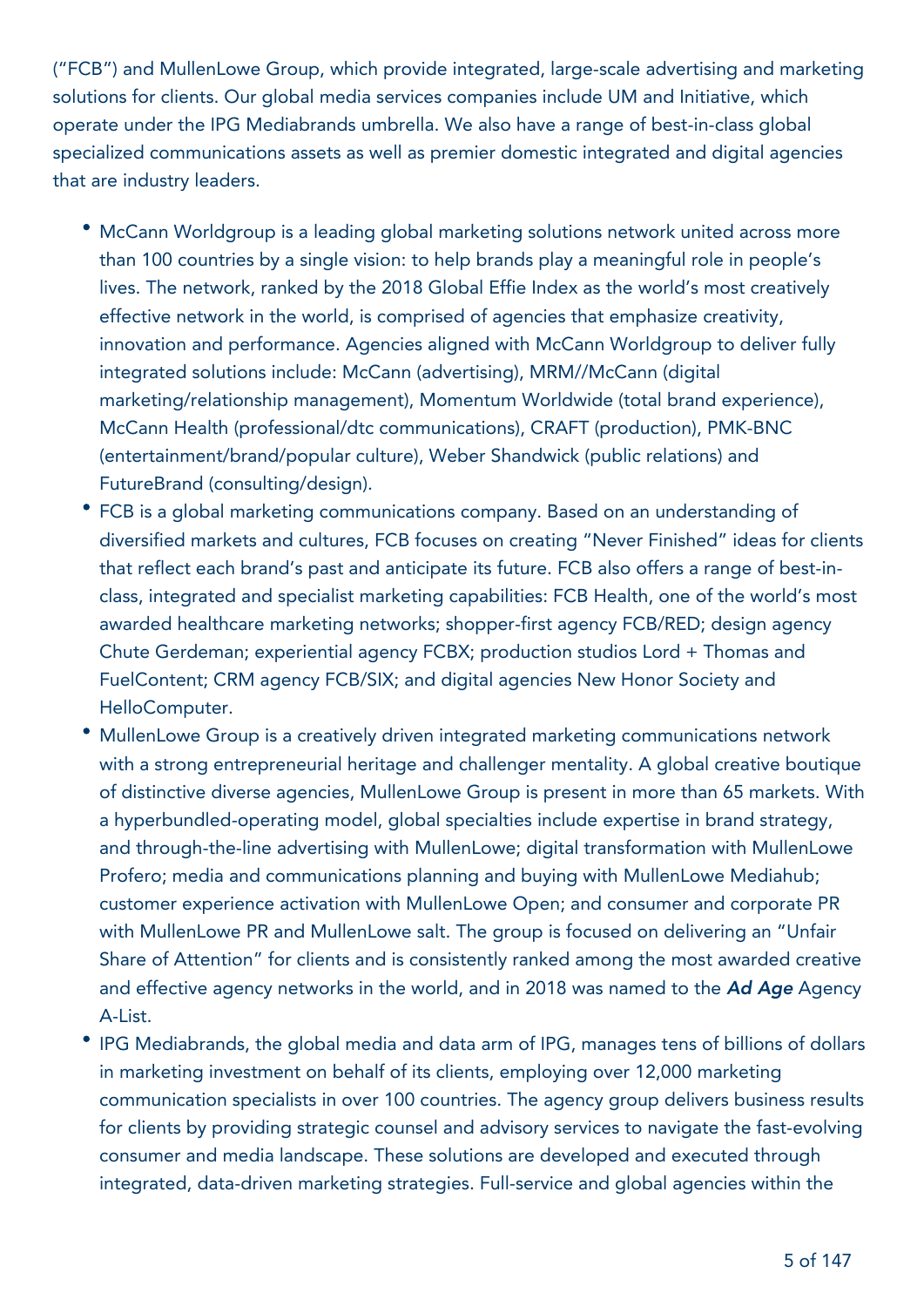IPG Mediabrands network include UM and Initiative. Additiona specialist business units include Cadreon, Healix, IPG Media Rapport and Reprise.

- We also have exceptional global marketing specialists across industry-leading public relations agencies such as Weber Sha Axis, Creation and Current Marketing have expertise in every communication management. Jack Morton is a global brand ex FutureBrand is a leading brand consultancy. Octagon is a glob lifestyle marketing agency. Our digital specialist agencies, le MRM//McCann, are among the industry s most award-winning digital agency. premier healthcare communications specialists reside within c
- <sup>o</sup> Our domestic integrated independent agencies include some o recognizable and storied agency brands, including Carmichael and The Martin Agency. The marketing programs created by the media channels, CRM, public relations and other marketing activities and have helped build build build build b some of the most powerful brands in the  $U.S.,$  across all sectors
- Acxiom, which IPG acquired in 2018, provides the data founda largest and most sophisticated marketers. Acxiom s solutions and store data in a secure and compliant fashion and will sub to provide marketing insights and actions to our clients.

We list approximately 100 of our companies old unould owner basing the companies of the companies of the section with descriptions, case studies, social media channels and office more about our broad range of capabilities, visit our website at w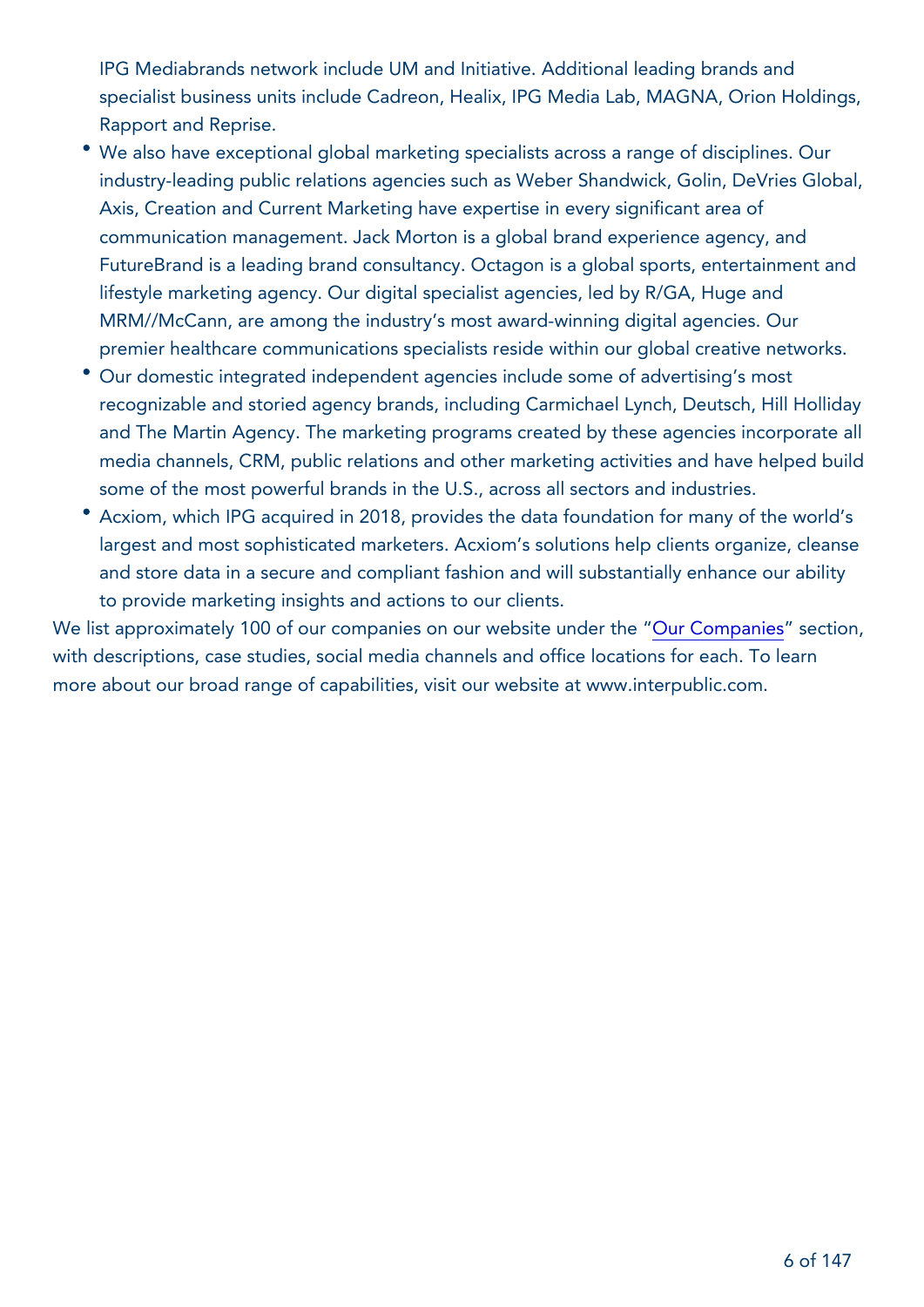## Organizational Profile

Universal Standards

| <b>GRI</b> Indicator | <b>Reporting Level</b> |
|----------------------|------------------------|
| $102 - 3$            | <b>Complete</b>        |

Report the location of the organization's headquarters

909 Third Avenue, New York, New York 10022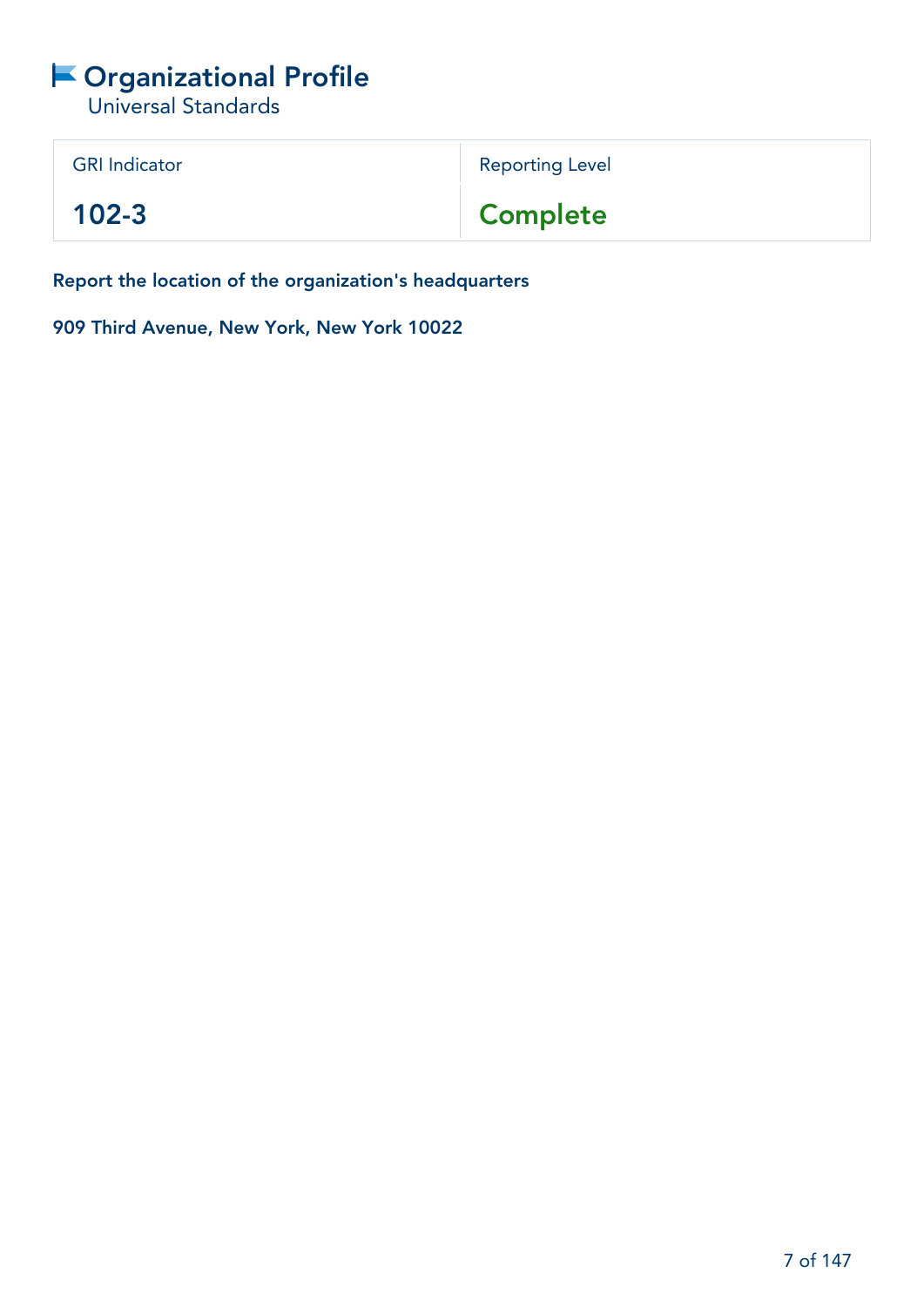## **Setter** Organizational Profile

Universal Standards

| <b>GRI</b> Indicator | <b>Reporting Level</b> |
|----------------------|------------------------|
| $102 - 4$            | Complete               |

Report the number of countries where the organization operates, and names of countries where either the organization has significant operations or that are specifically relevant to the sustainability topics covered in the report

IPG is a global company with offices in over 110 countries.

IPG continues to invest in and expand our presence in high-growth and strategic geographic regions. In recent years, we have made significant investments in Brazil, India and China, further strengthening our position in these important developing markets. Our operations in India are best-in-class, and we will continue to invest in partnerships and talent in this key market. We also hold a majority stake in the Middle East Communication Networks ("MCN"), among the region's premier marketing services companies. MCN is headquartered in Dubai, with offices across 13 countries. In China, where we operate with all of our global networks and across the full spectrum of marketing services, we continue to invest organically in the talent of our agency brands and opportunistically acquire specialty offerings. Additional areas of investment include key strategic markets in North America, Asia Pacific, Latin America and Africa.

#### **Headquarters**

New York 909 Third Avenue New York, NY 10022 United **States States States States States States** Phone: (212) 704-1200

#### Regional Office US

13801 FNB Parkway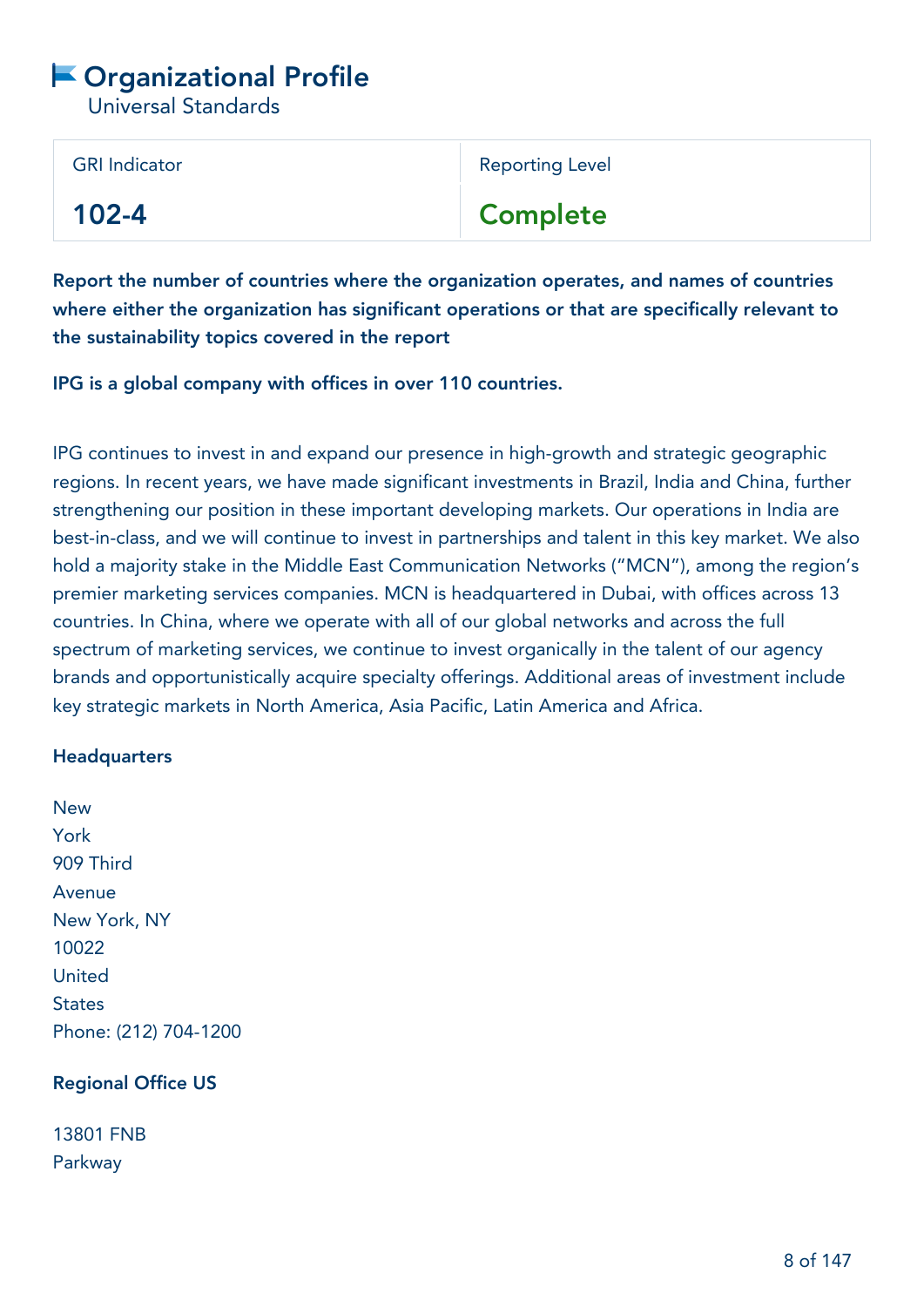Omaha, NE 68154 United **States States States States States States** Phone: (402) 965-4800

#### Regional Office Europe

3 Grosvenor Gardens London, SW1W OBD England Phone: +44 (0) 20 7082 0120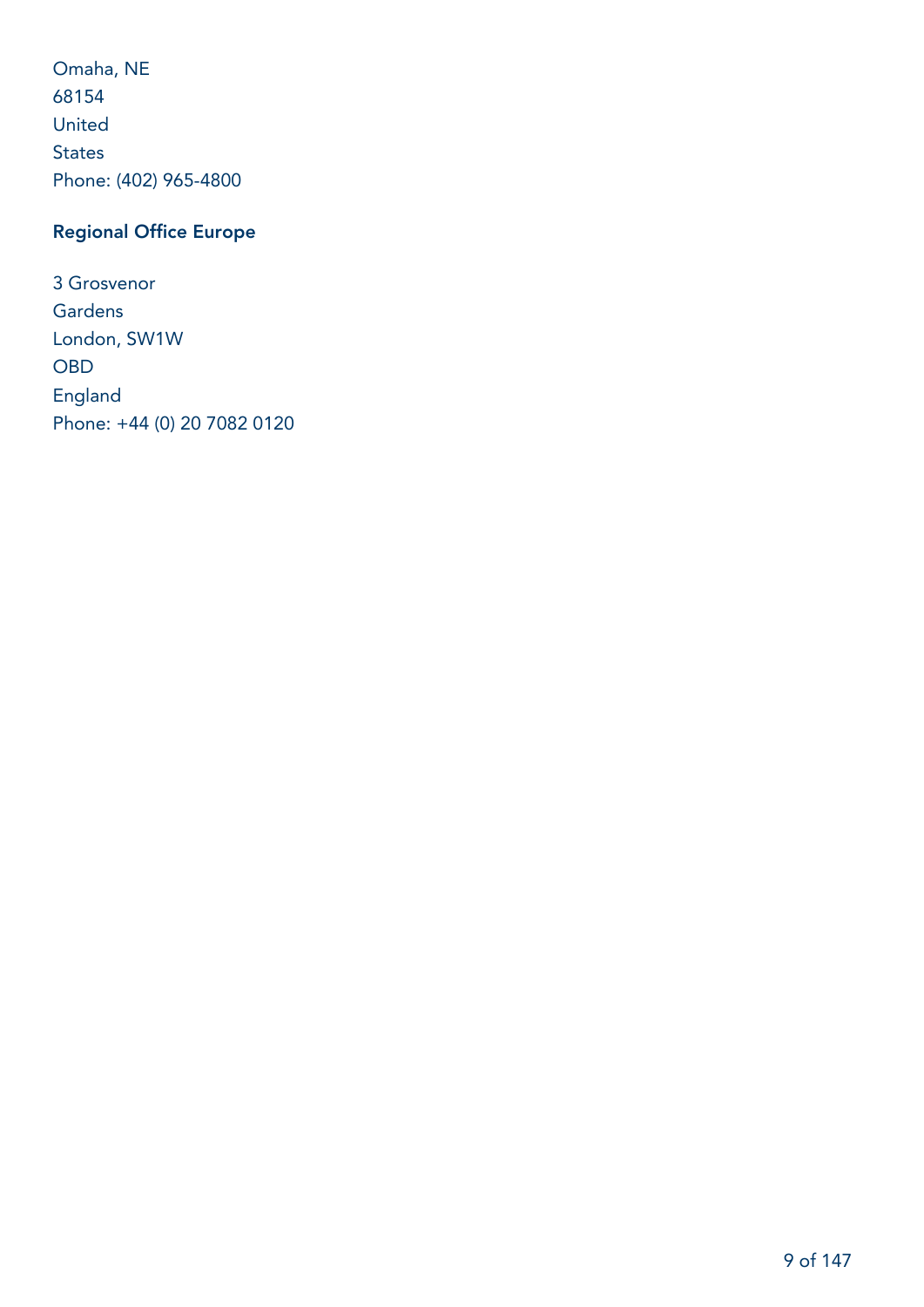#### Organizational Profile Universal Standards

| <b>GRI</b> Indicator | Reporting Level |
|----------------------|-----------------|
| $102 - 5$            | Complete        |

Report the nature of ownership and legal form

IPG is a publicly traded company.

Details regarding the nature of ownership of Interpublic Group ma Report and the Annual Form 10K- Item 1 Business:

[investors.interp](https://Investors.interpublic.com)ublic.com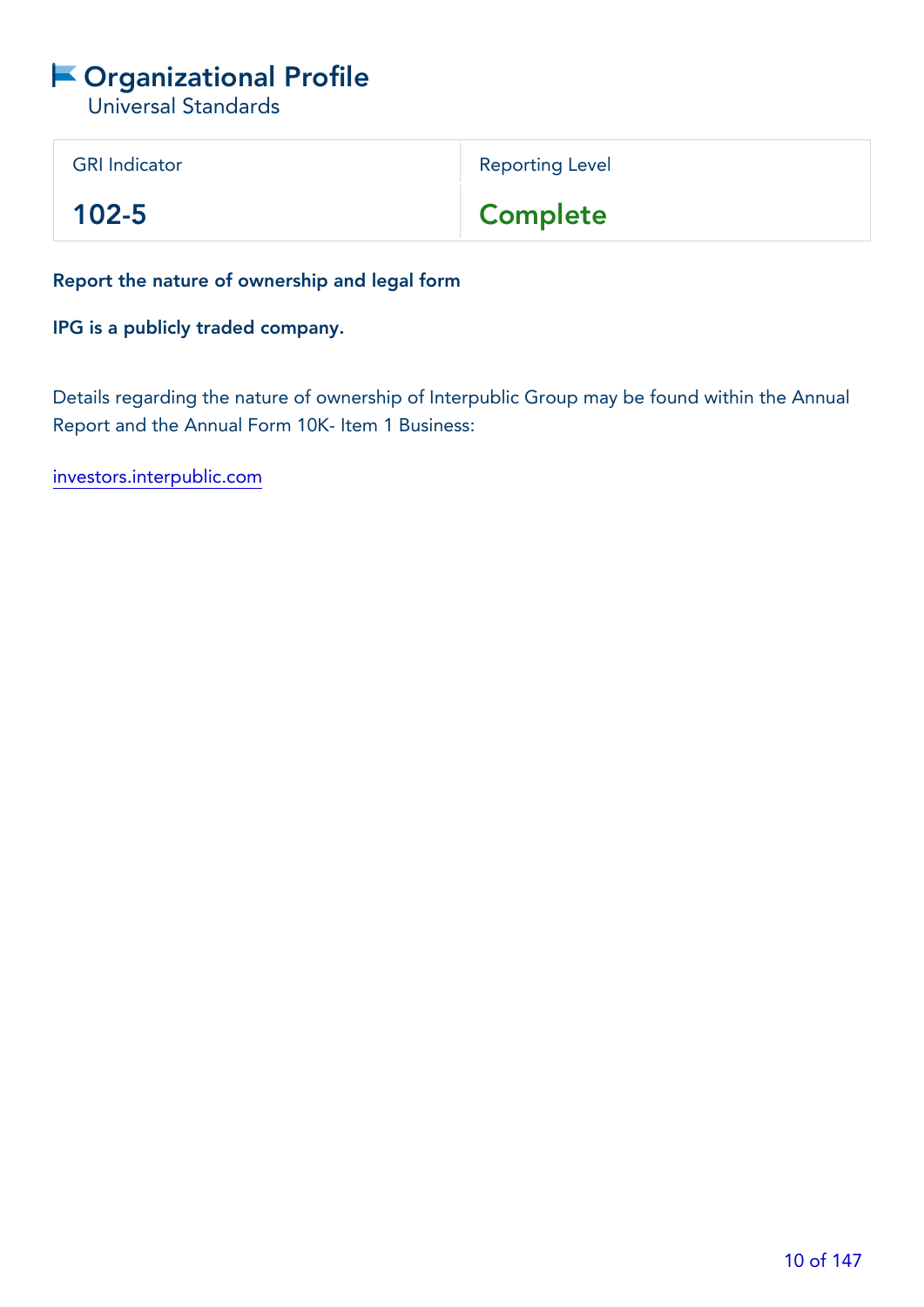## **Setter** Organizational Profile

Universal Standards

| <b>GRI Indicator</b> | <b>Reporting Level</b> |
|----------------------|------------------------|
| $102 - 6$            | Complete               |

Report the markets served (including geographic breakdown, sectors served, and types of customers and beneficiaries).

We are one of the world's premier global advertising and marketing services companies.

We are one of the world's premier global advertising and marketing services companies. Through our 54,000 employees in all major world markets, our companies specialize in consumer advertising, digital marketing, communications planning and media buying, public relations and specialized communications disciplines. Our agencies create customized marketing programs for clients that range in scale from large global marketers to regional and local clients. Comprehensive global services are critical to effectively serve our multinational and local clients in markets throughout the world as they seek to build brands, increase sales of their products and services, and gain market share.

The work we produce for our clients is specific to their unique needs. Our solutions vary from project-based activity involving one agency to long-term, fully integrated campaigns created by multiple IPG agencies working together. With offices in over 110 countries, we can operate in a single region or deliver global integrated programs.

Our geographic revenue breakdown is listed below:

| % of Total Revenue        |       |       |                      |
|---------------------------|-------|-------|----------------------|
|                           | 2019  | 2018  | 2017                 |
| <b>Domestic</b>           | 62.3% | 60.2% | 59.9%                |
| <b>United Kingdom</b>     | 8.5%  | 9.1%  | 8.6%                 |
| <b>Continental Europe</b> | 8.2%  | 8.6%  | 8.6%                 |
| Asia Pacific              | 10.8% | 12.1% | 12.2%                |
| <b>Latin America</b>      | 4.2%  | 4.0%  | 4.3%                 |
| <b>Other</b>              | 5.9%  | 6.0%  | 6.4%                 |
| <b>Total Consolidated</b> |       |       | 100.0% 100.0% 100.0% |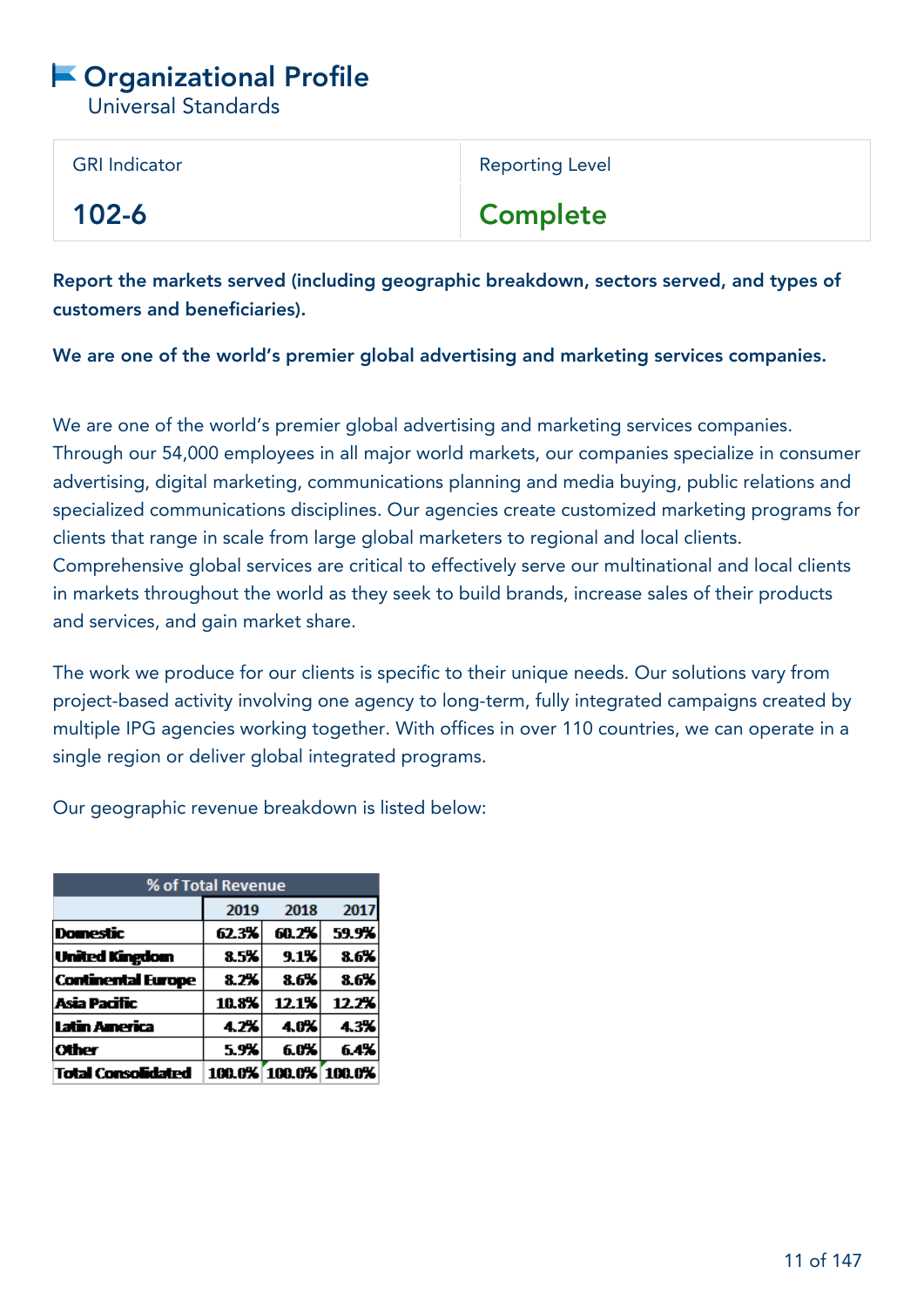## **S** Organizational Profile

Universal Standards

| <b>GRI</b> Indicator | <b>Reporting Level</b> |
|----------------------|------------------------|
| $102 - 7$            | Complete               |

Report the scale of the organization, including: total number of employees, total number of operations, net sales or net revenues, total capitalization broken down in terms of debt and equity, quantity of products or services provided

IPG is a global company with employees and operations in more than 110 countries.

As of December 31, 2018, IPG employed approximately 54,000 people. IPG agencies are located in over 110 countries, including every significant world market. Our geographic revenue breakdown is listed below, as is our consolidated revenue for the last three years.

| % of Total Revenue        |       |                      |       |
|---------------------------|-------|----------------------|-------|
|                           | 2019  | 2018                 | 2017  |
| <b>Domestic</b>           | 62.3% | 60.2%                | 59.9% |
| <b>United Kingdom</b>     | 8.5%  | 9.1%                 | 8.6%  |
| <b>Continental Europe</b> | 3.2%  | 8.6%                 | 8.6%  |
| Asia Pacific              | 10.8% | 12.1%                | 12.2% |
| <b>Latin America</b>      | 4.2%  | 4.0%                 | 4.3%  |
| <b>Other</b>              | 5.9%  | 6.0%                 | 6.4%  |
| <b>Total Consolidated</b> |       | 100.0% 100.0% 100.0% |       |

| <b>Total Revenue Year Ended</b><br>Dec 31st (in millions) |             |
|-----------------------------------------------------------|-------------|
| 2019                                                      | \$10,221.30 |
| 2018                                                      | \$9,714.40  |
| 2017                                                      | \$9,047.60  |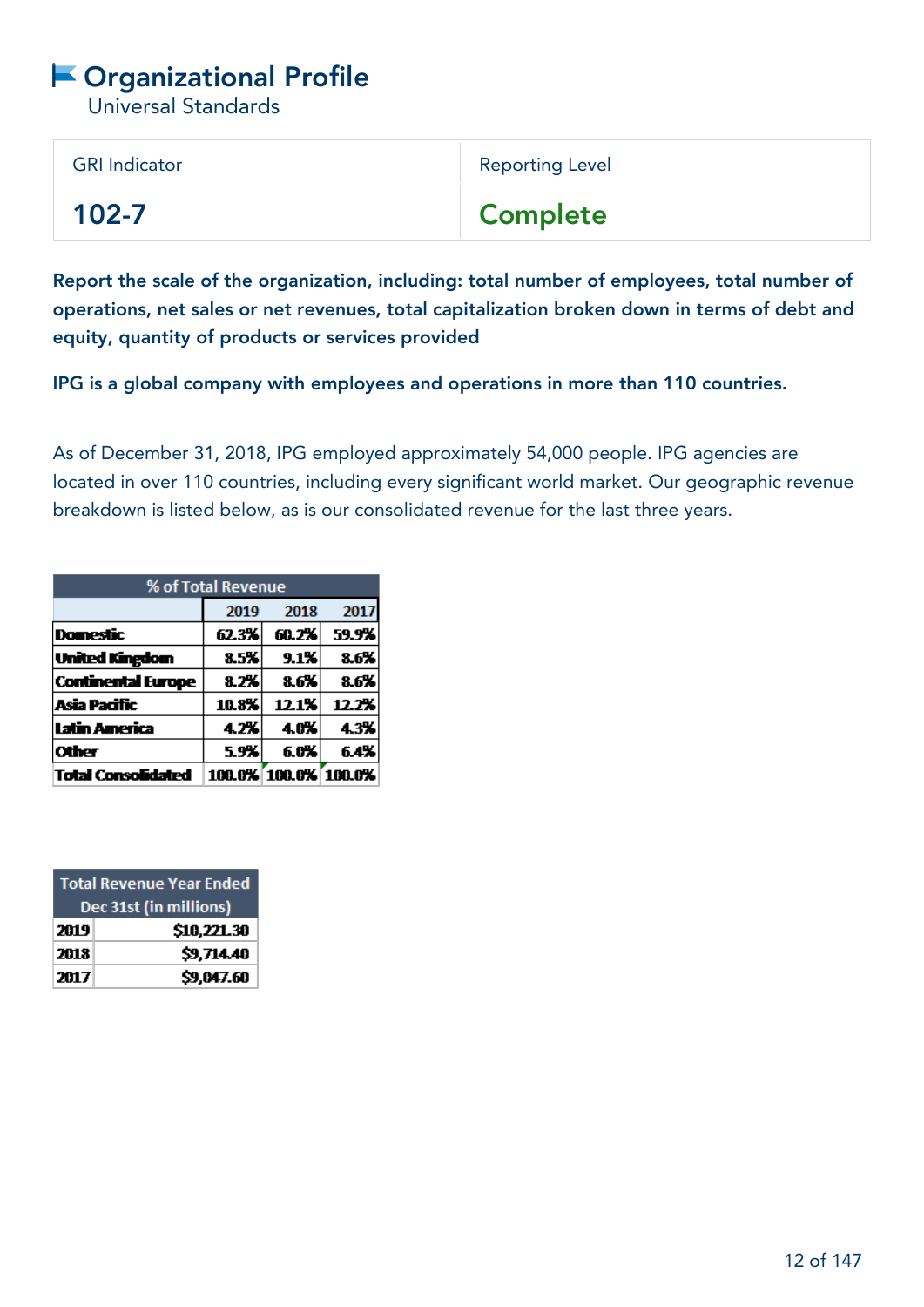#### Organizational Profile Universal Standards

| <b>GRI</b> Indicator | Reporting Level |
|----------------------|-----------------|
| $102 - 9$            | Complete        |

Describe the organization s supply chain.

Understanding and Monitoring the Conduct and Impact of our Sup

Each year, IPG spends over \$2 billion on products and services f around the world.

The Global Sourcing & Procurement (GS&P) function at IPG lever power of all of our agencies across the world and applies a disci procurement in the categories where we have significant spend, i

GS&P follows a standard strategic sourcing process. Included in phase during which we assess a number of key criteria, including capabilities, capacity, quality of products and services, commitm sustainability, and the total cost of ownership associated with su Read more about this usp pihis code of Conduct

Supplier diversity and sustainability are key components of our s our current and potential clients are highly interested in our approach. to providing an inclusive environment for minority- and women-own

On an ongoing basis, we conduct business review meetings with d we discuss the feedback we have received from our business unit performance. In conjunction with supplier reviews, we continually landscape within each of our key supplier verticals. Based upon t business units and the competitive landscape, RFP timelines are agencies and clients are receiving best-in-class service and prici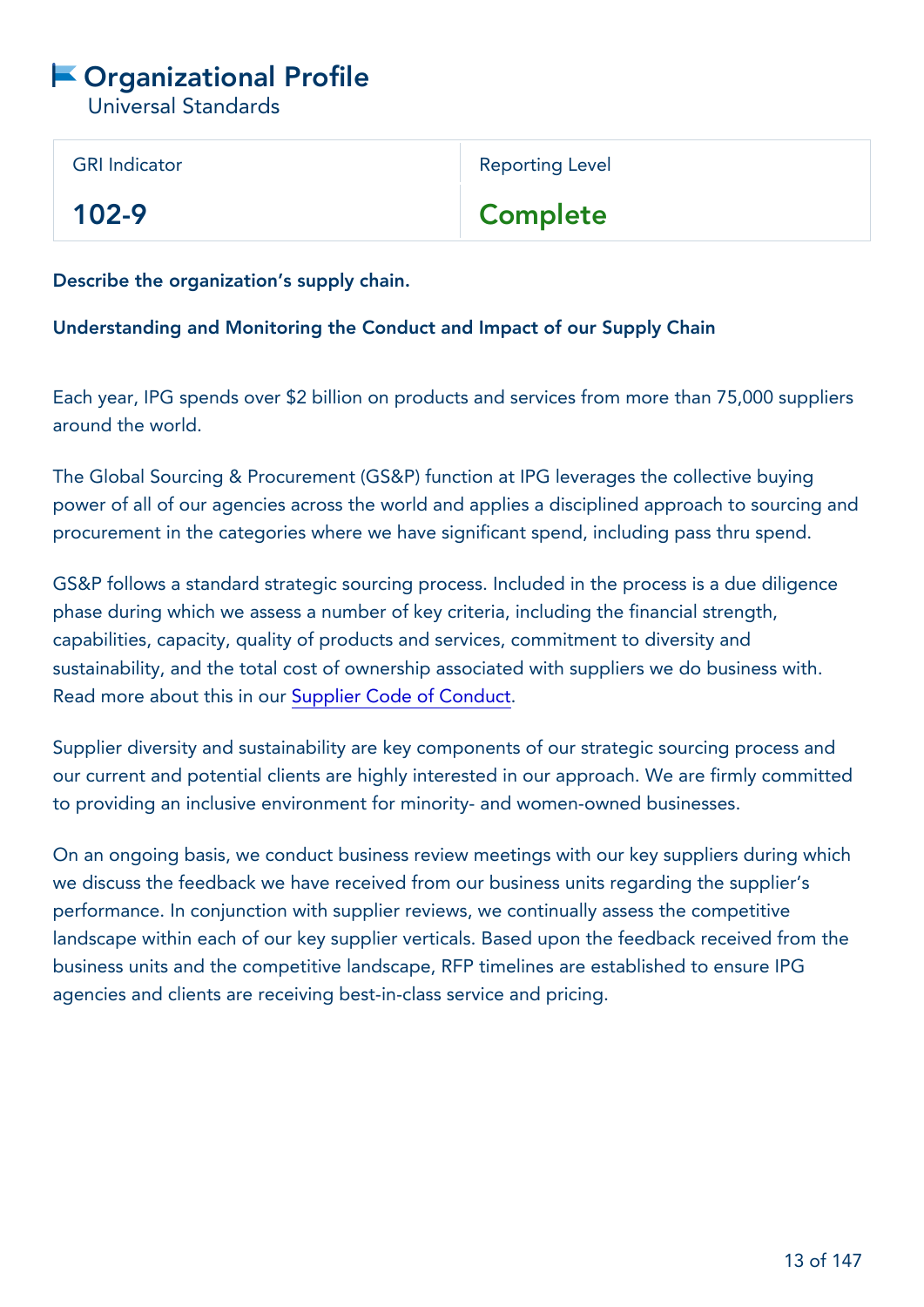IPG understands that suppliers are independent entities, but the of a supplier may significantly impact and/or reflect upon us, our Because of this, and because we are committed to operating sust suppliers and their employees, agents and subcontractors (their i [IPG Code of C](https://www.interpublic.com/wp-content/uploads/2019/07/IPG_CoC_2018-English-International.pdf) wwhich lunct they are conducting business with and/or on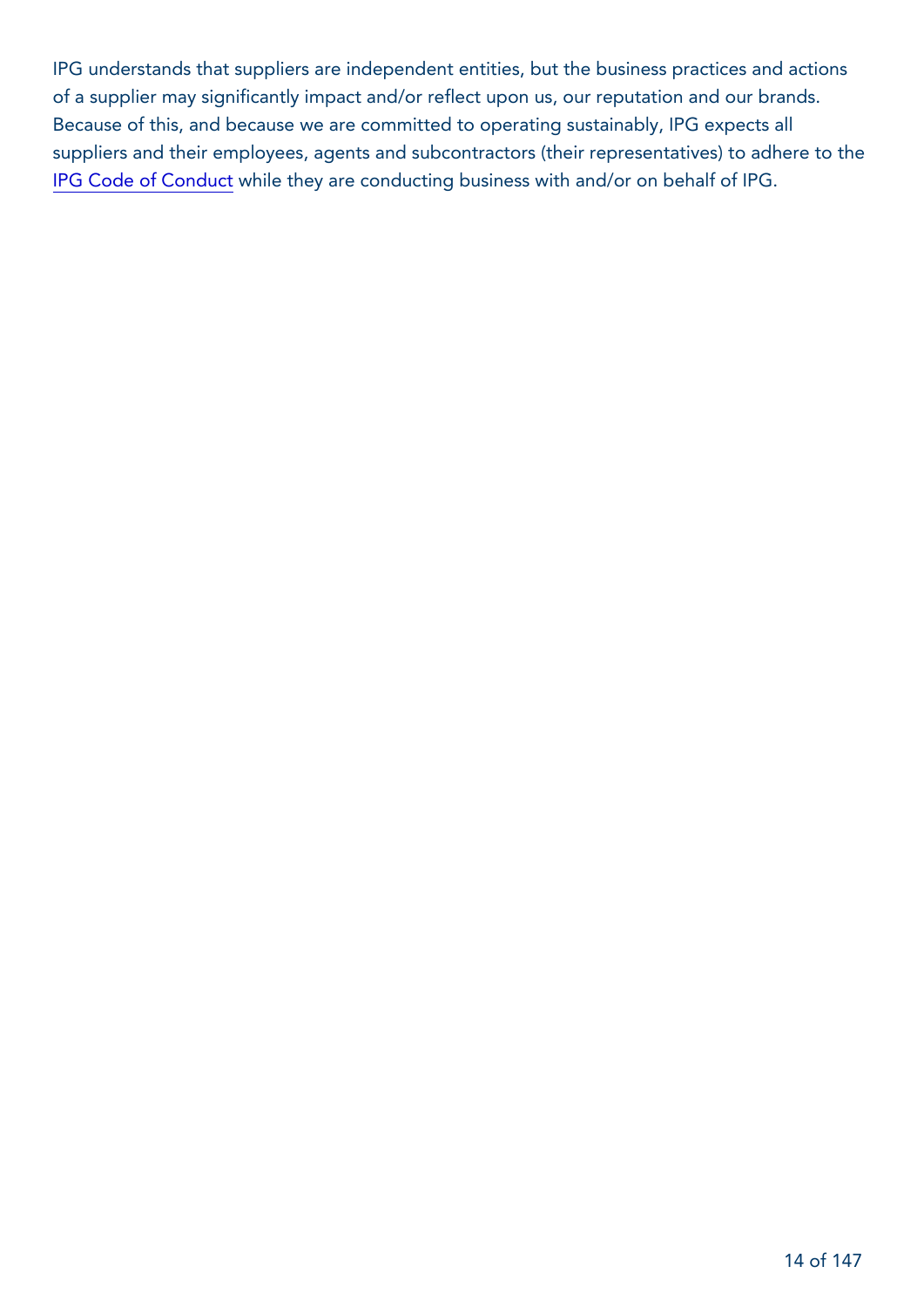### Organizational Profile Universal Standards

| <b>GRI</b> Indicator | Reporting Level |
|----------------------|-----------------|
| $102 - 10$           | Complete        |

Report any significant changes during the reporting period regard structure, ownership, or its supply chain, including: Changes in t operations, including facility openings, closings, and expansions structure and other capital formation, maintenance, and alteratio sector organizations) Changes in the location of suppliers, the st or in relationships with suppliers, including selection and termina

There have been no significant changes during the reporting period. ownership, or supply chain.

IPG s relationships with suppliers Sauppdieve Choedde boyf Could princ chu at asks the IPG suppliers follow the IPG Code of Conduct. In addition, and as Code, IPG expects that its suppliers share the same social responsibility and  $I$ sustainability, diversity, human rights and equal opportunity in the

During 2018, we completed five acquisitions, one of which was in segment, three of which were included in the CMG reportable seg included in the Corporate and other group. These acquisitions i agency based in Brazil, an entertainment marketing and brand lic and lifestyle sector based in the U.K., a content-focused social c a data and technology company based in the U.S., and a content During 2018, we recorded approximately \$2,131.0 of goodwill and related to our acquisitions.

During 2017, we completed ten acquisitions, eight of which were Agency Networks (IAN) operating segment, and two of which were Constituency Management Group ( CMG ) operating segment. These digital marketing agency based in the U.S., a data science and be the U.S. with operations in China, an advertising and consulting strategic communications agency based in the U.K., an independent the U.K., a retail branding and design firm based in the U.S., a c agency based in the Netherlands, an independent media agency a in Finland, and an integrated marketing communications agency b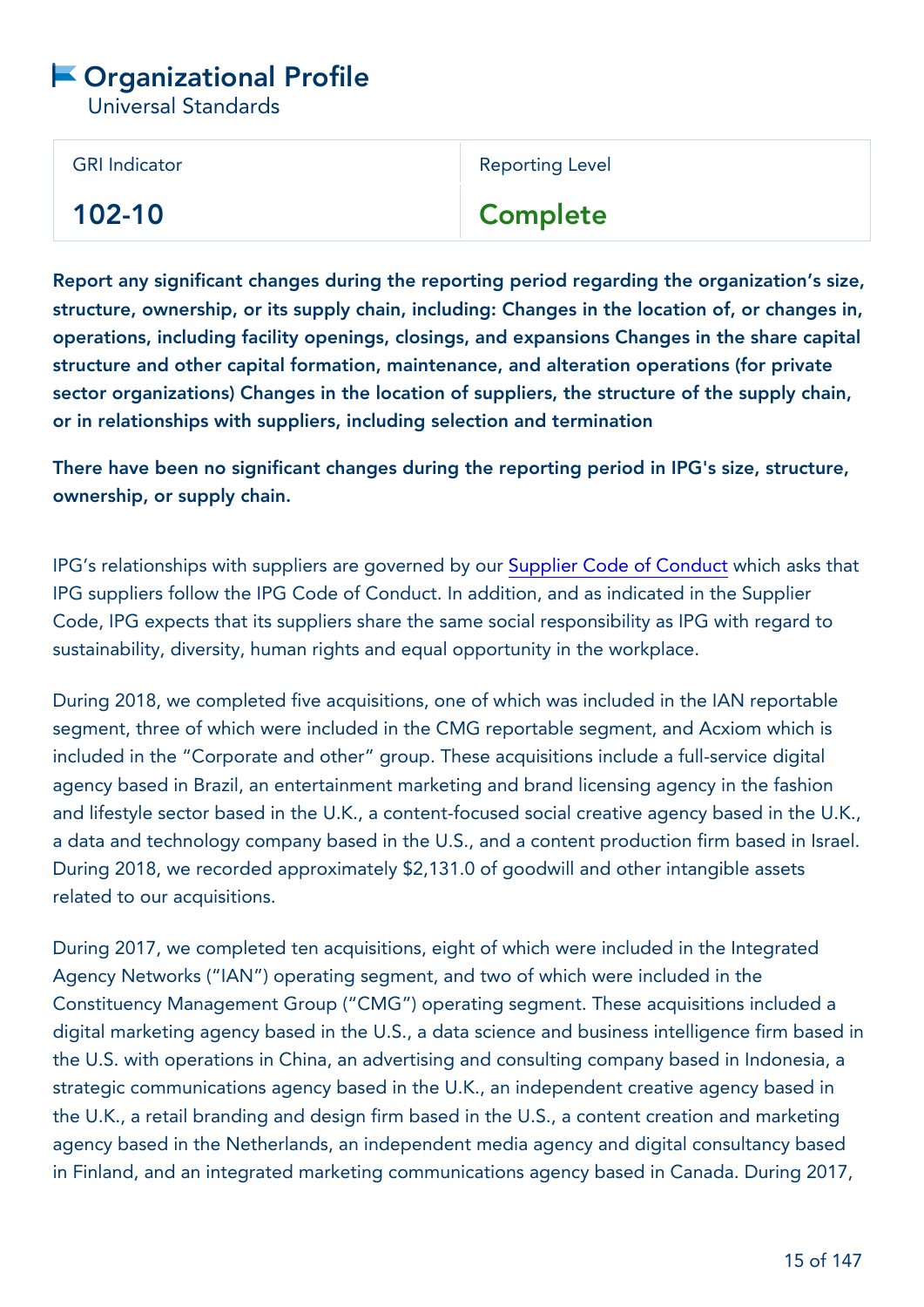we recorded approximately \$62.0 of goodwill and intangible assets related to our acquisitions.

During 2016, we completed ten acquisitions, three of which were included in the IAN operating segment, and seven of which were included in the CMG operating segment. The most significant acquisitions included a product and service design consultancy based in the U.S., an integrated healthcare marketing communications agency based in the U.S., a content creation and digital agency with offices in the U.S. and the U.K., a mobile consultancy and application development agency based in the U.K., a full-service public relations and digital agency based in China, a search engine optimization and digital content marketing agency based in the U.K., and a mobilefocused digital agency based in the U.K. During 2016, we recorded approximately \$149.0 of goodwill and intangible assets related to these acquisitions.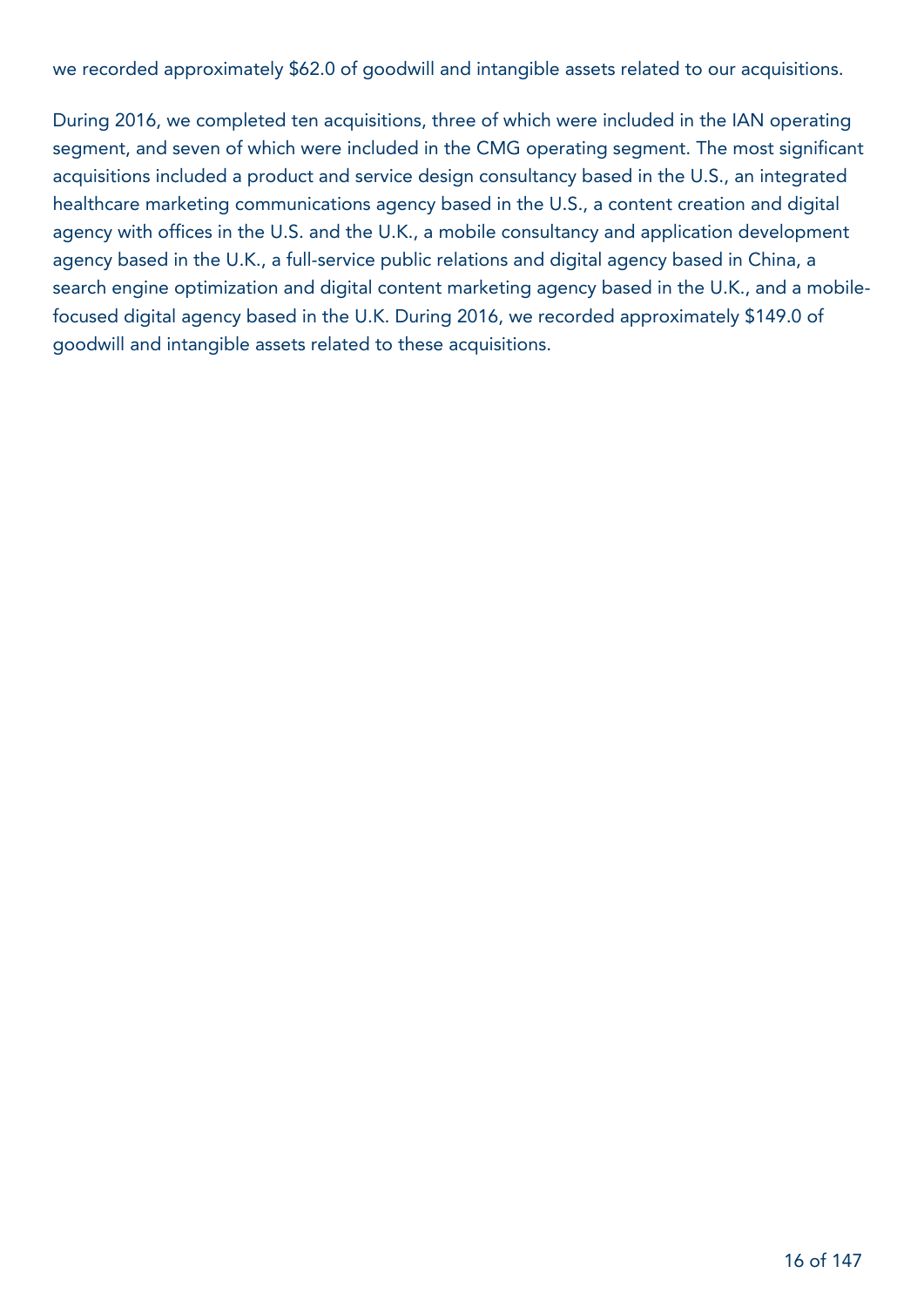## Organizational Profile

Universal Standards

| <b>GRI</b> Indicator | <b>Reporting Level</b> |
|----------------------|------------------------|
| 102-11               | <b>Complete</b>        |

Report whether and how the precautionary approach or principle is addressed by the organization

The precautionary approach generally applies to manufacturing, rather than service companies. Since IPG is a provider of marketing services, we do not consider the precautionary approach.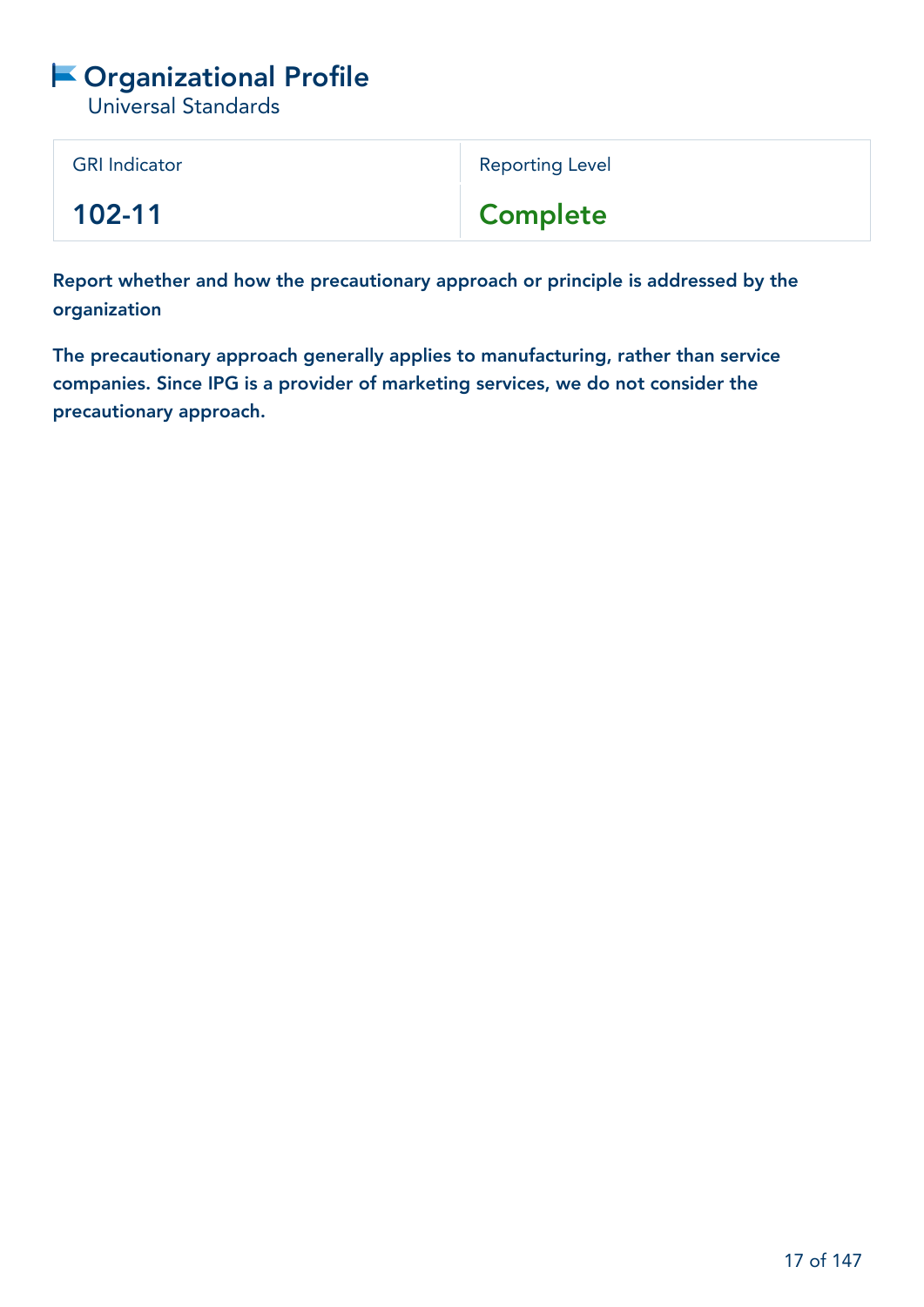#### Organizational Profile Universal Standards

| <b>GRI</b> Indicator | Reporting Level |
|----------------------|-----------------|
| $102 - 12$           | Complete        |

List externally developed economic, environmental and social cha initiatives to which the organization subscribes or which it endor

IPG is committed to good corporate citizenship.

IPG is committed to operating as sustainably as possible. And we include diversity and inclusion, the betterment of our communitie in a way that is in sync with the long-term health of our planet.

IPG is a participant in the United Nations Global Compact, an ini companies to align strategies and operations with universal princ environment and anti-corruption, and to report on the actions the these societal goals. Additionally, we are part of Common Ground together the companies in our secton is usuipport of the velopment G has adopted Goal #6, access to water wannow is anamati[on](https://www.interpublic.com/news/construction-completed-on-ipg-water-project-in-ethiopia/) to be paint dimistimative support of this goal including a partnership with charity: water th pump for a well in Ethiopia, a community where about 70% of the access to clean water.

We also aim to strengthen the communities where our employees around the world, teams from our agencies are working in their Ic include raising awmaneemteals sheeld other stic violence women s empowermites to offices and celebrating diversity and equal rights around the wor

Each year, IPG contributes financially as well as through in-kind focused on economic justice, environmental, health and social im on the communities where our employees live and work. Below is organizations to which IPG has contributed during the past year.

The Advertising Council, Inc.

Advertising Educational Foundation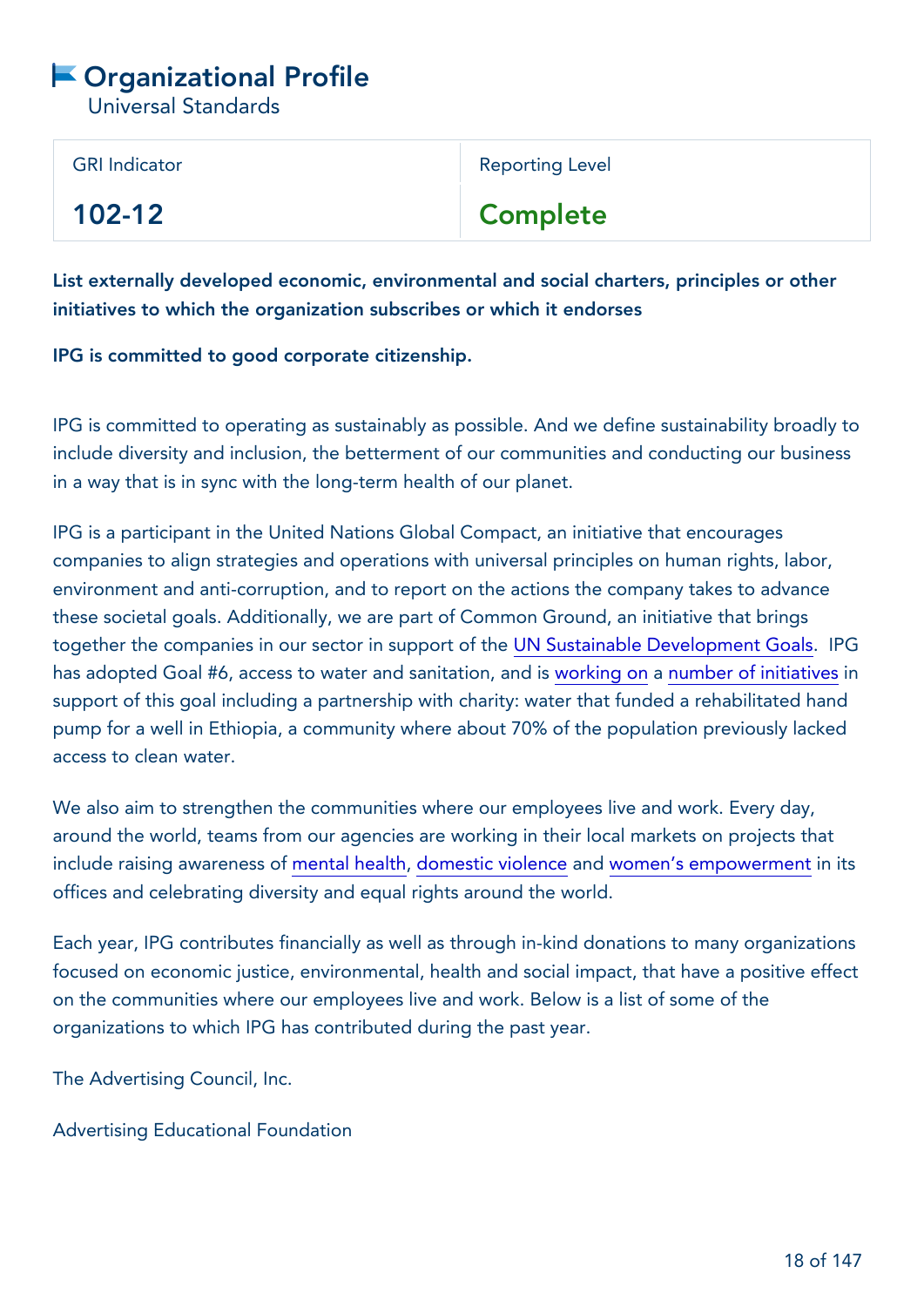| <b>American Museum of Natural History</b>             |
|-------------------------------------------------------|
| <b>American Red Cross</b>                             |
| The Apollo Theater Foundation                         |
| <b>Baruch College Fund</b>                            |
| Catalyst                                              |
| charity: water                                        |
| <b>Committee Encouraging Corporate Philanthropy</b>   |
| <b>Dress for Success Worldwide</b>                    |
| The Fresh Air Fund                                    |
| The Fund for Public Schools - IPG Scholarships        |
| Holy Apostles Soup Kitchen                            |
| <b>James Lenox House Association</b>                  |
| LiLY                                                  |
| Lincoln Center Corporate Fund                         |
| <b>Muscular Dystrophy Association</b>                 |
| National Association of Basketball Coaches Foundation |
| National Center on Addiction and Substance Abuse      |
| <b>National Medical Fellowships</b>                   |
| <b>National Kidney Foundation</b>                     |
| <b>New York City Center</b>                           |
| The New York Pops                                     |
| New York Presbyterian Hospital                        |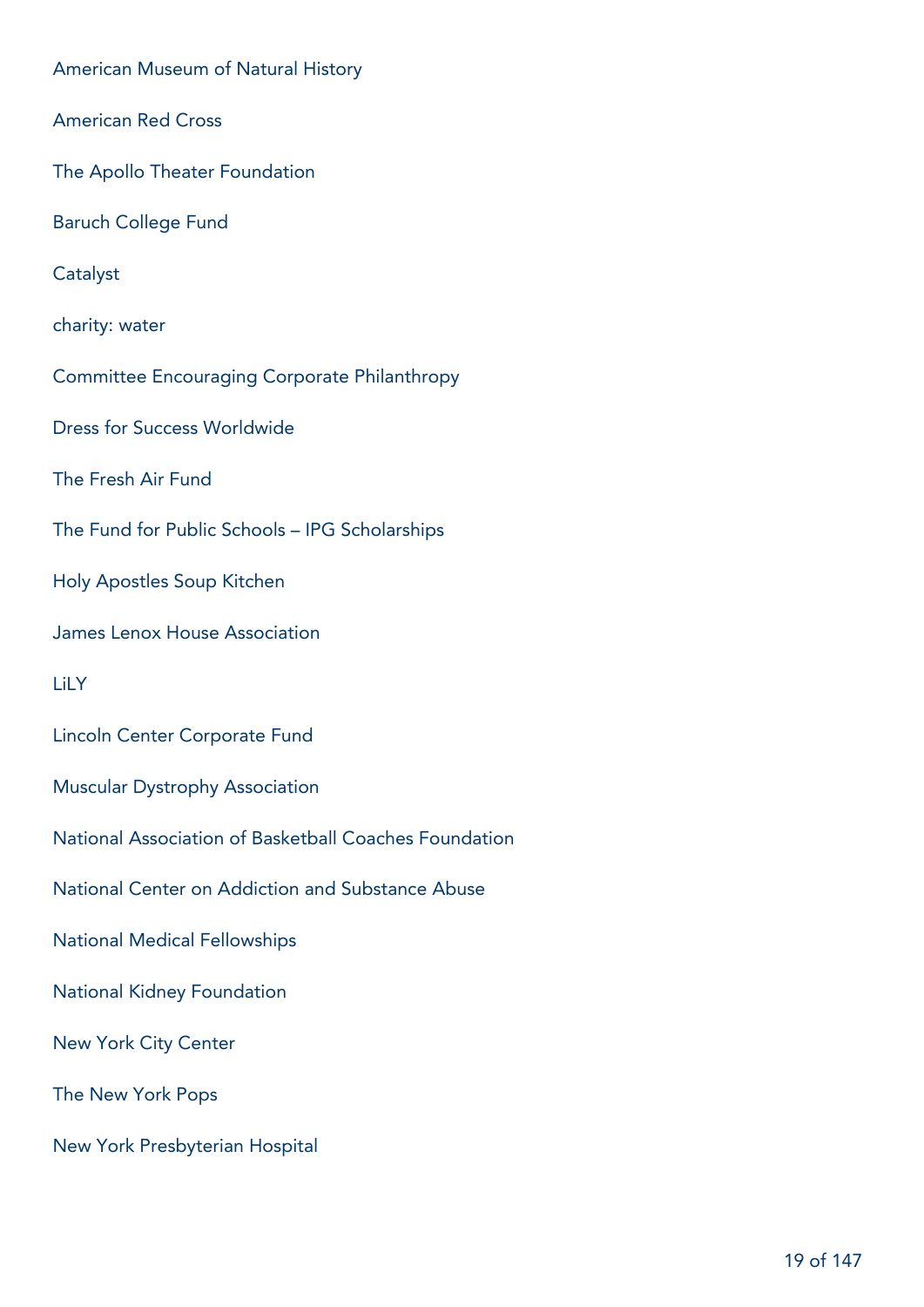#### NYC Outward Bound Center

- NYWICI Foundation
- Partnership for Drug-Free Kids
- Partnership for New York City
- Ronald McDonald House of New York
- She Runs It
- St. Francis Food Pantries & Shelters
- The New Jersey Sharing Network
- The Paley Center for Media
- The Wrap Women Foundation
- UJA Federation
- United Nations Foundation
- Whitney Museum of American Art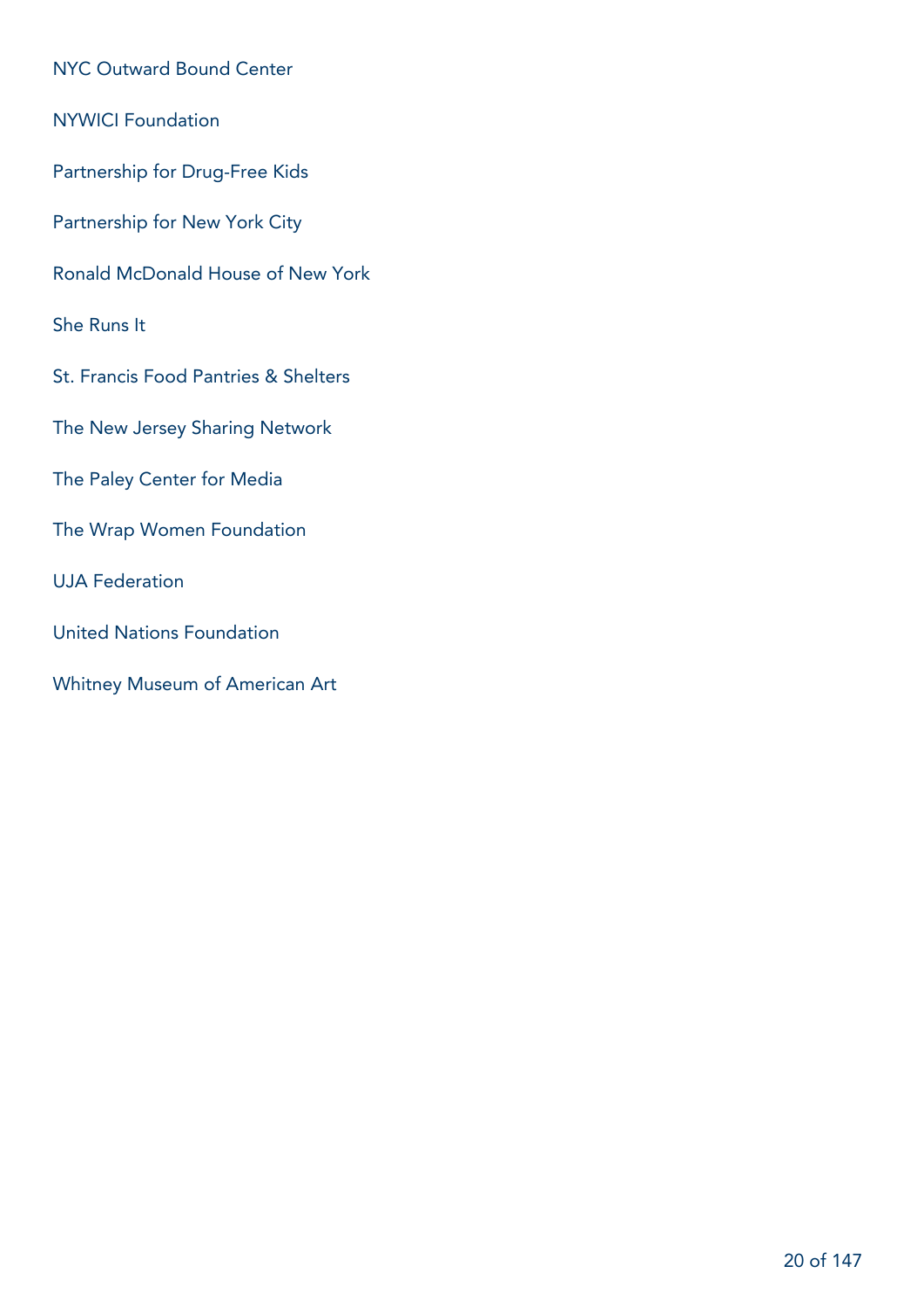### **S** Organizational Profile

Universal Standards

| <b>GRI Indicator</b> | <b>Reporting Level</b> |
|----------------------|------------------------|
| 102-13               | <b>Complete</b>        |

List memberships of associations and national or international advocacy organizations to which the organization holds a position on the governance body, participates in projects or committees, provides substantive funding beyond routine membership dues, views membership as strategic

IPG takes its role as a corporate citizen seriously. This includes membership and leadership roles in trade associations as well as community organizations that impact the lives of communities where our employees live and work.

IPG and its agencies support numerous national and international advocacy organizations that are strategic to our business and impact communities where our employees live and work. A representative list is below.

INTERPUBLIC GROUP MEMBERSHIPS OF ASSOCIATIONS AND ORGANIZATIONS

| Organization<br>3% Movement                             | Agency<br>MullenLowe U.S. | Position<br><b>Advisory Board</b><br>Member |
|---------------------------------------------------------|---------------------------|---------------------------------------------|
| <b>4A's Communications Committee</b>                    | MullenLowe U.S.           | Committee<br>Member                         |
| 4A's New England Regional Board                         | MullenLowe U.S.           | <b>Board Member</b>                         |
| 4A's OOH Committee                                      | Rapport                   | Member                                      |
| 4A's Strategy Committee                                 | MullenLowe U.S.           | Committee<br>Member                         |
| 4A's Talent Conference                                  | Hill Holliday             | Member                                      |
| A Place at the Table                                    | Octagon                   | Member                                      |
| Academy of Motion Pictures, Arts and<br><b>Sciences</b> | Rogers & Cowan            | Member                                      |
| <b>Account Planning Group (APG)</b>                     | <b>LOLA MullenLowe</b>    | <b>Board Member</b>                         |
| <b>Adcraft Club of Detroit</b>                          | <b>Campbell Ewald</b>     | <b>Board Member</b>                         |
| AdFed                                                   | Carmichael Lynch          | <b>Board Member</b>                         |
| AdLedger                                                | Reprise                   | <b>Board Member</b>                         |
| Ad Ops                                                  | <b>MAGNA</b>              | <b>Advisory Council</b>                     |
|                                                         |                           |                                             |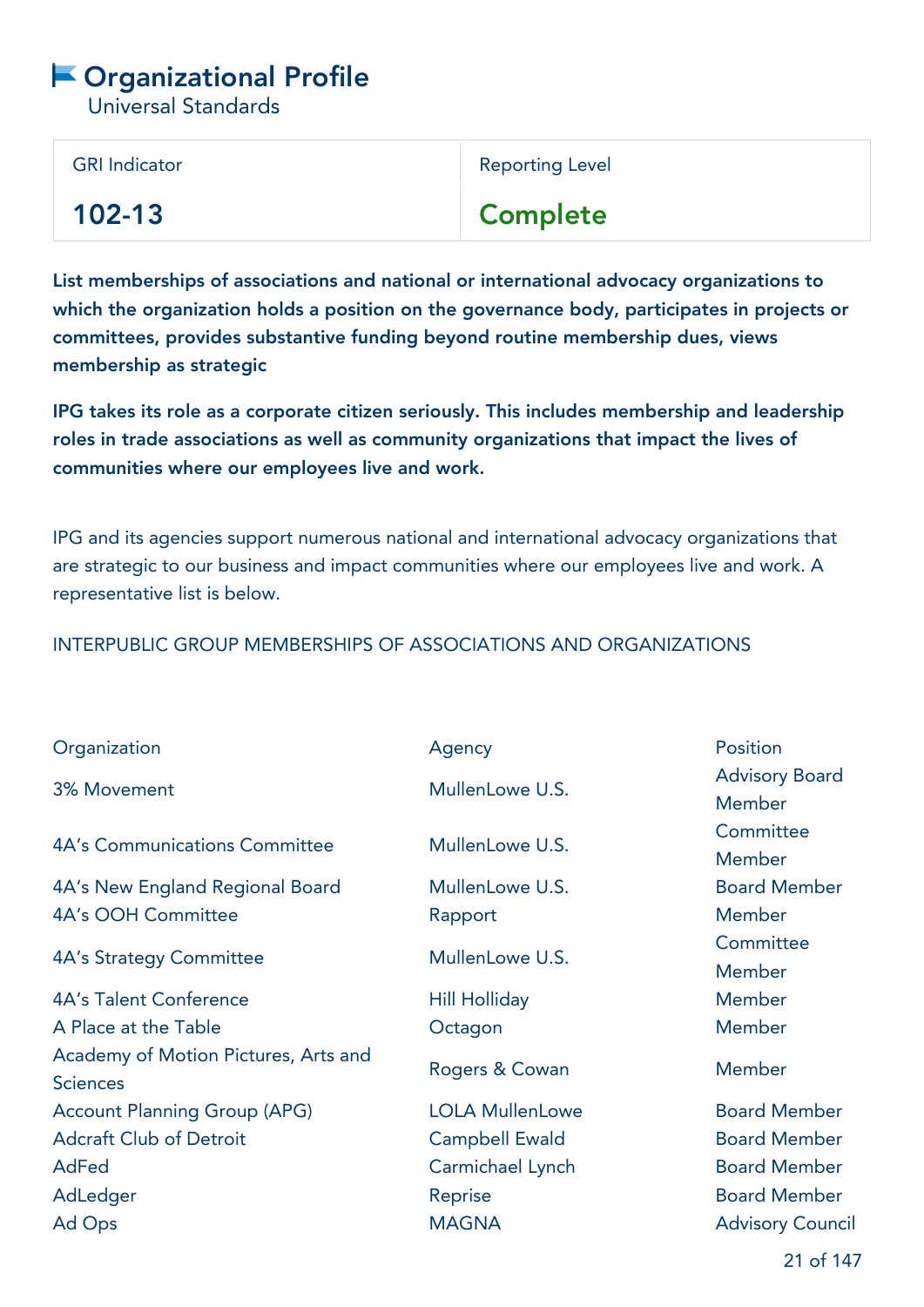| Adopt-A-Family Inc.<br>Advertising Agencies Association of India                                                                                                                                                                        | Octagon<br>MullenLowe Lintas Group                                                                                                                                                                                                                                                | Member<br>Member                                                                             |
|-----------------------------------------------------------------------------------------------------------------------------------------------------------------------------------------------------------------------------------------|-----------------------------------------------------------------------------------------------------------------------------------------------------------------------------------------------------------------------------------------------------------------------------------|----------------------------------------------------------------------------------------------|
| Advertising Club of New York (The Ad Club) Hill Holliday, Initiative                                                                                                                                                                    |                                                                                                                                                                                                                                                                                   | Member, Board<br>Member                                                                      |
| <b>Advertising Council</b>                                                                                                                                                                                                              | Campbell Ewald, FCB, Hill<br>Holliday, Initiative, McCann,<br>MullenLowe US, Octagon, R/GA,<br><b>Weber Shandwick</b>                                                                                                                                                             | Board Member,<br>Substantive<br>Funding, Council<br>Member                                   |
| <b>Advertising Educational Foundation (ANA</b><br><b>Educational Foundation)</b>                                                                                                                                                        | Deutsch, IW Group, McCann,<br>R/GA, Weber Shandwick                                                                                                                                                                                                                               | Board Member,<br><b>Advisory Board</b><br>Member                                             |
| <b>Advertising Foundation</b><br><b>Advertising Research Foundation</b><br><b>Agency Circle</b><br>Alex's Lemonade Stand Foundation<br><b>Allie's Friends Foundation</b><br><b>ALS of Arkansas</b><br>Alzheimer's Foundation of America | MullenLowe Istanbul<br>Huge<br>303 MullenLowe<br><b>Tierney</b><br>Octagon<br>Octagon<br>Octagon                                                                                                                                                                                  | <b>Board Member</b><br>Member<br>Member<br><b>Board Member</b><br>Member<br>Member<br>Member |
| <b>American Advertising Federation</b>                                                                                                                                                                                                  | FCB, Hill Holliday, R/GA, Weber<br>Shandwick                                                                                                                                                                                                                                      | Board Member,<br>Member,<br><b>Advisory Board</b>                                            |
| <b>American Association of Advertising</b><br>Agencies (4As)                                                                                                                                                                            | Campbell Ewald, Carmichael<br>Lynch, Deutsch, FCB, Golin, Hill<br>Holliday, Huge, Identity,<br>Initiative, IPG Mediabrands, Jack<br>Morton, MAGNA, MullenLowe<br>Group, New Honor Society, The<br>Martin Agency, McCann,<br>Rapport, R/GA, Society, UM,<br><b>Weber Shandwick</b> | Board Member,<br>Committee<br>Member,<br>Council<br>Member,<br>Member                        |
| <b>American Dance Movement</b><br><b>American Diabetes Association</b><br><b>American Heart Association</b>                                                                                                                             | Rogers & Cowan<br>Octagon<br>Octagon                                                                                                                                                                                                                                              | <b>Board Member</b><br>Member<br>Member                                                      |
| <b>American Library Association</b>                                                                                                                                                                                                     | Huge                                                                                                                                                                                                                                                                              | Committee<br>Member                                                                          |
| American Lung Association in Rhode Island<br><b>American Marketing Association</b><br>American National Red Cross Rhode Island                                                                                                          | Octagon<br>Carmichael Lynch                                                                                                                                                                                                                                                       | Member<br>Member                                                                             |
| Chapter<br><b>Amos House</b><br><b>AMPAS</b><br><b>AMREF Board</b>                                                                                                                                                                      | Octagon<br>Octagon<br>Rogers & Cowan<br><b>MullenLowe Profero</b>                                                                                                                                                                                                                 | Member<br>Member<br>Member<br>Member                                                         |
|                                                                                                                                                                                                                                         |                                                                                                                                                                                                                                                                                   | 22 of 147                                                                                    |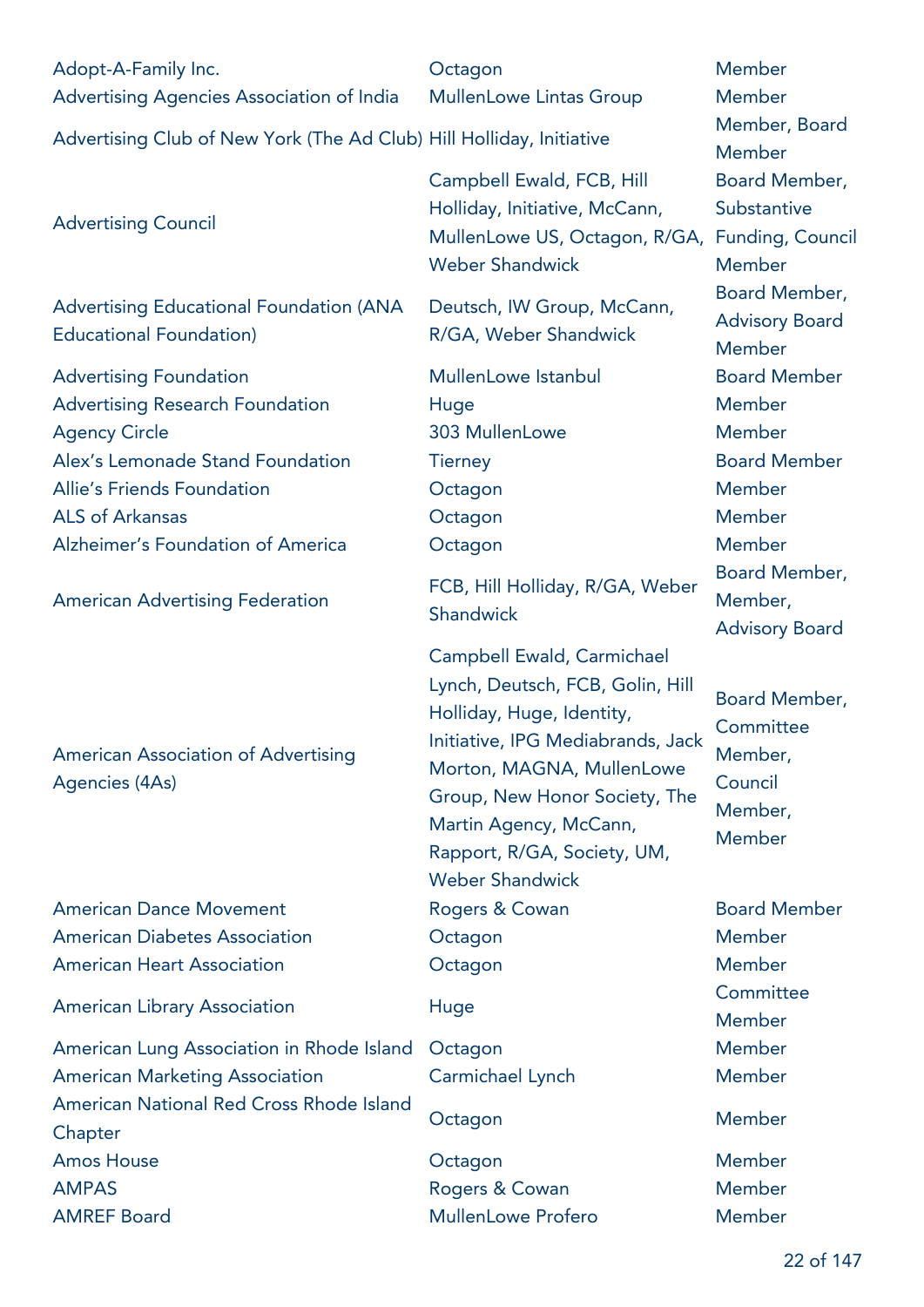| <b>APG Consultancy Ltd Tokyo</b><br><b>APG Germany</b>                          | <b>Octagon Talent+Properties</b><br><b>GGH MullenLowe</b> | <b>Advisory Board</b><br>Member              |
|---------------------------------------------------------------------------------|-----------------------------------------------------------|----------------------------------------------|
| Arizona State University College of Law                                         |                                                           | Advisory Board,                              |
| <b>Sports</b>                                                                   | <b>Octagon Talent+Properties</b>                          | Member                                       |
| Arthritis Foundation, New England Region                                        | Octagon                                                   | Member                                       |
| Arthur W. Page Society                                                          | Golin, IW Group, Weber<br>Shandwick                       | Member, Board<br>of Trustees                 |
| ArtsBoston                                                                      | MullenLowe U.S.                                           | <b>Board Member</b>                          |
| Asian & Pacific Islander American Chamber<br>of Commerce & Entrepreneurship     | IPG, IW Group                                             | Board Member,<br><b>National</b><br>Chairman |
| Asian & Pacific Islander American<br>Scholarship Fund                           | <b>IW Group</b>                                           | Advisory<br>Member                           |
| Asian American Advertising Federation                                           | <b>IW Group</b>                                           | <b>Board Member</b>                          |
| <b>Asian Americans Advancing Justice</b>                                        | <b>IW Group</b>                                           | <b>Board Member</b>                          |
| Asian Real Estate Association of America                                        | <b>IW Group</b>                                           | <b>Advisory Council</b>                      |
| Asociación Española de Agencias de<br>Communicación Publicitaria (AEACP)        | <b>LOLA MullenLowe</b>                                    | <b>Board Member</b>                          |
| Asociación Española de Anunciantes (AEA)                                        | <b>LOLA MullenLowe</b>                                    | <b>Board Member</b>                          |
| <b>Association Communication Publique</b><br>(Public Communication Association) | <b>MullenLowe France</b>                                  | Member                                       |
| <b>ACA SA (Association for Communication</b><br>and Advertising, South Africa)  | <b>MullenLowe South Africa</b>                            | <b>Board Director</b><br>and Chair           |
| Association of National Advertisers (ANA)                                       | Hill Holliday, The Martin Agency                          | Member                                       |
| <b>Association of National Advertisers -</b>                                    |                                                           |                                              |
| Alliance for Inclusive and Multicultural                                        | <b>IW Group</b>                                           | <b>Board Member</b>                          |
| Marketing (ANA-AIMM)                                                            |                                                           |                                              |
| Association of the British Pharmaceutical<br><b>Industry (ABPI)</b>             | Virgo Health                                              | Member                                       |
| <b>ATAS</b>                                                                     | Rogers & Cowan                                            | Member                                       |
| <b>Autism Charlotte</b>                                                         | Octagon                                                   | <b>Board Member</b>                          |
| <b>Autism Project</b>                                                           | Octagon                                                   | Member                                       |
| <b>BalletX</b>                                                                  | <b>Tierney</b>                                            | <b>Board Member</b>                          |
| <b>B-Corporation</b>                                                            | <b>MullenLowe Salt</b>                                    | Ambassador                                   |
| <b>BAM</b>                                                                      | R/GA                                                      | <b>Board Member</b>                          |
| <b>Barrington Education Foundation</b>                                          | Octagon                                                   | Member                                       |
| <b>Barrington High School Parents Association:</b>                              |                                                           | Member                                       |
| Afterprom                                                                       | Octagon                                                   |                                              |
| <b>Bayside YMCA</b>                                                             | Octagon                                                   | Member                                       |
| Bayuda en Acción Colombia                                                       | <b>MullenLowe SSP3</b>                                    | <b>Board of</b><br><b>Directors</b>          |
| <b>Berlin School</b>                                                            | R/GA                                                      | <b>Board Member</b>                          |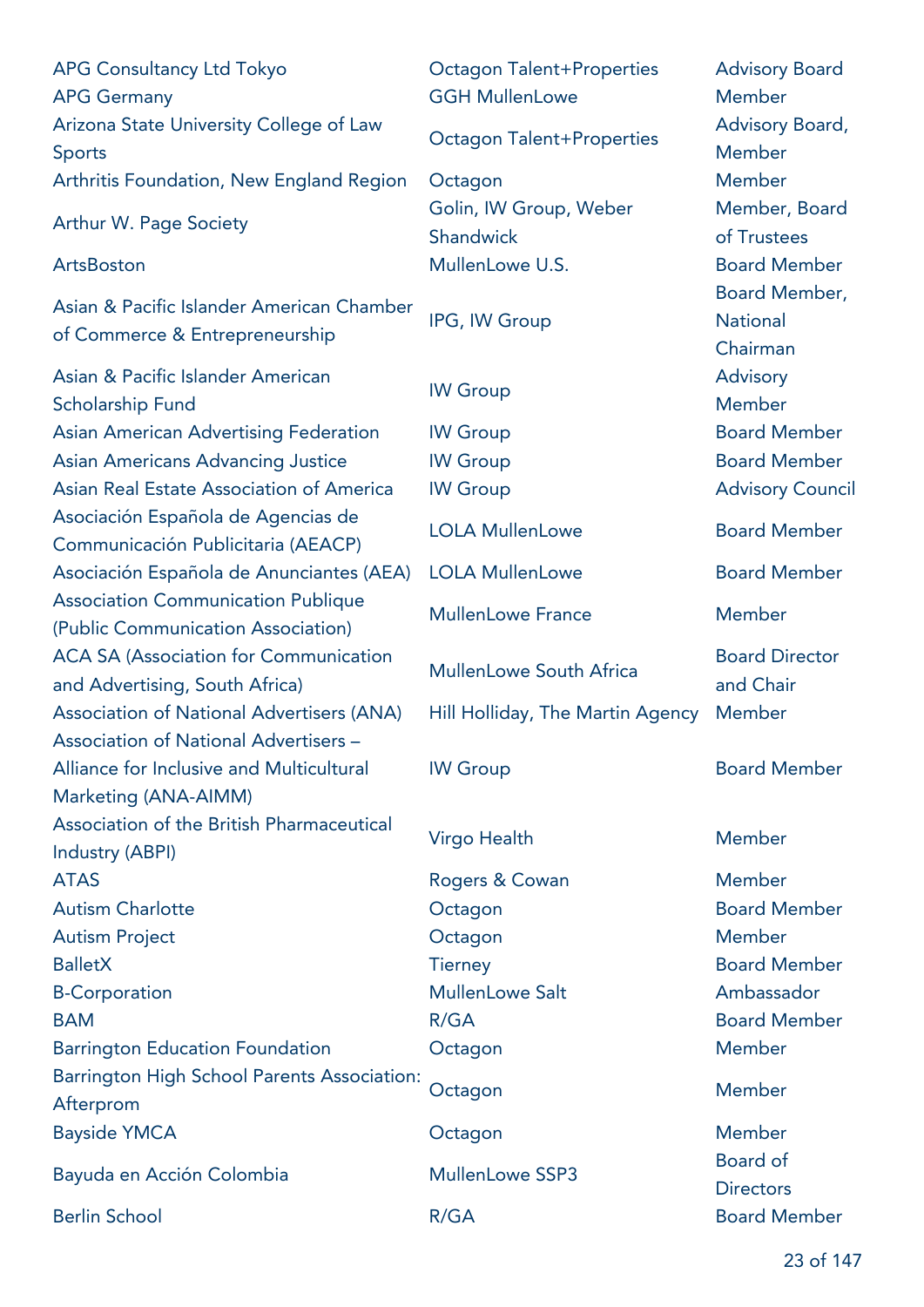|                                                             |                        | <b>Executive</b>        |
|-------------------------------------------------------------|------------------------|-------------------------|
| <b>BIMA, A MITX Organization</b>                            | <b>MullenLowe US</b>   | Committee               |
| <b>Blackstone Valley Prep Mayoral Academy</b>               | Octagon                | Member                  |
| <b>Bottom Line</b>                                          | <b>Hill Holliday</b>   | <b>Board of</b>         |
|                                                             |                        | <b>Directors</b>        |
| Boys & Girls Club                                           | Octagon                | Member                  |
| <b>Brain Injury Association of RI</b>                       | Octagon                | Member                  |
| <b>Brand Activation Association</b>                         | FCB/RED, FCB X         | <b>Board Member</b>     |
| Brigham and Women's Hospital                                | <b>Hill Holliday</b>   | <b>Board Member</b>     |
| <b>Bright Pink</b>                                          | Golin, Octagon         | Board Member,<br>Member |
| <b>Brighter Futures Zambia</b>                              | <b>MullenLowe Open</b> | <b>Trustee</b>          |
| <b>Brightwater Culinary School</b>                          | Octagon                | Member                  |
| British Independent Film Association                        | MullenLowe London      | Chairman                |
| <b>Build Our Kids Success (BOKS)</b>                        | Octagon                | Member                  |
| <b>C&amp;F Bank</b>                                         | The Martin Agency      | <b>Board Member</b>     |
| <b>Canadian Council of Public Relations Firms</b>           | <b>Weber Shandwick</b> | Member                  |
| <b>Canadian Foundation for AIDS Research</b>                | <b>Weber Shandwick</b> | <b>Board Member</b>     |
|                                                             |                        | <b>Executive</b>        |
| <b>Canadian Foundation for Pharmacy</b>                     | <b>McCann Health</b>   | Committee               |
| <b>Canadian Public Relations Society</b>                    | <b>Weber Shandwick</b> | Member                  |
| <b>CARITAS Metro Richmond</b>                               | The Martin Agency      | <b>Board Member</b>     |
| <b>Celiac Disease Foundation</b>                            | <b>Hill Holliday</b>   | Member                  |
| <b>Center for Asian American Media</b>                      | <b>IW Group</b>        | <b>Board Member</b>     |
| Center for Asian Pacifics United for Self-                  |                        |                         |
| Empowerment                                                 | <b>IW Group</b>        | <b>Board Member</b>     |
| <b>Center for Environmental Farming Systems</b>             | Octagon                | Member                  |
| <b>Center of Resilience</b>                                 | Octagon                | Member                  |
| <b>Centre Street Food Pantry</b>                            | Octagon                | <b>Board Member</b>     |
| Cerebral Palsy Alliance Research Foundation IPG Mediabrands |                        | <b>Board Member</b>     |
| Chamber RVA (formerly Greater Richmond                      |                        | <b>Board Member</b>     |
| Chamber)                                                    | The Martin Agency      |                         |
| <b>Champions for Learning (Education</b><br>Foundation)     | Octagon                | Member                  |
| <b>Chicago Association of Direct Marketing</b>              | <b>FCB Chicago</b>     | <b>Board Member</b>     |
| Chicago Children's Choir                                    | Golin                  | <b>Board Member</b>     |
| <b>Chicago Foundation for Women</b>                         | <b>FCB/RED</b>         | <b>Board Member</b>     |
| Chicago Ideas Week                                          | <b>FCB</b>             | <b>Board Member</b>     |
|                                                             |                        | Substantive             |
| <b>Chicago Parks Foundation</b>                             | Octagon                | Funding                 |
| Chicago Public Library Foundation                           | <b>FCB Chicago</b>     | <b>Board Member</b>     |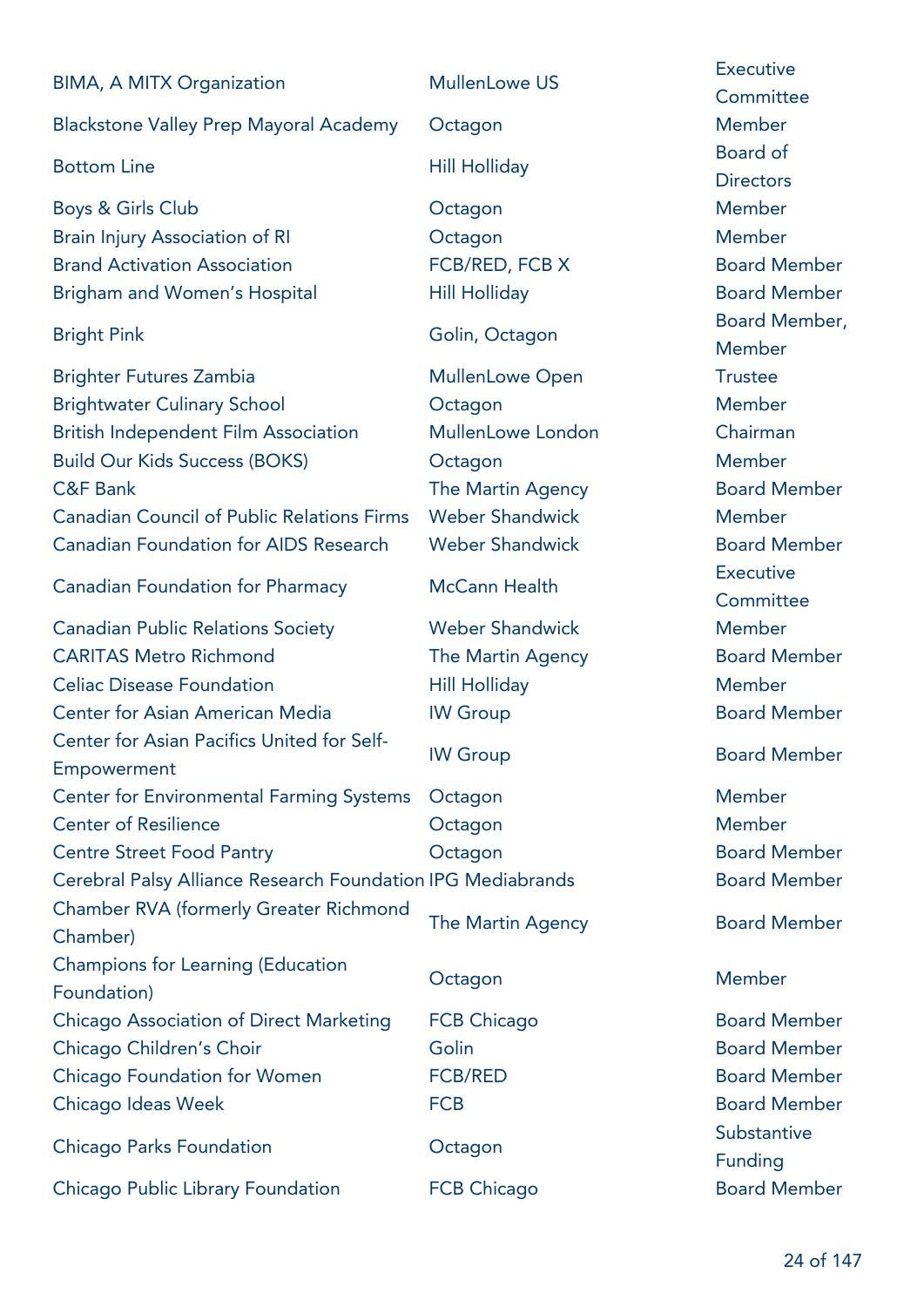| <b>Chief Executives' Club of Boston</b>             | <b>Hill Holliday</b>            | Board of<br>Governors |
|-----------------------------------------------------|---------------------------------|-----------------------|
| <b>Child Care Services Association</b>              | Octagon                         | Member                |
| Children's Advocacy Center of Benton<br>County      | Octagon                         | Member                |
| Children's Wish Group of RI                         | Octagon                         | Member                |
| Circulo de Creativos del Paraguay                   | MullenLowe SSP3                 | President             |
| <b>Circumnavigators Foundation</b>                  | <b>Weber Shandwick</b>          | Member                |
| City and County of San Francisco - Mayor's          |                                 |                       |
| <b>Small Business Advisory Council</b>              | <b>IW Group</b>                 | Member                |
| <b>City Center</b>                                  | <b>McCann</b>                   | <b>Board Member</b>   |
| <b>City Year Boston</b>                             | <b>Jack Morton</b>              | <b>Board Member</b>   |
| <b>City Year Providence</b>                         | Octagon                         | Member                |
| Civil Institute of Advertising Auto-regulation      |                                 |                       |
| (ICAP)                                              | <b>FCB</b>                      | <b>Board Member</b>   |
| <b>Clinton Global Initiative Disability Working</b> |                                 |                       |
| Group                                               | <b>Weber Shandwick</b>          | Member                |
| Club de Creativos                                   | <b>LOLA MullenLowe</b>          | Member                |
| <b>Coalition of Asian Pacifics in Entertainment</b> | <b>IW Group</b>                 | <b>Board Member</b>   |
| Codelicious                                         | Octagon                         | Member                |
| <b>College for Creative Studies</b>                 | <b>Campbell Ewald</b>           | <b>Board Member</b>   |
| <b>College of Social Innovation</b>                 | <b>Jack Morton</b>              | <b>Advisory Board</b> |
| <b>College Visions</b>                              | Octagon                         | Member                |
| ColorComm                                           | <b>Weber Shandwick</b>          | <b>Board Member</b>   |
| <b>Community Foundation</b>                         | Octagon                         | Member                |
| <b>Community Prep</b>                               | Octagon                         | Member                |
| Community Scholarship Fund of Barrington            | Octagon                         | Member                |
| <b>Conetoe Family Life Center</b>                   | Octagon                         | Member                |
| <b>Conservation Lands Foundation</b>                | <b>Cassidy &amp; Associates</b> | <b>Board Member</b>   |
| <b>Council on Foreign Relations</b>                 | <b>Weber Shandwick</b>          | Member                |
|                                                     |                                 | Committee             |
| <b>Creative Alliance</b>                            | Huge                            | Member                |
| <b>Creative Council of South Africa</b>             | <b>MullenLowe South Africa</b>  | Member                |
| <b>Crossroads Education</b>                         | Octagon                         | Member                |
| <b>Crossroads Rhode Island</b>                      | Octagon                         | Member                |
| Curiosity.com                                       | <b>Weber Shandwick</b>          | Member                |
| <b>D&amp;AD Advisory Board</b>                      | <b>MullenLowe Group</b>         | <b>Board Member</b>   |
| <b>Dallaglio Foundation</b>                         | The Brooklyn Brothers           | <b>Trustee</b>        |
| Day One                                             | Octagon                         | Member                |
| <b>DePaul University</b>                            | Golin                           | <b>Board Member</b>   |
| Direct Marketing Association of Detroit             | <b>Campbell Ewald</b>           | <b>Board Member</b>   |
| <b>DMA</b>                                          | <b>FCB Chicago</b>              | <b>Board Member</b>   |
|                                                     |                                 |                       |

25 of 147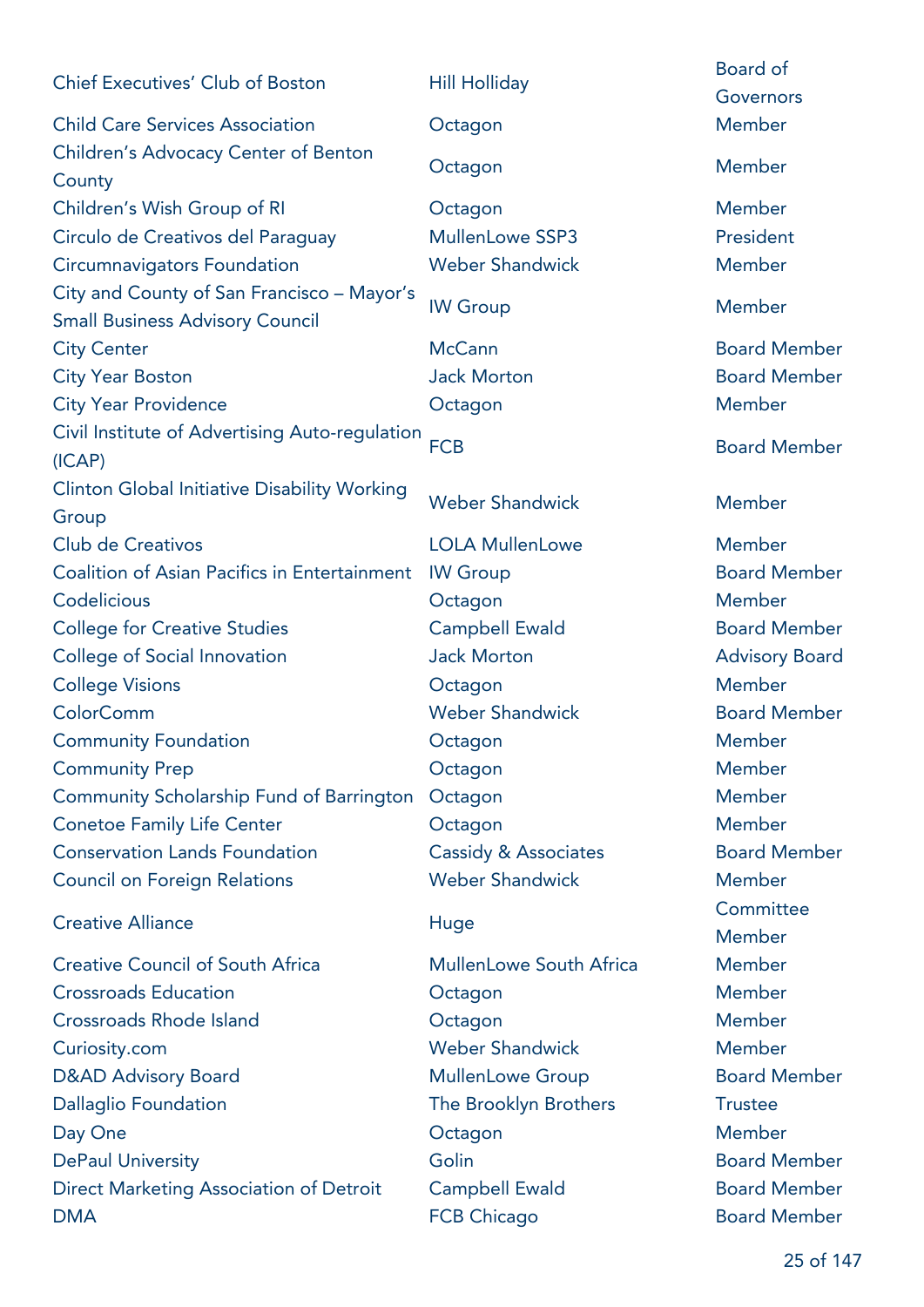Duke Global Health Institute Weber Shandwick Chairman,

Economic Progress Institute **Conomic Progress Institute Conomic Progress Institute Conomic Progress Institute** El Sol Festival **El Sol Festival El Sol Festival** Eleven Fifty Academy **Canadiates** Octagon Member Elfreth's Alley Association, a National Effective Schley Association, a National Tierney Tierney President President Elizabeth Glaser Pediatric AIDS Foundation Weber Shandwick Board Member Emma Pendleton Bradley Hospital Octagon Member Epilepsy Foundation of America **Carmichael Lynch** Board Member Equity Lifestyle Properties, Inc. The Martin Agency Board Member

European Sponsorship Association Octagon

Executives Club **FCB Chicago** Member Experian Client Advisory Board **FCB Chicago** Member

Factory Theatre Toronto **Exercise Shandwick** Board Member Farm Fresh Rhode Island **Canada Contagon** Cotagon Member Feeding America **Contagon** Contagon **Partnership** Fenway Health **MullenLowe U.S.** Board Member Film2Future Deutsch Partner Financial Executives International **Golin** Golin **Golin** Board Member FindSpark **Hill Holliday** Hill Holliday Member First Tee Octagon Member Forbes Agency Council **Carmichael Lynch** Member Free The Bid **Free The Bid Huge, New Honor Society** Member French Agencies Association (AACC) MullenLowe France Board Member Friends of Barrington Senior Center **Cancel Contagon** Cotagon Member Fort Hays State University Entrepreneurship Port Flays State Oniversity Entrepreneurship IW Group Member Member Fundacion Compaz Centro de Recursos para La Paz 2017 Futures & Options **IPG Mediabrands** Board Member GAIN/USAID **Consulting** 

D-Show Campbell Ewald Board Member

Earth University **Example 20** The Martin Agency **Board Member** Economic Club **FCB Chicago, Octagon** Talent+Properties

Weber Shandwick Board Member

Advisory Board Duke of Edinburgh The Brooklyn Brothers Committee Member Member, Board of Directors Committee Member Facebook Creative Council **FCB, R/GA** Board Member, Member

Advisor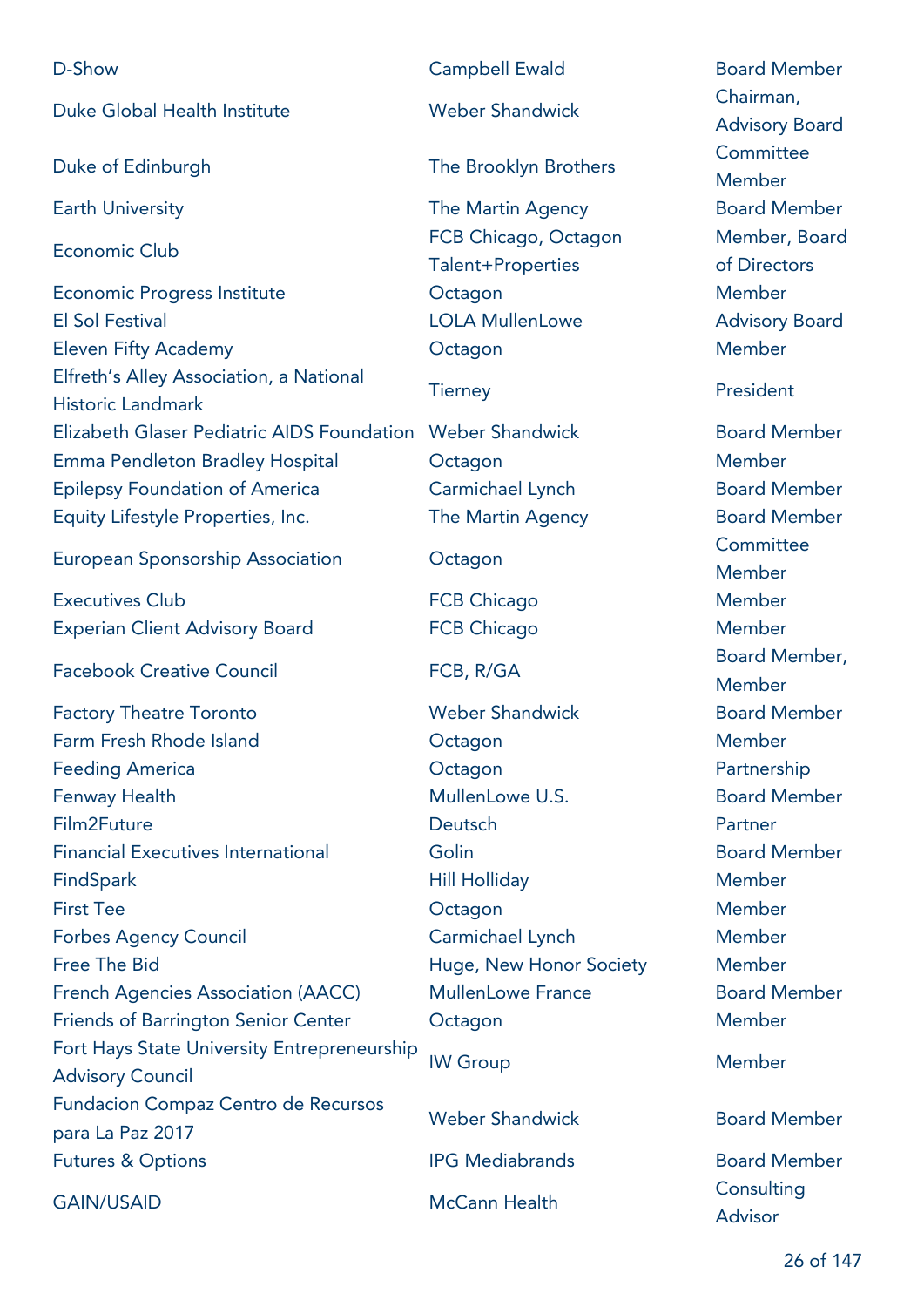Gaits of Harmony Therapeutic Riding Cotagon Communication of Harmony Therapeutic Riding Cotagon Gamble Aware MullenLowe London Advisor GeoPath **Rapport** Rapport **Board Member** Girl Scouts of Eastern PA Tierney Tierney Board Member Girl Scouts of Central Indiana **Communication** Octagon Member Girl Scouts of Southeastern New England Octagon Member Girls on the Run **Community Community** Contagon **Community Community Community Community Community Community Community Community Community Community Community Community Community Community Community Community Community Com** Global Workspace (GWA) GGH MullenLowe Member Gloria Gemma Breast Cancer Resource Foundation Octagon Member Golf Fights Cancer **Cancer** Contagon **Communist Cancer** Member Golf For All Octagon Member Golf Foundation of RI Button Hole **C**octagon **Member** Member Goodman Theatre Golin Board Member Greater Boston Chamber of Commerce Hill Holliday, MullenLowe U.S. Greater Portland Boys & Girls Club Cotagon Talent+Properties Director Greater Richmond ARC The Martin Agency Board Member Greater Richmond Partnership The Martin Agency Member

Highlander Charter School Octagon Member HK Board for the Wilson Global Initiative Golin **Board Member** Hockomock Area YMCA **Channel Community** Octagon Member Hole in the Wall Gang Camp **Camp** Octagon **Member** Honorary Prize Corazon Verde MullenLowe SSP3 Jury Hope Hospice & Palliative Care Rhode IslandOctagon Member Hugo Group **FCB** FCB Member

Humane Society of Charlotte **Canada Contagon** 

IAC Video Excellence Council **Initiative Initiative Initiative** Board Member

I-COM Chief Data Officer Council Huge Huge Member IMA India – 'The India Chief Marketing MullenLowe Lintas Group Member<br>Officers' Forum MullenLowe Lintas Group Member

Greater Providence YMCA **Changes** Octagon **Member** Member Greater West Point YMCA The Martin Agency Board Member Healthcare Consultancies Association Virgo Health Finance

IAB (Interactive Advertising Bureau) Ansible, Deutsch, FCB, LOLA MullenLowe, UM

Board Member, Board of Directors. Member **Committee** Committee Member Board Member, Member, **Committee** Member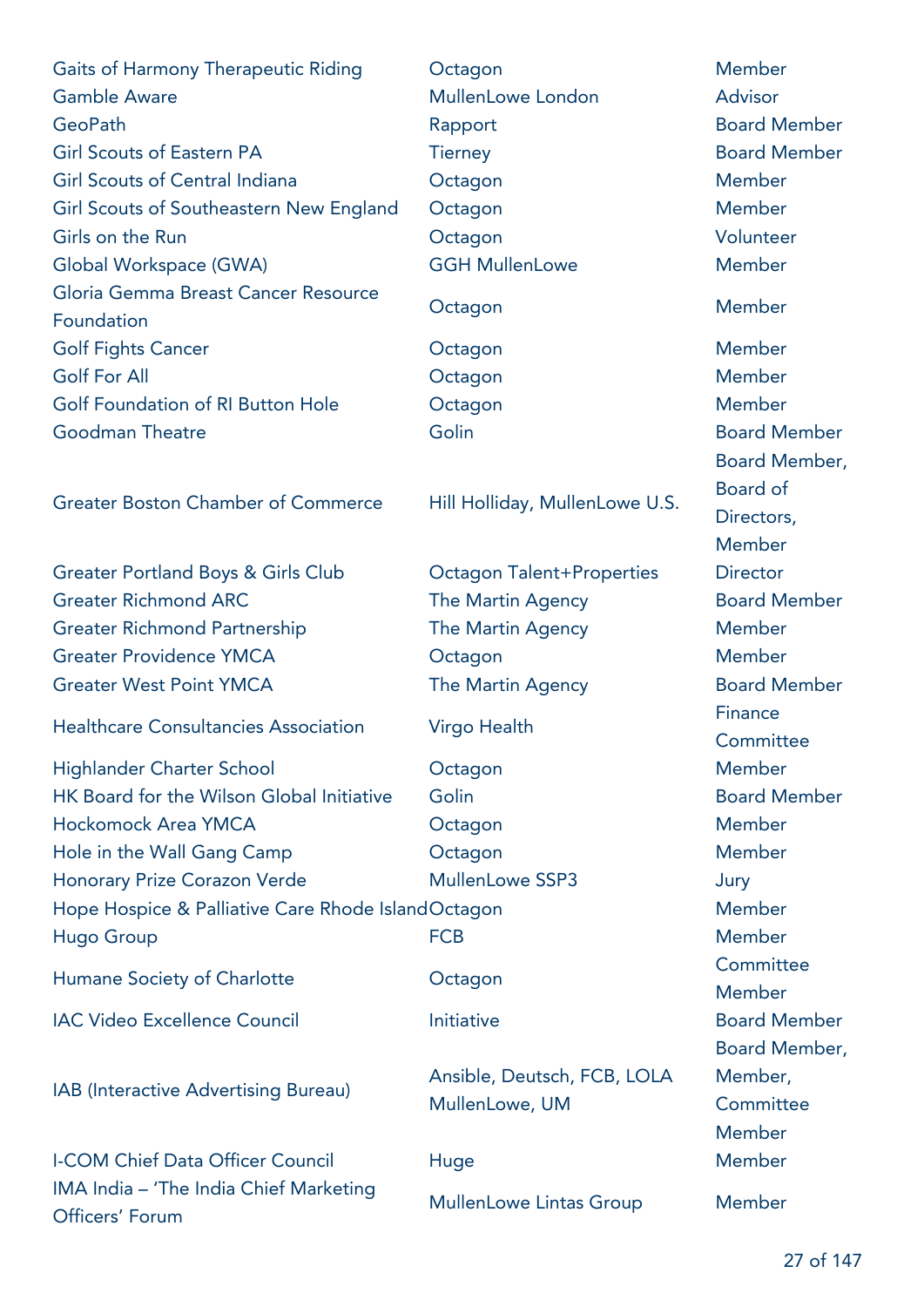| Independence Charter School                                                                                      | <b>Tierney</b>                                                          | <b>Board Member</b>                                  |
|------------------------------------------------------------------------------------------------------------------|-------------------------------------------------------------------------|------------------------------------------------------|
| Indy Women in Tech Foundaton                                                                                     | Octagon                                                                 | Member                                               |
| <b>Inspiring Minds</b>                                                                                           | Octagon                                                                 | Member                                               |
| Institute for Public Relations (IPR)                                                                             | Golin                                                                   | <b>Board Member</b>                                  |
| Institute of Communications and                                                                                  | <b>Weber Shandwick</b>                                                  |                                                      |
| Advertising (ICA), Canada                                                                                        |                                                                         | <b>Board Member</b>                                  |
| Institute of Directors                                                                                           | <b>FCB</b>                                                              | Member                                               |
| Institute of Practitioners in Advertising (IPA)                                                                  | FCB, Initiative, Mediabrands<br>Insights, MullenLowe London,<br>Rapport | Member,<br>President                                 |
| Inter-Faith Food Shuttle                                                                                         | Octagon                                                                 | Member                                               |
| International Advertising Association                                                                            | <b>McCann</b>                                                           | Committee<br>Member                                  |
| International Agencies Council for the<br><b>EACA</b> (European Association of<br><b>Communication Agencies)</b> | MullenLowe London                                                       | Member                                               |
| <b>International Association of Business</b><br>Communicators                                                    | <b>Weber Shandwick</b>                                                  | Member                                               |
| International Market Assessment India<br><b>Private Limited</b>                                                  | <b>MullenLowe Lintas Group</b>                                          | <b>Advisory Council</b><br>Member                    |
| International Pharmaceutical Federation (FIP) McCann Health                                                      |                                                                         | <b>Board Member</b>                                  |
| International Society for Medical Publication<br>Professionals (ISMPP)                                           | Virgo Health, McCann Health                                             | Member, Board<br>Member                              |
| International Tennis Hall of Fame                                                                                | <b>Octagon Talent+Properties</b>                                        | <b>Board of</b><br>Governors,<br>Committee<br>Member |
| Iona Women's Advisory Board                                                                                      | <b>FCB</b>                                                              | Member                                               |
| <b>IPA Council</b>                                                                                               | MullenLowe London                                                       | Fellow, Council<br>Member                            |
| <b>IPA Digital Business Group/Brand Tech</b><br>Group                                                            | <b>MullenLowe London</b>                                                | Member                                               |
| IPA Effectiveness Leadership Group                                                                               | <b>MullenLowe London</b>                                                | Fellow                                               |
| <b>IPG Media Futures Group</b>                                                                                   | Initiative, UM                                                          | Committee<br>Member                                  |
| Japan Advertising Agency Association                                                                             | <b>McCann</b>                                                           | Committee<br>Member                                  |
| Japanese American Citizens League                                                                                | <b>IW Group</b>                                                         | Board Member,<br>Regional<br>Governor                |
| Japanese American Cultural & Community<br>Center                                                                 | <b>IW Group</b>                                                         | <b>Board Member</b>                                  |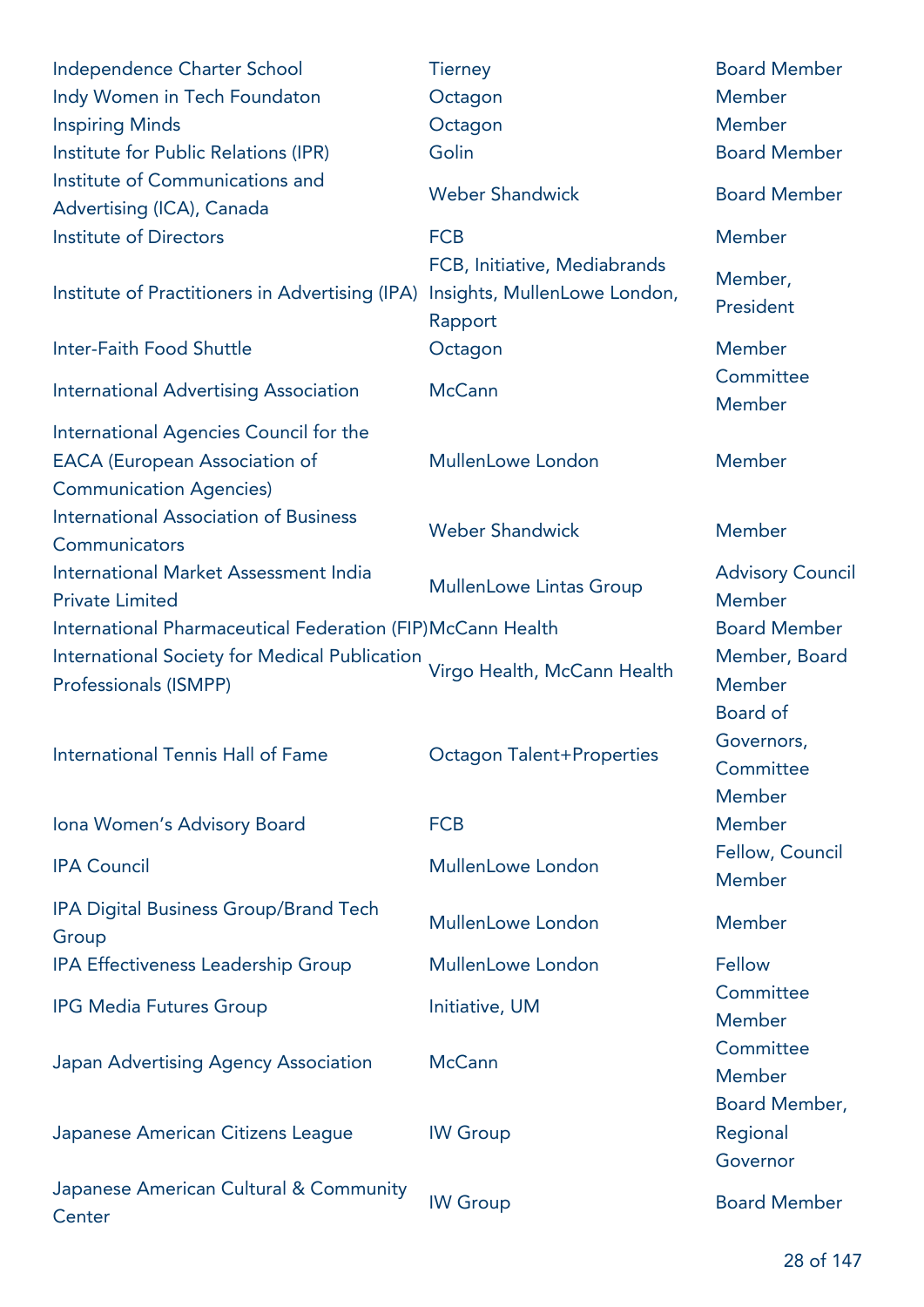| Japan Magazine Advertising Association                       | <b>McCann</b>                    | Committee             |
|--------------------------------------------------------------|----------------------------------|-----------------------|
|                                                              |                                  | Member                |
| <b>JDRF</b>                                                  | Octagon                          | Member                |
| Jewish Alliance of Greater Rhode Island                      | Octagon                          | Member                |
| JFL42 Comedy Festival, Toronto, Canada                       | <b>Weber Shandwick</b>           | <b>Board Member</b>   |
| <b>JNBA</b>                                                  | Carmichael Lynch Relate          | <b>Advisory Board</b> |
| Joe Andruzzi Foundation                                      | Octagon                          | Member                |
| Journal of Communication in Healthcare                       | Virgo Health                     | <b>Board Member</b>   |
| Junior Achievement of Rhode Island                           | Octagon                          | Member                |
| Kingston University Marketing Experts<br>Committee           | <b>MullenLowe Open</b>           | Member                |
| Kizuna                                                       | <b>IW Group</b>                  | <b>Board Member</b>   |
| Korean Youth and Community Center                            | <b>IW Group</b>                  | <b>Board Member</b>   |
|                                                              |                                  | <b>Board of</b>       |
| <b>LAGRANT Foundation</b>                                    | IW Group, Weber Shandwick,       | Directors, Board      |
|                                                              | Golin                            | Member                |
| Latino Policy Leadership Forum                               | The Axis Agency                  | <b>Board Member</b>   |
| Level Field Fund/Ross Powers Foundation                      | <b>Octagon Talent+Properties</b> | <b>Director</b>       |
| <b>LIFT Academy</b>                                          | Octagon                          | Member                |
| Loaves & Fishes Rhode Island                                 | Octagon                          | Member                |
| Loyola School of Mass Communications                         | MullenLowe U.S.                  | <b>Board Member</b>   |
| M-School: Institute of Marketing at LMU                      | Deutsch                          | Member                |
|                                                              | Carmichael Lynch, Hill Holliday, |                       |
| <b>MAIP</b>                                                  | <b>New Honor Society</b>         | Member                |
| <b>MGGB</b>                                                  | MullenLowe London                | Member                |
| Maine Sports Hall of Fame                                    | <b>Octagon Talent+Properties</b> | <b>Director</b>       |
|                                                              |                                  | Member,               |
| Make-A-Wish Foundation of Greater Virginia The Martin Agency |                                  | Committee             |
|                                                              |                                  | Member                |
|                                                              |                                  | Committee             |
| Make-A-Wish Foundation of Japan                              | <b>McCann</b>                    | Member                |
|                                                              |                                  | Member, Board         |
| <b>March of Dimes</b>                                        | Octagon, Rogers & Cowan          | Member                |
| <b>Marcus Graham Project</b>                                 | <b>FCB</b>                       | <b>Board Member</b>   |
| <b>Market on Market</b>                                      | Octagon                          | Member                |
| Marketing Committee for Old City District                    | <b>Tierney</b>                   | <b>Board Member</b>   |
|                                                              | MullenLowe Group, MullenLowe     | Member,               |
| Marketing Society of the UK                                  | London                           | Chairman              |
| <b>Marriott Foundation</b>                                   | Golin                            | <b>Board Member</b>   |
| <b>Marwen</b>                                                | <b>FCB</b>                       | <b>Board Member</b>   |
| <b>Mas Mujeres Creativas (More Creative</b>                  | <b>LOLA MullenLowe</b>           | Member                |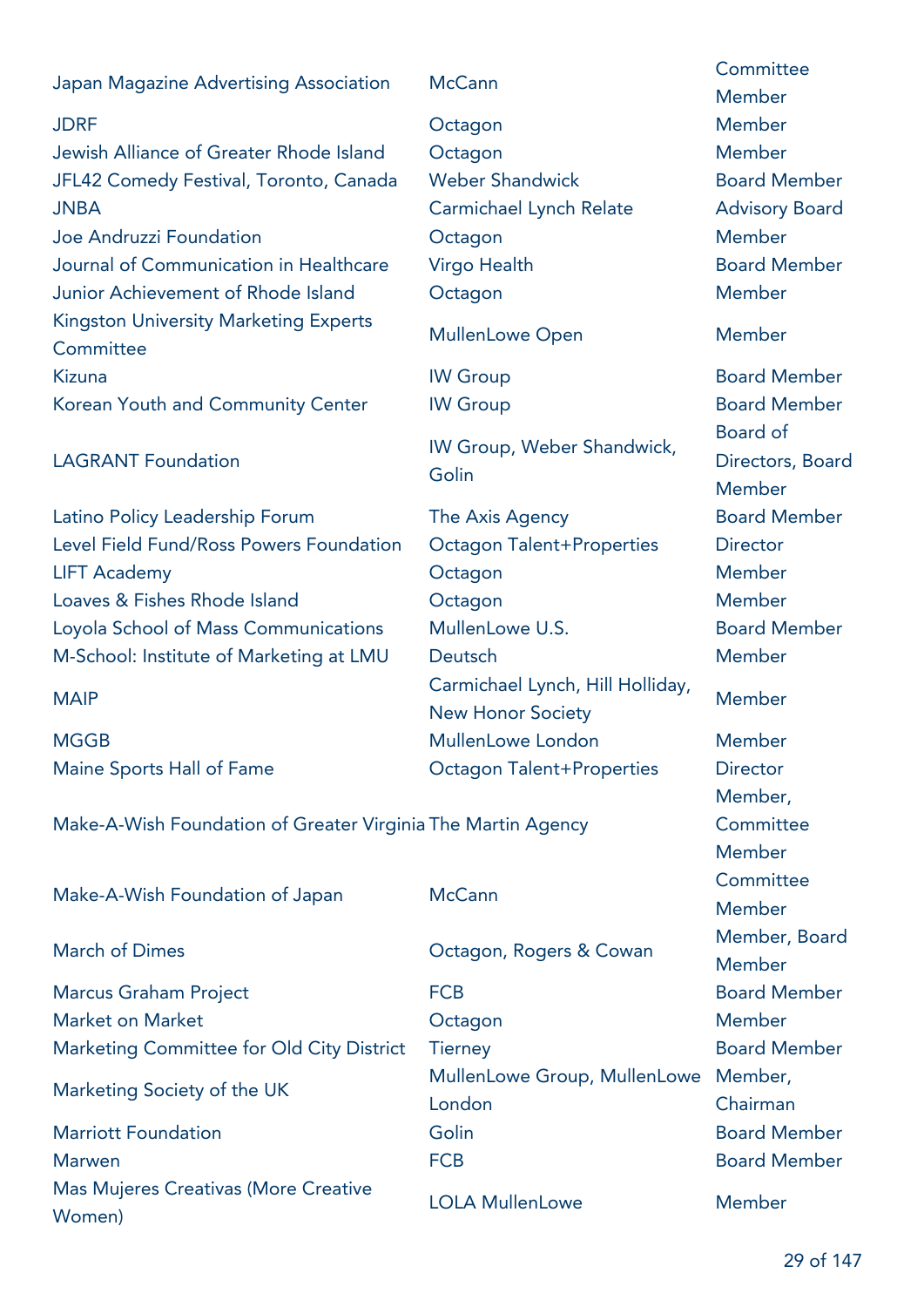MassART MullenLowe US Advisory Board Media360 MullenLowe London Advisory Board Media Federation of Australia (MFA) 303 MullenLowe Member Media For All (MEFA) MullenLowe London Founding Meet Minneapolis, Convention and Visitors Association Meeting Street **Member** Octagon **Member** Octagon Member Mercy Hospital Foundation **Member** Octagon Member Miami Ad School GGH MullenLowe, R/GA Member, Board Minneapolis Community Alliance Carmichael Lynch Relate Member Minneapolis Downtown Council Carmichael Lynch Relate Committee Mpls MadWomen Carmichael Lynch Member Museum of Work and Culture **Canadian Culture Canadian Culture** Octagon Member Musicopia Tierney Board Member NABS Fast Forward MullenLowe London Chairman National 4-H Council Dailey Board Member National Association for Corporate Directors, New England Chapter Hill Holliday Advisory Council National Association of Asian American Professionals IW Group Board Member National Fallen Firefighters Foundation Octagon National Gallery Singapore MullenLowe Group APAC Advisory National Kidney Foundation **Initiative Initiative Initiative** Board Member National Student Advertising Competition Hill Holliday Member NC Junior Chef Competition Cotagon Chef Competition Correspondent Competition Correspondent Competition Competition NCH Healthcare Foundation **Construction** Octagon Member Network of Executive Women **Construction** Octagon **Member** Member NetBase Customer Advisory Board Carmichael Lynch Relate Advisory Board New Leash on Life **Tierney** Tierney **Read Member** Board Member New York Women in Communications

NHS Blood and Transplant Liver Advisory

(NYWICI)

Group

Carmichael Lynch Relate Board Member Weber Shandwick **President, Board** Nextech Octagon Member Ngee Ann Polytechnic School of Film & Media Studies MullenLowe Group APAC Advisory

Member Member Member **Committee** Member Member Member

Virgo Health Lay Advisor

Member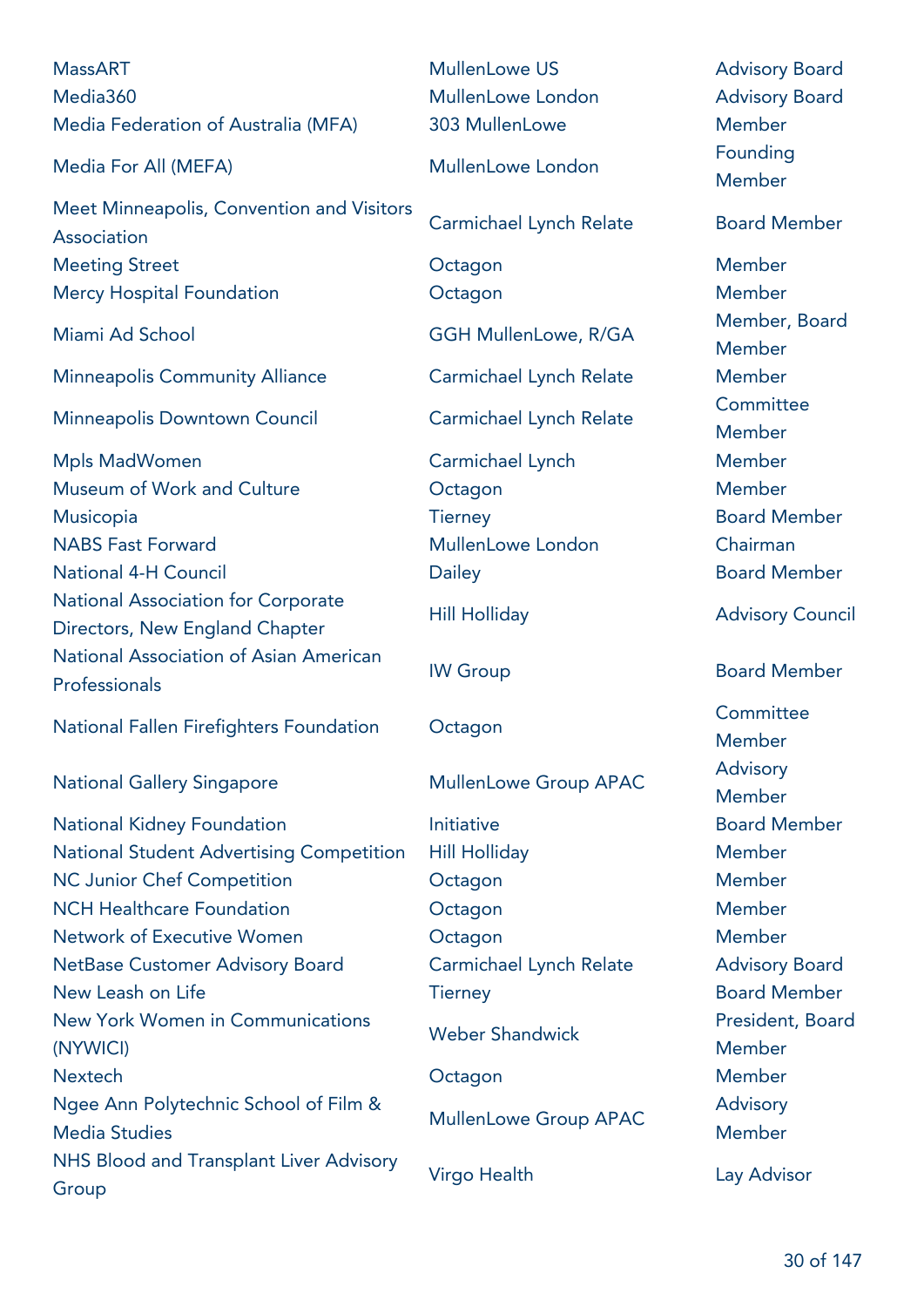NHS Research, Innovation and Novel This Research, information and Novel Virgo Health Chairman<br>Technologies Advisory Group Nielsen **IW Group Advisory Council** Nielsen Northwest Arkansas Children's Shelter Cotagon Member Northwest Arkansas Food Bank **Octagon** Communication Member NYU Tisch School of Fine Arts **R/GA** Board Member OCA National **IW Group IW Group Advisory Council** Off the Street Club **FCB/RED**, Golin Board Member Old Colony Habitat for Humanity **Colony Colony Colony Colony Colony Colony** Member One Club **FCB**, The Martin Agency, McCann, R/GA One Million Degrees **FCB** Board Member Origen Board of MullenLowe SSP3 **Our Sister's School Contagon Contagon Contagon** Member Paley Center for Media **Deutsch** Board Member Palmetto Ridge High **Canadian Contagon** Cotagon Member Paraguayan Association of Advertising Agencies MullenLowe SSP3 Member Parsons New School of Design **R/GA** Board Member Partnerships Panel Committee MullenLowe London Member Pathology Quality and Clinical Governance **Committee** Virgo Health Committee PBS **IW Group, The Martin Agency** Board Member PeaceLove Foundation **Community** Octagon Member Philadelphia Ad Club Tierney Pilobolus Dance Theater **R/GA** Board Member Point Foundation MullenLowe U.S. Emeritus Board Portuguese Association of Advertising, Communication and Marketing Agencies (APAP) FCB Board Member PR Council Carmichael Lynch, Current, Devries Global, Golin, Huge, Weber Shandwick President's Advisory Council on Doing Business In Africa<br>Business In Africa President's Commission on Asian Americans and Pacific Islanders IV Commission City ISLACTIC ISLANDING IW Group Commissioner

Board Member, Member **Directors** Member Board Member, **Committee** Member Member

Board of Directors, Board Member, Member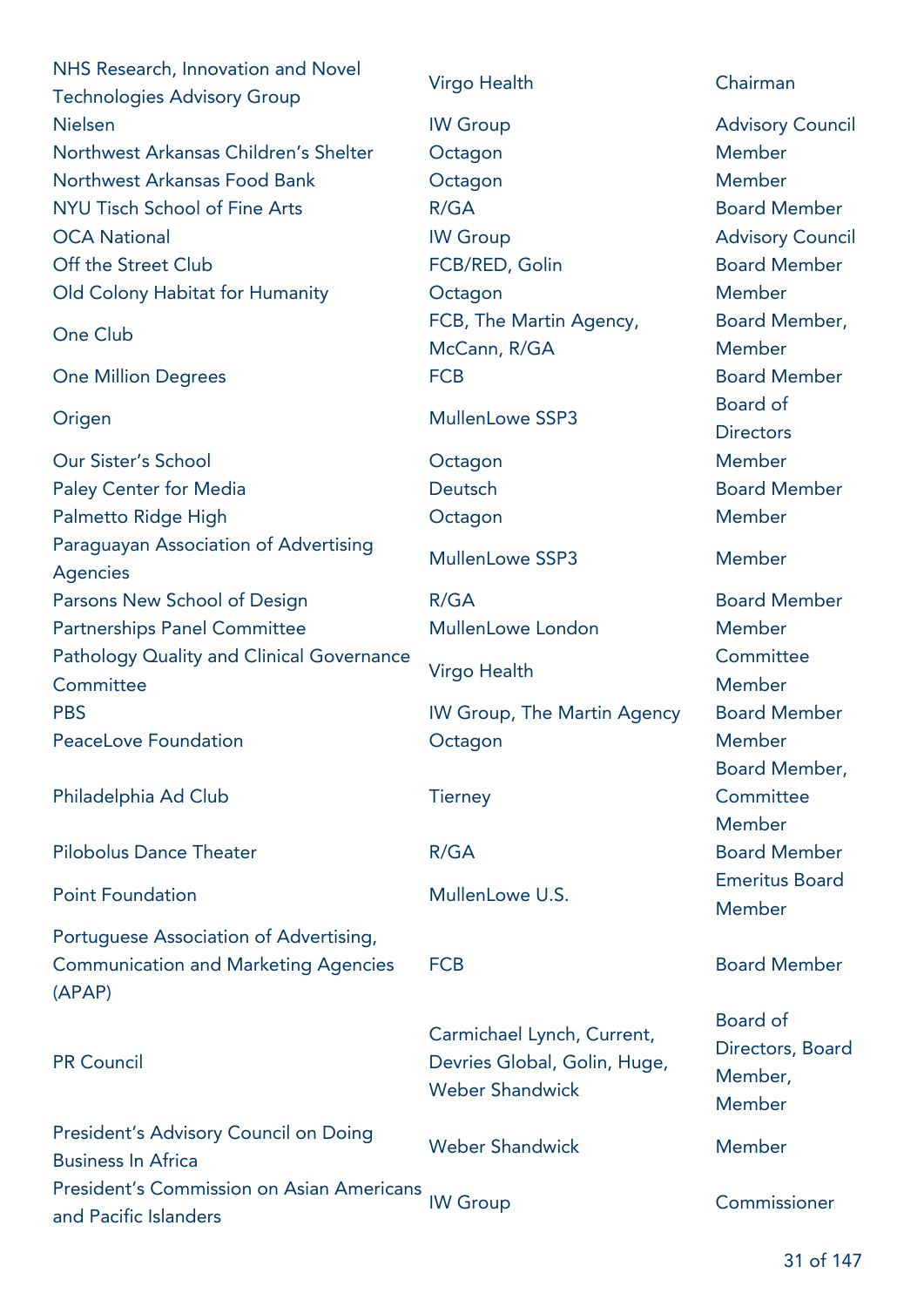| <b>Project Art</b>                                            | <b>Devries Global</b>            | <b>Board Member</b>     |
|---------------------------------------------------------------|----------------------------------|-------------------------|
| Project Lead the Way                                          | Octagon                          | Member                  |
| Project Undercover                                            | Octagon                          | Member                  |
| <b>PRSA Foundation</b>                                        | Carmichael Lynch Relate, Weber   | Board Member,           |
|                                                               | Shandwick                        | President               |
| <b>PRSA Los Angeles</b>                                       | Golin, IW Group                  | Board Member,<br>Member |
| Providence After School Alliance                              | Octagon                          | Member                  |
| Providence Children's Museum                                  | Octagon                          | Member                  |
| <b>RADA</b>                                                   | MullenLowe London                | Member                  |
| <b>Raleigh City Farm</b>                                      | Octagon                          | Member                  |
| <b>Red Sox Foundation</b>                                     | Octagon                          | Member                  |
| Rhode Island Community Food Bank                              | Octagon                          | Member                  |
| Rhode Island Parent Information Network                       | Octagon                          | Member                  |
| Rhode Island Public Radio                                     | Octagon                          | Member                  |
| Rhode Island Sponsoring Education (RISE)                      | Octagon                          | Member                  |
| <b>Richmond Forum</b>                                         | The Martin Agency                | <b>Board Member</b>     |
|                                                               |                                  | <b>Board of</b>         |
| <b>Right to Play</b>                                          | <b>Octagon Talent+Properties</b> | <b>Directors</b>        |
|                                                               |                                  | Advisory Board,         |
| Ron Brown Scholar Program                                     | <b>Weber Shandwick</b>           | Chairman                |
|                                                               | McCann, Octagon                  | Chairman,               |
| <b>Ronald MacDonald House</b>                                 |                                  | Member                  |
| <b>Roosevelt University</b>                                   | Golin                            | <b>Board Member</b>     |
| Route - The Audience Research Body for                        | Rapport                          | Board Member,           |
| <b>Outdoor Advertising</b>                                    |                                  | Committee               |
|                                                               |                                  | Member                  |
| Royal Society for the Encouragement of Arts MullenLowe London |                                  | Fellow                  |
| <b>Sacred Heart Board</b>                                     | <b>FCB</b>                       | Member                  |
| San Miguel School                                             | Octagon                          | Member                  |
| <b>Sarah Hardwig Golf Outing</b>                              | Octagon                          | Member                  |
| Save the Bay                                                  | Octagon                          | Member                  |
| Save the Children                                             | <b>FCB</b>                       | <b>Board Member</b>     |
| Serve Rhode Island                                            | Octagon                          | Member                  |
| She Runs It (formerly Advertising Women of<br>New York)       | <b>Weber Shandwick</b>           | <b>Board Member</b>     |
| Sojourner House                                               | Octagon                          | Member                  |
| Sophia Academy                                                | Octagon                          | Member                  |
|                                                               |                                  | <b>Board of</b>         |
| <b>Somerset House</b>                                         | MullenLowe London                | <b>Trustees</b>         |
| Spanbild Holdings Ltd                                         | <b>FCB</b>                       | <b>Board Member</b>     |
| Special Olympics International                                | Octagon                          | <b>Global Partner</b>   |
|                                                               |                                  |                         |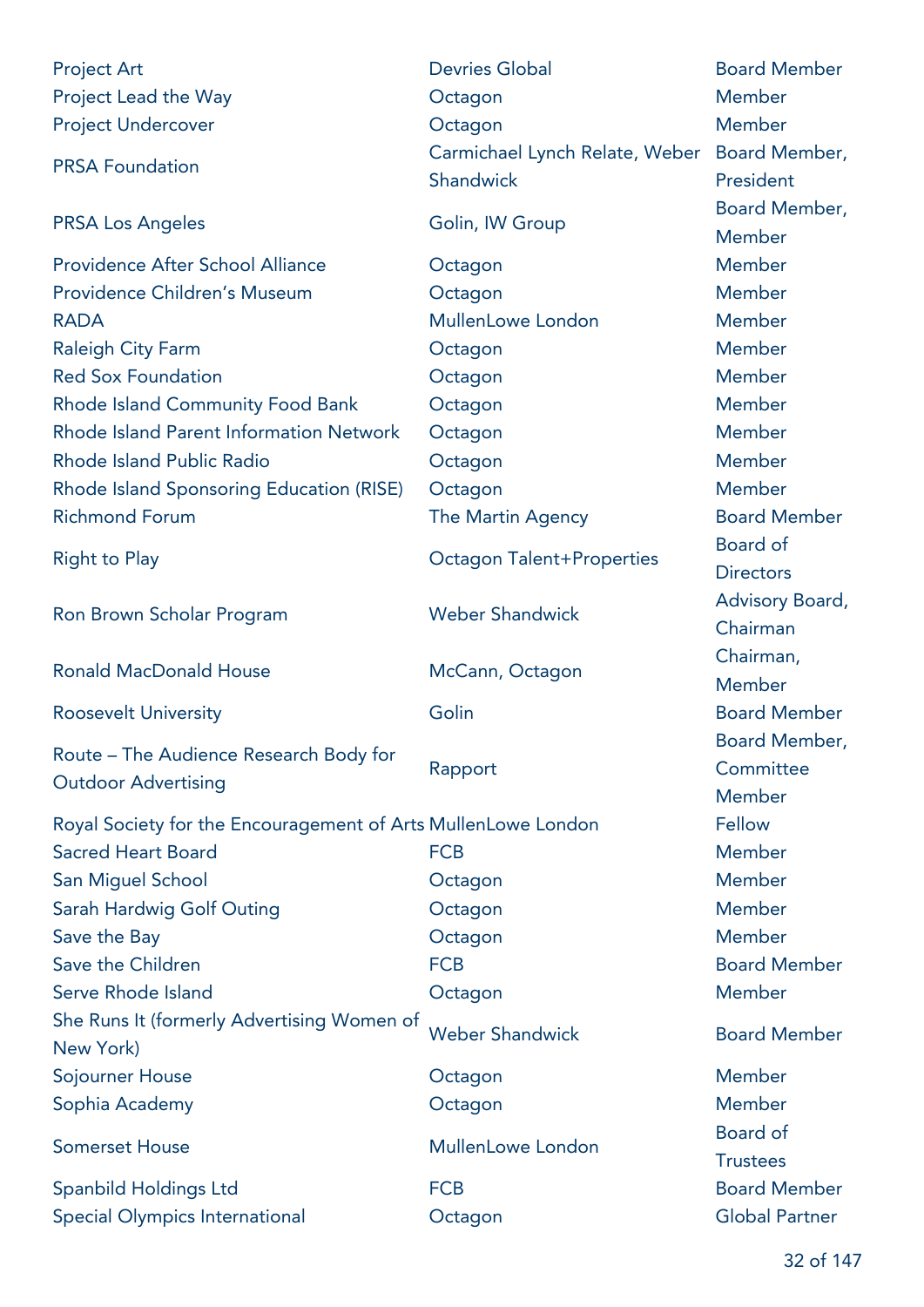| Special Olympics Rhode Island                                            | Octagon                          | Member                          |
|--------------------------------------------------------------------------|----------------------------------|---------------------------------|
| <b>Sports Backers</b>                                                    | The Martin Agency                | <b>Board Member</b>             |
| <b>Spurwink RI</b>                                                       | Octagon                          | Member                          |
| <b>Stadium Theatre Foundation</b>                                        | Octagon                          | Member                          |
| Stanford School of Earth, Energy &<br><b>Environmental Sciences</b>      | <b>Cassidy &amp; Associates</b>  | <b>Board Member</b>             |
| Super Bowl 52                                                            | Carmichael Lynch Relate          | Committee<br>Member             |
| <b>Superbrands Council</b>                                               | <b>Jack Morton</b>               | Member                          |
| Susan G. Komen                                                           | Octagon                          | Partnership                     |
| Sustainability Board for the British Chamber<br>of Commerce in Singapore | <b>MullenLowe Salt</b>           | Co-Chair                        |
| <b>Sydney Marketing Society</b>                                          | Reprise                          | Member                          |
| Tap-In, Inc.                                                             | Octagon                          | Member                          |
| <b>Techfront Australia Pty Ltd</b>                                       | <b>FCB</b>                       | <b>Board Member</b><br>Chairman |
| <b>Tech Point Foundation for Youth</b>                                   | Octagon                          | Member                          |
| Texterchmiede                                                            | <b>GGH MullenLowe</b>            | Member                          |
| The Advertising Standards Council of India<br>(ASCI)                     | MullenLowe Lintas Group          | Member                          |
| The Base                                                                 | Octagon                          | Member                          |
| The BrandLab                                                             | Carmichael Lynch                 | <b>Board Member</b>             |
| The Christie NHS Trust                                                   | <b>McCann Health</b>             | <b>Board Member</b>             |
| The College of New Jersey Foundation                                     | <b>Weber Shandwick</b>           | <b>Board Member</b>             |
| The Concussion Legacy Institute                                          | <b>Octagon Talent+Properties</b> | <b>Advisory Board</b>           |
| The Community College of Philadelphia<br>Foundation                      | <b>Tierney</b>                   | Committee<br>Member             |
| The Creative District Philadelphia                                       | <b>Tierney</b>                   | Founder                         |
| The First Tee of Northwest Arkansas                                      | Octagon                          | Member                          |
| The Foundation for Excellence in Women's<br><b>Health Care</b>           | <b>FCB</b>                       | <b>Board Member</b>             |
| The Greater Philadelphia Chamber of<br>Commerce                          | <b>Tierney</b>                   | <b>Board Member</b>             |
| The Greater Richmond Chamber of<br>Commerce                              | The Martin Agency                | <b>Board Member</b>             |
| The Greater West Point Family YMCA                                       | The Martin Agency                | <b>Board Member</b>             |
| The iAB                                                                  | R/GA                             | <b>Board Member</b>             |
| The International Radio & TV Society<br>Foundation                       | <b>IPG Mediabrands</b>           | <b>Board Member</b>             |
| The James Beard Foundation                                               | Octagon                          | Member                          |
| The Learning Center for the Deaf                                         | Octagon                          | Member                          |

Board Member, Chairman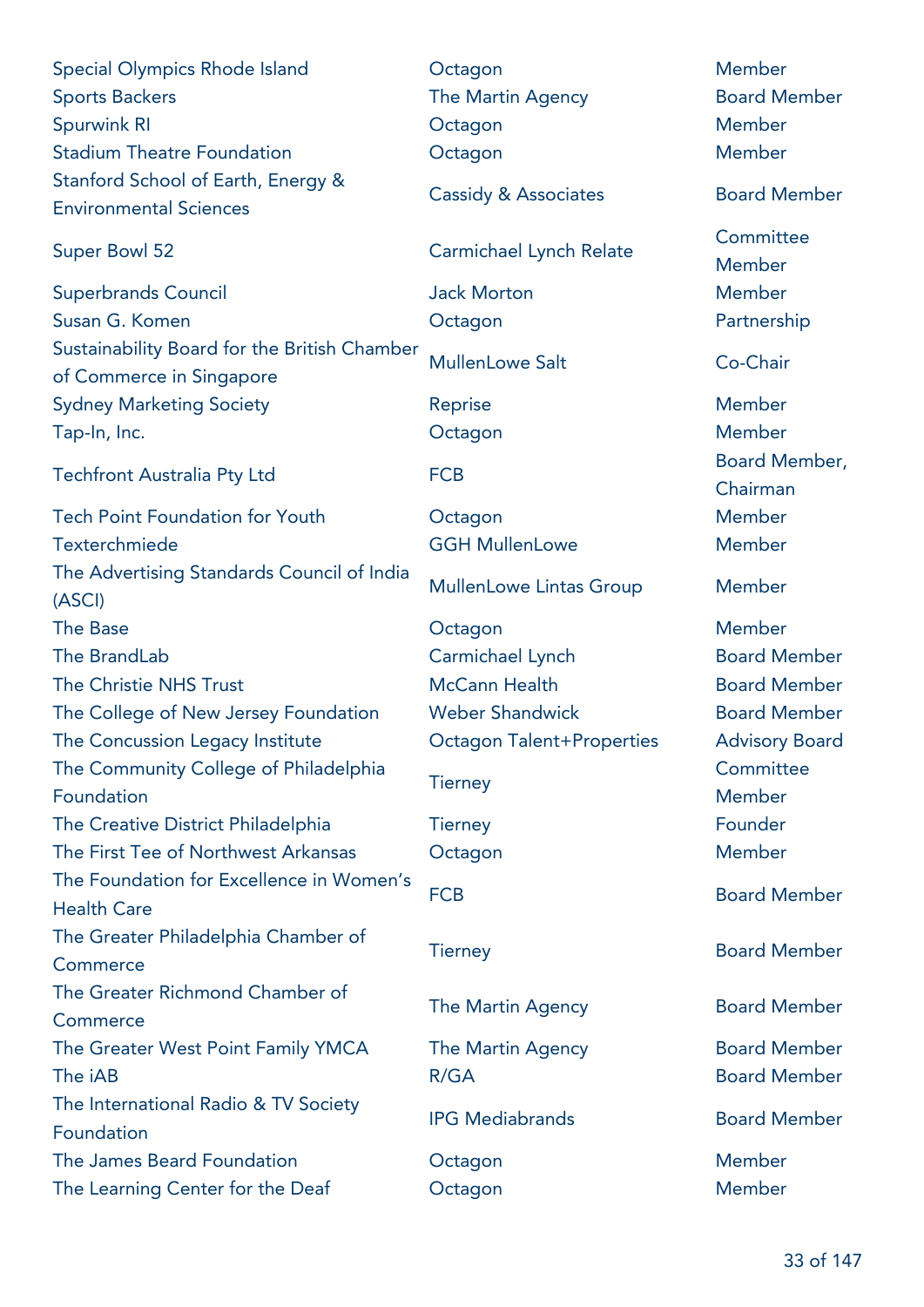| The National Institute for Health and Care<br>Excellence (NICE)                                                | <b>Virgo Health</b>       | <b>Board Member</b>                  |
|----------------------------------------------------------------------------------------------------------------|---------------------------|--------------------------------------|
| The Path to Purchase Institute                                                                                 | <b>FCB/RED</b>            | Member                               |
| The Performance Theatre                                                                                        | <b>Weber Shandwick</b>    | Member                               |
| The Point Foundation                                                                                           | Rogers & Cowan            | <b>Board Member</b>                  |
| The Providence Center                                                                                          | Octagon                   | Member                               |
| The Rotary Club                                                                                                | Octagon                   | Member                               |
| <b>The Seminar</b>                                                                                             | <b>IW Group</b>           | Member                               |
| The Shockoe Partnership                                                                                        | The Martin Agency         | <b>Board Member</b>                  |
| The Sports Museum                                                                                              | Octagon                   | <b>Council Member</b>                |
| The United Way of Southeastern PA and<br>Southern New Jersey                                                   | <b>Tierney</b>            | Board Member,<br>Committee<br>Member |
| <b>ThinkLA</b>                                                                                                 | Deutsch                   | <b>Board of</b>                      |
|                                                                                                                |                           | <b>Directors</b>                     |
| <b>Tide's Family Services</b>                                                                                  | Octagon                   | Member                               |
| Time's Up Advertising                                                                                          | The Martin Agency, McCann | Member,<br>Founding<br>Member        |
| <b>Tokyo Advertising Health Insurance</b><br>Association                                                       | <b>McCann</b>             | Committee<br>Member                  |
| <b>Turkish Advertising Association</b>                                                                         | MullenLowe Istanbul       | <b>Board Member</b>                  |
| <b>UCLA Communications Dept</b>                                                                                | Rogers & Cowan            | <b>Board Member</b>                  |
| <b>UK Effies Committee</b>                                                                                     | MullenLowe London         | Member                               |
| UN Commission on Lifesaving Commodities<br>for Women and Children                                              | McCann Health             | Member                               |
| <b>UN Every Woman Every Child Initiative</b>                                                                   | <b>McCann Health</b>      | Supporting<br>Member                 |
| <b>UN Foundations Communications Corps</b><br><b>Advisory Panel</b>                                            | <b>McCann Health</b>      | <b>Advisory Panel</b>                |
| UN Private Sector Constituency of the<br>Partnership for Maternal, Newborn and<br><b>Child Health</b>          | <b>McCann Health</b>      | Member                               |
| UN Program for Private Sector Partnerships McCann Health                                                       |                           | Supporting<br>Member                 |
| <b>UNC School of Media and Journalism</b>                                                                      | <b>FCB</b>                | <b>Advisory Board</b><br>Member      |
| <b>UNHCR Advisory Council</b>                                                                                  | <b>Weber Shandwick</b>    | <b>Board Member</b>                  |
| Unión Colombiana de Empresas<br>Publicitarias - Colombian Association of<br><b>Advertising Agencies (UCEP)</b> | MullenLowe SSP3           | Board of<br><b>Directors</b>         |
| Union of French Media Agencies (UDECAM) IPG Mediabrands                                                        |                           | Member                               |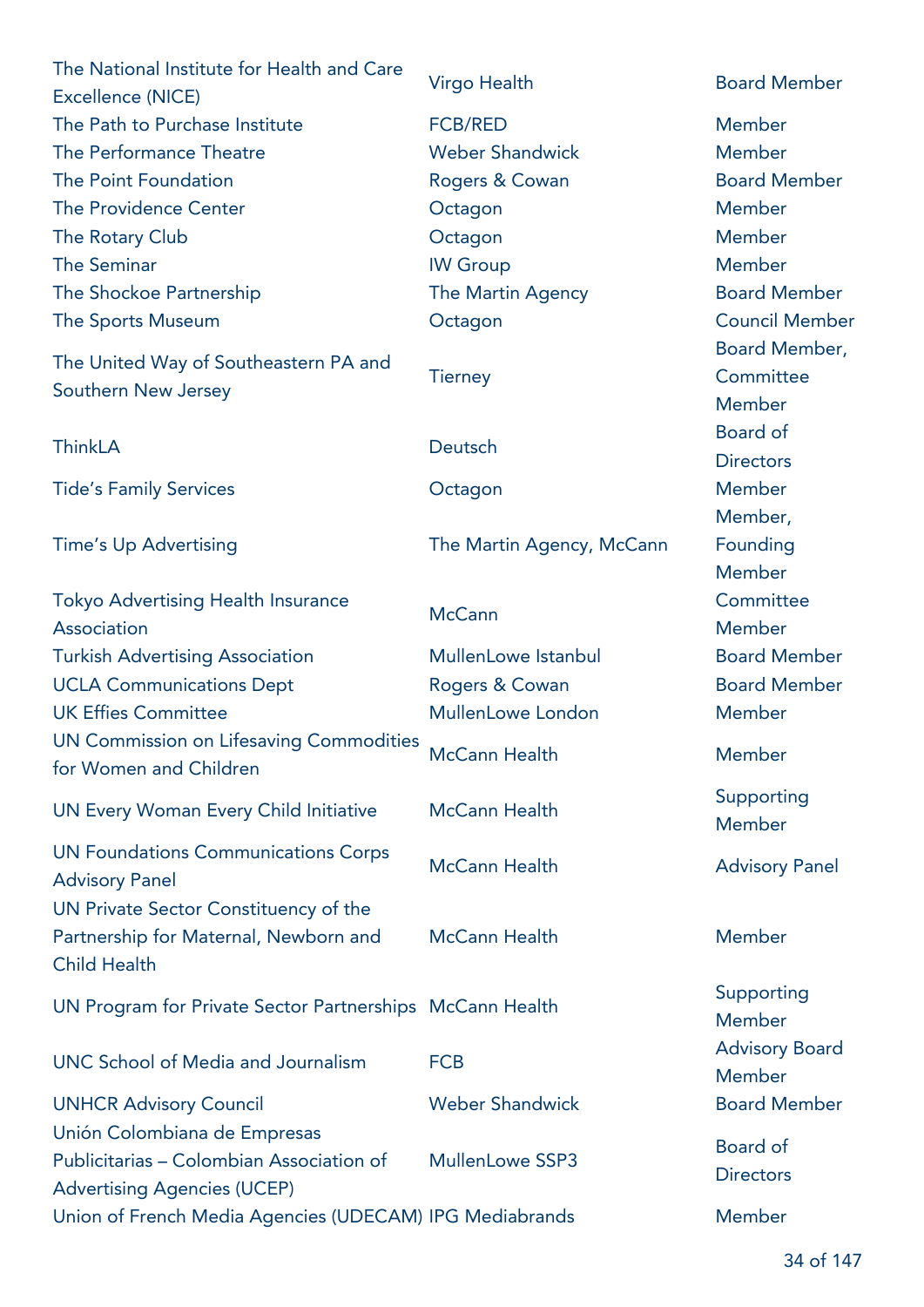| University of Delaware Alfred Lerner<br><b>College of Business &amp; Economics</b> | Octagon                  | Leadership<br><b>Advisory Board</b>    |
|------------------------------------------------------------------------------------|--------------------------|----------------------------------------|
| University of Florida Public Relations                                             | <b>IW Group</b>          | Member                                 |
| <b>Advisory Council</b>                                                            |                          |                                        |
| University of Georgia's Grady School                                               | Golin                    | <b>Board Member</b>                    |
| University of Iowa                                                                 | Golin                    | Member                                 |
| University of Minnesota Journalism School                                          | Carmichael Lynch Relate  | Member                                 |
| University of Minnesota's National Diversity<br><b>Board</b>                       | Carmichael Lynch         | <b>Board Member</b>                    |
| University of Southern California PR<br><b>Advisory Council</b>                    | Golin, IW Group          | Member                                 |
| University of Wisconsin                                                            | Golin                    | <b>Board Member</b>                    |
| University of Wisconsin - Madison, School<br>of Journalism and Mass Communications | MullenLowe U.S.          | <b>Board of Visitors</b>               |
| <b>URI Foundation - Golf Team</b>                                                  | Octagon                  | Member                                 |
| U.S. African Development Foundation                                                | <b>Weber Shandwick</b>   | Chairman                               |
| <b>U.S. Ultimate Association</b>                                                   | <b>Jack Morton</b>       | <b>Board of</b><br><b>Directors</b>    |
| <b>USAID Advisory Committee on Voluntary</b><br>Foreign Aid                        | <b>Weber Shandwick</b>   | Chairman of<br>Advisory<br>Committee   |
| <b>USC Center for Public Relations</b>                                             | Golin                    | <b>Board Member</b>                    |
| <b>USGA</b>                                                                        | Octagon                  | <b>Member</b>                          |
| <b>VCU Brandcenter</b>                                                             | FCB, MullenLowe U.S.     | <b>Board Member</b>                    |
|                                                                                    |                          | Chair of                               |
| VCU Robertson School of Media & Culture                                            | The Martin Agency        | Advisory<br>Committee                  |
| <b>Venture Richmond</b>                                                            | The Martin Agency        | <b>Board Member</b>                    |
| Virginia Commonwealth University                                                   | R/GA                     | <b>Board Member</b>                    |
| Virginia Film Festival                                                             | The Martin Agency        | <b>Board Member</b>                    |
| Virginia Tech Department of Communication The Martin Agency                        |                          | <b>Board Member</b>                    |
| Virginia Tech Pamplin College of Business                                          | <b>FCB</b>               | <b>Board Member</b>                    |
| <b>VNA Health Group</b>                                                            | <b>Weber Shandwick</b>   | <b>Board of</b><br><b>Trustees</b>     |
| <b>WACL</b> - Gather Committee                                                     | <b>MullenLowe London</b> | <b>Member</b>                          |
| <b>WACL - Vote 100 Committee</b>                                                   | The Brooklyn Brothers    | <b>Member</b>                          |
| <b>Warehouse Project &amp; Gallery</b>                                             | <b>FCB Chicago</b>       | <b>Board Member</b>                    |
| <b>Weave Youth &amp; Community Services</b>                                        | <b>Jack Morton</b>       | <b>Board Member</b>                    |
| <b>Western Connecticut State University</b><br><b>Marketing Advisory Council</b>   | <b>IW Group</b>          | Member                                 |
| Wharton School of Business: Wharton<br>Future of Advertising Program               | Deutsch                  | <b>Global Advisory</b><br><b>Board</b> |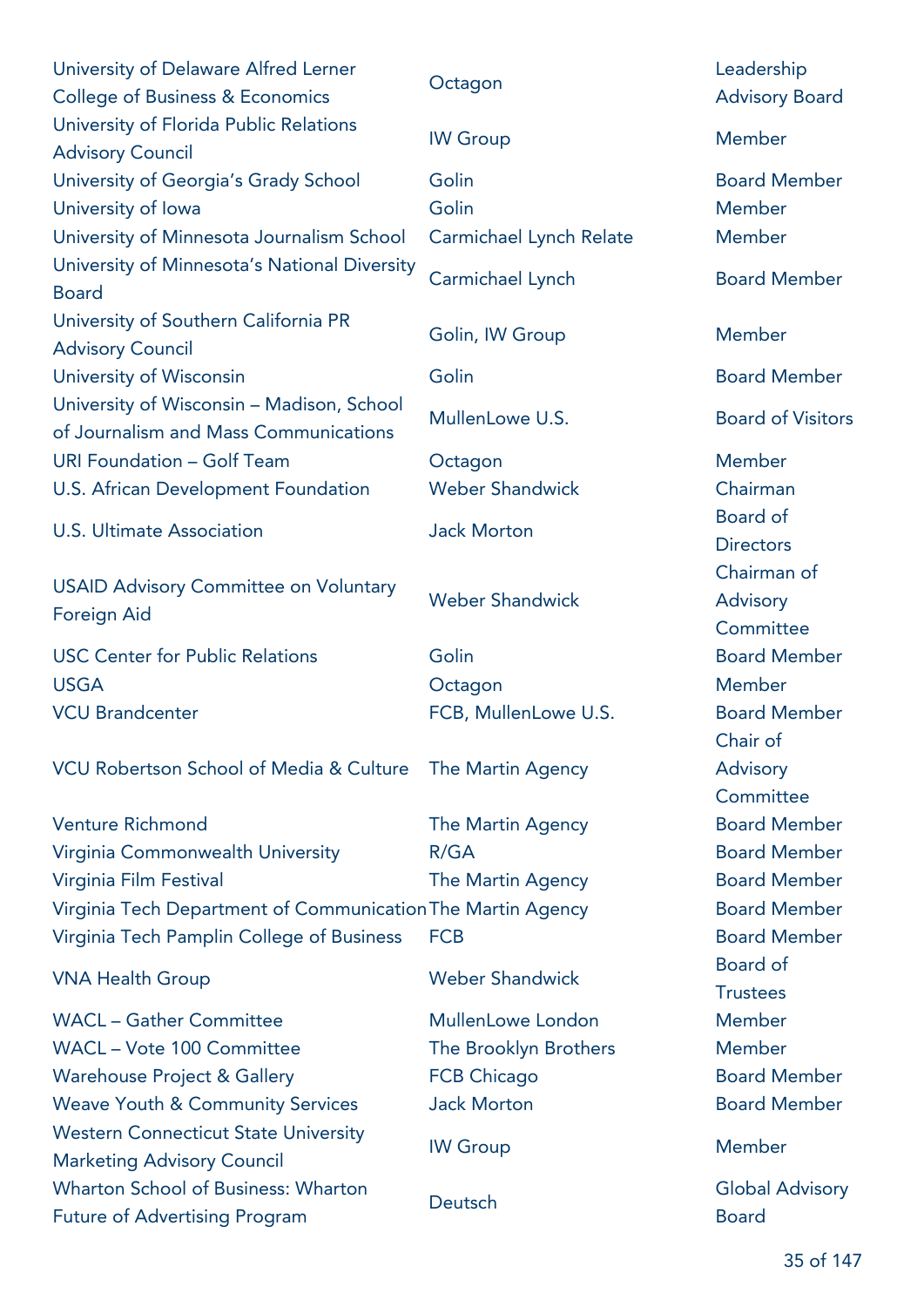| <b>Wine and Business Club</b>           | <b>MullenLowe France</b>         | Member                |
|-----------------------------------------|----------------------------------|-----------------------|
| <b>WISE</b>                             | Octagon                          | Member                |
| Women in Sports & Events                |                                  | <b>National</b>       |
|                                         | Octagon                          | Chairperson           |
| Women's Fund of Central Indiana         | Octagon                          | Member                |
| Women's Leadership Network              | The Martin Agency                | <b>Advisory Board</b> |
| <b>Woonsocket Education Department</b>  | Octagon                          | Member                |
| <b>World Business Chicago</b>           | <b>FCB</b>                       | <b>Board Member</b>   |
| <b>Wounded Warrior</b>                  | Octagon                          | Member                |
| <b>WTA</b>                              | <b>Octagon Talent+Properties</b> | <b>Board of</b>       |
|                                         |                                  | <b>Directors</b>      |
| Year Up                                 | Octagon                          | Member                |
| <b>YMCA Arts and Letters Foundation</b> | Initiative                       | <b>Board Member</b>   |
|                                         |                                  | Member, Board         |
| <b>YMCA</b>                             |                                  | Member,               |
|                                         | Octagon, Tierney                 | Committee             |
|                                         |                                  | Member                |
| <b>Young Presidents Organization</b>    | The Martin Agency                | Member                |
| <b>Youth Pride</b>                      | Octagon                          | Member                |
| <b>YPO Washington DC</b>                | <b>HUGE</b>                      | Committee             |
|                                         |                                  | Member                |
| Zero Touch Digital                      | The Martin Agency                | <b>Advisory Board</b> |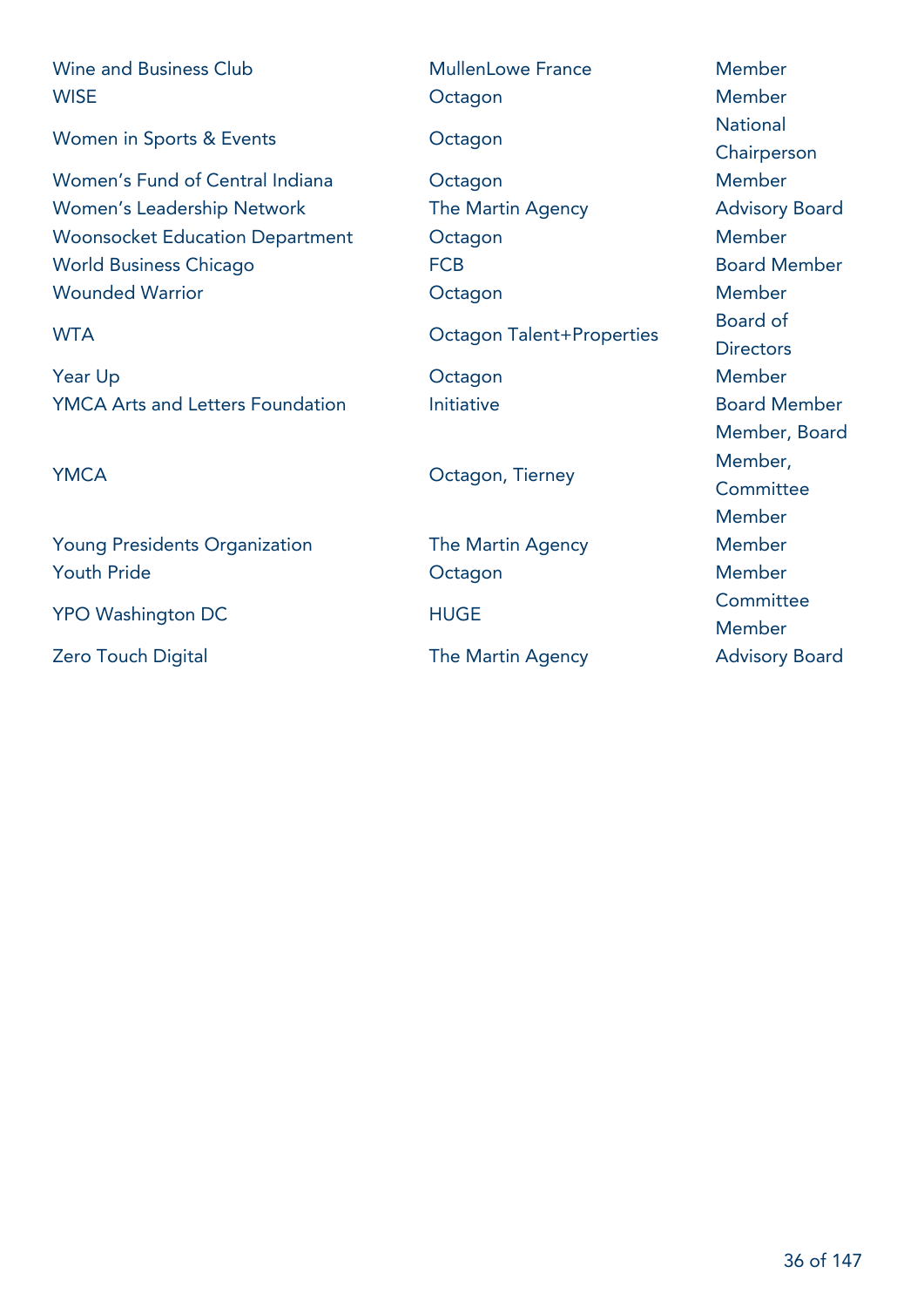# Organizational Profile

Universal Standards

| <b>GRI</b><br>Indicator | Reporting<br>Level | Description                                                                                                                                                                                                                                                     | Reference / Response                                                                                                                                                                                                                                   | <b>UN Global</b><br>Compact<br>Principle<br>Alignment |
|-------------------------|--------------------|-----------------------------------------------------------------------------------------------------------------------------------------------------------------------------------------------------------------------------------------------------------------|--------------------------------------------------------------------------------------------------------------------------------------------------------------------------------------------------------------------------------------------------------|-------------------------------------------------------|
| $102 - 1$               | Complete           | Report the name of the<br>organization                                                                                                                                                                                                                          | Interpublic Group of<br>Companies, Inc.                                                                                                                                                                                                                |                                                       |
| $102 - 2$               | Complete           | Report the primary<br>activities, brands, products<br>and services                                                                                                                                                                                              | IPG operates in all<br>major world markets -<br>our companies<br>specialize in consumer<br>advertising, digital<br>marketing,<br>communications<br>planning and media<br>buying, public relations<br>and specialized<br>communications<br>disciplines. |                                                       |
| $102 - 3$               | Complete           | Report the location of the<br>organization's<br>headquarters                                                                                                                                                                                                    | 909 Third Avenue, New<br>York, New York 10022                                                                                                                                                                                                          |                                                       |
| $102 - 4$               | Complete           | Report the number of<br>countries where the<br>organization operates, and<br>names of countries where<br>either the organization has<br>significant operations or<br>that are specifically<br>relevant to the<br>sustainability topics<br>covered in the report | IPG is a global company<br>with offices in over 110<br>countries.                                                                                                                                                                                      |                                                       |
| $102 - 5$               | Complete           | Report the nature of<br>ownership and legal form                                                                                                                                                                                                                | IPG is a publicly traded<br>company.                                                                                                                                                                                                                   |                                                       |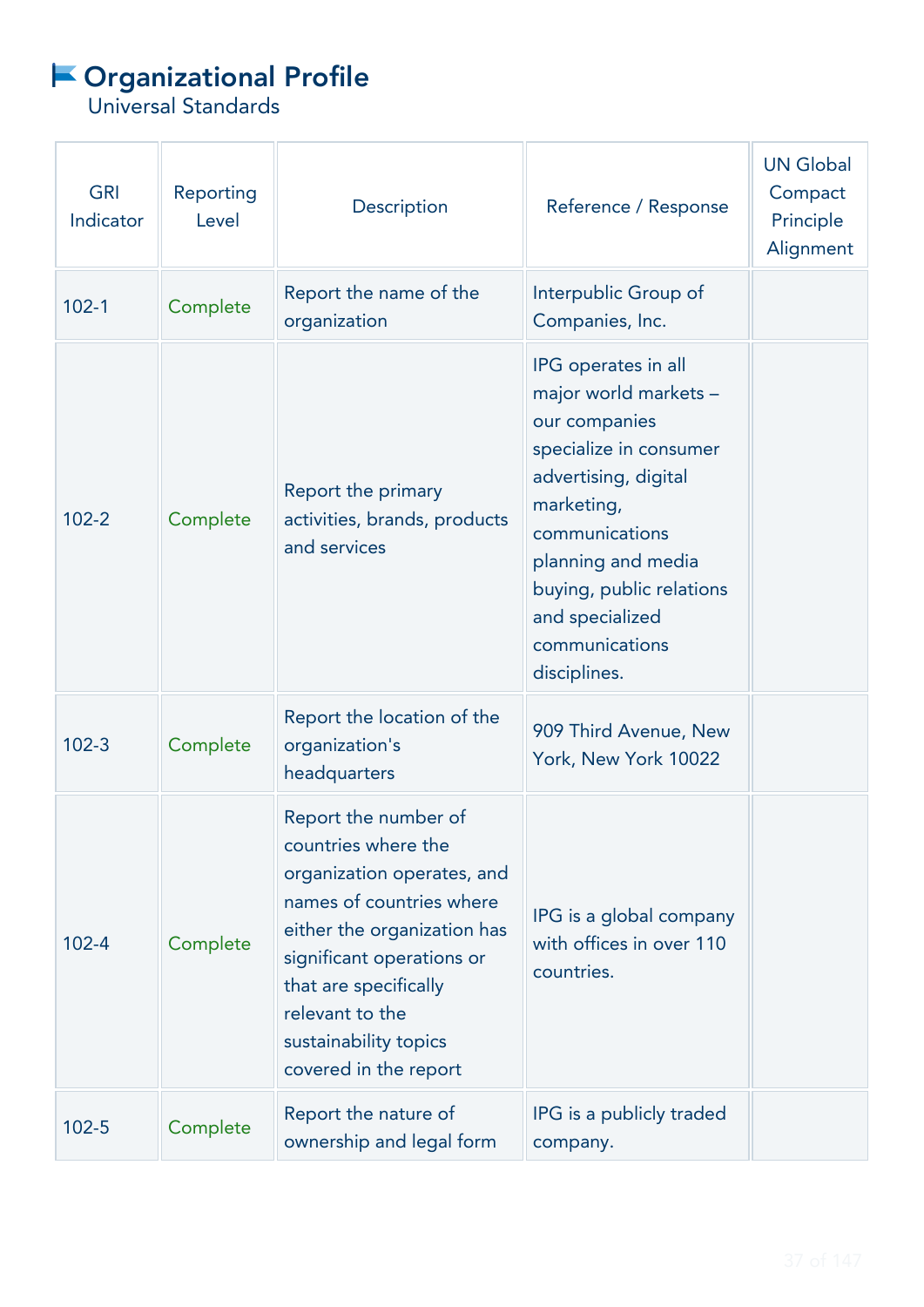| $102 - 6$ | Complete | Report the markets served<br>(including geographic<br>breakdown, sectors<br>served, and types of<br>customers and<br>beneficiaries).                                                                                                                                     | We are one of the<br>world's premier global<br>advertising and<br>marketing services<br>companies. |  |
|-----------|----------|--------------------------------------------------------------------------------------------------------------------------------------------------------------------------------------------------------------------------------------------------------------------------|----------------------------------------------------------------------------------------------------|--|
| $102 - 7$ | Complete | Report the scale of the<br>organization, including:<br>total number of<br>employees, total number<br>of operations, net sales or<br>net revenues, total<br>capitalization broken down<br>in terms of debt and<br>equity, quantity of<br>products or services<br>provided | IPG is a global company<br>with employees and<br>operations in more than<br>110 countries.         |  |
| $102 - 9$ | Complete | Describe the<br>organization's supply<br>chain.                                                                                                                                                                                                                          | Understanding and<br>Monitoring the Conduct<br>and Impact of our<br><b>Supply Chain</b>            |  |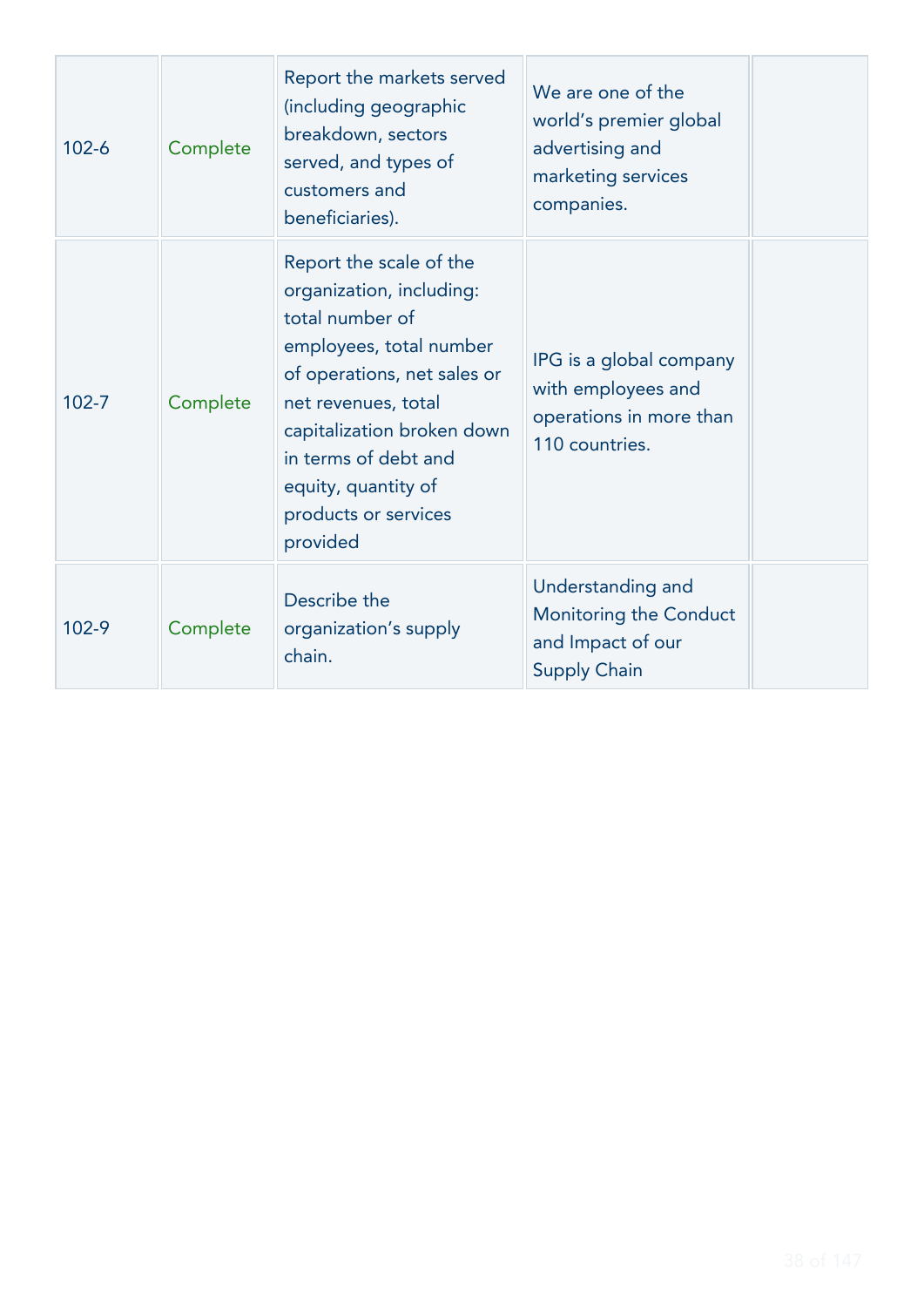| 102-10     | Complete | Report any significant<br>changes during the<br>reporting period regarding<br>the organization's size,<br>structure, ownership, or its<br>supply chain, including:<br>Changes in the location of,<br>or changes in, operations,<br>including facility openings,<br>closings, and expansions<br>Changes in the share<br>capital structure and other<br>capital formation,<br>maintenance, and<br>alteration operations (for<br>private sector<br>organizations) Changes in<br>the location of suppliers,<br>the structure of the supply<br>chain, or in relationships<br>with suppliers, including<br>selection and termination | There have been no<br>significant changes<br>during the reporting<br>period in IPG's size,<br>structure, ownership, or<br>supply chain.                                                                             |  |
|------------|----------|--------------------------------------------------------------------------------------------------------------------------------------------------------------------------------------------------------------------------------------------------------------------------------------------------------------------------------------------------------------------------------------------------------------------------------------------------------------------------------------------------------------------------------------------------------------------------------------------------------------------------------|---------------------------------------------------------------------------------------------------------------------------------------------------------------------------------------------------------------------|--|
| $102 - 11$ | Complete | Report whether and how<br>the precautionary<br>approach or principle is<br>addressed by the<br>organization                                                                                                                                                                                                                                                                                                                                                                                                                                                                                                                    | The precautionary<br>approach generally<br>applies to<br>manufacturing, rather<br>than service companies.<br>Since IPG is a provider<br>of marketing services,<br>we do not consider the<br>precautionary approach. |  |
| 102-12     | Complete | List externally developed<br>economic, environmental<br>and social charters,<br>principles or other<br>initiatives to which the<br>organization subscribes or<br>which it endorses                                                                                                                                                                                                                                                                                                                                                                                                                                             | IPG is committed to<br>good corporate<br>citizenship.                                                                                                                                                               |  |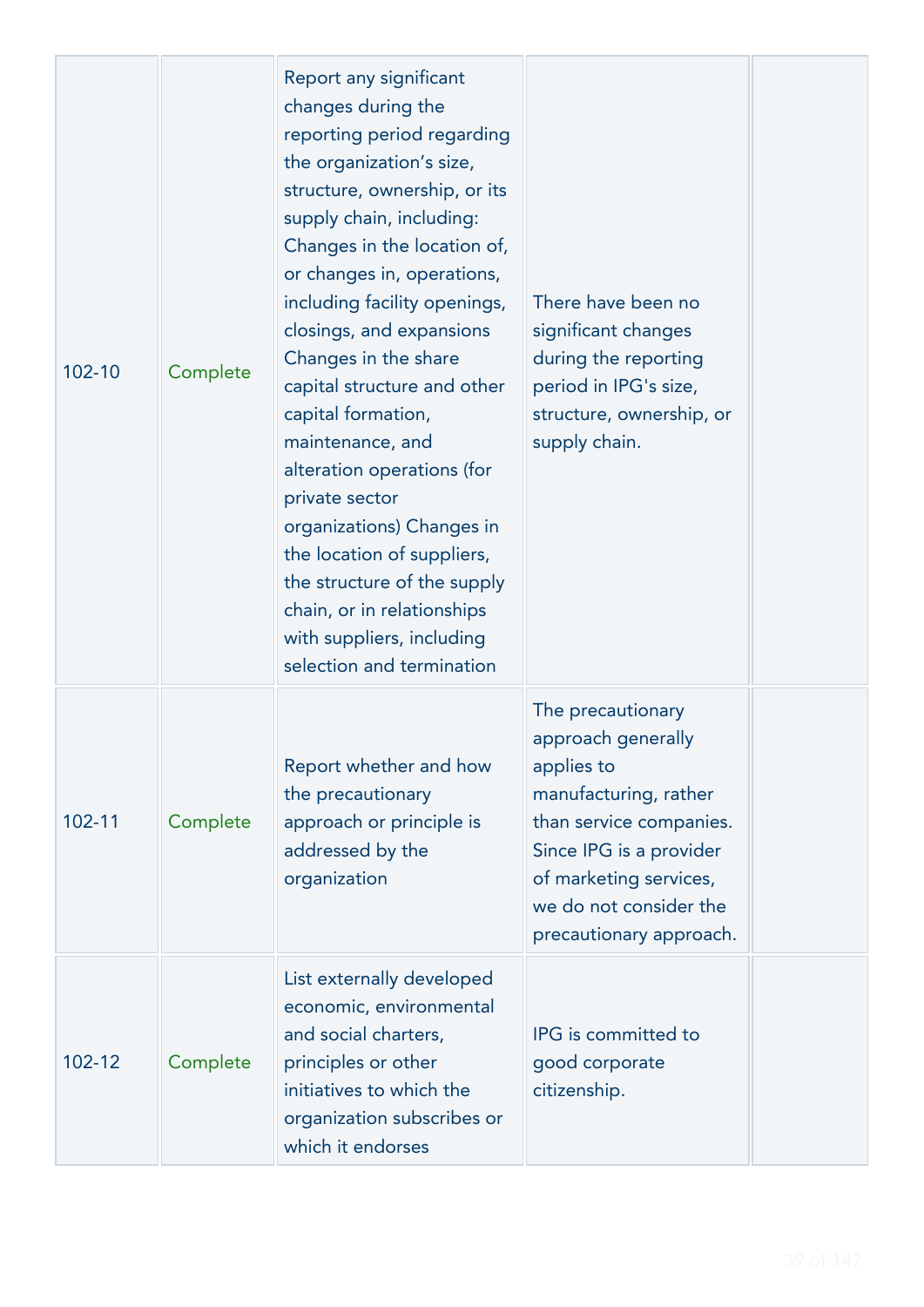| $102 - 13$ | Complete | List memberships of<br>associations and national<br>or international advocacy<br>organizations to which the<br>organization holds a<br>position on the<br>governance body,<br>participates in projects or<br>committees, provides<br>substantive funding<br>beyond routine<br>membership dues, views<br>membership as strategic | IPG takes its role as a<br>corporate citizen<br>seriously. This includes<br>membership and<br>leadership roles in trade<br>associations as well as<br>community<br>organizations that<br>impact the lives of<br>communities where our<br>employees live and<br>work. |  |
|------------|----------|---------------------------------------------------------------------------------------------------------------------------------------------------------------------------------------------------------------------------------------------------------------------------------------------------------------------------------|----------------------------------------------------------------------------------------------------------------------------------------------------------------------------------------------------------------------------------------------------------------------|--|
|------------|----------|---------------------------------------------------------------------------------------------------------------------------------------------------------------------------------------------------------------------------------------------------------------------------------------------------------------------------------|----------------------------------------------------------------------------------------------------------------------------------------------------------------------------------------------------------------------------------------------------------------------|--|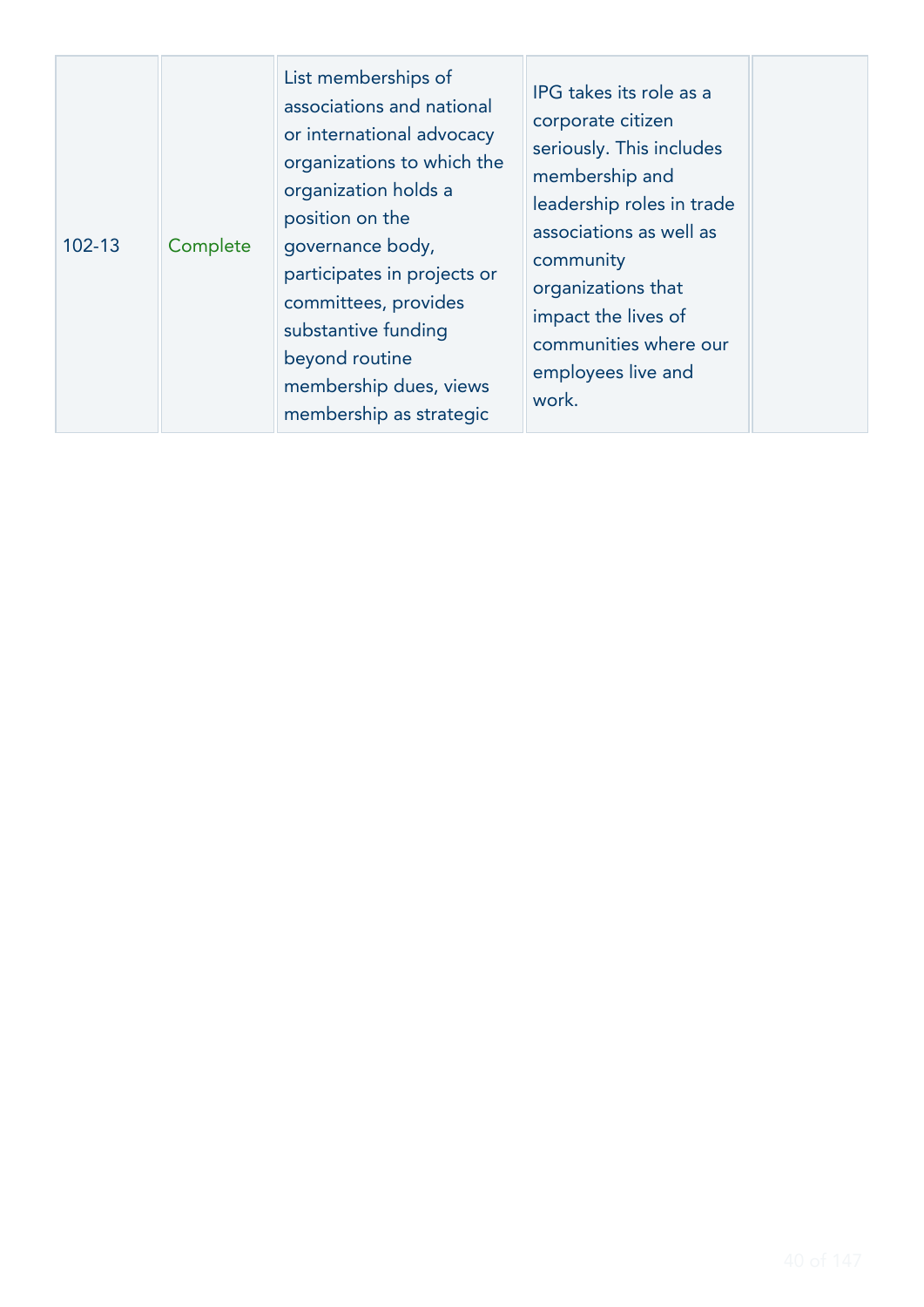#### Strategy Universal Standards

GRI Indicator Reporting Level

102-14 Complete

Provide a statement from the most senior decision-maker of the organization about the organization and the sense of the sense of the sense of the sense of the sense of the sense of the sense of the sense of the sense of th relevance of sustainability to the organization and the organizati sustainability

Message from Michael Roth, Chairman and CEO of Interpublic

This year, IPG has continued to strengthen our commitment to op sustainability broadly as conducting our business ethically, comm messages that promote sustainable consumption patterns, minimizing and fostering a culture of inclusion and equity. Our sustainable o long-term health of the communities where our employees live an

In this, our fifth year of reporting on our sustainability initiatives have continued to strengthen our commitment. This year, we expa emissions and other environmental impacts using GHG Protocol C offices over 50,000 square feet and all offices of every size in N (including buildings under 50,000 square feet in these regions as expanded from last year where we had included all offices over 5 disclosure, we report on 2017 and 2018 calendar year data utilizi which now includes 54% of our worldwide headcount (up from 48% square footage (up from 53%). And, in terms of our greenhouse g committed to our Scope 2 relative intensity target for 10% reduct CO2e per employee from a baseline of 2015.

We once again rensewpepdo offurthe United Nations Global Compact and uphold the Compact s 10 principles in the areas of environmental practices, human rights and anti-corruption.

This year, IPG has continue thits ds National so Sustainable Development Children Contra Entertainable Developme access to water and sanitation for album about our interesting to the equinour burst with a ccess to water and sanitation for album about with any other with a IPG s role as a memBloustineefs the Rounachtobalesignatory Socialtes meen wt on the [Purpose of a Co](https://www.businessroundtable.org/business-roundtable-redefines-the-purpose-of-a-corporation-to-promote-an-economy-that-serves-all-americans)rpoon had ho aims to promote an economy that serves all Americans.

Throughout the year, IPG agencies continue to engage on issues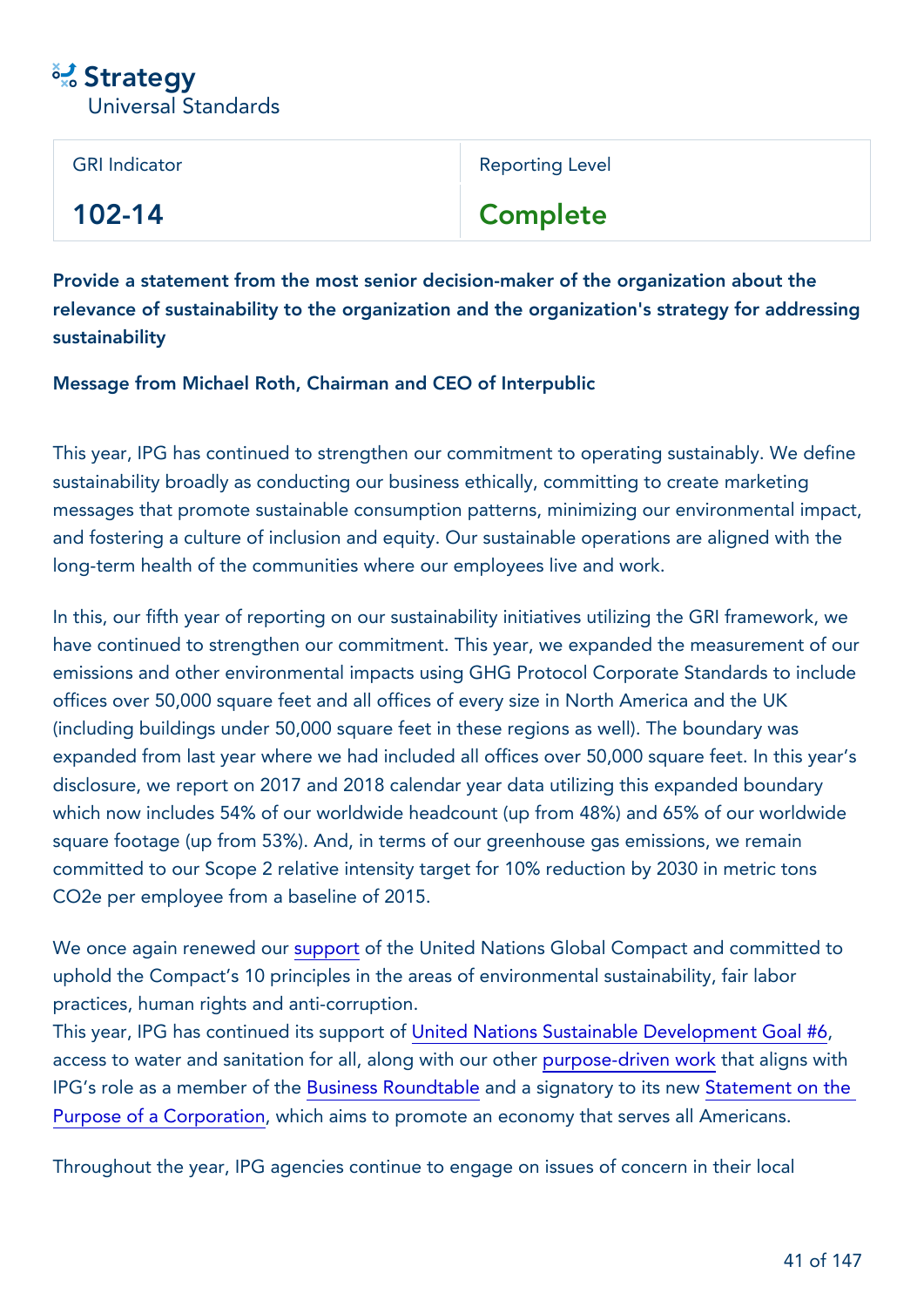communities and globally. Recent pr**piects thagy @rignachuic lefreteranking** [down gender ste](https://www.interpublic.com/case-study/mccann-new-york-and-microsoft-partner-on-super-bowl-ad-with-katie-sowers/)raodypregsing awareness to meDrotianighwebatths right for communities is an important part of our DNA and of our history. I success.

The single most important factor in our company s success is talent talent is drawn from people of varying ages, backgrounds, culture abilities, races, gender identity, and sexual orientations to nam make each of us unique. As part of our human capital management substantial resources and expertise to increasing diversity in our sustainable culture of inclusion at our company. This past year, I group executed programs that reached thousands of people aroun encourage, protect and celebrate our diversity, understanding its an employer, and in the marketplace. We also work to ensure that benefits, training and career development for our talent.

We remain committed to working to deepen and broaden our comm during the year ahead. You can read more about IPG s commitment employees live and work is featured in the Sustainability and Pur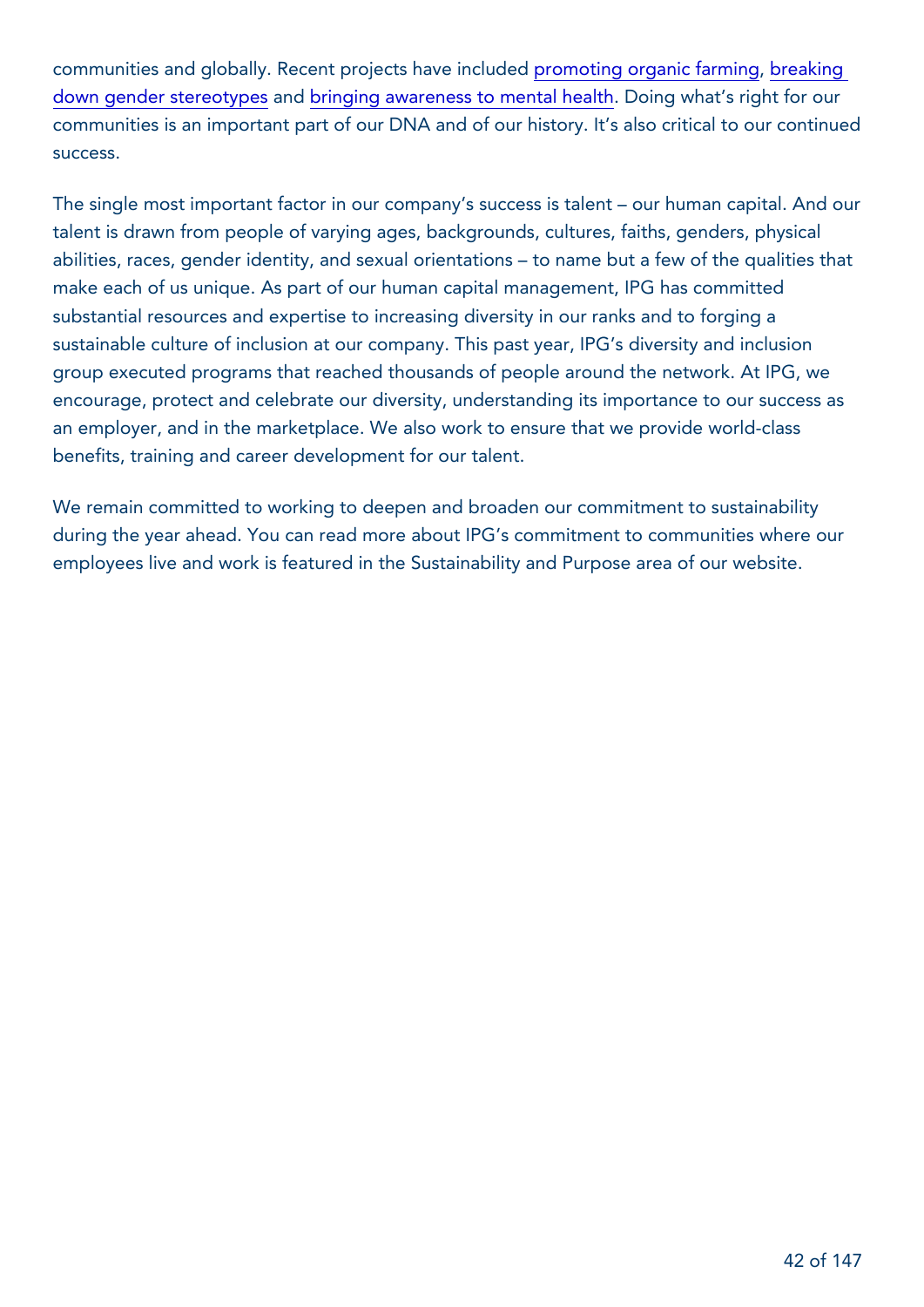

| <b>GRI</b><br>Indicator | Reporting<br>Level | Description                                                                                                                                                                                                               | Reference / Response                                                    | <b>UN Global</b><br>Compact<br>Principle<br>Alignment |
|-------------------------|--------------------|---------------------------------------------------------------------------------------------------------------------------------------------------------------------------------------------------------------------------|-------------------------------------------------------------------------|-------------------------------------------------------|
| $102 - 14$              | Complete           | Provide a statement from<br>the most senior decision-<br>maker of the organization<br>about the relevance of<br>sustainability to the<br>organization and the<br>organization's strategy for<br>addressing sustainability | <b>Message from Michael</b><br>Roth, Chairman and<br>CEO of Interpublic |                                                       |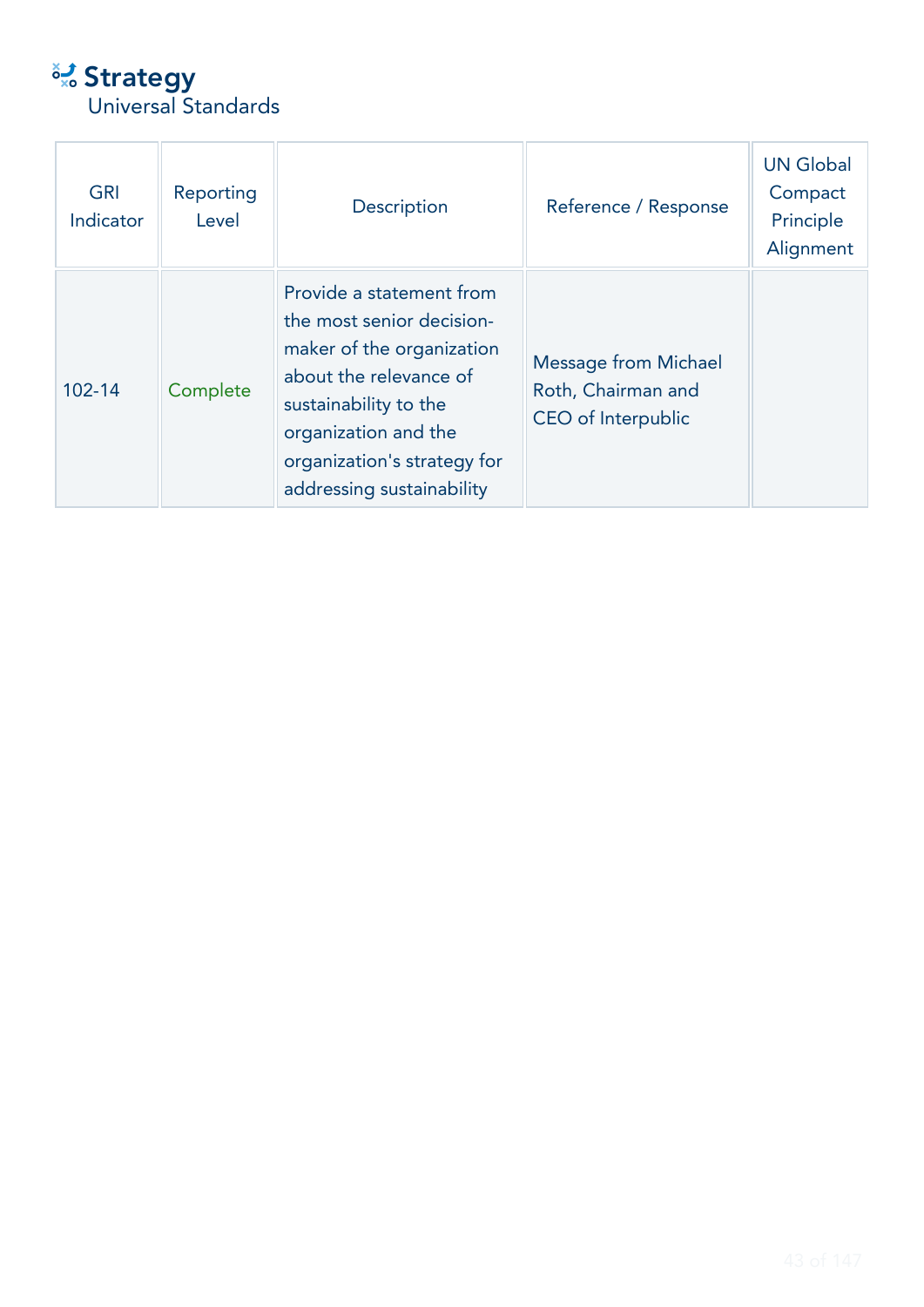# **Ethics and Integrity**

Universal Standards

| <b>GRI</b> Indicator | <b>Reporting Level</b> |
|----------------------|------------------------|
| 102-16               | <b>Complete</b>        |

Describe the organization's values, principles, standards and norms of behavior such as codes of conduct and codes of ethics

Interpublic's Code of Conduct forms the foundation of how we interact with one another, with our vendors and with our clients. It helps ensure that we operate ethically and transparently as we perform our jobs.

Interpublic's Code of Conduct forms the foundation of how we interact with one another, with our vendors and with our clients. It helps ensure that we operate ethically and transparently as we perform our jobs. Each year, employees are required to take a course that reviews the code and focuses on particularly relevant topics in the code. We have had great success with employee participation in these courses. Participation rates for the past two years follow:

For 2017 Code of Conduct: 97%

For 2018 Code of Conduct: 95%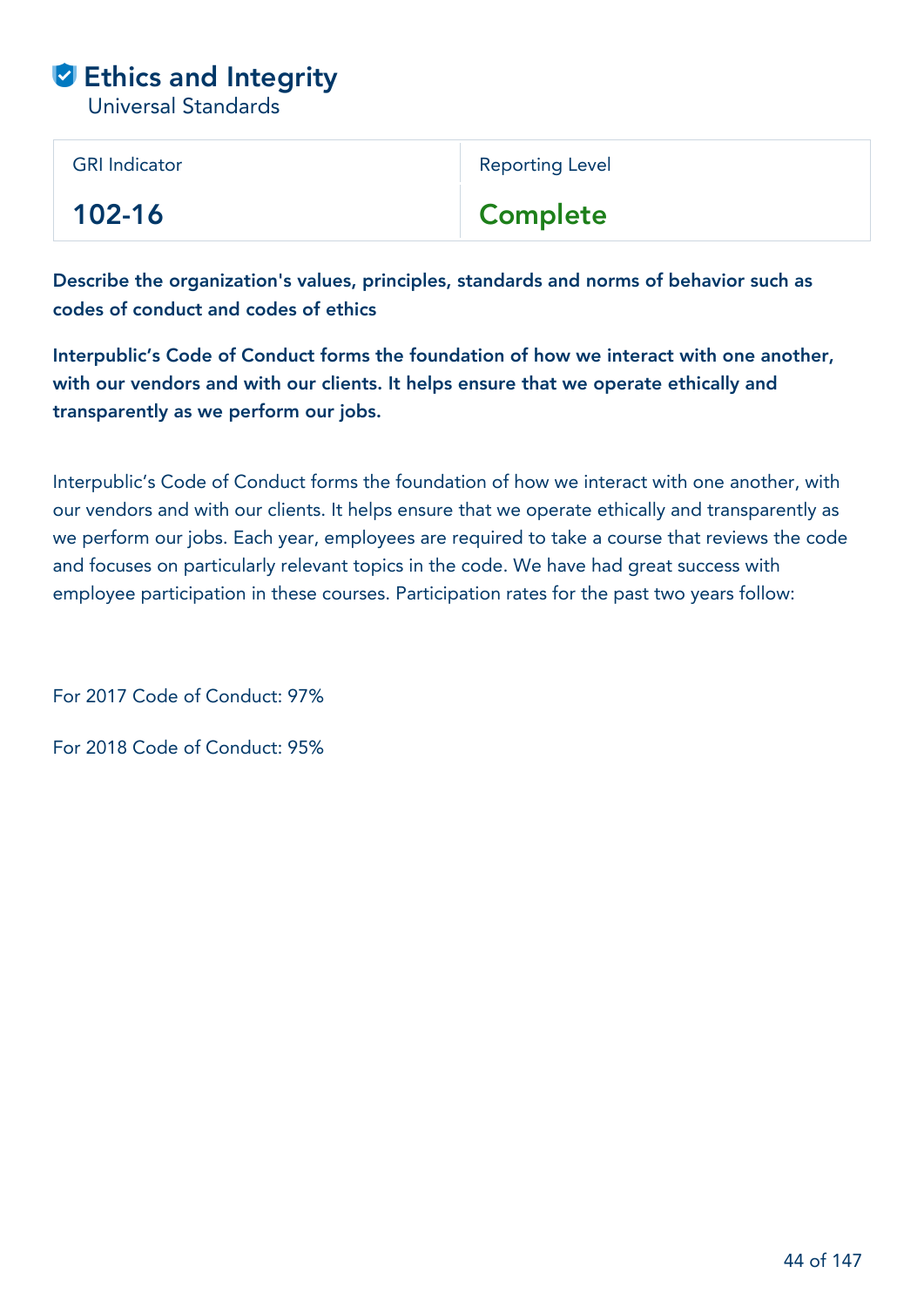### Ethics and Integrity

Universal Standards

| <b>GRI</b><br>Indicator | Reporting<br>Level | Description                                                                                                                                 | Reference / Response                                                                                                                                                                                                                             | <b>UN Global</b><br>Compact<br>Principle<br>Alignment |
|-------------------------|--------------------|---------------------------------------------------------------------------------------------------------------------------------------------|--------------------------------------------------------------------------------------------------------------------------------------------------------------------------------------------------------------------------------------------------|-------------------------------------------------------|
| 102-16                  | Complete           | Describe the<br>organization's values,<br>principles, standards and<br>norms of behavior such as<br>codes of conduct and<br>codes of ethics | Interpublic's Code of<br>Conduct forms the<br>foundation of how we<br>interact with one<br>another, with our<br>vendors and with our<br>clients. It helps ensure<br>that we operate<br>ethically and<br>transparently as we<br>perform our jobs. | <b>Principle</b><br>10:<br>Anti-<br>Corruption        |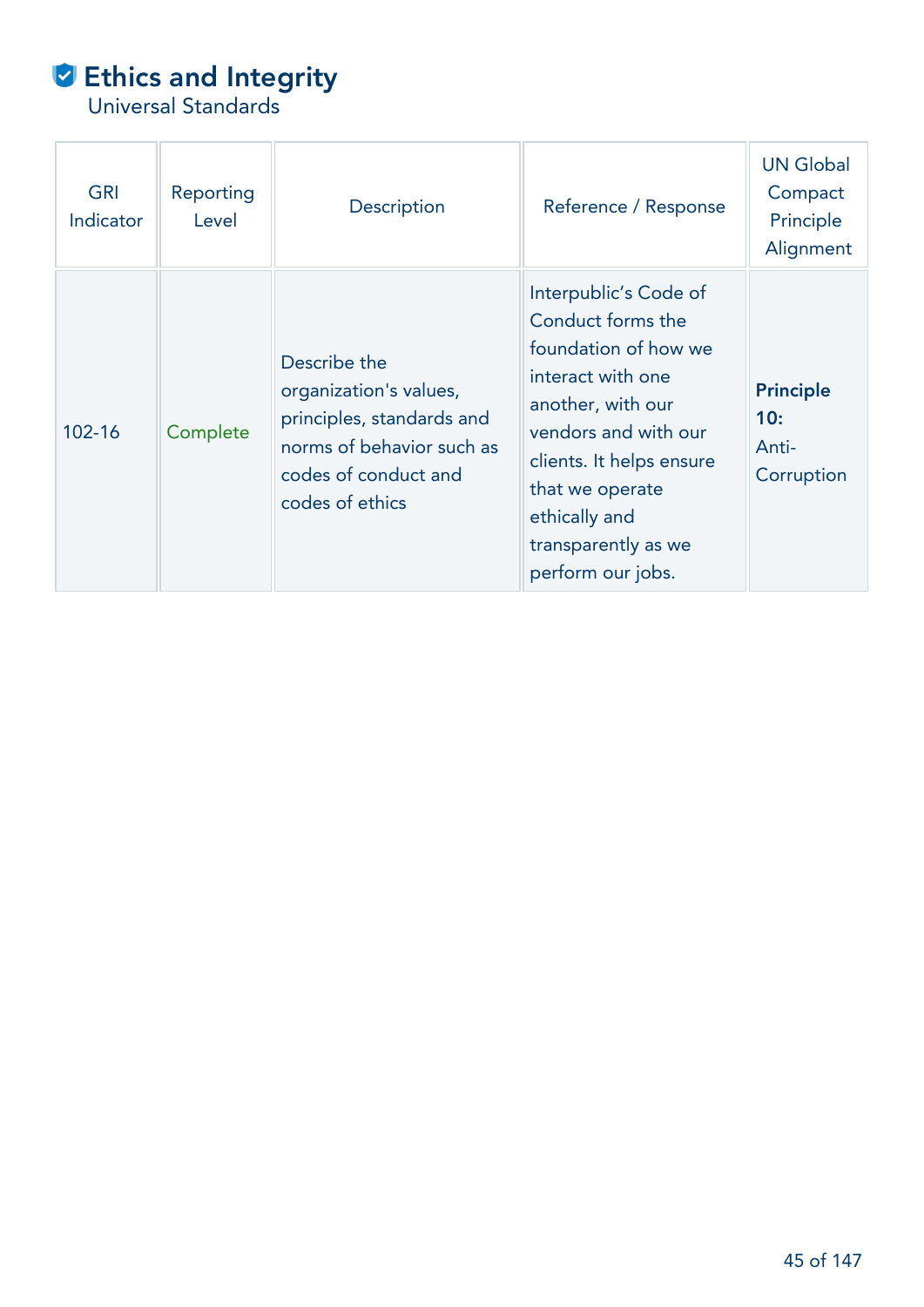#### Governance Universal Standards

GRI Indicator Reporting Level

#### 102-18 Complete

Report the governance structure of the organization, including co governance body. Identify any committees responsible for decisio environmental and social impacts

Our Proxy Statement provides detailed information on our govern.

Our Proxy Statement provides detailed information on our govern.

Information on the governance structure of IPG including the com governance body which are responsible for decision-making on ed social impacts can be *Coupod riantet IGeovernance* Section of or Proxy Statement beginning on page 9.

Detailed charters for several important IPG board committees can in the Corporate Governance Section:

[Audit Committee](https://www.interpublic.com/wp-content/uploads/2019/07/AuditCommitteeCharterF7-28-17.pdf) Charter

[Corporate Governance Com](https://www.interpublic.com/wp-content/uploads/2019/07/CorporateGovernanceCommitteeCharter2016.pdf)mittee Charter

[Compensation Commit](https://www.interpublic.com/wp-content/uploads/2019/07/CompensationCommitteeCharterDr10-26-2016F.pdf)tee Charter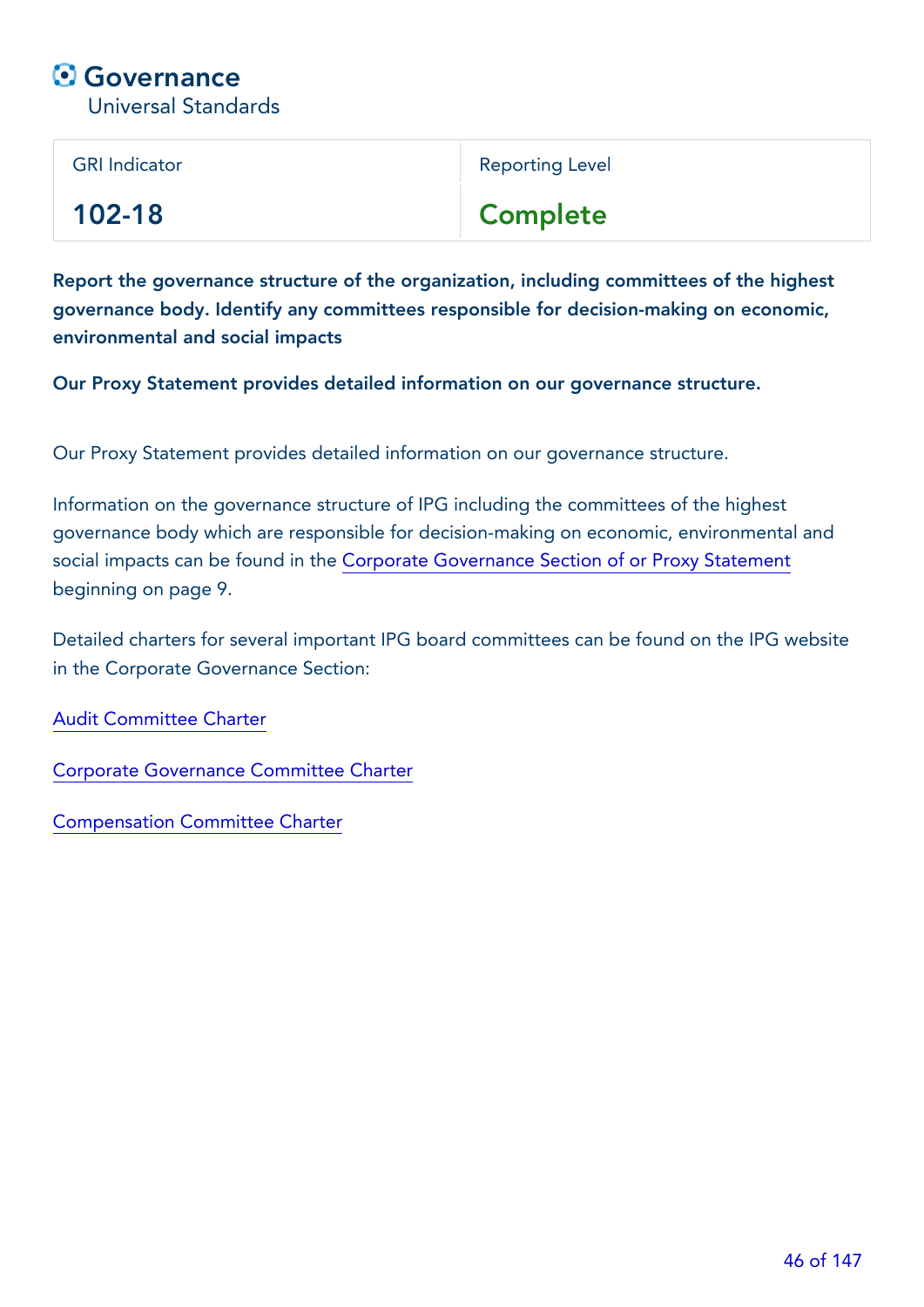### **G** Governance

Universal Standards

| <b>GRI</b><br>Indicator | Reporting<br>Level | <b>Description</b>                                                                                                                                                                                                                          | Reference / Response                                                                           | <b>UN Global</b><br>Compact<br>Principle<br>Alignment |
|-------------------------|--------------------|---------------------------------------------------------------------------------------------------------------------------------------------------------------------------------------------------------------------------------------------|------------------------------------------------------------------------------------------------|-------------------------------------------------------|
| 102-18                  | Complete           | Report the governance<br>structure of the<br>organization, including<br>committees of the highest<br>governance body. Identify<br>any committees<br>responsible for decision-<br>making on economic,<br>environmental and social<br>impacts | <b>Our Proxy Statement</b><br>provides detailed<br>information on our<br>governance structure. | <b>Principle</b><br>10:<br>Anti-<br>Corruption        |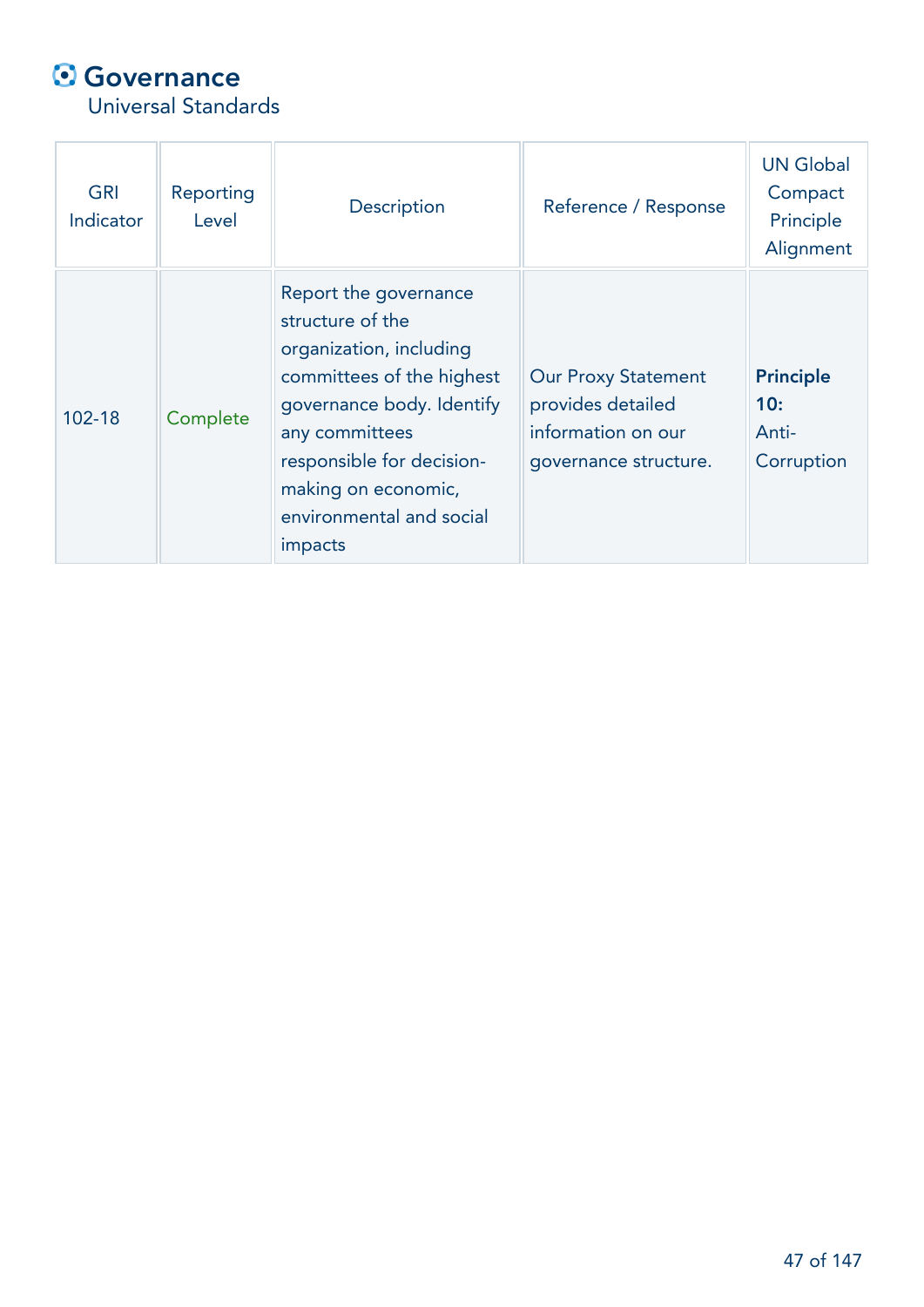#### Stakeholder Engagement Universal Standards

| <b>GRI</b> Indicator | Reporting Level |
|----------------------|-----------------|
| $102 - 40$           | Complete        |

Provide a list of stakeholder groups engaged by the organization

Note this response will be cross-referenced for Disclosures 102-4

102-40: Provide a list of stakeholder groups engaged by the organization.

102-42: Report the basis for identification and selection of stake engage.

102-43: Report the organization s approach to stakeholder engag of engagement by type and by stakeholder group, and an indication engagement was undertaken specifically as part of the report pre

Interpublic Group s most important stakeholders are our clients, investors.

We work with our clients to ensure that the marketing communica them are most efficiently and effectively moving their businesses our clients are successful and that we maintain our competitive p we must always make certain that our business is aligned with cli ever-changing consumer landscape. Ours is a talent business and way possible, we must recruit and retain top talent.

Finally, as a public company, it s essential that we meet the expert who make it possible for us to do best-in-class work on behalf of

Interpublic Group conducted a materiality assessment with the as consult Senoty ernance & Accountabilitity box still the data p[artne](https://www.globalreporting.org/Pages/default.aspx)ral for the [Glob](https://www.globalreporting.org/Pages/default.aspx)al Consult of the Global Sense of the Global Sense of the Global Sense of the Global Sense of the Global Sense of the Global Sense of the G [Reporting In](https://www.globalreporting.org/Pages/default.aspx)itiathee United States.

We conducted research with our clients, our employees and our in discussions with internal proxies representing these groups to le critical for us to focus on in our sustainability strategy. We also stakeholder groups during our normal business operations. Increa questions and surveys from clients asking about particular aspec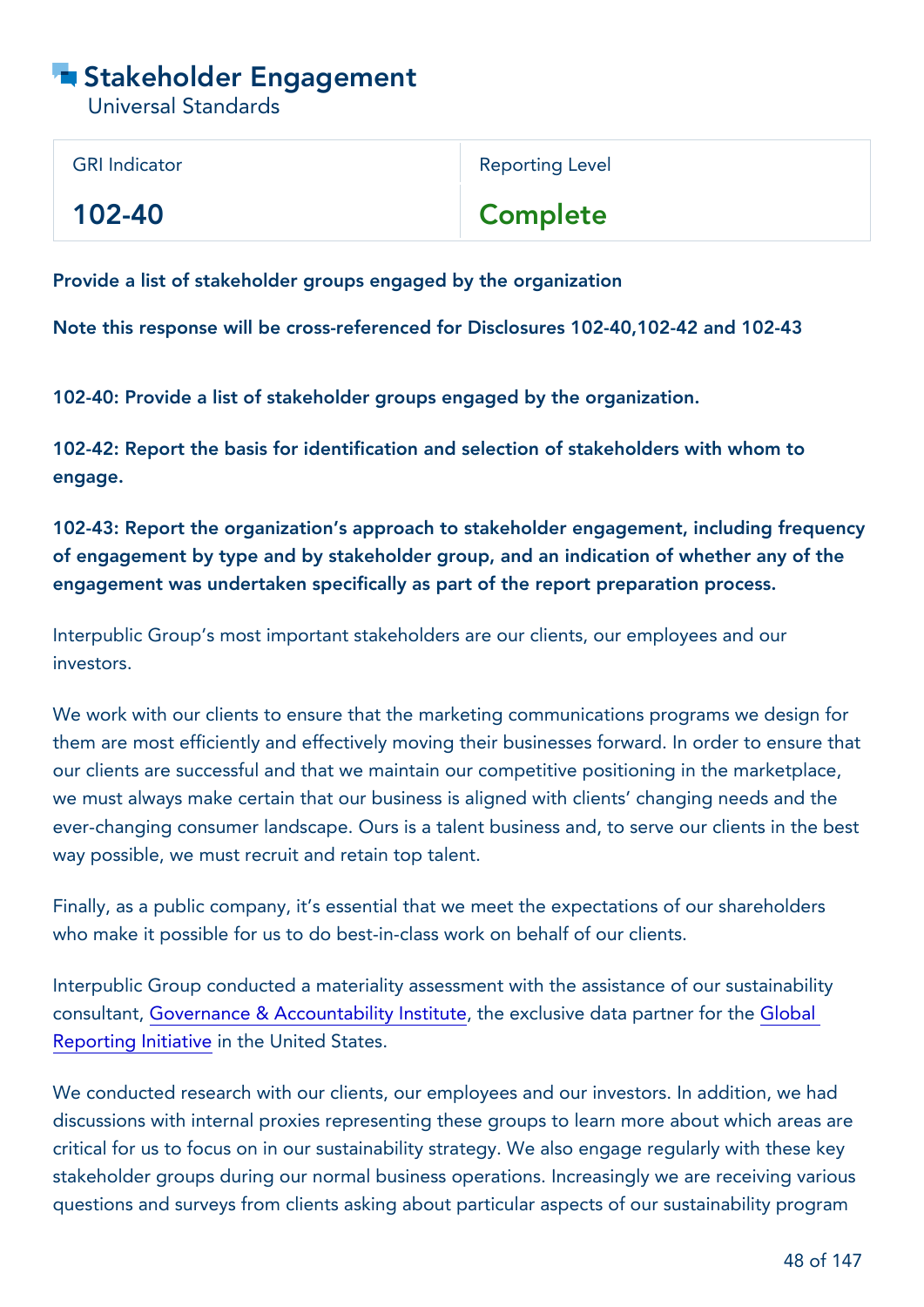which enable us to learn more about their areas of focus as well as their concerns.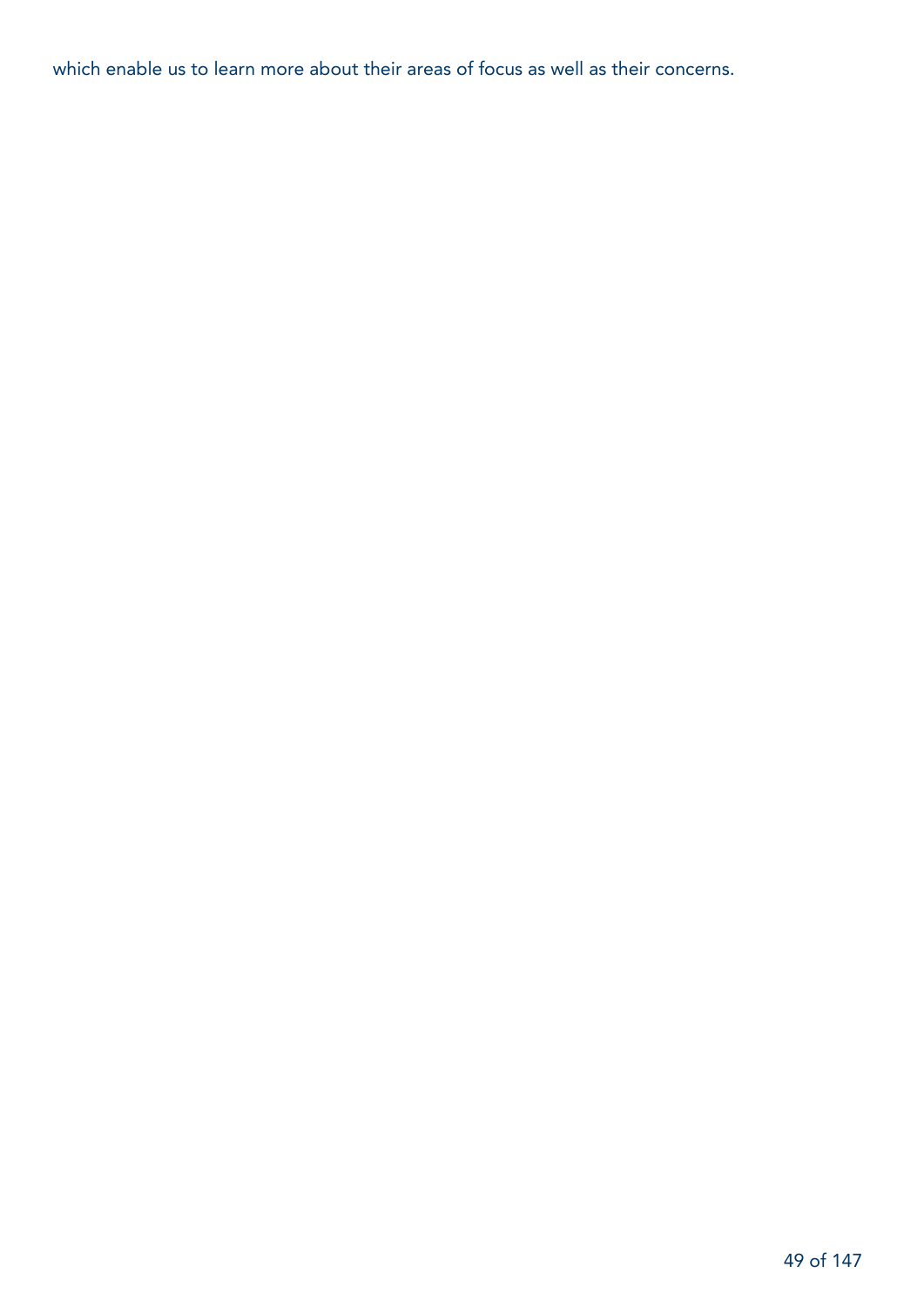### **Extekeholder Engagement**

Universal Standards

| <b>GRI</b> Indicator | <b>Reporting Level</b> |
|----------------------|------------------------|
| 102-41               | <b>Complete</b>        |

Report the percentage of total employees covered by collective bargaining agreements.

The percentage of IPG employees covered by collective bargaining is zero – 0 percent.

#### Disclosure 102-41

#### Report the percentage of total employees covered by collective bargaining agreements

The percentage of IPG employees covered by collective bargaining is zero – 0 percent.

We have not had any labor union organizing activity at our offices in the United States, nor do we have any employees in the US who are covered by collective bargaining agreements. Some of our offices in Europe do have Works Councils – and IPG management teams at these offices work collaboratively and cooperatively with the Works Councils as applicable.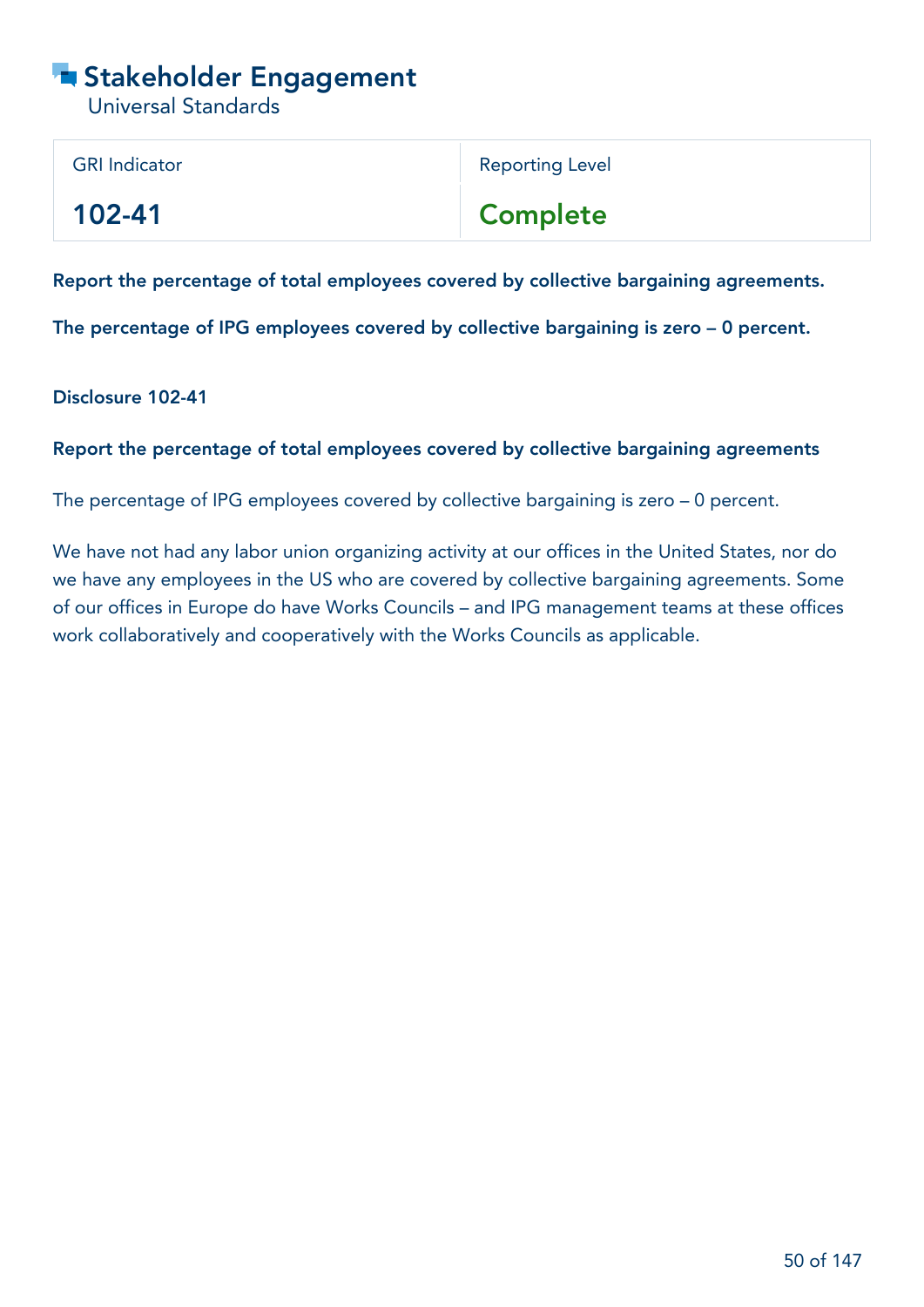#### Stakeholder Engagement Universal Standards

| <b>GRI</b> Indicator | Reporting Level |  |
|----------------------|-----------------|--|
| $102 - 43$           | Complete        |  |

Report the organization s approach to stakeholder engagement, in engagement by type and by stakeholder group, and an indication engagement was undertaken specifically as part of the report pre

Note this response will be cross-referenced for Disclosures 102-4

Disclosures 102-40, 42, 43

102-40: Provide a list of stakeholder groups engaged by the organization.

102-42: Report the basis for identification and selection of stake engage.

102-43: Report the organization s approach to stakeholder engag of engagement by type and by stakeholder group, and an indication engagement was undertaken specifically as part of the report pre

Interpublic Group s most important stakeholders are our clients, investors.

We work with our clients to ensure that the marketing communica them are most efficiently and effectively moving their businesses our clients are successful and that we maintain our competitive p we must always make certain that our business is aligned with cli ever-changing consumer landscape. Ours is a talent business and way possible, we must recruit and retain top talent.

Finally, as a public company, it s essential that we meet the expert who make it possible for us to do best-in-class work on behalf of

Interpublic Group conducted a materiality assessment with the as consult  $\epsilon$  foty ernance & Accountabilitity box still the data particle alfor the [Glob](https://www.globalreporting.org/Pages/default.aspx)al for the Global for th [Reporting In](https://www.globalreporting.org/Pages/default.aspx)itiathee United States.

We conducted research with our clients, our employees and our in

51 of 147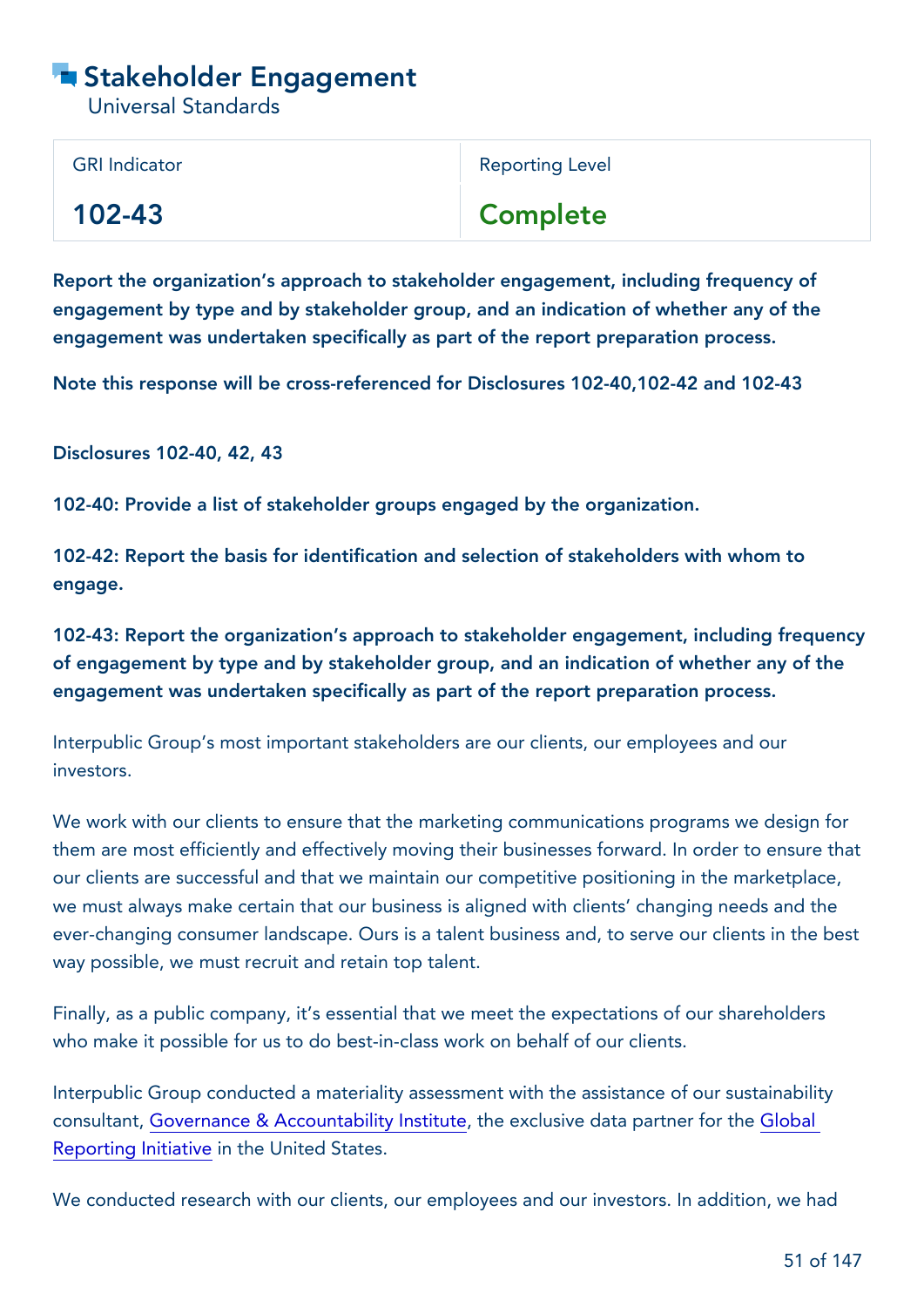discussions with internal proxies representing these groups to learn more about which areas are critical for us to focus on in our sustainability strategy. We also engage regularly with these key stakeholder groups during our normal business operations. Increasingly we are receiving various questions and surveys from clients asking about particular aspects of our sustainability program which enable us to learn more about their areas of focus as well as their concerns.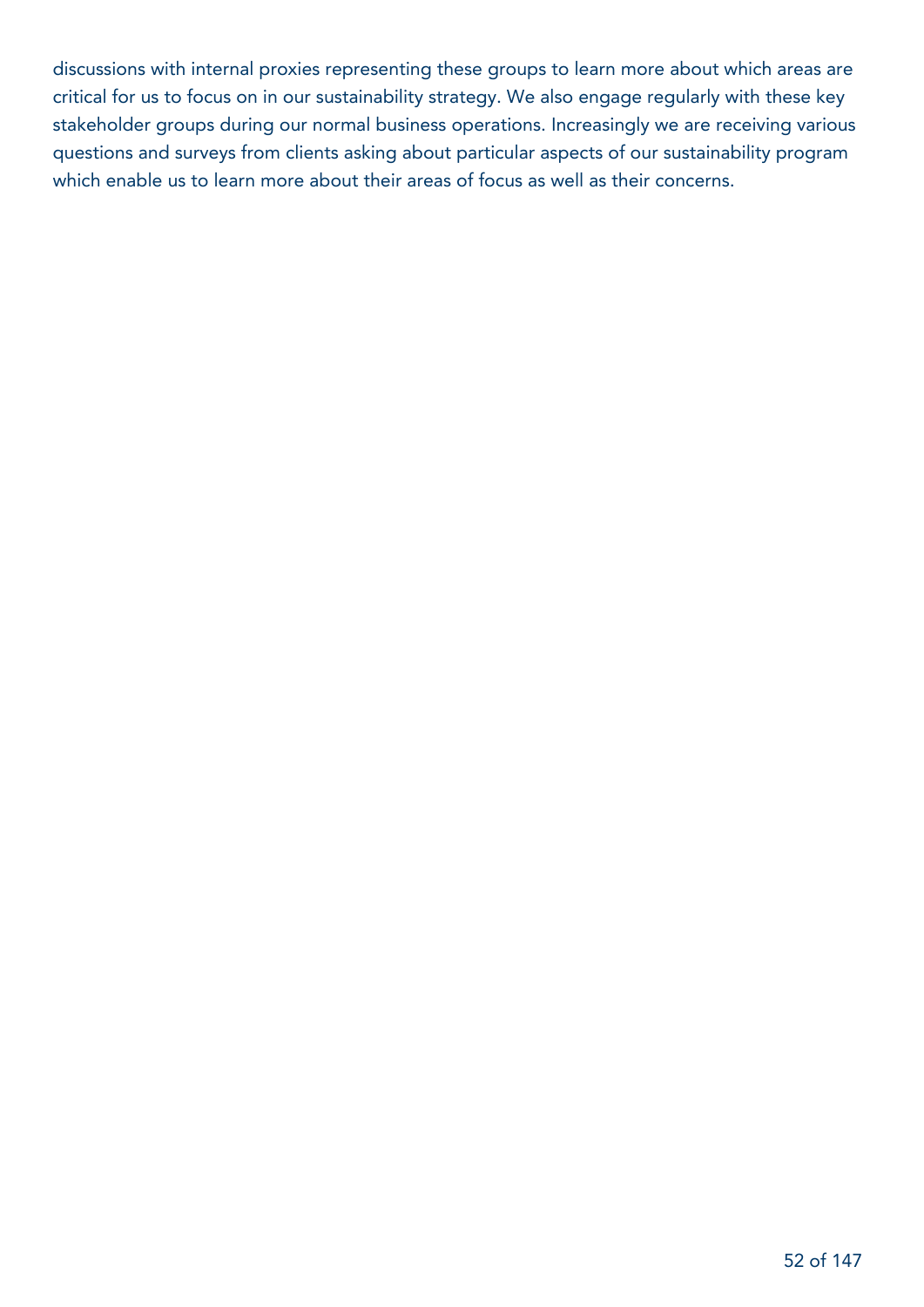#### Stakeholder Engagement Universal Standards

| <b>GRI</b> Indicator | Reporting Level |
|----------------------|-----------------|
| $102 - 44$           | Partial         |

Report key topics and concerns that have been raised through sta how the organization has responded to those key topics and conc reporting. Report the stakeholder groups that raised each of the

Sustainability is a key priority for IPG as it is for our stakeholde clients and shareholders.

Disclosure 102-44

Sustainability is a key priority for IPG as it is for our stakeholde and shareholders.

At IPG, we define sustainability broadly to include minimizing our ensuring diversity and inclusion at all of our companies, and givi our employees live and work. Sustainability is a key priority for I including employees, clients and shareholders. We regularly eng on these topics, as we do on all matters of mutual importance. IP clients on projects that highlight such matters of importance and are featured on the Sustainability and Purpose area of our websit

Recent work in this area has included:

[Partnering with charity: water to help bring wa](https://www.interpublic.com/news/construction-completed-on-ipg-water-project-in-ethiopia/)ter to communities

[Advancing diversity, equi](https://www.interpublic.com/case-study/mccann-xbc-works-with-mastercard-on-acceptance-matters-initiative/)ty and inclusion

[Raising awareness about w](https://www.interpublic.com/case-study/the-brooklyn-brothers-and-inspired-by-iceland-launch-premium-tap-water-brand-to-reduce-waste/)aste reduction

For a more extensive summary of our sustainabili**ss** y spt ao grammisty par [Purpo](https://www.interpublic.com/our-values/sustainability-purpose/)seea of our website.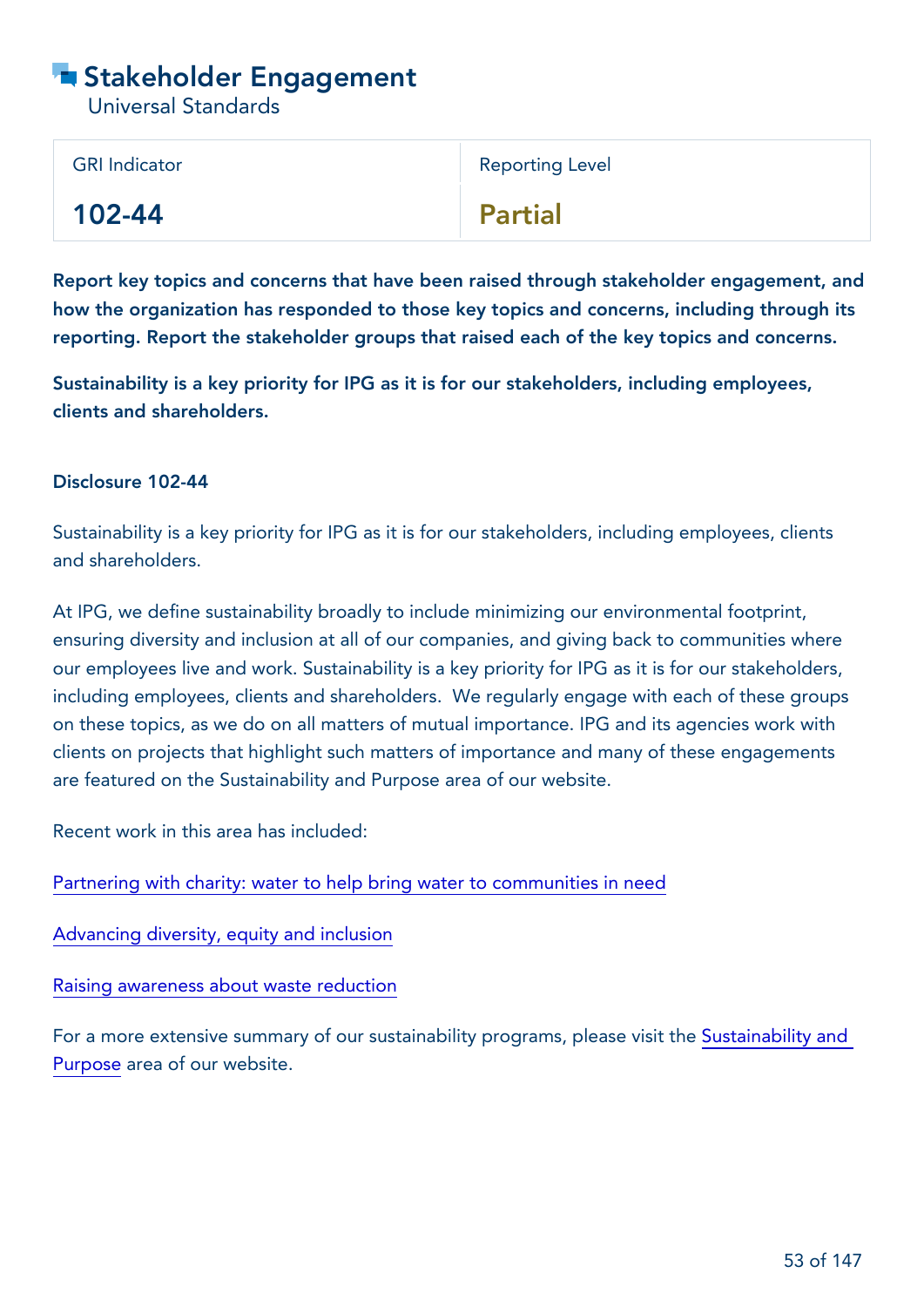# Stakeholder Engagement

Universal Standards

| <b>GRI</b><br>Indicator | Reporting<br>Level | Description                                                                                                                                                                                                                                                                               | Reference / Response                                                                           | <b>UN Global</b><br>Compact<br>Principle<br>Alignment |
|-------------------------|--------------------|-------------------------------------------------------------------------------------------------------------------------------------------------------------------------------------------------------------------------------------------------------------------------------------------|------------------------------------------------------------------------------------------------|-------------------------------------------------------|
| 102-40                  | Complete           | Provide a list of<br>stakeholder groups<br>engaged by the<br>organization                                                                                                                                                                                                                 | Note this response will<br>be cross-referenced for<br>Disclosures 102-40,102-<br>42 and 102-43 | <b>Principle</b><br>10:<br>Anti-<br>Corruption        |
| 102-41                  | Complete           | Report the percentage of<br>total employees covered<br>by collective bargaining<br>agreements.                                                                                                                                                                                            | The percentage of IPG<br>employees covered by<br>collective bargaining is<br>zero - 0 percent. | <b>Principle</b><br>10:<br>Anti-<br>Corruption        |
| 102-43                  | Complete           | Report the organization's<br>approach to stakeholder<br>engagement, including<br>frequency of engagement<br>by type and by<br>stakeholder group, and an<br>indication of whether any<br>of the engagement was<br>undertaken specifically as<br>part of the report<br>preparation process. | Note this response will<br>be cross-referenced for<br>Disclosures 102-40,102-<br>42 and 102-43 | <b>Principle</b><br>10:<br>Anti-<br>Corruption        |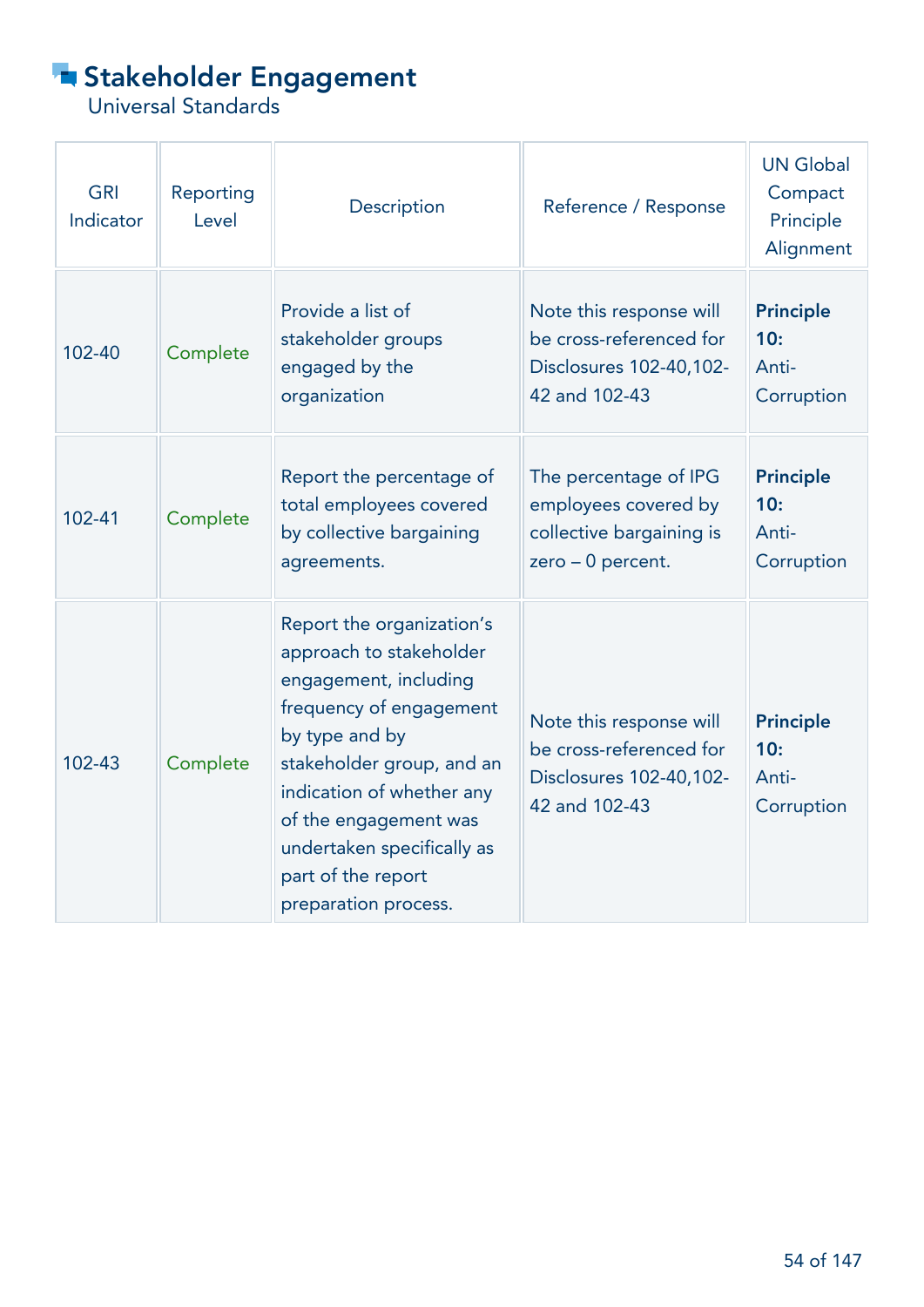| 102-44 | Partial | Report key topics and<br>concerns that have been<br>raised through stakeholder<br>engagement, and how the<br>organization has<br>responded to those key<br>topics and concerns,<br>including through its<br>reporting. Report the<br>stakeholder groups that<br>raised each of the key<br>topics and concerns. | Sustainability is a key<br>priority for IPG as it is<br>for our stakeholders,<br>including employees,<br>clients and shareholders. | <b>Principle</b><br>10:<br>Anti-<br>Corruption |
|--------|---------|----------------------------------------------------------------------------------------------------------------------------------------------------------------------------------------------------------------------------------------------------------------------------------------------------------------|------------------------------------------------------------------------------------------------------------------------------------|------------------------------------------------|
|--------|---------|----------------------------------------------------------------------------------------------------------------------------------------------------------------------------------------------------------------------------------------------------------------------------------------------------------------|------------------------------------------------------------------------------------------------------------------------------------|------------------------------------------------|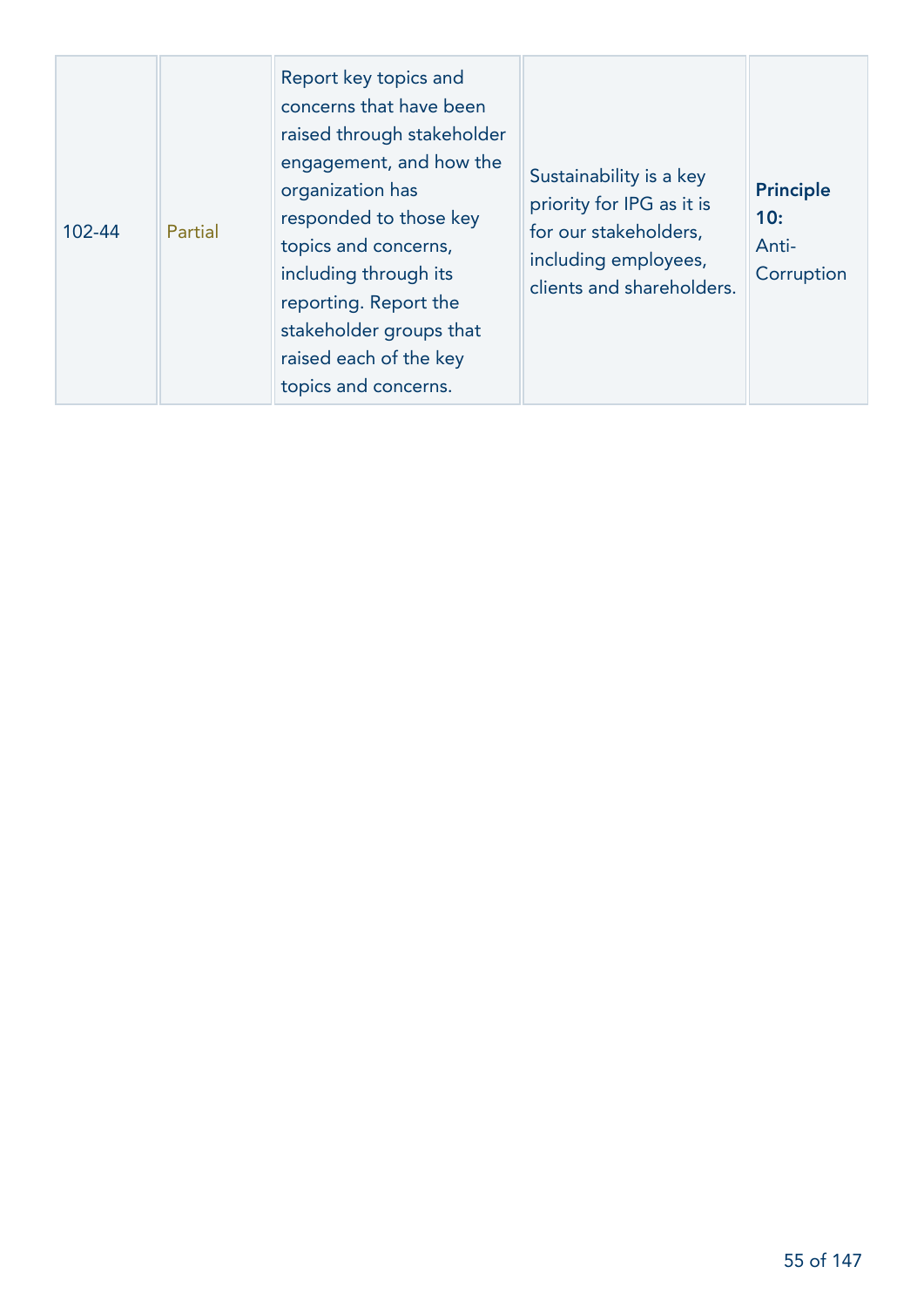#### Reporting Practice Universal Standards

| <b>GRI</b> Indicator | Reporting Level |
|----------------------|-----------------|
| $102 - 45$           | Complete        |

List all entities included in the organization s consolidated finan documents. Report whether any entity included in the organizatio statements or equivalent documents is not covered by the report. report on this Standard Disclosure by referencing the information consolidated financial statements or equivalent documents.

Please see Part 1 - Item 1, Business, Page 2 of IPG 10K, which c following link:

This information can be accessed at the following link:

[https://interpublicgroup.gcs-web.com/](https://interpublicgroup.gcs-web.com/2019-proxy-materials)2019-proxy-materials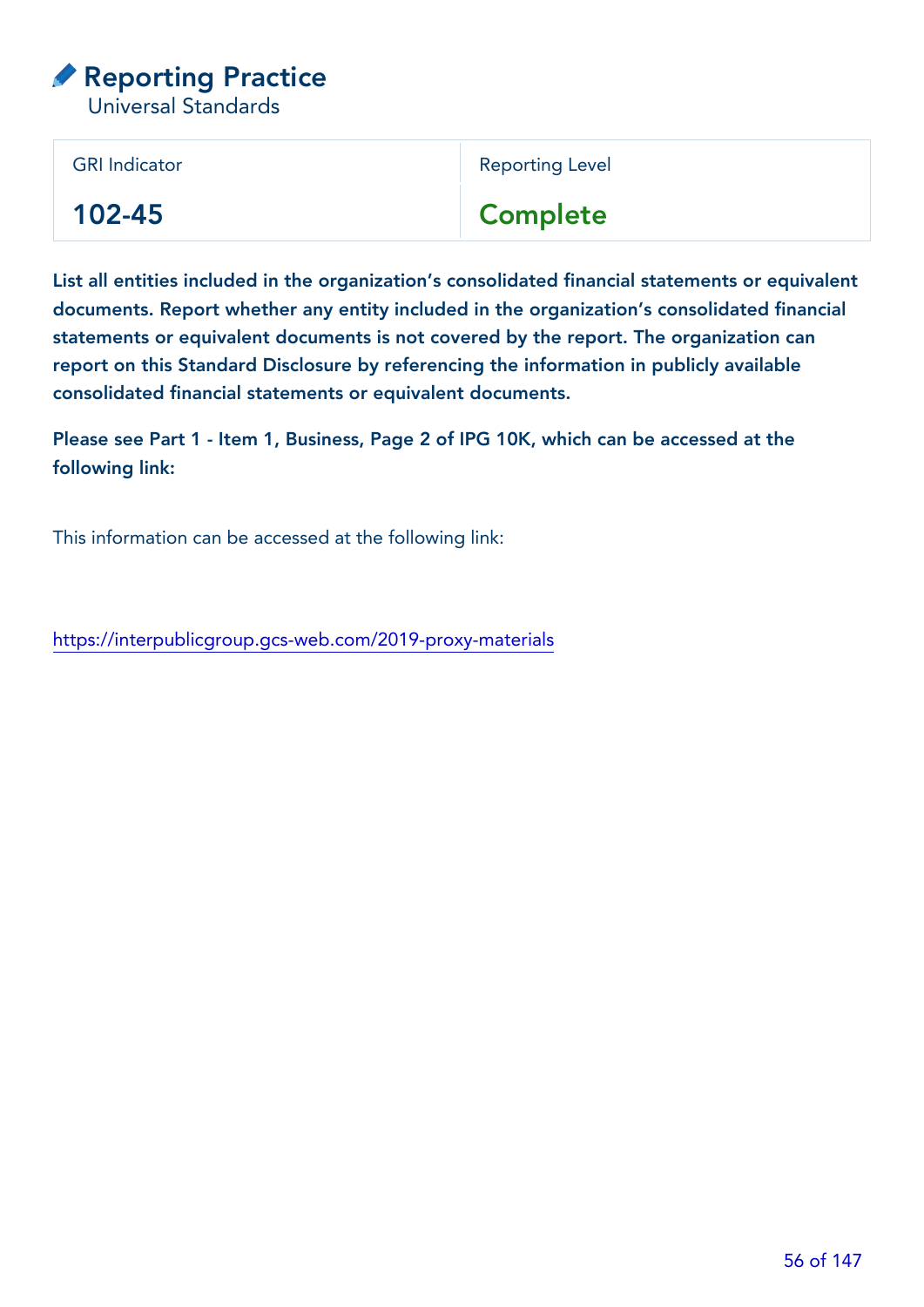#### Reporting Practice Universal Standards

| <b>GRI</b> Indicator | Reporting Level |
|----------------------|-----------------|
| $102 - 46$           | Partial         |

a . Explain the process for defining the report content and the Asp how the organization has implemented the Reporting Principles for

Interpublic completed a comprehensive materiality process.

Interpublic completed a comprehensive materiality [pro](https://www.ga-institute.com/)cess with the assistance of [Th](https://www.ga-institute.com/)e assistance of The assistance of The assistance of The assistance of The assistance of The assistance of The assistance of The assistance [Governance & Accountab](https://www.ga-institute.com/)ilaty indet pentube nt third party. IPG examined the set of the theorem in the set of the theorem in the set of the theorem in the set of the theorem in the set of the set of the set of the set of the importance of each GRI indicator and various sustainability issue groups including our peers, largest clients, employees and invest

We then reviewed the results with an internal team of senior man decisions on what is considered to be material to Interpublic and

Based on this process, we selected our material aspects, indicate

We are continuing as an organization to engage with our stakeholders, and functional and further examine are examined as an organization to engage with our stakeholder what additional sustainability aspects are important to them and continue to update the report content to include the results of the considerations as we further develop our sustainability program.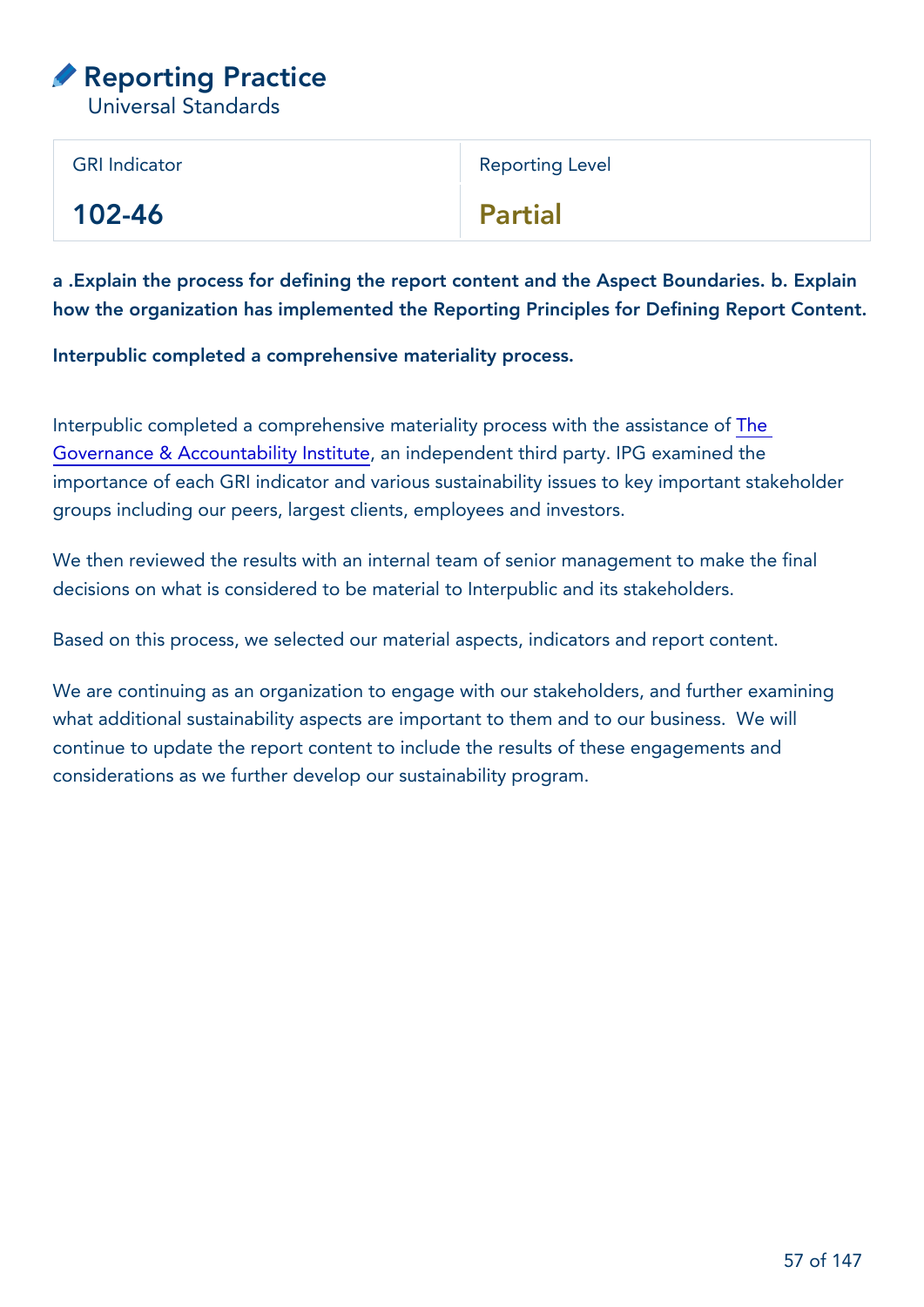Universal Standards

| <b>GRI Indicator</b> | <b>Reporting Level</b> |
|----------------------|------------------------|
| 102-47               | Complete               |

List all the material topics identified in the process for defining report content

This year, IPG transitioned to the GRI Standards.

IPG undertook a comprehensive materiality analysis. Below are the GRI Standards topics covered in the report

- GRI 201 Economic Performance
- GRI 203 Indirect Economic Impacts
- GRI 205 Anti-Corruption
- GRI 302 Energy
- GRI 305 Emissions
- GRI 308 Supplier Environmental Assessment
- GRI 401 Employment
- GRI 404 Training and Education
- GRI 405 Diversity and Equal Opportunity
- GRI 412 Human Rights Assessment
- GRI 414 Supplier Social Assessment
- GRI 415 Public Policy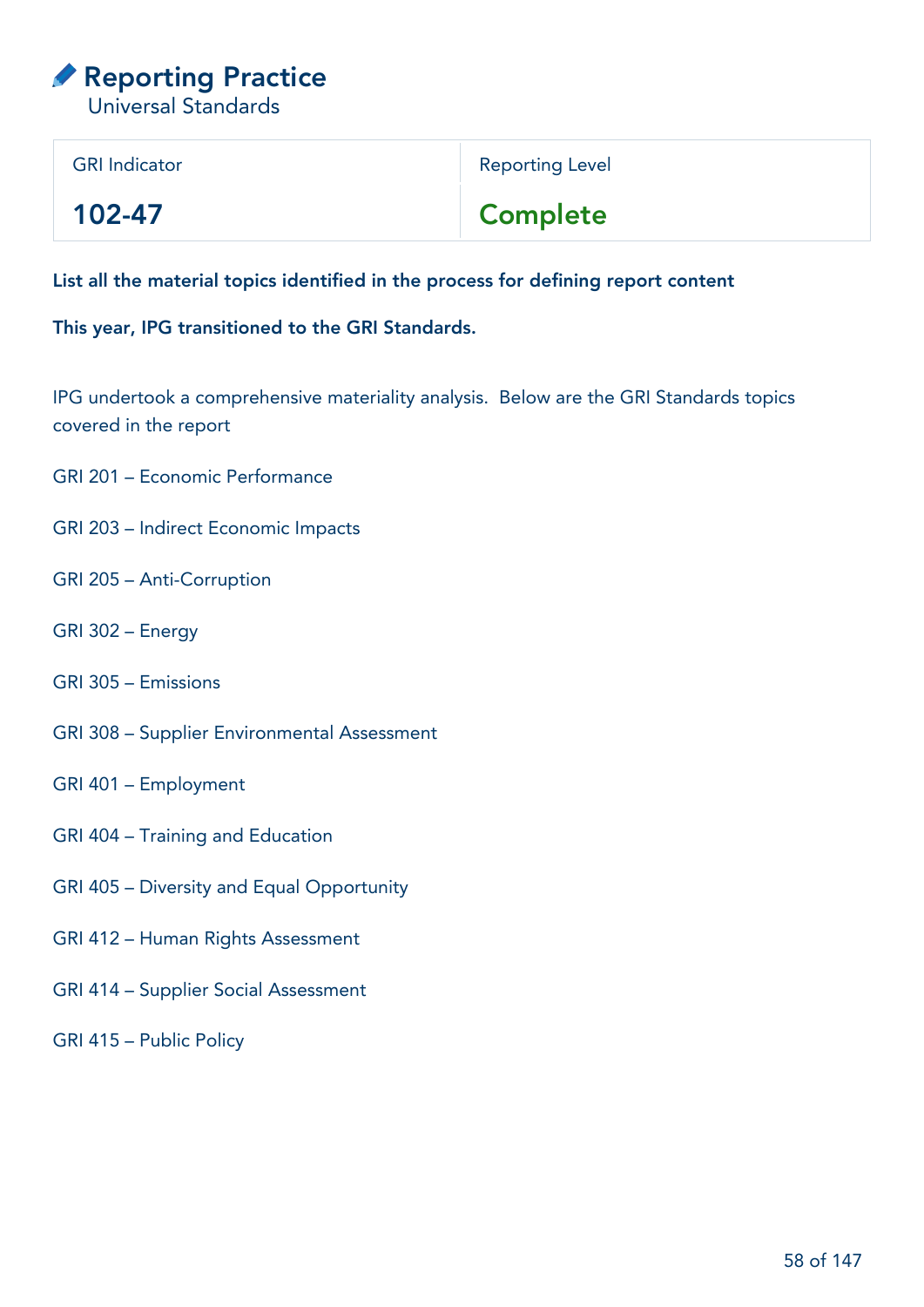Universal Standards

| <b>GRI</b> Indicator | <b>Reporting Level</b> |
|----------------------|------------------------|
| 102-48               | Complete               |

Report the effect of any restatements of information provided in previous reports, and the reasons for such restatements

There are no restatements of information provided in previous reports.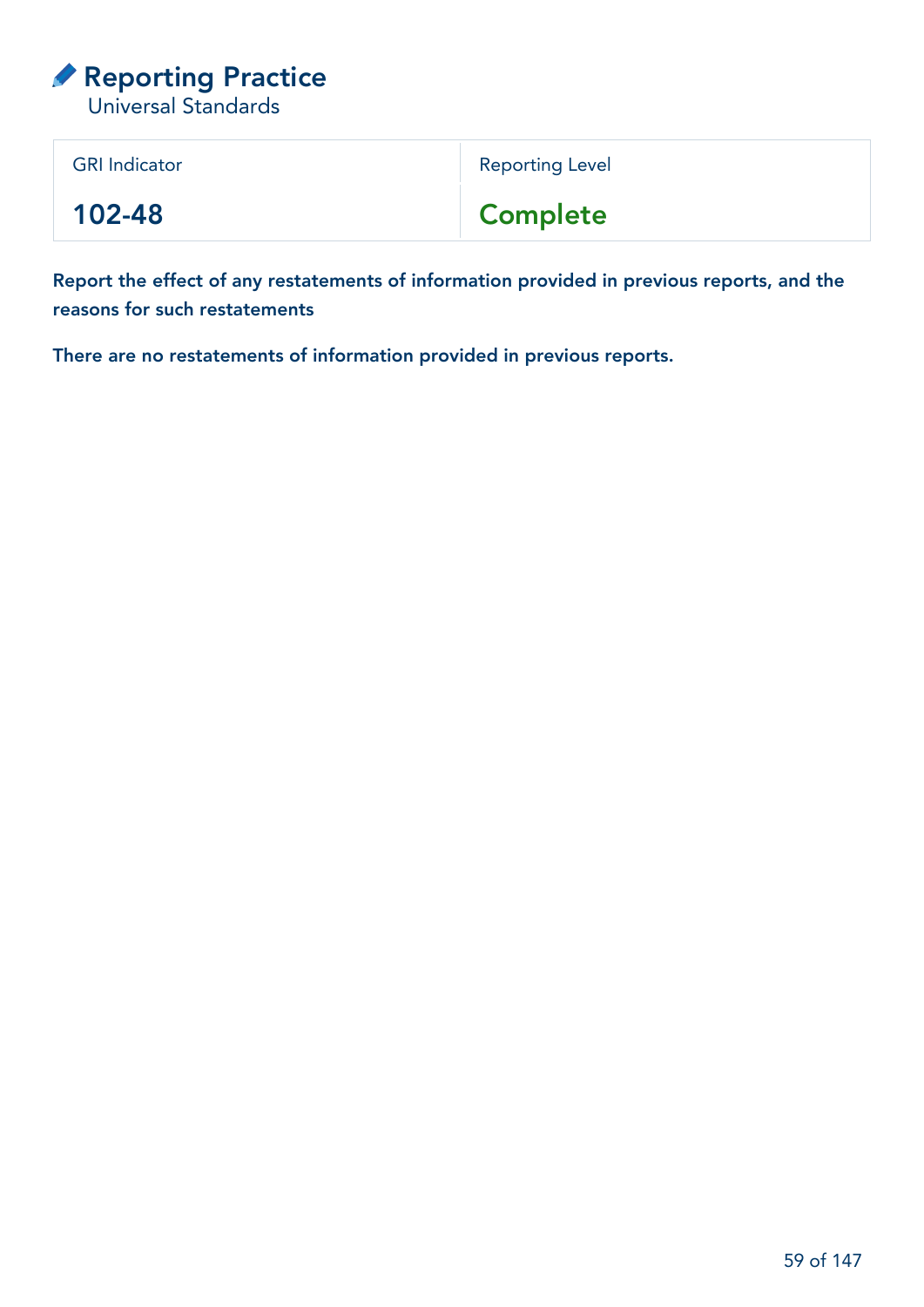### ◆ Reporting Practice Universal Standards

| <b>GRI Indicator</b> | <b>Reporting Level</b> |
|----------------------|------------------------|
| 102-49               | <b>Complete</b>        |

a. Report significant changes from previous reporting periods in the Scope and Aspect **Boundaries** 

#### Interpublic has expanded its reporting boundary each year since 2014.

This year Interpublic continued to expand its calculation of GHG emissions by expanding our boundary to include offices over 50,000 square feet and all offices of every size in North America and the UK (including buildings under 50,000 square feet in these regions as well). The boundary was expanded from last year where we had included all offices over 50,000 square feet. In this year's disclosure, we report on 2017 and 2018 calendar year data utilizing this expanded boundary which now includes 54% of our worldwide headcount (up from 48%) and 65% of our worldwide square footage (up from 53%).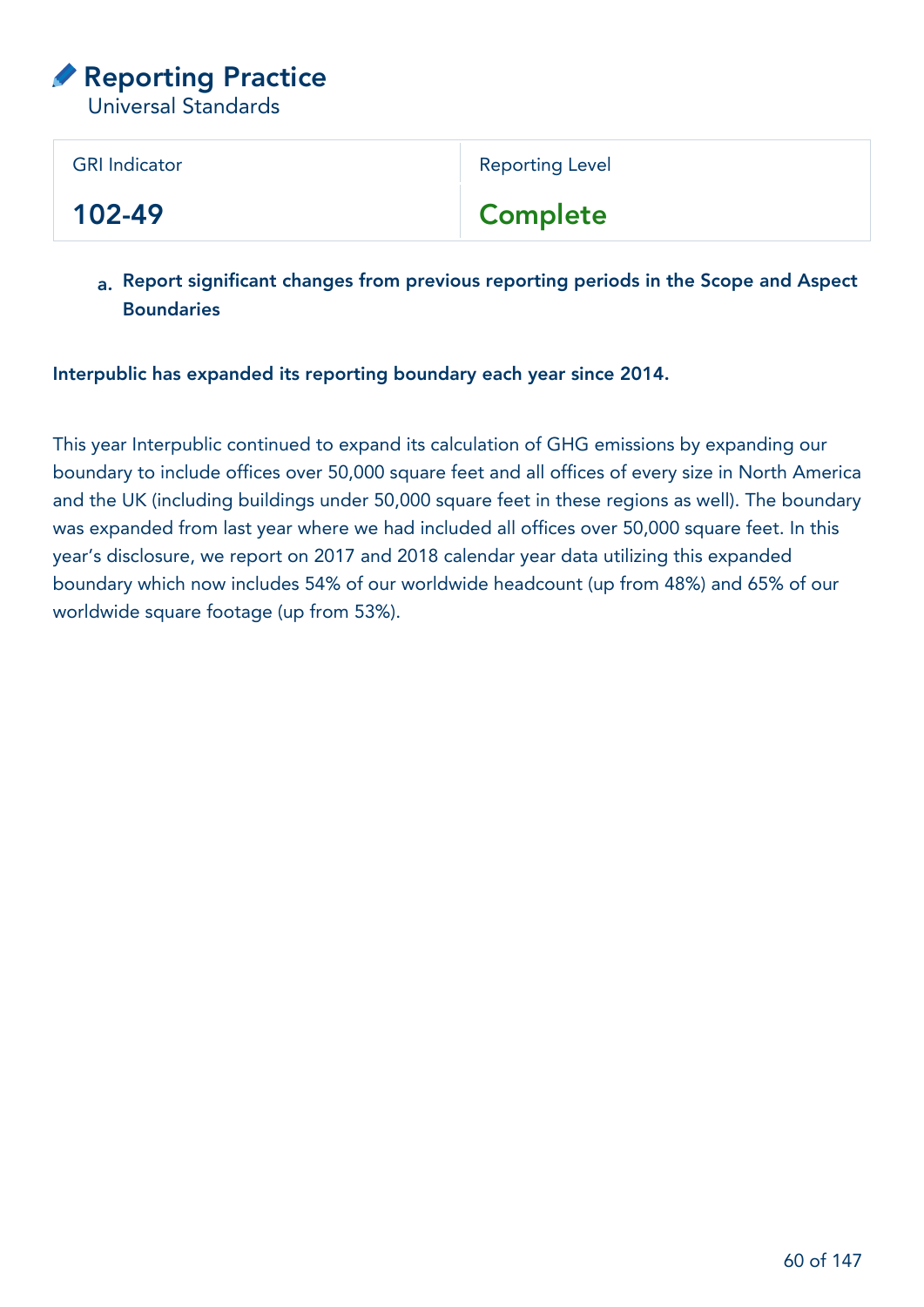Universal Standards

| <b>GRI</b> Indicator | <b>Reporting Level</b> |
|----------------------|------------------------|
| 102-50               | <b>Complete</b>        |

Reporting period (such as fiscal or calendar year) for information provided

We are reporting on a calendar year cycle.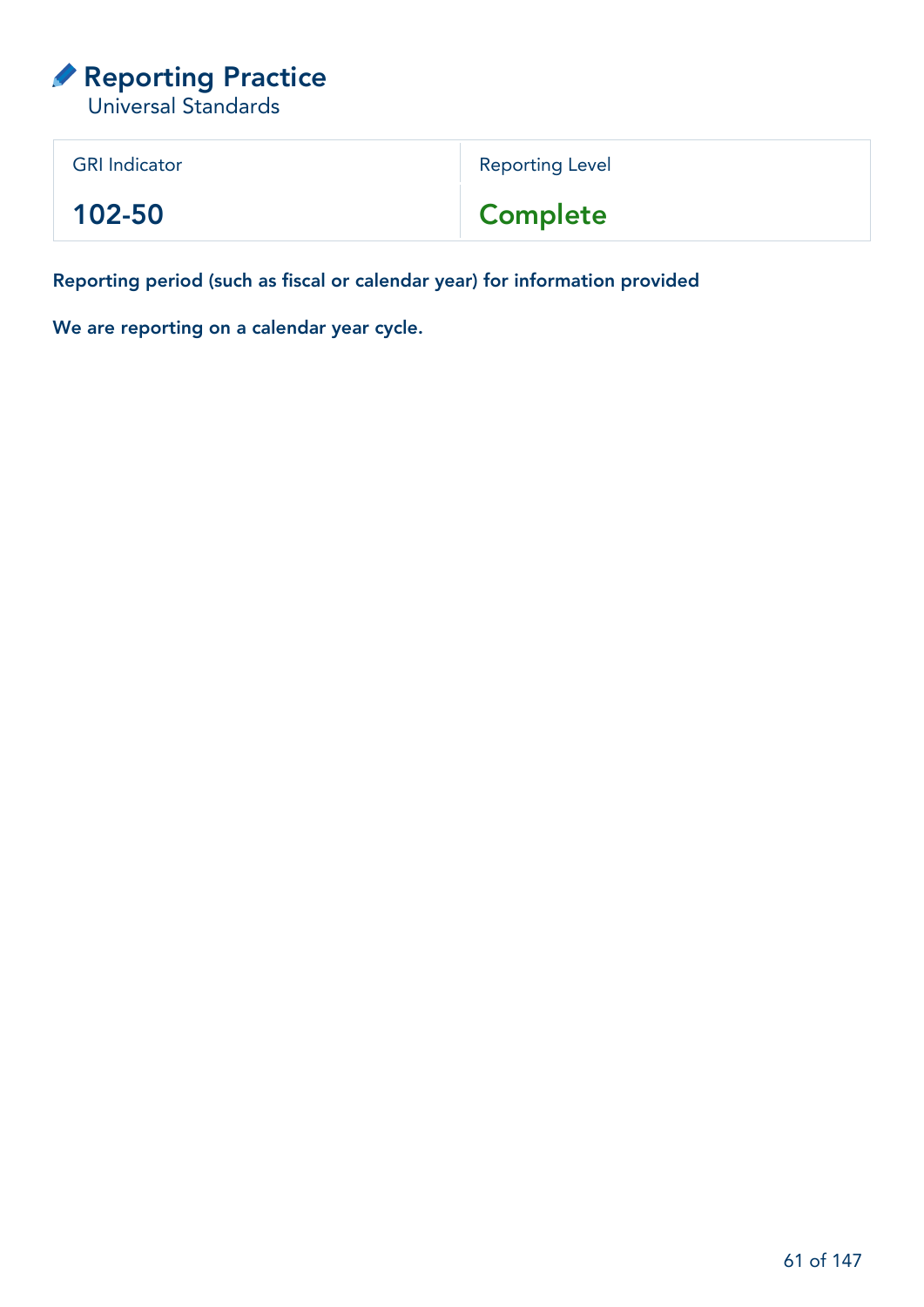Universal Standards

| <b>GRI</b> Indicator | <b>Reporting Level</b> |
|----------------------|------------------------|
| 102-51               | <b>Complete</b>        |

Date of most recent previous report

IPG published its last sustainability report in March of 2019. We update the Sustainability and Purpose information on our website on a frequent basis.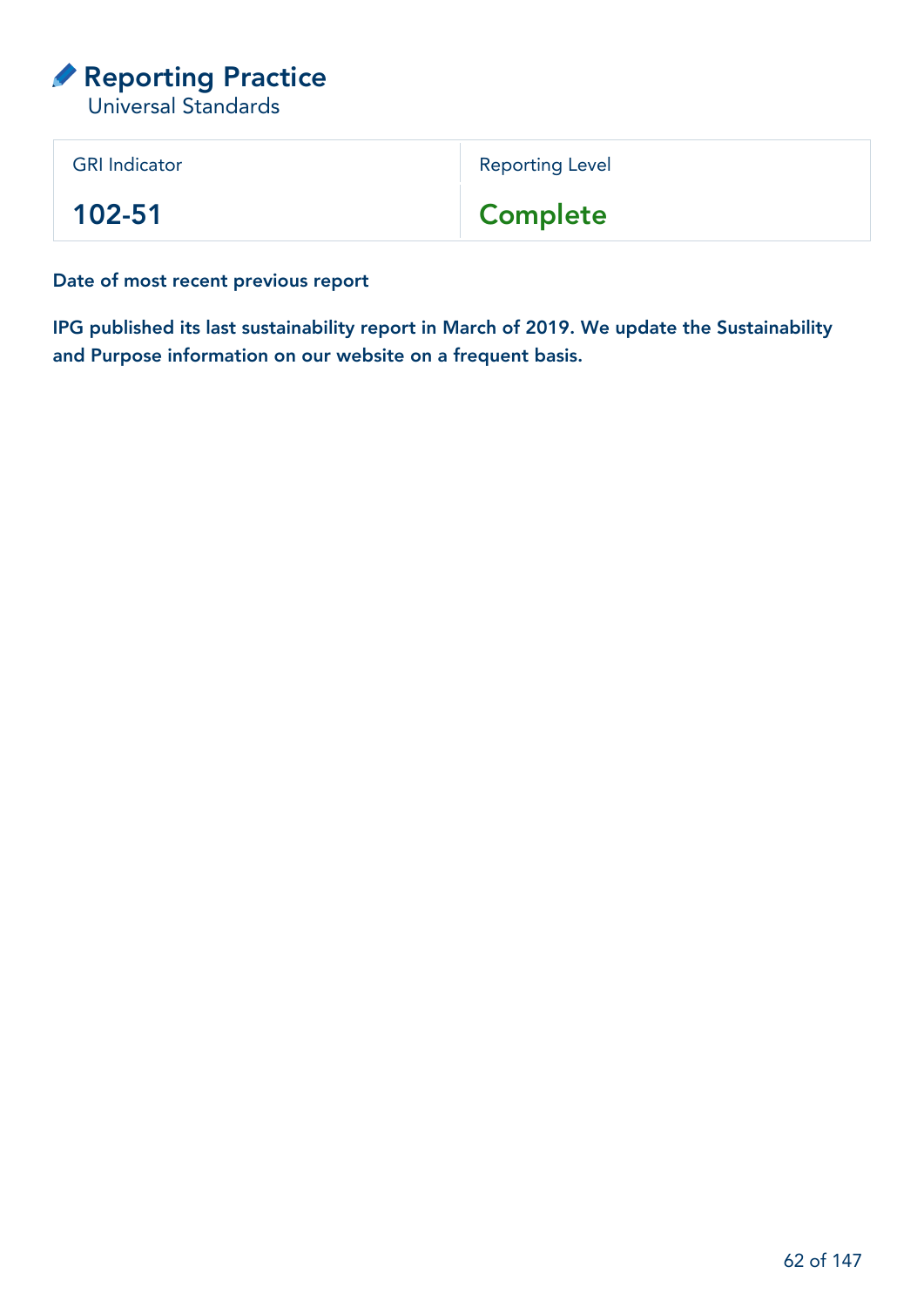Universal Standards

| <b>GRI</b> Indicator | <b>Reporting Level</b> |
|----------------------|------------------------|
| 102-52               | <b>Complete</b>        |

Reporting cycle

IPG reports annually.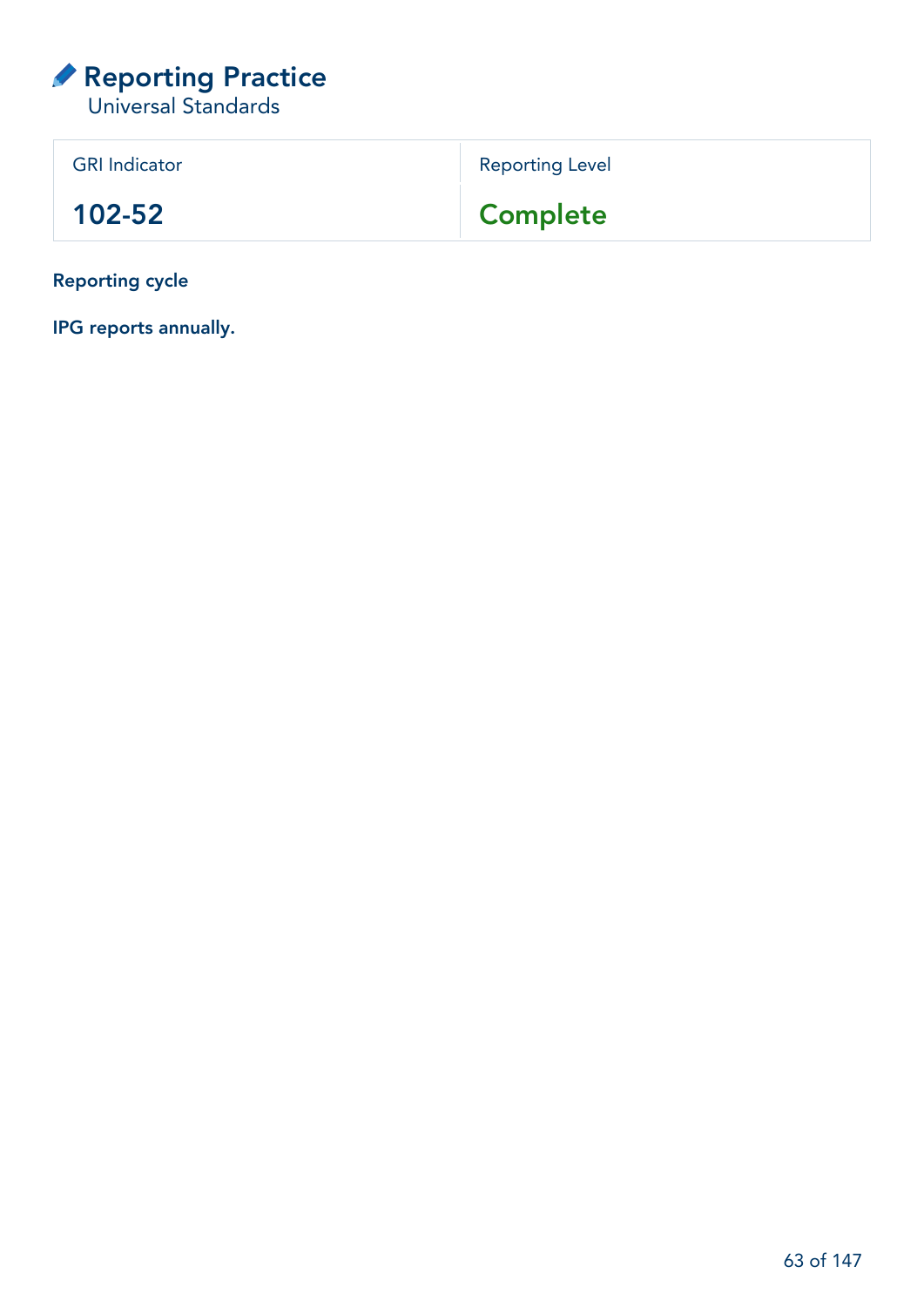Universal Standards

| <b>GRI</b> Indicator | <b>Reporting Level</b> |
|----------------------|------------------------|
| 102-53               | <b>Complete</b>        |

The reporting organization shall report the following information: The contact point for questions regarding the report or its contents.

Jemma Gould, Senior Director, Corporate Responsibility and Communications 212-704-1327, Jemma.Gould@Interpublic.com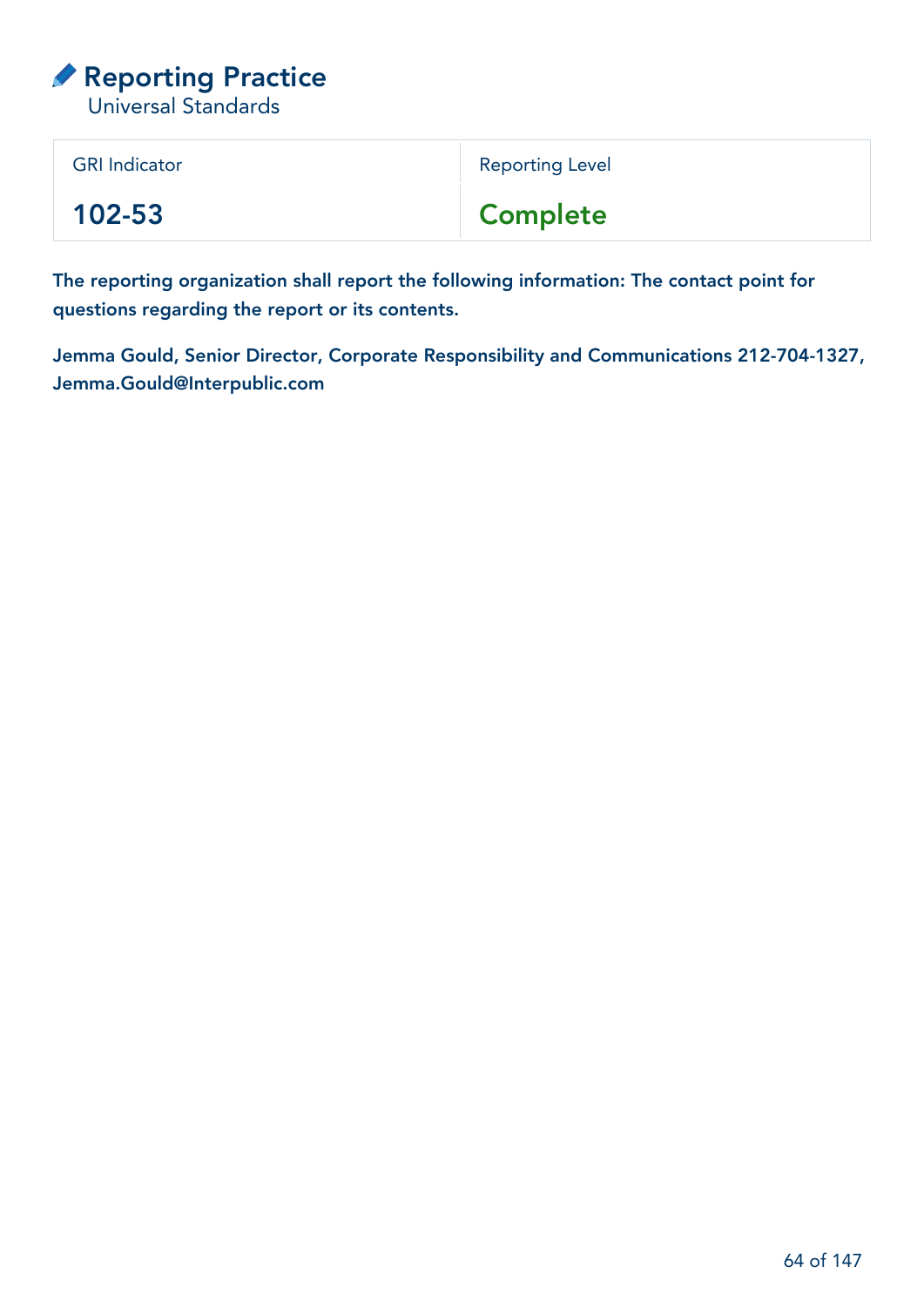Universal Standards

| <b>GRI</b> Indicator | <b>Reporting Level</b> |
|----------------------|------------------------|
| 102-54               | <b>Complete</b>        |

Report the GRI Content Index for the chosen option. Report the reference to the External Assurance Report, if the report has been externally assured. GRI recommends the use of external assurance but it is not a requirement to be in accordance with the Guidelines.

This report provides a GRI Standards Content Index and references the GRI Standards.

This report provides a GRI Standards Content Index and references the GRI Standards. This material references:

- GRI Standards 101: Foundation 2016
- GRI Standards 102: General Disclosures 2016
- GRI Standards 103: Management Approach 2016
- GRI Standards 201: Economic Performance 2016
- GRI Standards 203: Indirect Economic Impacts 2016
- GRI Standards 205: Anti-corruption 2016
- GRI Standards 302: Energy 2016
- GRI Standards 305: Emissions 2016
- GRI Standards 308: Supplier Environmental Assessment 2016
- GRI Standards 401: Employment 2016
- GRI Standards 404: Training and Education 2016
- GRI Standards 405: Diversity and Equal Opportunity 2016
- GRI Standards 414: Supplier Social Assessment 2016
- GRI Standards 412: Human Rights Assessment 2016
- GRI Standards 414: Supplier Social Assessment
- GRI Standards 415: Public Policy
- GRI Standards 414: Supplier Social Assessment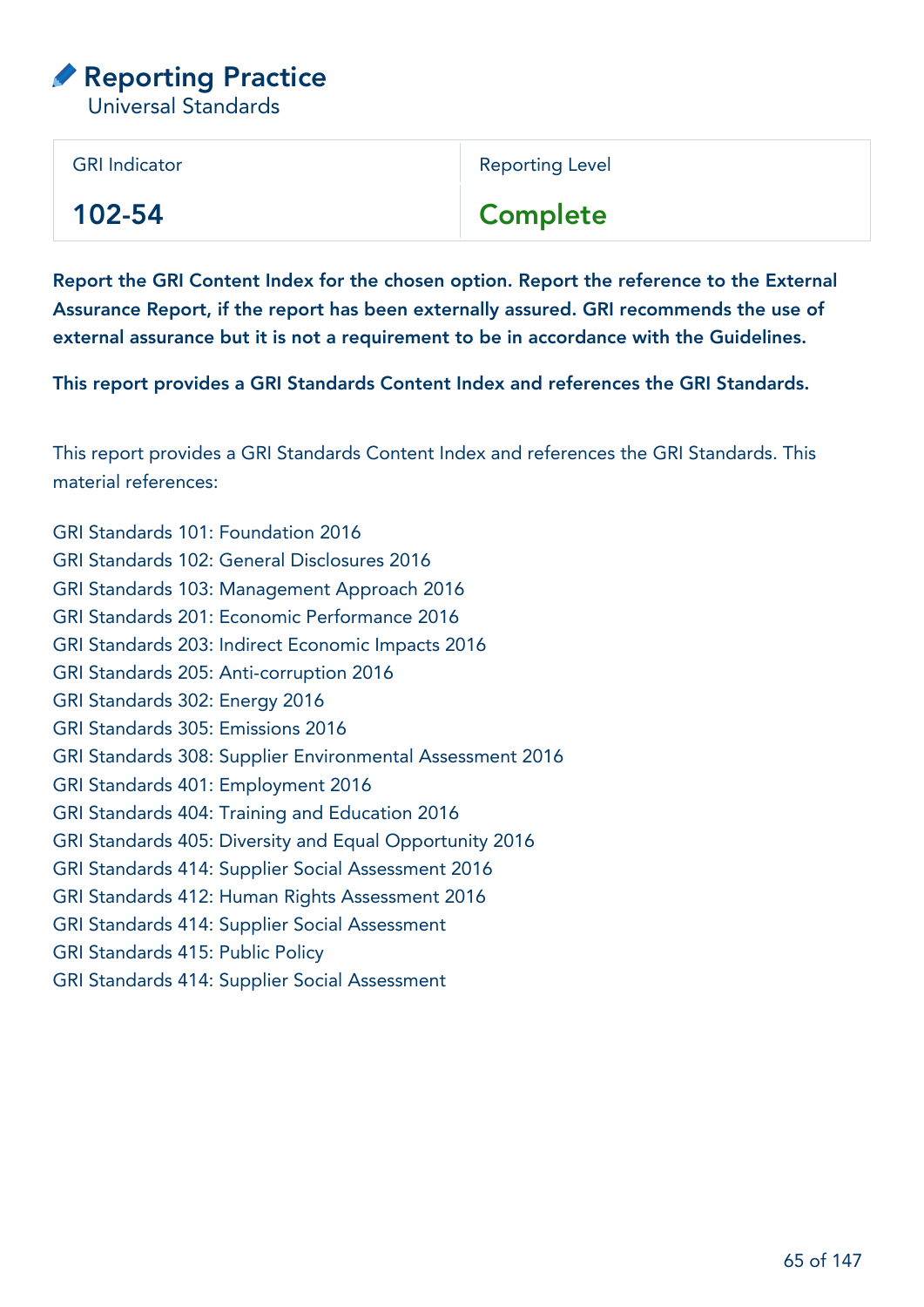#### Reporting Practice Universal Standards

| Complete<br>$102 - 55$ | <b>GRI</b> Indicator | Reporting Level |
|------------------------|----------------------|-----------------|
|                        |                      |                 |

GRI Content Index The reporting organization shall report the fol a. The GRI content index, which specifies each of the GRI Star disclosures included in the report.

- b.For each disclosure, the content index shall include:
	- j.the number of the disclosure (for disclosures covered by  $ii$ , the page number(s) or URL(s) where the information ca within the report or in other published materials;
	- jijif applicable, and where permitted, the reason(s) for o required disclosure cannot be made.

The Content Index can behfton psd//www.interpublic.com/gri-index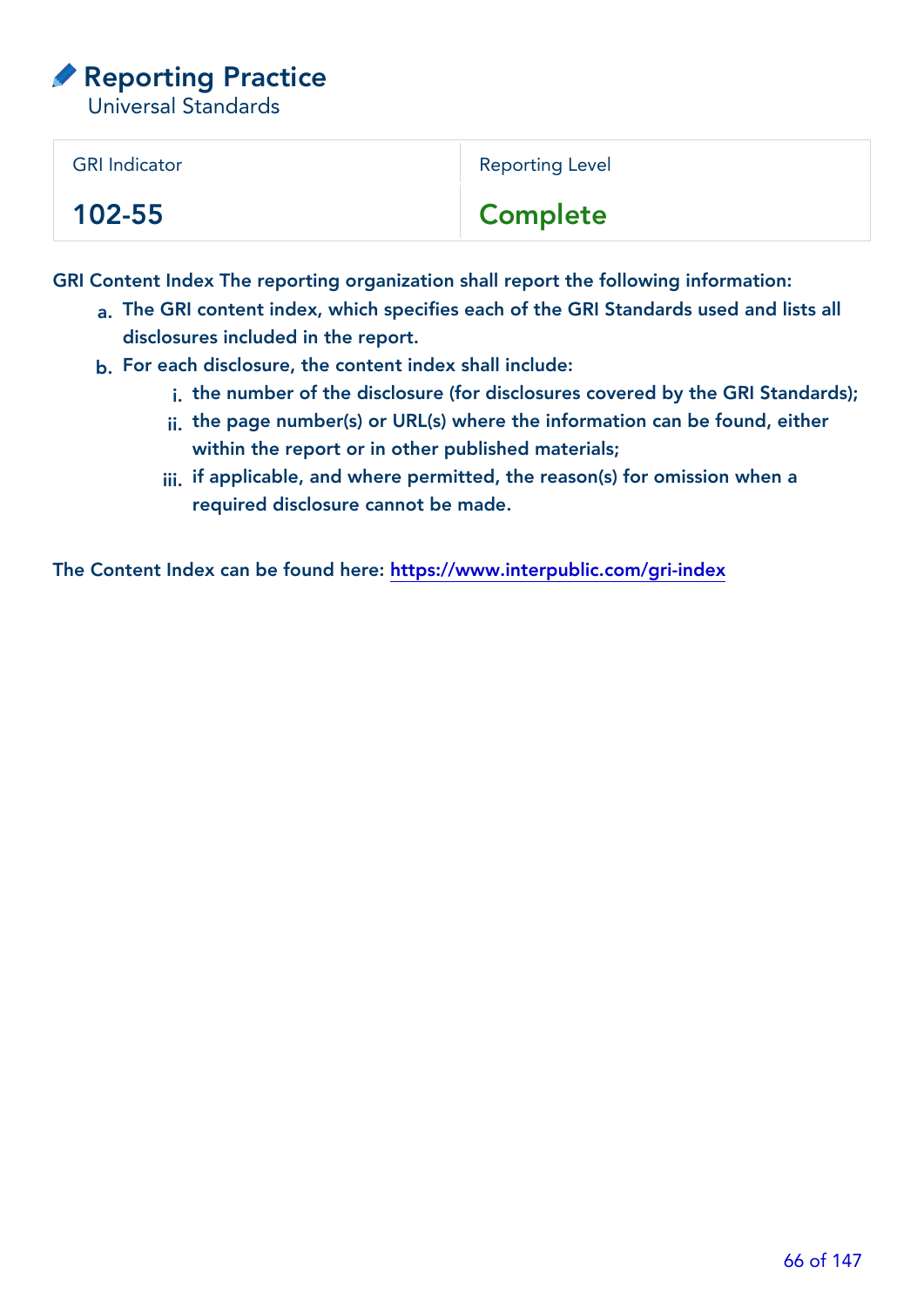Universal Standards

| <b>GRI</b><br>Indicator | Reporting<br>Level | Description                                                                                                                                                                                                                                                                                                                                                                                                                                                                             | Reference / Response                                                                                           | <b>UN</b><br>Global<br>Compact<br>Principle<br>Alignment |
|-------------------------|--------------------|-----------------------------------------------------------------------------------------------------------------------------------------------------------------------------------------------------------------------------------------------------------------------------------------------------------------------------------------------------------------------------------------------------------------------------------------------------------------------------------------|----------------------------------------------------------------------------------------------------------------|----------------------------------------------------------|
| 102-45                  | Complete           | List all entities included in<br>the organization's<br>consolidated financial<br>statements or equivalent<br>documents. Report<br>whether any entity<br>included in the<br>organization's consolidated<br>financial statements or<br>equivalent documents is<br>not covered by the report.<br>The organization can<br>report on this Standard<br>Disclosure by referencing<br>the information in publicly<br>available consolidated<br>financial statements or<br>equivalent documents. | Please see Part 1 - Item 1,<br>Business, Page 2 of IPG 10K,<br>which can be accessed at the<br>following link: | <b>Principle</b><br>10:<br>Anti-<br>Corruption           |
| 102-46                  | Partial            | a . Explain the process for<br>defining the report content<br>and the Aspect<br>Boundaries. b. Explain how<br>the organization has<br>implemented the<br><b>Reporting Principles for</b><br>Defining Report Content.                                                                                                                                                                                                                                                                    | Interpublic completed a<br>comprehensive materiality<br>process.                                               | <b>Principle</b><br>10:<br>Anti-<br>Corruption           |
| 102-47                  | Complete           | List all the material topics<br>identified in the process for<br>defining report content                                                                                                                                                                                                                                                                                                                                                                                                | This year, IPG transitioned to<br>the GRI Standards.                                                           | <b>Principle</b><br>10:<br>Anti-<br>Corruption           |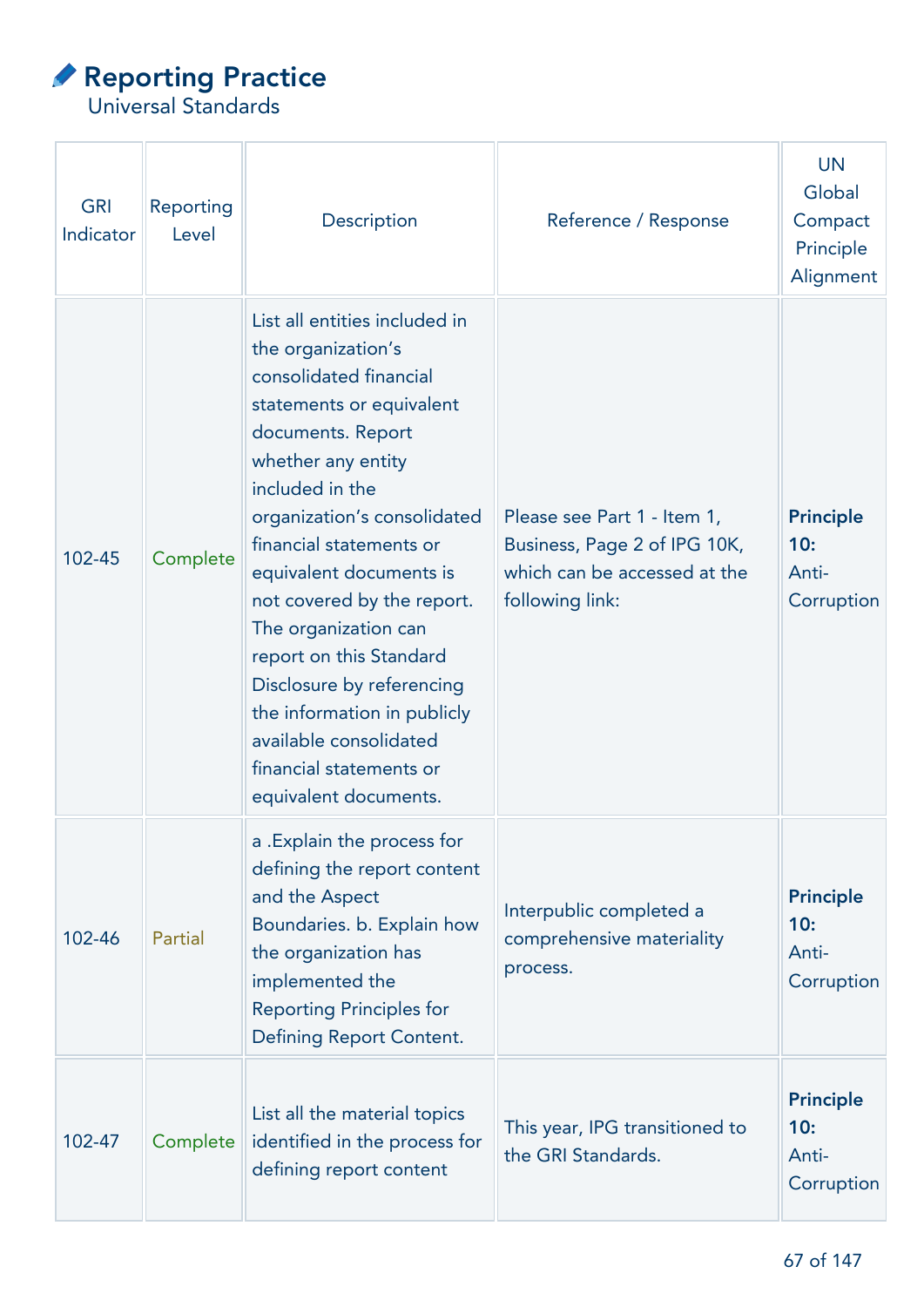| 102-48 | Complete | Report the effect of any<br>restatements of<br>information provided in<br>previous reports, and the<br>reasons for such<br>restatements                 | There are no restatements of<br>information provided in<br>previous reports.                                                                                                  | <b>Principle</b><br>10:<br>Anti-<br>Corruption |
|--------|----------|---------------------------------------------------------------------------------------------------------------------------------------------------------|-------------------------------------------------------------------------------------------------------------------------------------------------------------------------------|------------------------------------------------|
| 102-49 | Complete | a. Report significant<br>changes from<br>previous reporting<br>periods in the<br>Scope and Aspect<br><b>Boundaries</b>                                  | Interpublic has expanded its<br>reporting boundary each year<br>since 2014.                                                                                                   | <b>Principle</b><br>10:<br>Anti-<br>Corruption |
| 102-50 | Complete | Reporting period (such as<br>fiscal or calendar year) for<br>information provided                                                                       | We are reporting on a calendar<br>year cycle.                                                                                                                                 | <b>Principle</b><br>10:<br>Anti-<br>Corruption |
| 102-51 | Complete | Date of most recent<br>previous report                                                                                                                  | IPG published its last<br>sustainability report in March<br>of 2019. We update the<br><b>Sustainability and Purpose</b><br>information on our website on<br>a frequent basis. | <b>Principle</b><br>10:<br>Anti-<br>Corruption |
| 102-52 | Complete | Reporting cycle                                                                                                                                         | IPG reports annually.                                                                                                                                                         | <b>Principle</b><br>10:<br>Anti-<br>Corruption |
| 102-53 | Complete | The reporting organization<br>shall report the following<br>information: The contact<br>point for questions<br>regarding the report or its<br>contents. | Jemma Gould, Senior Director,<br>Corporate Responsibility and<br><b>Communications 212-704-</b><br>1327,<br>Jemma.Gould@Interpublic.com                                       | <b>Principle</b><br>10:<br>Anti-<br>Corruption |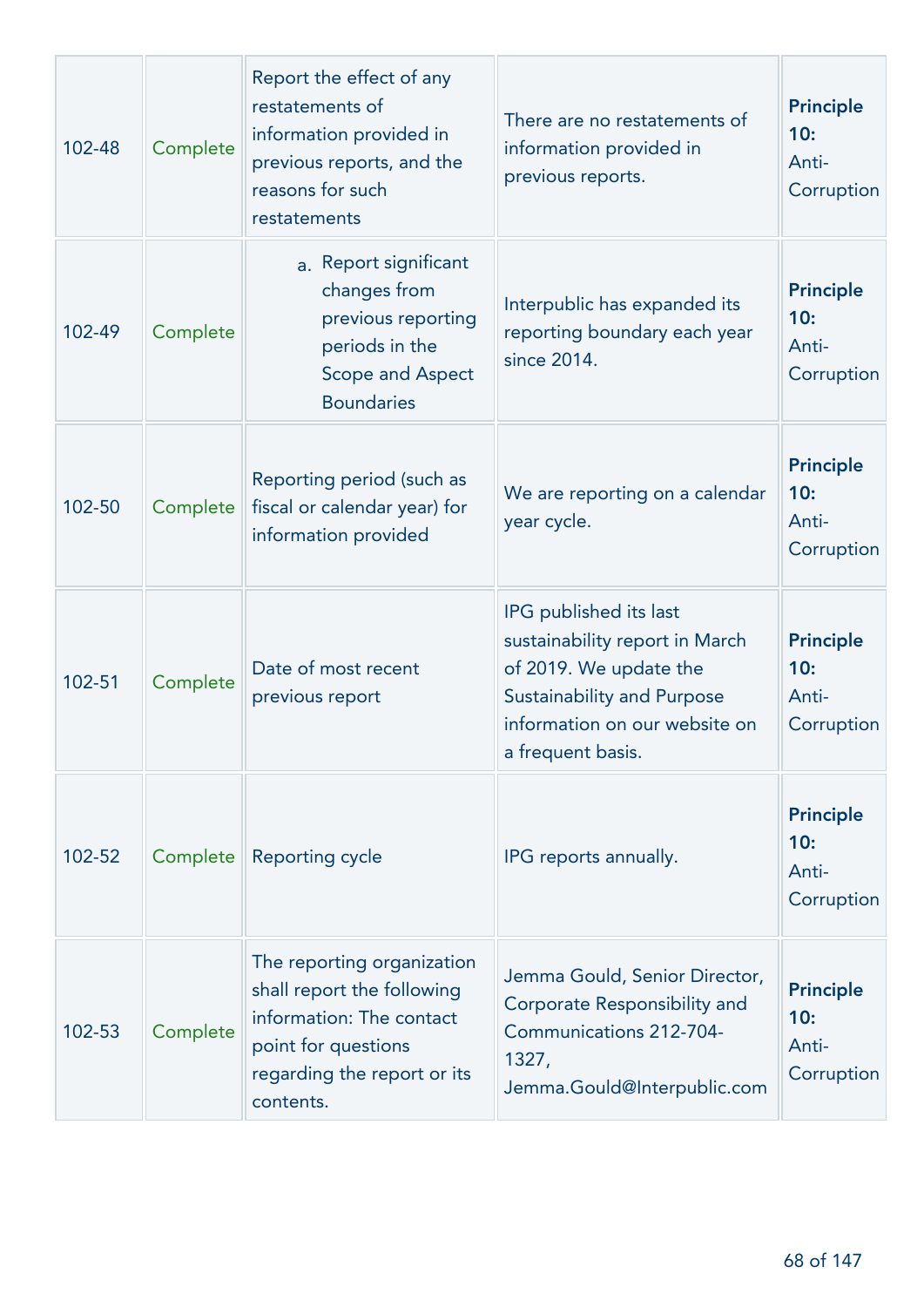| 102-54 | Complete | Report the GRI Content<br>Index for the chosen<br>option. Report the<br>reference to the External<br>Assurance Report, if the<br>report has been externally<br>assured. GRI recommends<br>the use of external<br>assurance but it is not a<br>requirement to be in<br>accordance with the<br>Guidelines. | This report provides a GRI<br><b>Standards Content Index and</b><br>references the GRI Standards. | <b>Principle</b><br>10:<br>Anti-<br>Corruption |
|--------|----------|----------------------------------------------------------------------------------------------------------------------------------------------------------------------------------------------------------------------------------------------------------------------------------------------------------|---------------------------------------------------------------------------------------------------|------------------------------------------------|
|--------|----------|----------------------------------------------------------------------------------------------------------------------------------------------------------------------------------------------------------------------------------------------------------------------------------------------------------|---------------------------------------------------------------------------------------------------|------------------------------------------------|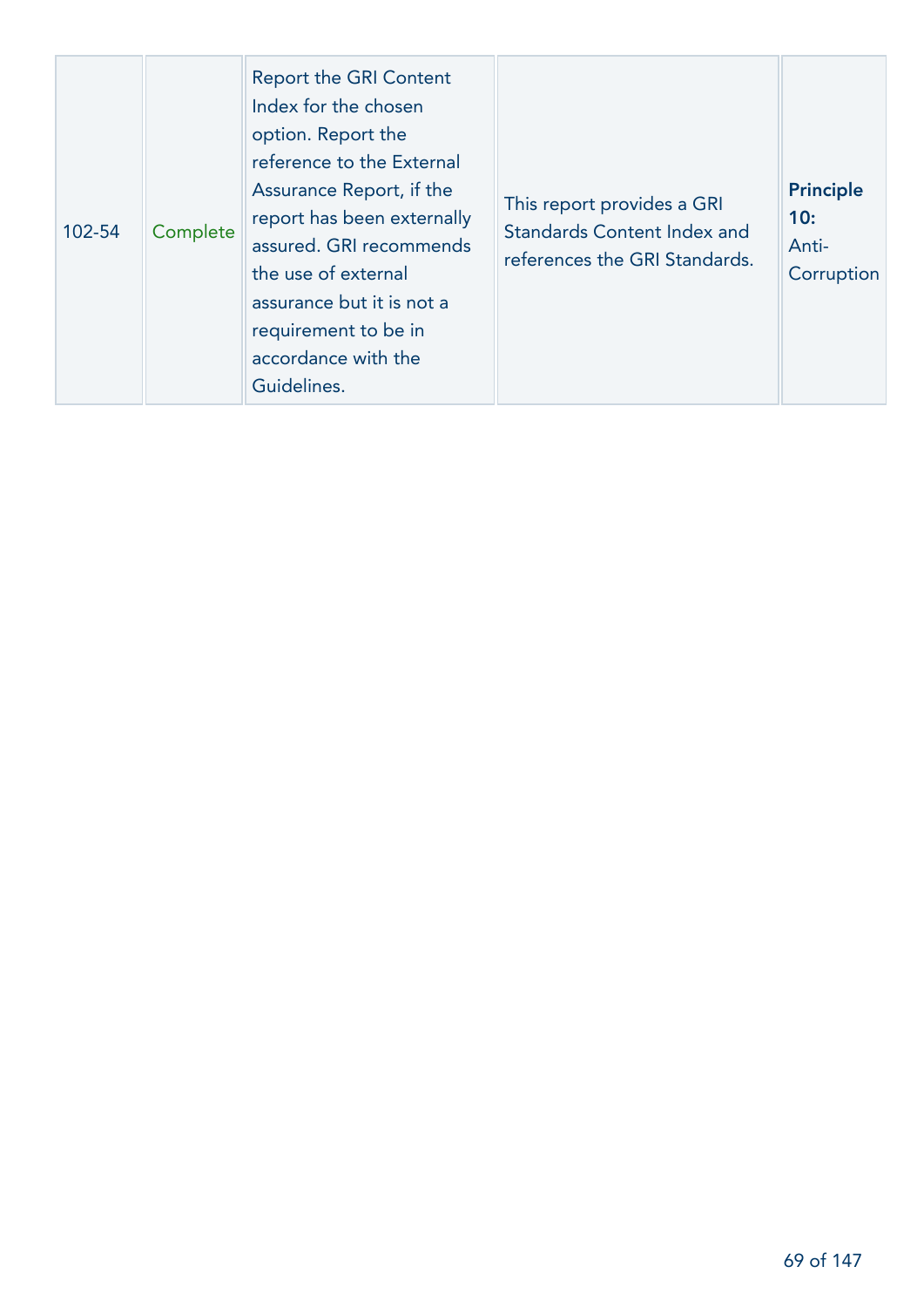|                   | <b>GRI Content Index</b> |                                |            |     |
|-------------------|--------------------------|--------------------------------|------------|-----|
|                   | reporting organiza       |                                |            |     |
|                   | report the followin      |                                |            |     |
|                   | information:             |                                |            |     |
|                   | a. The GRI cont          |                                |            |     |
|                   | index, which             |                                |            |     |
|                   | specifies eac            |                                |            |     |
|                   | the GRI Stan             |                                |            |     |
|                   | used and list            |                                |            |     |
|                   | disclosures              |                                |            |     |
|                   | included in th           |                                |            |     |
|                   | report.                  |                                |            |     |
|                   | b. For each              |                                |            |     |
|                   | disclosure, th           |                                |            |     |
|                   | content index            |                                |            |     |
|                   | include:                 |                                |            |     |
|                   | $i$ , the                |                                |            |     |
|                   | number                   |                                |            |     |
|                   | the                      |                                |            |     |
|                   | disclosu                 |                                |            |     |
|                   | (for                     |                                |            |     |
|                   | disclosu                 |                                |            |     |
|                   | covered                  |                                |            |     |
|                   | by the                   |                                |            |     |
|                   | Standar                  | The Content Index ca Principle |            |     |
| $102 - 5$ $Compl$ | jithe page               | found here:                    | 10:        |     |
|                   | number(                  | https://www.interpub Anti-     |            | gri |
|                   | or URL(                  | index                          | Corruption |     |
|                   | where tl                 |                                |            |     |
|                   | informa                  |                                |            |     |
|                   | can be                   |                                |            |     |
|                   | found,                   |                                |            |     |
|                   | either                   |                                |            |     |
|                   | within t                 |                                |            |     |
|                   | report o                 |                                |            |     |
|                   | in other                 |                                |            |     |
|                   | $p$ ublish $\epsilon$    |                                |            |     |
|                   | material                 |                                |            |     |
|                   | iiiif                    |                                |            |     |
|                   | applicat                 |                                |            |     |
|                   | and whe                  |                                |            |     |
|                   | $p$ ermitte              |                                |            |     |
|                   | the                      |                                | 70 of 147  |     |
|                   | $r$ eason $($            |                                |            |     |
|                   |                          |                                |            |     |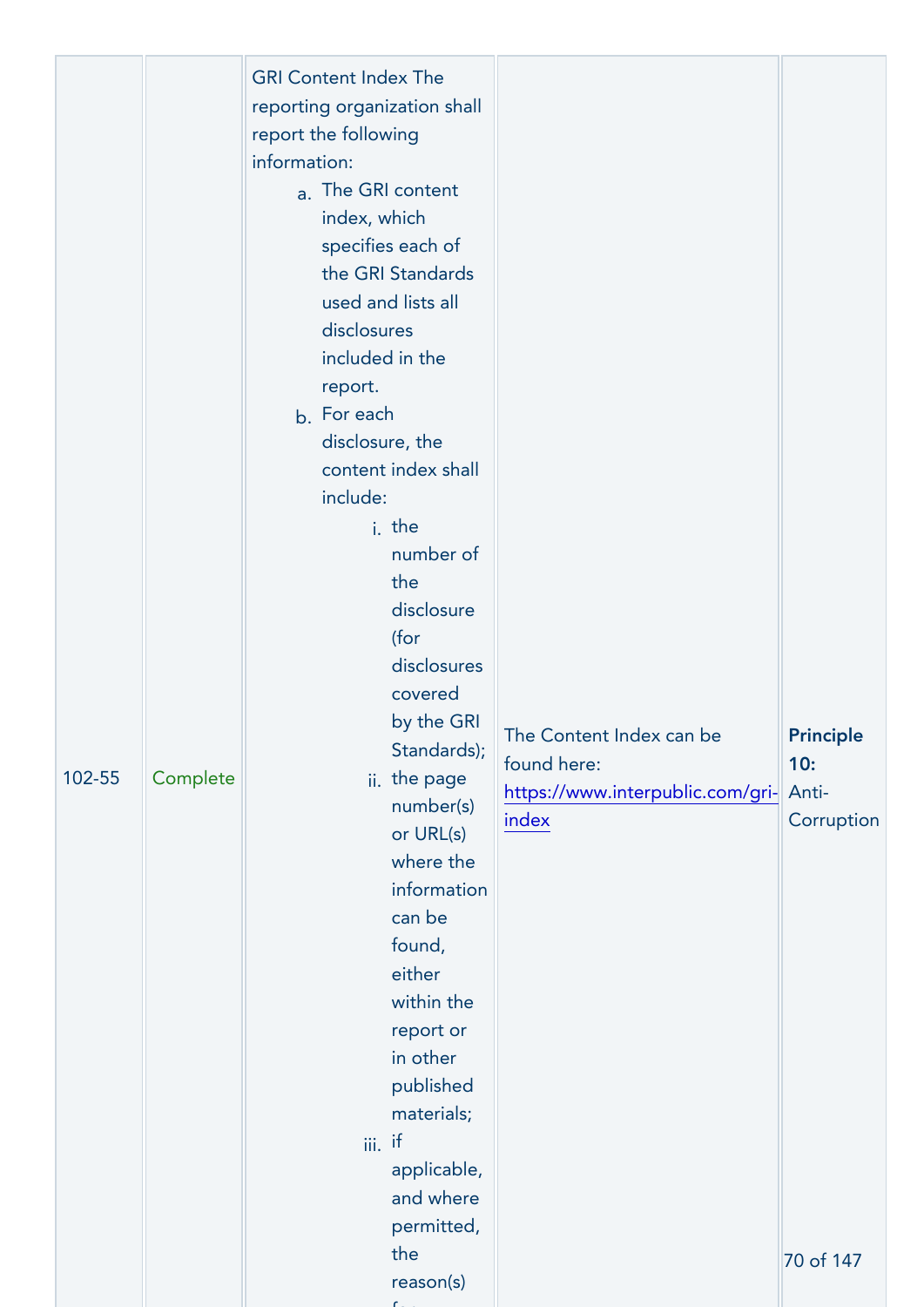71 of 147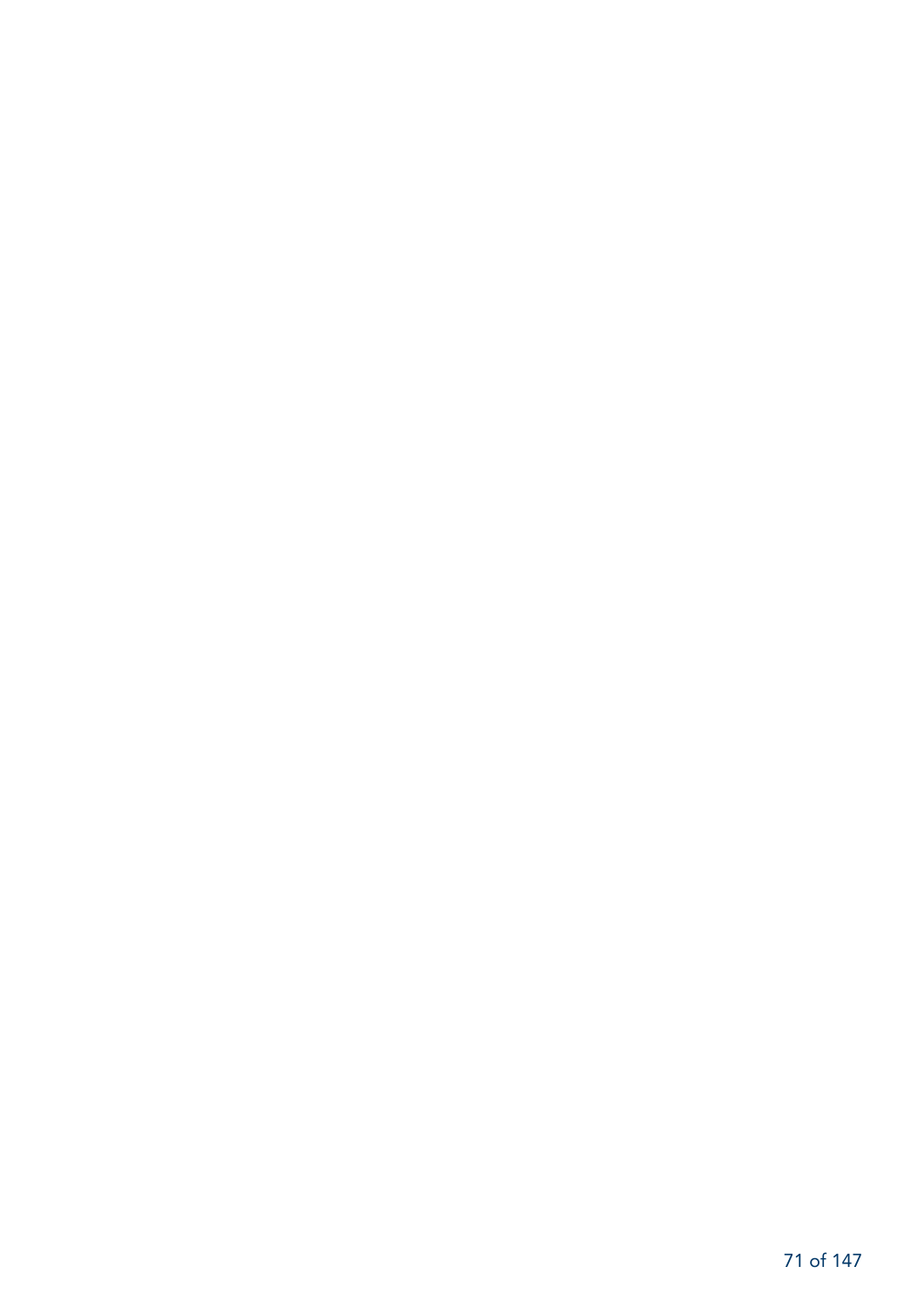### **Management Approach**

Universal Standards

| <b>GRI</b> Indicator | <b>Reporting Level</b> |
|----------------------|------------------------|
| $103-1$              | <b>Complete</b>        |

Explanation of the material topic and its boundary.

Unless otherwise noted, the boundary for the disclosures in our report represent the entire Interpublic entity as described in our 10K annual report.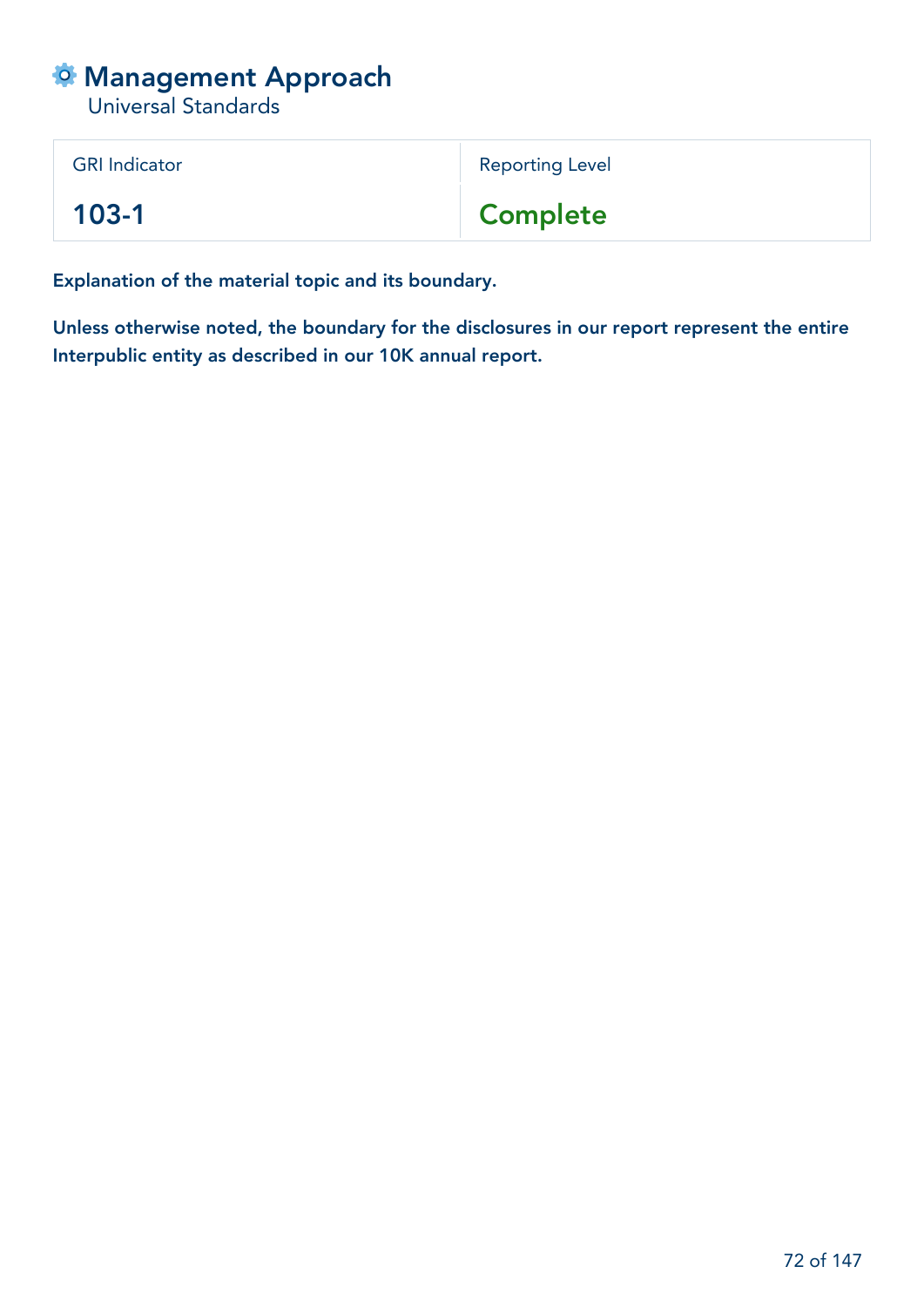### Management Approach Universal Standards

| <b>GRI</b> Indicator | Reporting Level |
|----------------------|-----------------|
| $103 - 2$            | Complete        |

Number of grievances about labor practices filed, addressed, and grievance mechanisms

We provide our employees with a number of different approaches about their work environments.

We provide our employees with a number of different approaches their work environments. As Idheterpubled dicinitie of Who incontrovers all employees, IPG employees may report concerns to their managers offices, to corporate Human Resources, to IPG Legal staff, or to provide a telephone hotline, as required by U.S. law, which is called the IPG Alertline.  $\alpha$ hotline is available by telephone or email 24 hours a day, seven by local law, reports to the Alertline may be made anonymously. and our policy very clearly states that there will be no retaliation report in good faith.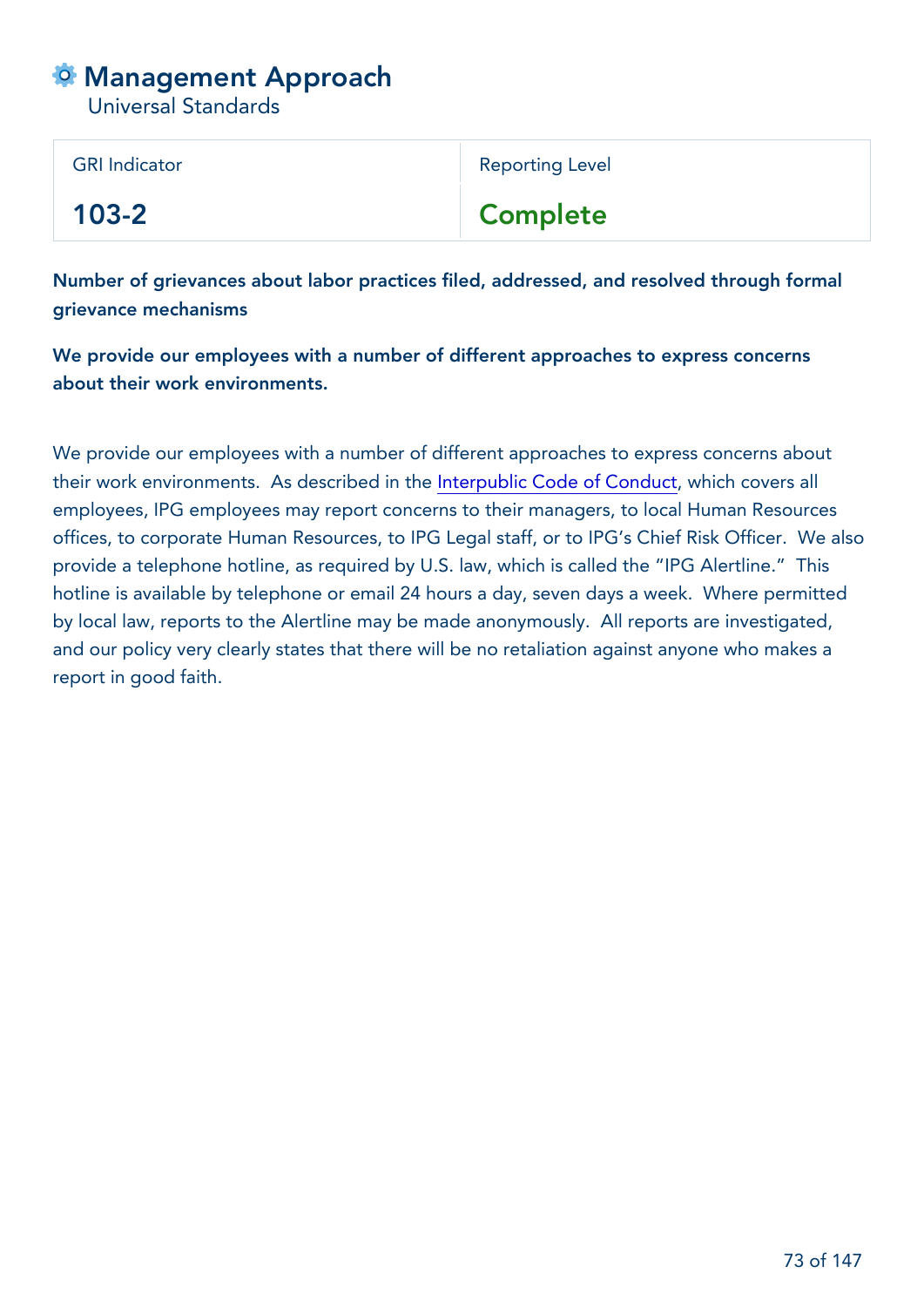# Management Approach

Universal Standards

| <b>GRI</b><br>Indicator | Reporting<br>Level | Description                                                                                                               | Reference / Response                                                                                                                                                    | <b>UN Global</b><br>Compact<br>Principle<br>Alignment |
|-------------------------|--------------------|---------------------------------------------------------------------------------------------------------------------------|-------------------------------------------------------------------------------------------------------------------------------------------------------------------------|-------------------------------------------------------|
| $103 - 1$               | Complete           | Explanation of the material<br>topic and its boundary.                                                                    | Unless otherwise noted,<br>the boundary for the<br>disclosures in our report<br>represent the entire<br>Interpublic entity as<br>described in our 10K<br>annual report. | <b>Principle</b><br>10:<br>Anti-<br>Corruption        |
| $103 - 2$               | Complete           | Number of grievances<br>about labor practices filed,<br>addressed, and resolved<br>through formal grievance<br>mechanisms | We provide our<br>employees with a<br>number of different<br>approaches to express<br>concerns about their<br>work environments.                                        | <b>Principle</b><br>10:<br>Anti-<br>Corruption        |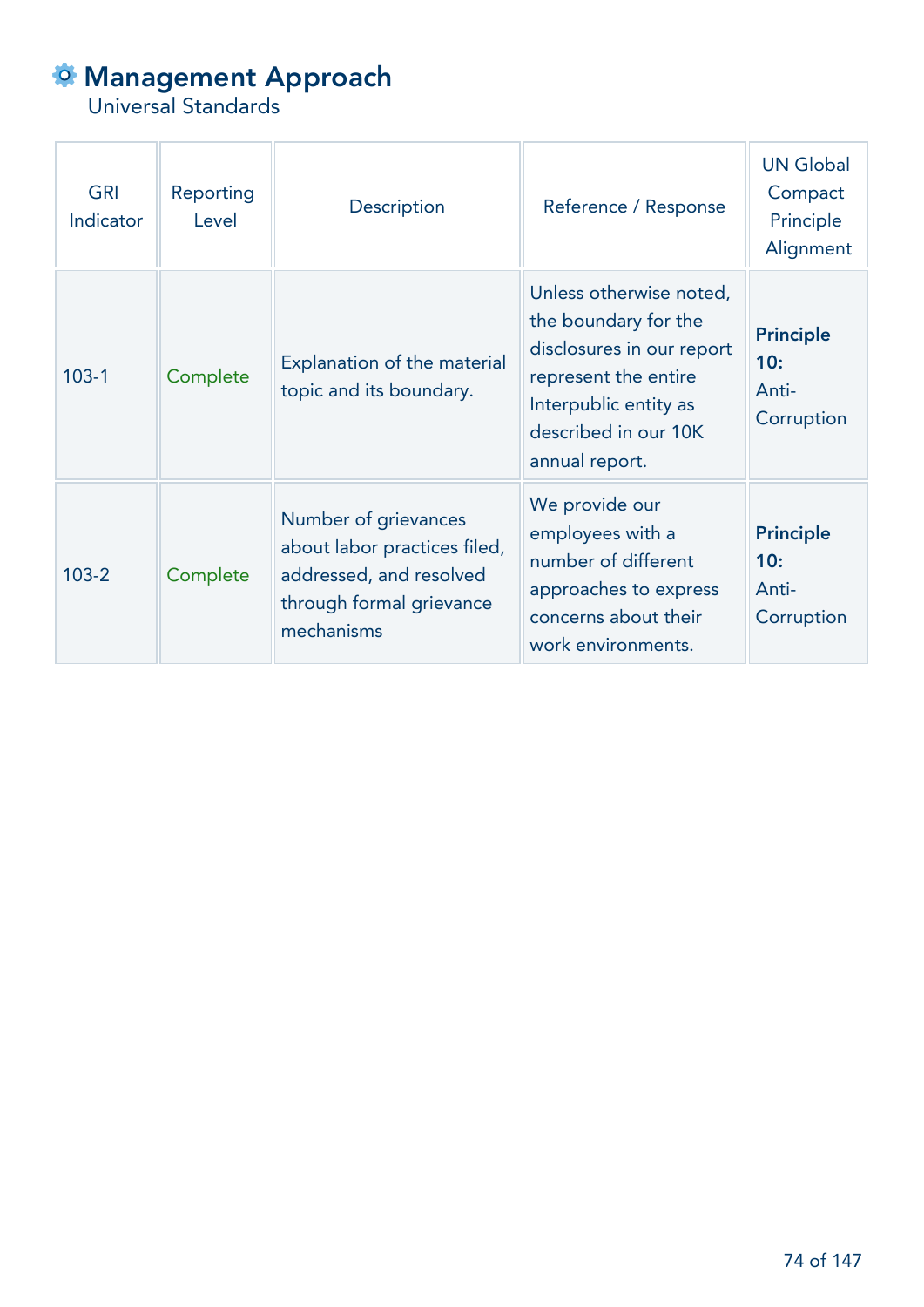# $\sim$  Economic Performance

Topic-Specific Standards

| <b>GRI</b> Indicator | <b>Reporting Level</b> |
|----------------------|------------------------|
| $201 - 1$            | <b>Complete</b>        |

#### Direct economic value generated and distributed

Direct economic value generated and distributed

| <b>Years Ended December 31</b>      | 2018                             | 2017  | 2016               | 2015     | 2014               |
|-------------------------------------|----------------------------------|-------|--------------------|----------|--------------------|
| <b>Statement of Operations Data</b> |                                  |       |                    |          |                    |
|                                     | \$8,031.60 \$7,473.50 \$7,452.30 |       |                    | N/A      | N/A                |
|                                     | 5.298.30                         |       | 4,990.70 1,942.20  | 4,765.80 | 4.723.40           |
|                                     | 1.355.10                         |       | 1,268.80 12,749.90 |          | 1,682.50 17,121.00 |
|                                     | 1,008.80                         | 938.4 | 936.40             | 874.80   | 788.40             |
|                                     | 199.2                            | 271.3 | 196.90             | 282.80   | 216.50             |

### Payments to providers of capital

Debt service – As of December 31, 2018, we had outstanding short-term borrowings of \$73.7 from our uncommitted lines of credit used primarily to fund seasonal working capital needs. The remainder of our debt is primarily long-term, with maturities scheduled from 2020 through 2048. On September 21, 2018, we issued \$2,000.0 in aggregate principal amount of unsecured senior notes (in four separate series of \$500.0 each, together the "Senior Notes"). On October 1, 2018, we borrowed an additional \$500.0 through debt financing arrangements with third-party lenders under a three-year term loan agreement (the "Term Loan Agreement"), \$100.0 of which we repaid on December 3, 2018. See Note 3 in Item 8, Financial Statements and Supplementary Data for further information.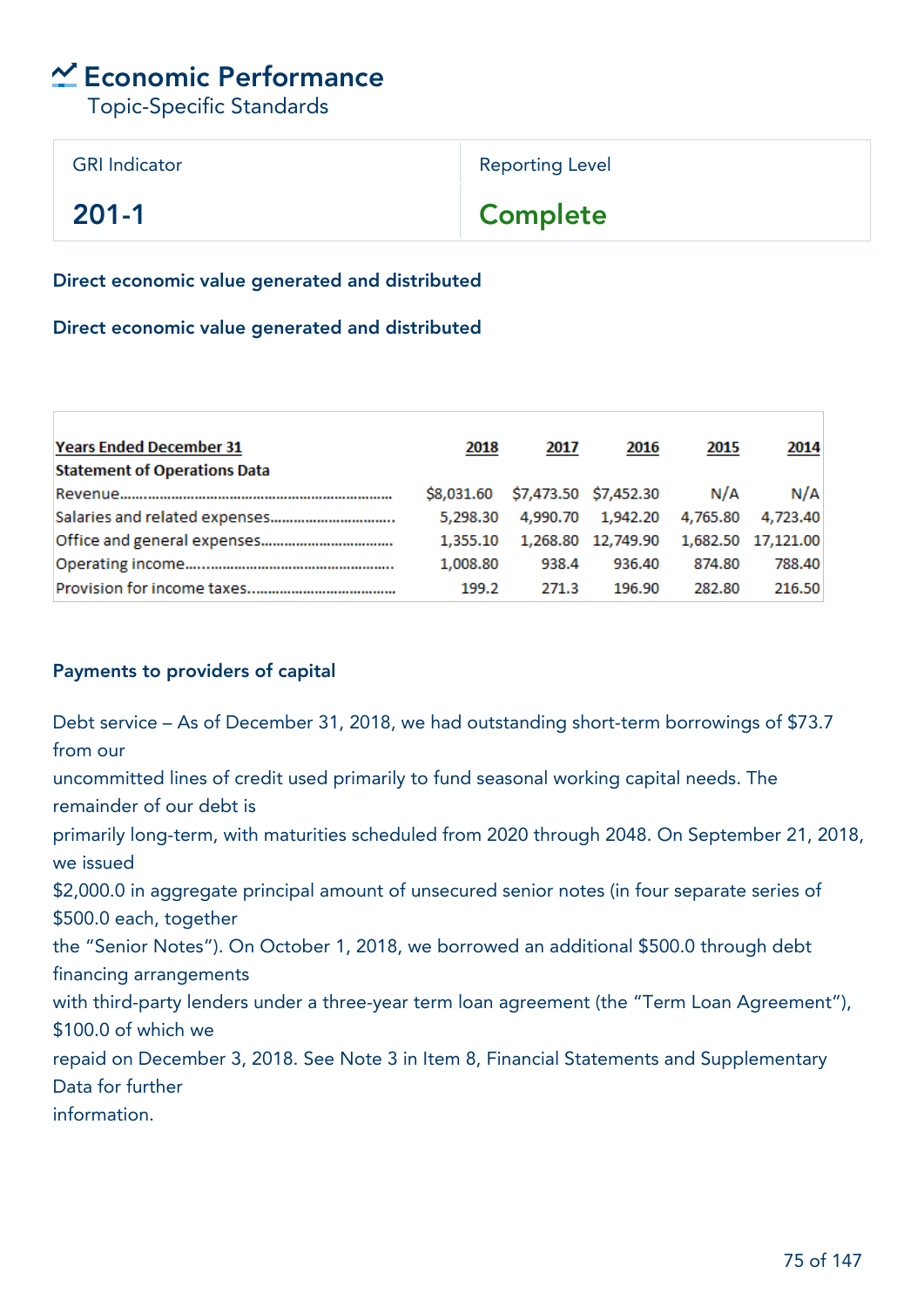### *Reference: 2018 Annual Report, Page 30*

*The following summarizes our estimated contractual cash obligations and commitments as of December 31, 2018, and their effect on our liquidity and cash flow in future periods.* 

| <b>Years Ended December 31</b>             | 2019   | 2020      | 2021      | 2022    | 2023    |
|--------------------------------------------|--------|-----------|-----------|---------|---------|
|                                            | \$0.1  | \$496.9   | \$896.8   | \$248.2 | \$497.7 |
| Interest payments on long term debt        | 157.1  | 141.6     | 121.0     | 93.9    | 73.6    |
| Non-cancelable operating lease obligations | 344.3  | 319.1     | 280.1     | 241.2   | 183.4   |
| Contingent acquisition payments            | 95.8   | 50.6      | 66.5      | 10.4    | 13.7    |
|                                            | 18.0   | 184.6     | 48.1      | 23.4    | 6.5     |
|                                            | S615.3 | \$1,192.8 | \$1,412.5 | \$617.1 | \$774.9 |

Our agencies are located in over 100 countries, including every significant world market. Our geographic revenue breakdown is listed below.

| % of Total Revenue                            |       |       |                      |  |  |
|-----------------------------------------------|-------|-------|----------------------|--|--|
| 2017<br>2018<br>2019                          |       |       |                      |  |  |
| <b>Domestic</b>                               | 62.3% | 60.2% | 59.9%                |  |  |
| 9.1%<br>8.6%<br><b>United Kingdom</b><br>8.5% |       |       |                      |  |  |
| <b>Continental Europe</b>                     | 8.2%  | 8.6%  | 8.6%                 |  |  |
| Asia Pacific                                  | 10.8% | 12.1% | 12.2%                |  |  |
| <b>Latin America</b>                          | 4.2%  | 4.0%  | 4.3%                 |  |  |
| <b>Other</b>                                  | 5.9%  | 6.0%  | 6.4%                 |  |  |
| <b>Total Consolidated</b>                     |       |       | 100.0% 100.0% 100.0% |  |  |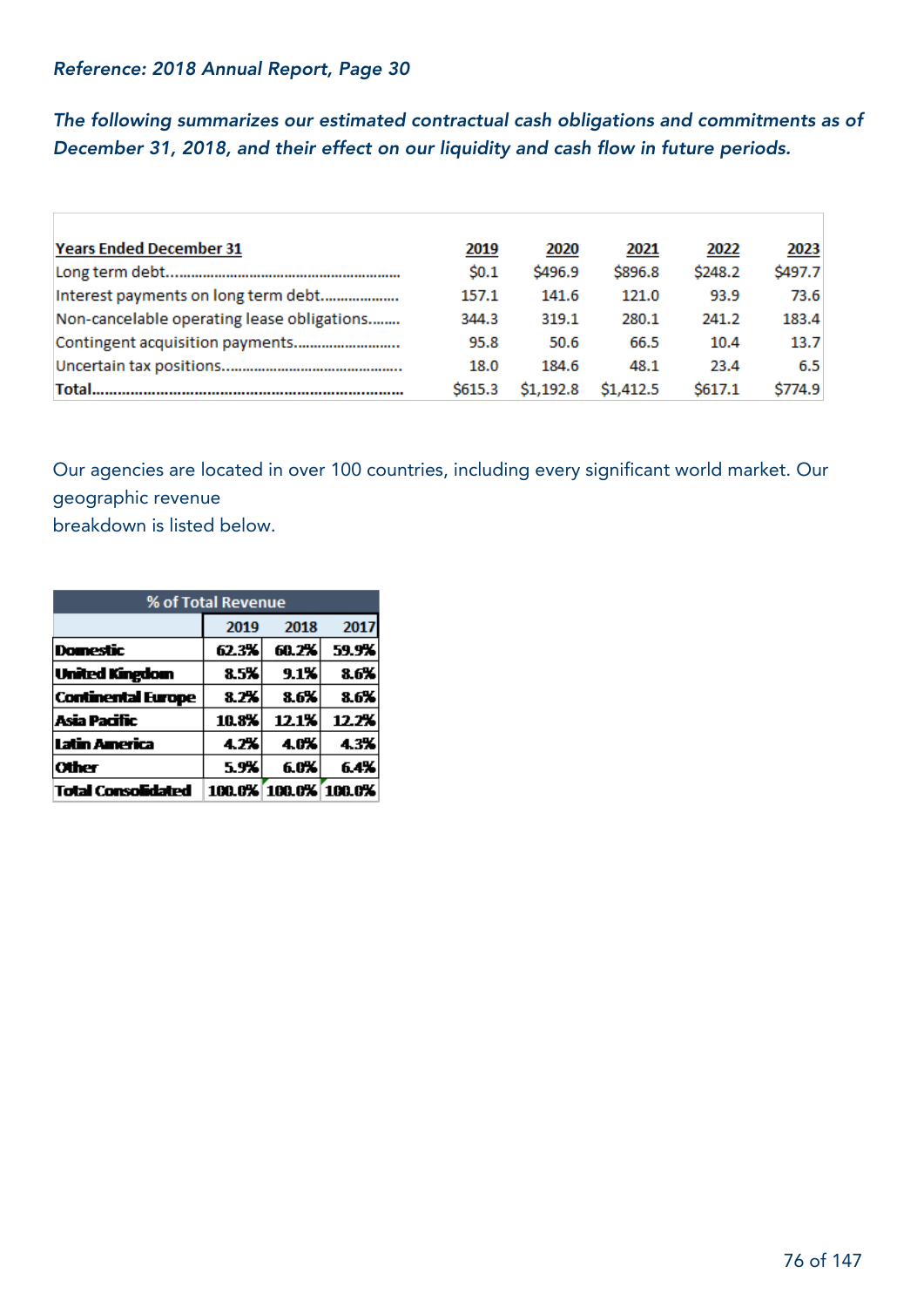## Economic Performance Topic-Specific Standards

| <b>GRI</b> Indicator | Reporting Level |
|----------------------|-----------------|
| $201 - 3$            | Partial         |

Coverage of the organization's defined benefit plan obligations

Please see link below for more information on IPG's defined bene

a.2019-20<sup>H</sup>eonomic Performance Reporting Level: Partial

Description

Coverage of the organization s defined benefit plan obligati

Reference/Response

Please see link below for more information on IPG s defined

1. Where the plan s liabilities are met by the organization report the estimated value of those liabilities. Please see 2018 Form 10k, a on page 79

[https://investors.interpublic.com/sec-](https://investors.interpublic.com/sec-filings/financial-reports)filings/financial-reports

1. Where a separate fund exists to pay the plan s pension " The extent to which the scheme s liabilities are est the assets that have been set aside to meet them Please see 2018 Form 10k, b on page 79

[https://investors.interpublic.com/sec-](https://investors.interpublic.com/sec-filings/financial-reports)filings/financial-report

 $\degree$  The basis on which that estimate has been arrived at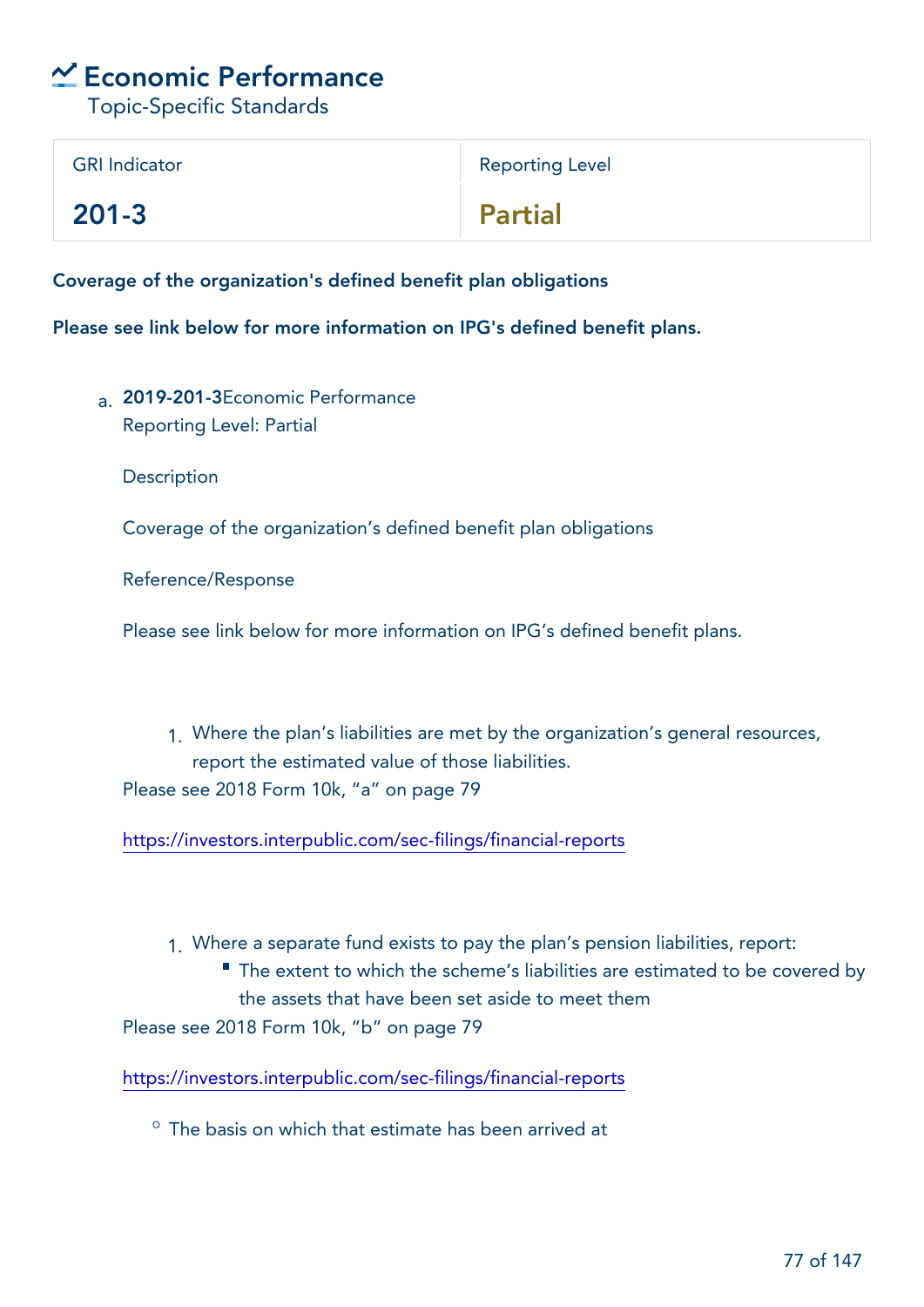Please see form c on page 35 of 2018 Form 10K

[https://investors.interpublic.com/sec-](https://investors.interpublic.com/sec-filings/financial-reports)filings/financial-reports

When that estimate was made All estimates are as of 12/31/18

> 1. Where a fund set up to pay the plan s pension liabilitie explain the strategy, if any, adopted by the employer  $t$ coverage, and the timescale, if any, by which the empl coverage

We do not disclose this information.

1. Report the percentage of salary contributed by employe

We do not disclose this information

1. Report the level of participation in retirement plans (s mandatory or voluntary schemes, regional or country-b with financial impact).

We do not disclose this information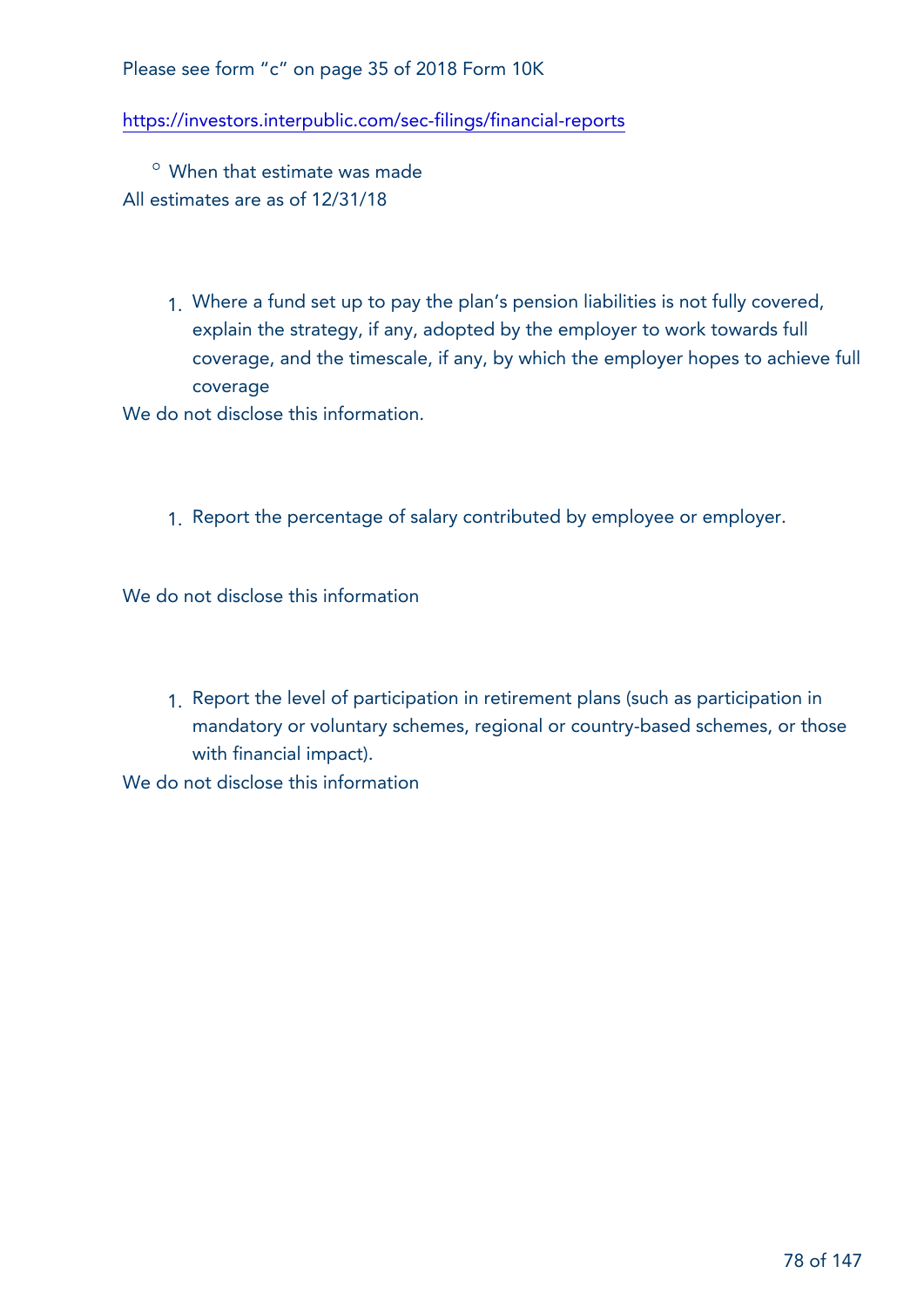# $\simeq$  Economic Performance

Topic-Specific Standards

| <b>GRI</b><br>Indicator | Reporting<br>Level | Description                                                           | Reference / Response                                                                       | <b>UN Global</b><br>Compact<br>Principle<br>Alignment |
|-------------------------|--------------------|-----------------------------------------------------------------------|--------------------------------------------------------------------------------------------|-------------------------------------------------------|
| $201-1$                 | Complete           | Direct economic value<br>generated and distributed                    | Direct economic value<br>generated and<br>distributed                                      | <b>Principle</b><br>10:<br>Anti-<br>Corruption        |
| $201 - 3$               | Partial            | Coverage of the<br>organization's defined<br>benefit plan obligations | Please see link below<br>for more information on<br><b>IPG's defined benefit</b><br>plans. | <b>Principle</b><br>10:<br>Anti-<br>Corruption        |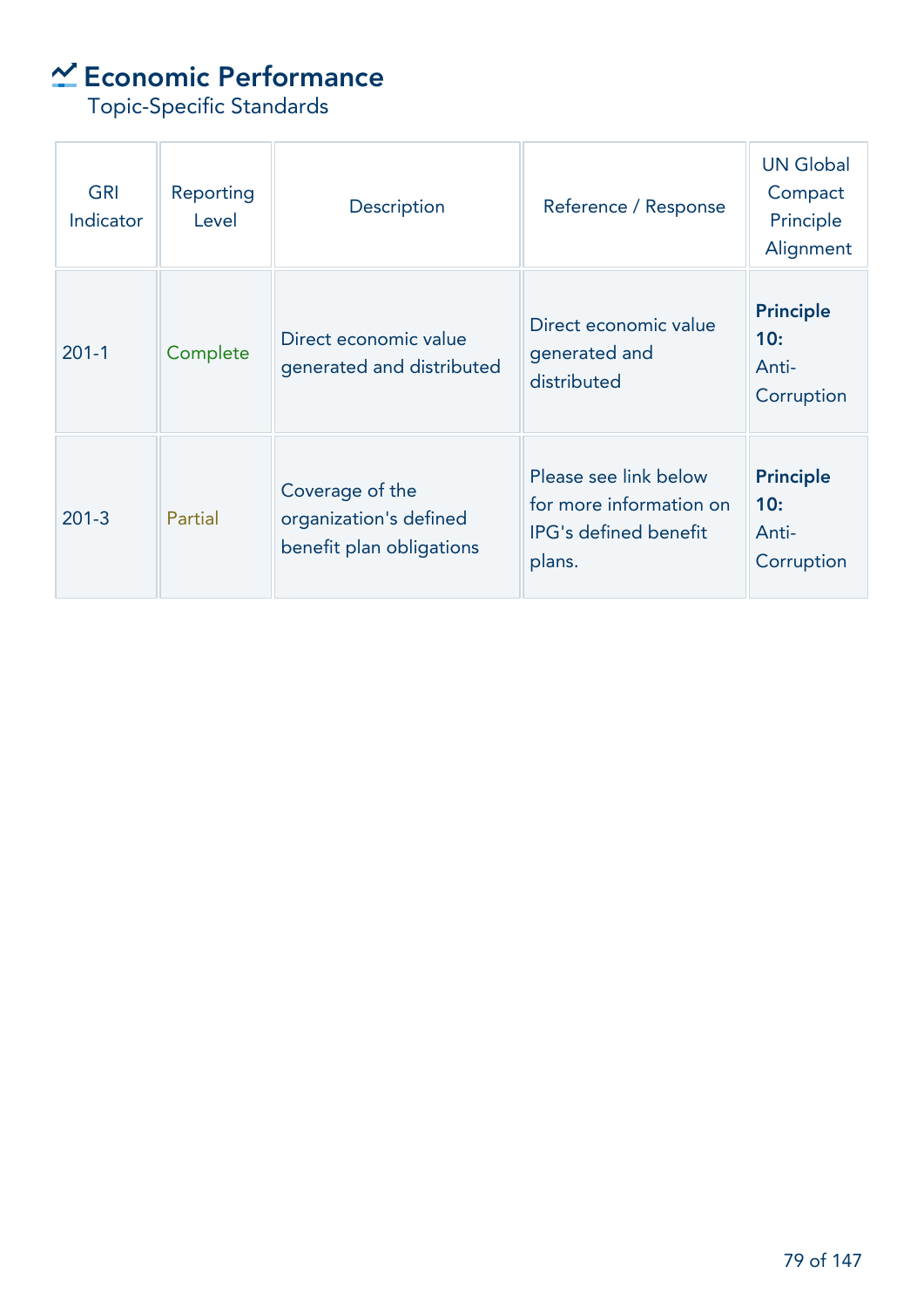# Indirect Economic Impacts Topic-Specific Standards

| <b>GRI</b> Indicator | Reporting Level |
|----------------------|-----------------|
| $203 - 2$            | Complete        |

Significant indirect economic impacts, including the extent of imp

Sustainability in all its forms -- environmental responsibility, god ensuring socially-responsible business practices --is important a business around the world.

See also:

[Lowe Lintas and Lifebuoy Create Hand Sani](https://www.interpublic.com/case-study/lowe-lintas-and-lifebuoy-create-hand-sanitizing-stations-in-india/)t1  $\hat{D} \hat{U} \hat{Q} \hat{Q}$  /  $\hat{Z}$   $\hat{U}$ alt  $\hat{B}$ ons in Indi

Report examples of the significant identified positive and negativ organization has.

Sustainability in all its forms environmental responsibility, good socially-responsible business practices is important and integral around the world.

In terms of suppliers, IPG actively assesses the credentials and encourages them to adopt environmentally friendly policies. At IP of suppliers to ensure economic advantage for our clients.

Each year, around the world, IPG agencies work to make a different our agencies operate. These projects can be seen on the Sustair our website and part hued eng with the United Nations on furthering S [Development G](https://www.interpublic.com/news/ipg-funded-water-project-in-ethiopia-is-complete/)oacless to clean water and psingit and some who are differently be velopment. [able](https://www.interpublic.com/case-study/we-are-undefeatable-a-major-new-campaign-to-support-people-with-long-term-health-conditions-to-be-active/)d n daking a sotanid sues of bias in communities where our emple

In developing nations where IPG operates, IPG agencies, by the i local businesses to be more productive in terms of their marketin IPG agencies in local markets around the world purchase goods a businesses and entrepreneurs and, of course, employ individuals these activities benefit the local economies where IPG agencies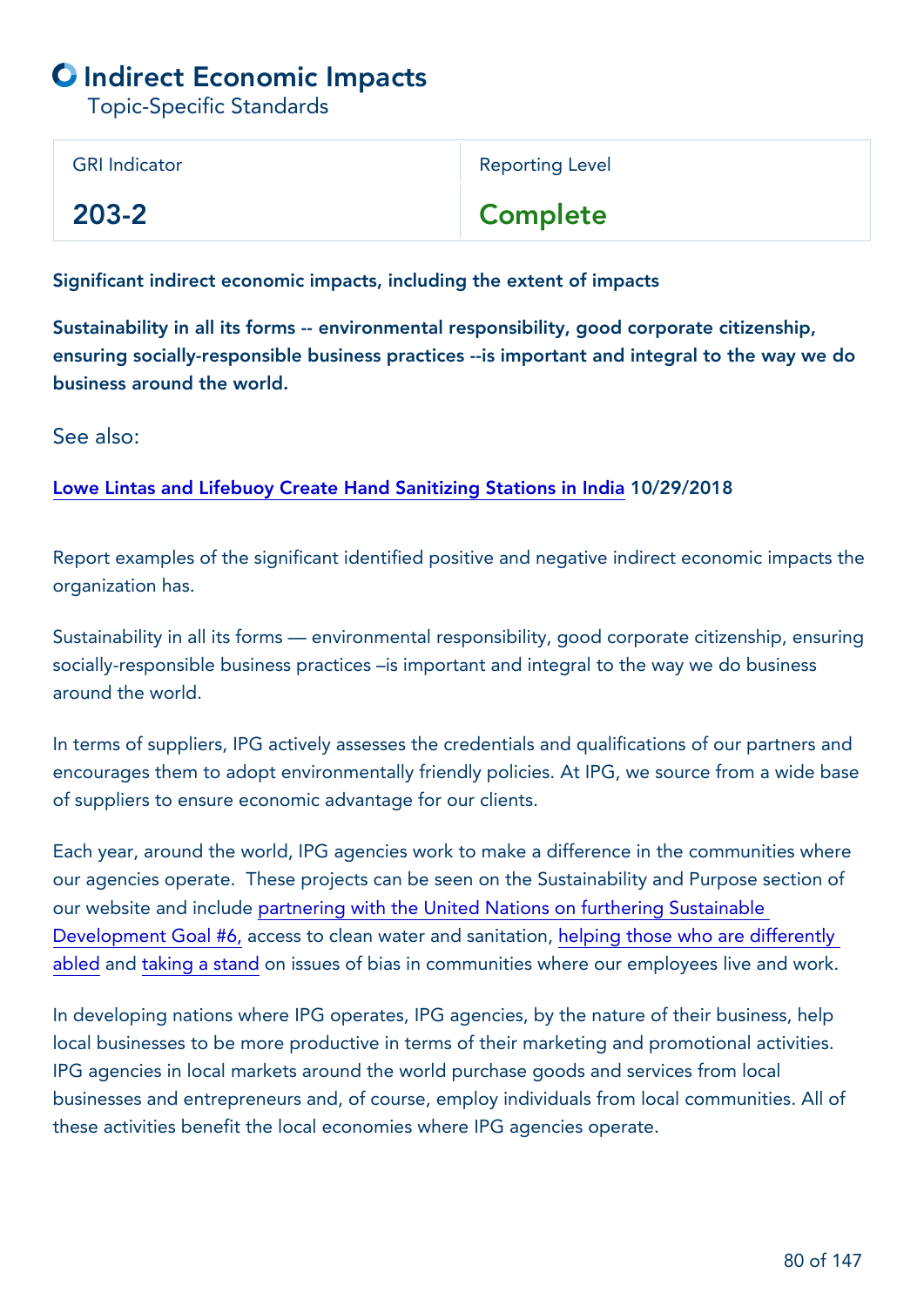# Indirect Economic Impacts Topic-Specific Standards

| GRI       | Reporting<br>Indicator Level | Description                                                               | Reference / Response<br>Principle                                                                                                                                                                                                                                                             | UN Global<br>Alignment                  |
|-----------|------------------------------|---------------------------------------------------------------------------|-----------------------------------------------------------------------------------------------------------------------------------------------------------------------------------------------------------------------------------------------------------------------------------------------|-----------------------------------------|
| $203 - 2$ | Complet                      | Significant indired<br>economic impacts,<br>including the exte<br>impacts | Sustainability in<br>forms -- environ<br>responsibility, g<br>corporate citizer<br>ensuring socially<br>responsible busi<br>practices -- is im<br>and integral to t<br>we do business<br>the world.<br>See also:<br>Lowe Lintas and<br>Lifebuoy Create<br>Sanitizing Static<br>India0/29/2018 | Principle<br>10:<br>Anti-<br>Corruption |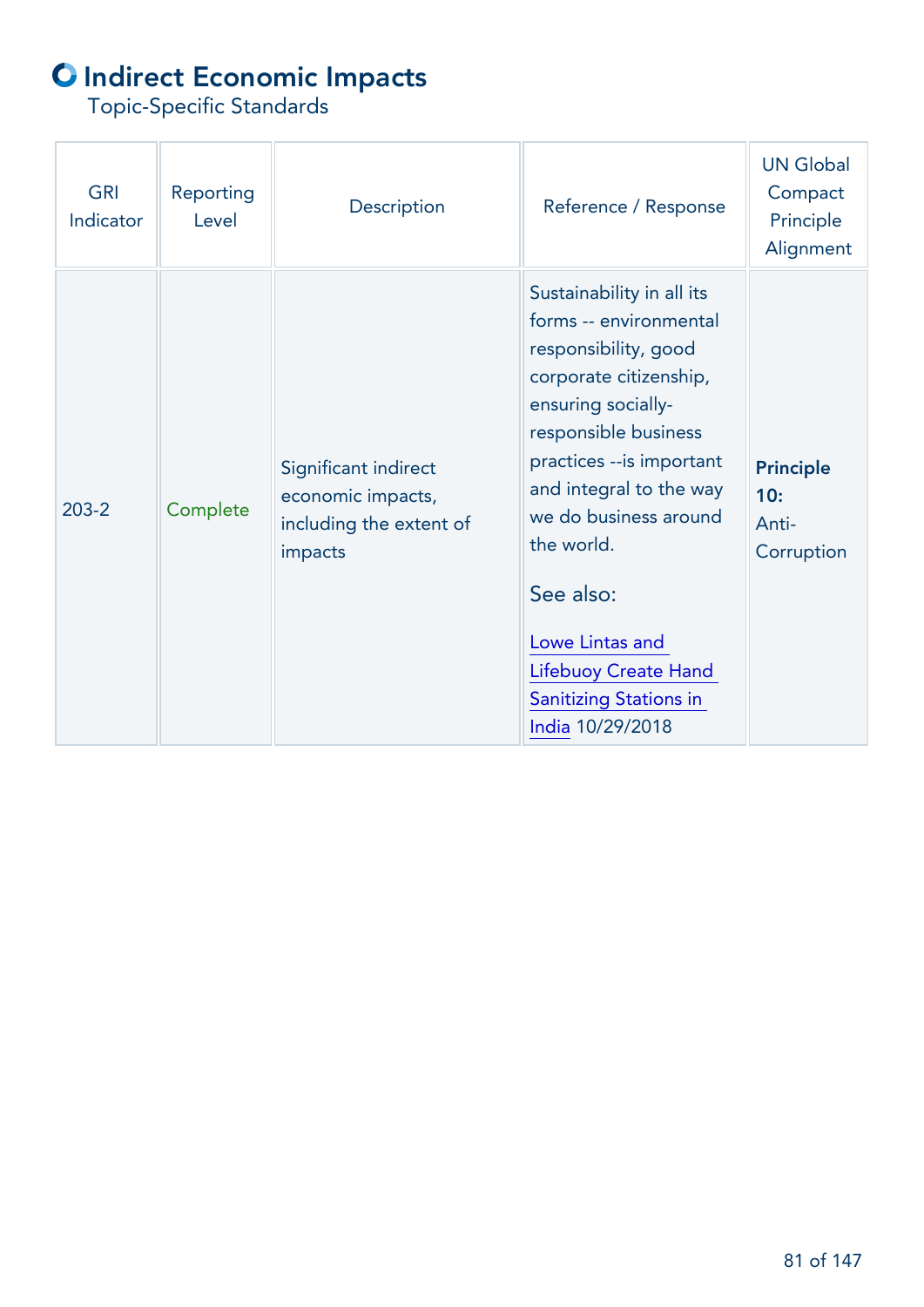# **E** Anti-Corruption

Topic-Specific Standards

| <b>GRI</b> Indicator | <b>Reporting Level</b> |
|----------------------|------------------------|
| 205-1                | <b>Complete</b>        |

Total number and percentage of operations assessed for risks related to corruption and the significant risks identified

Interpublic assesses 100% of our operations for risks related to corruption.

The entirety of our operations is assessed for risks related to corruption. Some of our offices undergo more in-depth assessments, in the form of internal audits. Internal audits take place periodically at offices and geographic locations that are perceived to be high-risk, based on a matrix of objective and subjective factors. The significant risks identified relate, primarily, to the typical risks associated with using third-party vendors to assist with respect to winning or maintaining government client accounts in countries that are known for high levels of corruption. We attempt to address these risks through our anti-corruption policies that require, among other things, engaging in third-party due diligence, requiring third parties to agree in writing to comply with anti-corruption laws, and by training our employees to understand how to comply with these policies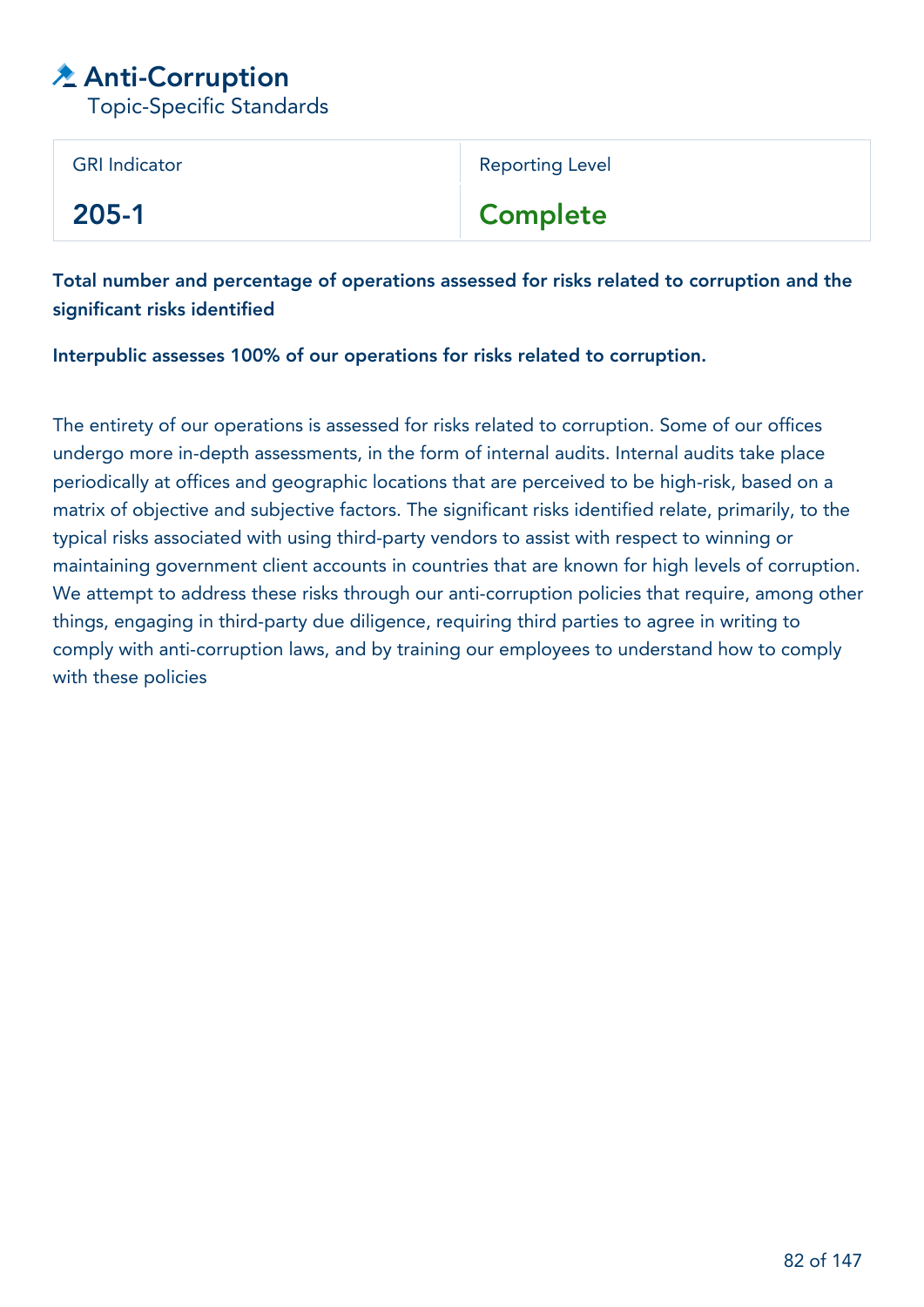# Anti-Corruption

Topic-Specific Standards

| <b>GRI</b><br>Indicator | Reporting<br>Level | Description                                                                                                                         | Reference / Response                                                                  | <b>UN Global</b><br>Compact<br>Principle<br>Alignment |
|-------------------------|--------------------|-------------------------------------------------------------------------------------------------------------------------------------|---------------------------------------------------------------------------------------|-------------------------------------------------------|
| $205 - 1$               | Complete           | Total number and<br>percentage of operations<br>assessed for risks related<br>to corruption and the<br>significant risks identified | Interpublic assesses<br>100% of our operations<br>for risks related to<br>corruption. | <b>Principle</b><br>10:<br>Anti-<br>Corruption        |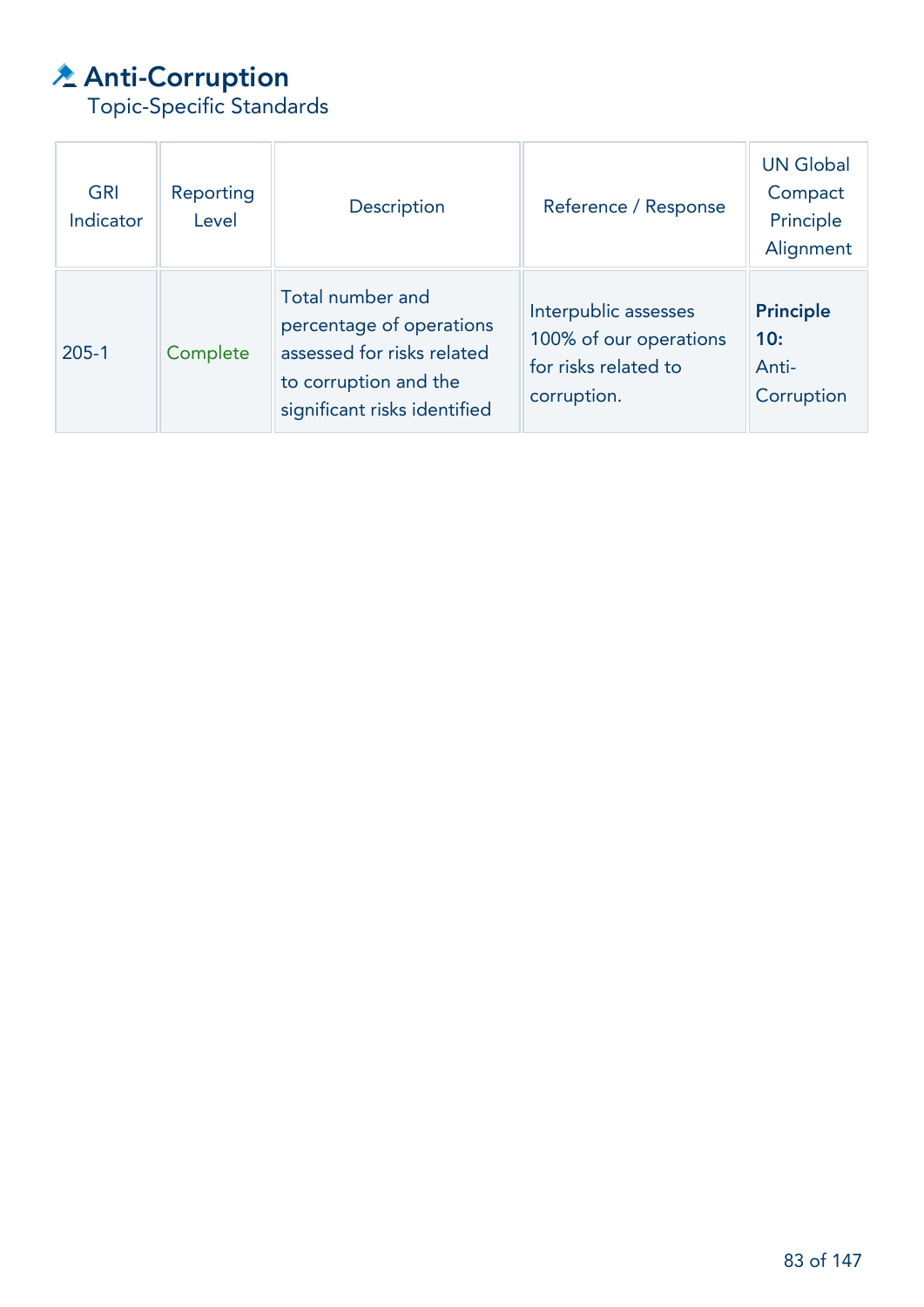## Energy Topic-Specific Standards

| <b>GRI</b> Indicator | Reporting Level |
|----------------------|-----------------|
| $302 - 1$            | Partial         |

Energy consumption within the organization

Note this response is cross-referenced for 302-1, 302-3, 302-4, 3 5.

Note this response is cross-referenced for GRI Standards Disclos

- 302-1 Energy consumption within the organization
- 302-3 Energy intensity
- 302-4 Reduction of energy consumption
- 305-1 Direct greenhouse gas (GHG) emissions (Scope 1)
- 305-2 Energy indirect greenhouse gas (GHG) emissions (Scope 2)
- 305-5 Reduction of greenhouse gas (GHG) emissions
- 305-4 Greenhouse gas (GHG) emissions intensity

This year Interpublic has continued our journey of calculating GH boundary to now include offices over 50,000 square feet and all of America and the UK (including buildings under 50,000 square fee boundary was expanded from last year where we had included all feet. In this year s disclosure, we report on 2017 and 2018 caler expanded boundary which now includes 54% of our worldwide hea 65% of our worldwide square footage (up from 53%).

Methodology

\* All Offices Worldwide Over 50,000 Square Feet (excluding the Our Scope 1 and Scope 2 calculations for offices worldwide of countries besides the UK were **Meanspulied beloches in the sustainabilit** software.Measurabl aligns its carbon accounting algorhighms to [Protocol, Revise](http://t.hsms02.com/e1t/c/5/f18dQhb0SmZ58dDMPbW2n0x6l2B9nMJW7sM9dn7dK_MMdBzM2-04?t=http://www.ghgprotocol.org/files/ghgp/public/ghg-protocol-revised.pdf&si=5101986462040064&pi=a4ca4c4f-479c-4184-b6cd-eaa6d0b31f05)d Edition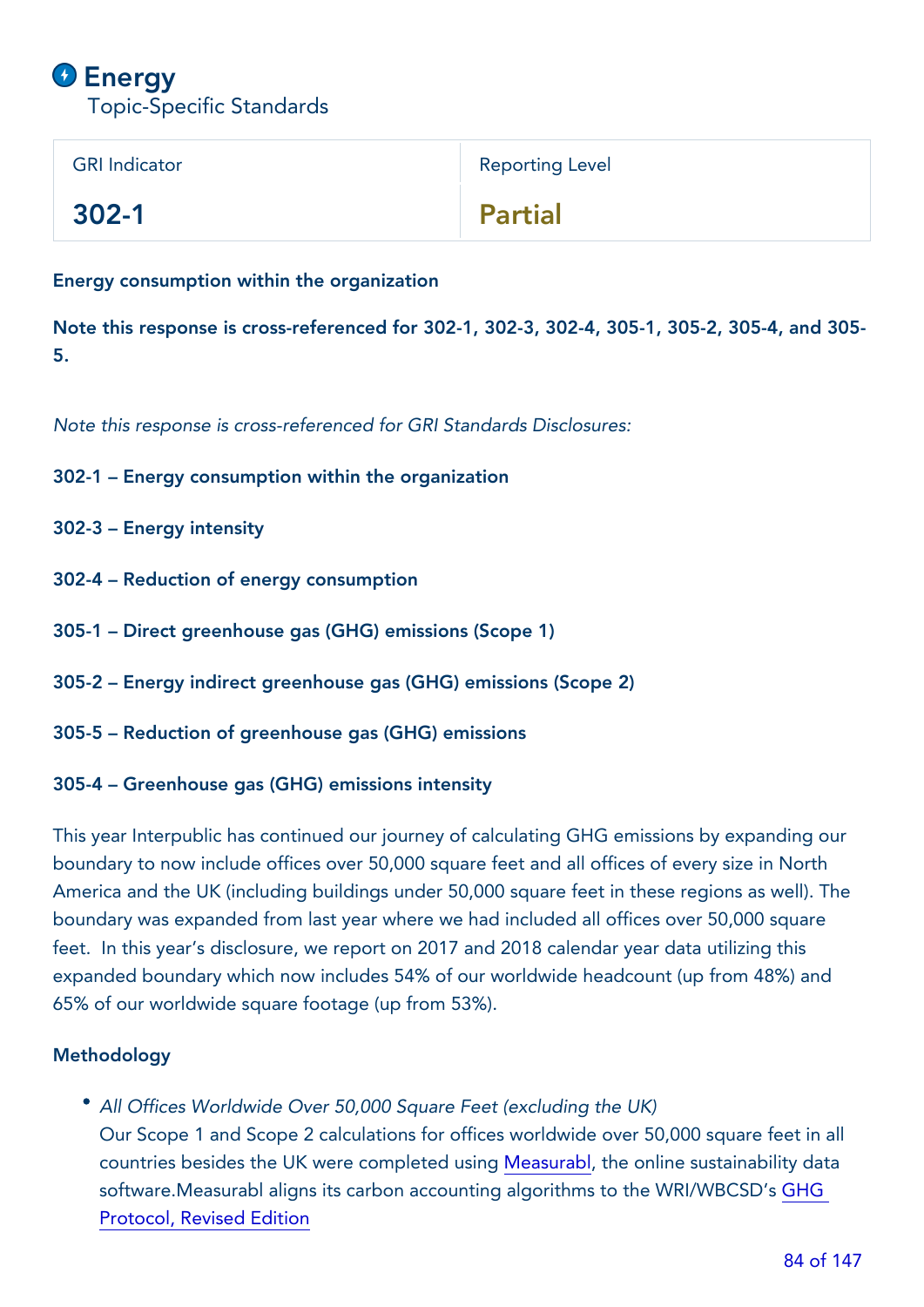To calculate carbon emissions, we use US EPA e-Grid emissions factors for buildings within the United States and national-level emissions factors for buildings outside the United States.

### *All Offices Under 50,000 Square Feet in North America*

For the US, we used the CBECS intensity factors for office buildings from US EIA (2012). Electric and natural gas intensity are provided by region (Midwest, Northeast, South, and West) in kWh/sqft/year for electricity and therms/sqft/year for natural gas. The US emission factors for electricity come from the eGRID2016 database and depend on each office's Zip Code which determines the eGRID subregion and its annual CO2e emission rate in kgCO2e/kWh. The natural gas emission factor was calculated based on the EPA Emission Factors for Greenhouse Gas Inventories (Nov 2015) by adding the CO2, CH4 and N2O emissions to obtain kgCO2e/therms.

For Canada, we used the intensity factors of the Commercial and Institutional Consumption of Energy Survey by Natural Resources Canada (2005). Energy intensity is provided by region (British Columbia, Ontario, Prairies, and Quebec) in GJ/m2. We determined the electric and natural gas intensities by multiplying the energy intensity for offices in the different regions with the percentages of principal sources of energy used in each region and converting to kWh/sqft and to therms/sqft. Canada regional emission factors for electricity (in kgCO2e/kWh) were provided by the carbon footprint database (last updated August 2018) and vary by Province

For each office, we multiplied the intensity factor with the square footage to obtain the total electricity and natural gas usage per year.

### All Offices Located in the United Kingdom (UK)

To calculate our UK emissions we were supplied with an annual emissions report by Green Element. The calculations completed by Green Element are in accordance with the GHG Protocol using 2017 conversions factors for purchased electricity and gas. Where up to 3 months' worth of data was not available or accurate, the missing data were estimated using a monthly average for that supply.

Below are the combined calculated Scope 1 and 2 emissions:

### Scope 1:

- 2017: 4,786.3 MTCO2e
- 2018: 4,762.9 MTCO2e

### Scope 2:

- 2017: 29,546.8 MTCO2e
- 2018: 27,781.9 MTCO2e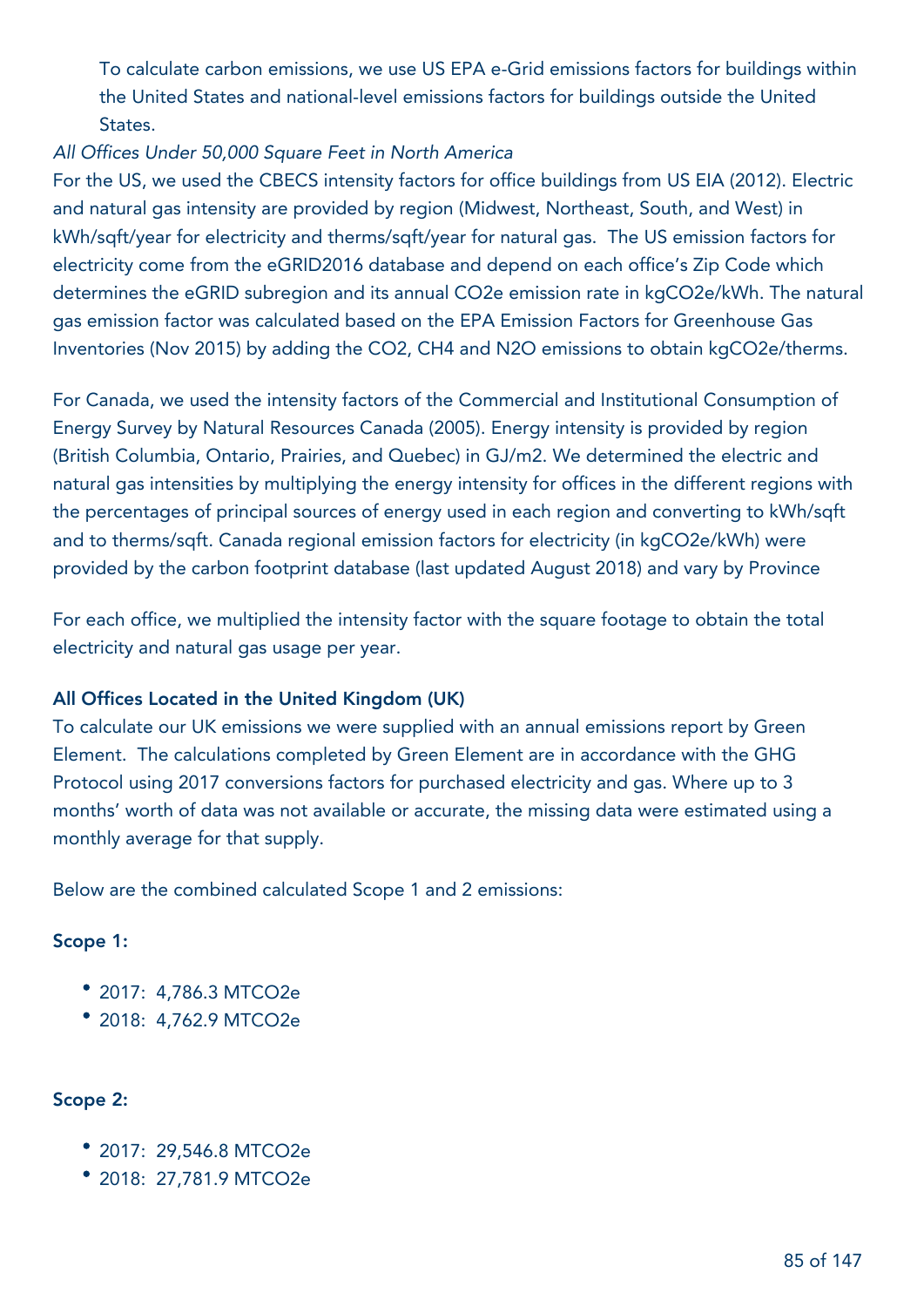Below are our Electricity and Fuel usage (Natural Gas and Heating Oil)

### **Electricity**

- 2017: 76,192.9 MWh
- 2018: 72,689.6 MWh

### Fuel (Natural Gas & Heating Oil)

- 2017: 26,006.3 MWh
- 2018: 25,865.4 MWh

### Energy Intensity

These numbers include electricity, fuel (natural gas & heating oil), and central steam/heating where it was available, and use the number of full-time employees or square footage within our boundary as an intensity denominator.

Energy Per Employee:

- 2017: 3.59 MWh per Employee
- 2018: 3.46 MWh per Employee

### Energy Per Square Foot:

- 2017: .0154 MWh per Sq Ft
- 2018: .0149 MWh per Sq Ft

### GHG Emissions Intensity

These numbers include Scope 1 and Scope 2 emissions as detailed above in GHG Emissions numbers and use the number of full-time employees or square footage within our boundary as an intensity denominator.

GHG Emissions Per Employee

- 2017: 1.17 MTCO2e per Employee
- 2018: 1.11 MTCO2e per Employee

GHG Emissions Per Square Footage

- 2017: .0050 MTCO2e per Sq Ft
- 2018: .0048 MTCO2e per Sq Ft

### **GHG Emissions Target**

IPG has a Scope 2 relative intensity target for a 10% reduction by 2030 in metric tons CO2e per employee from a baseline of 2015.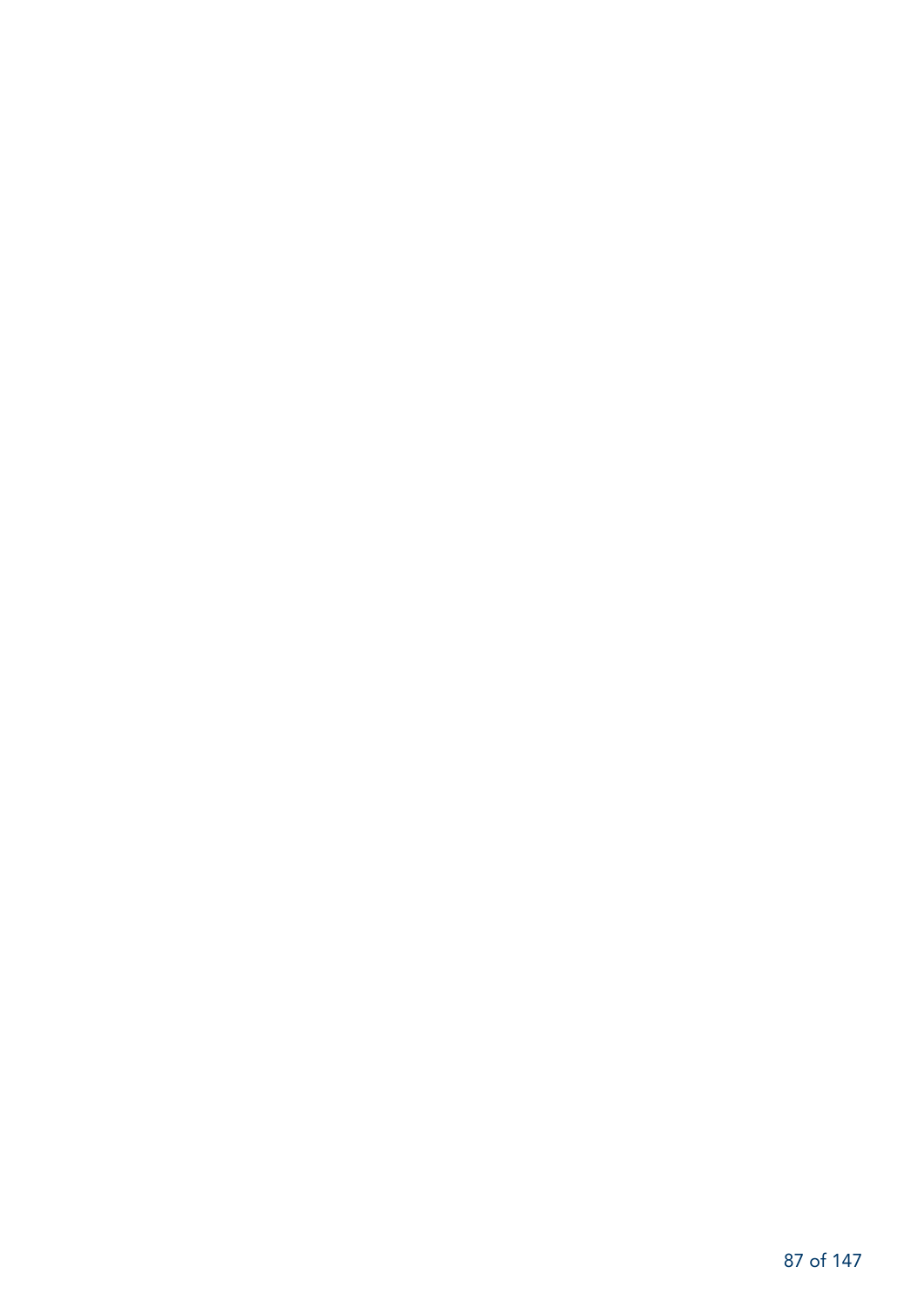# Energy Topic-Specific Standards

| <b>GRI</b> Indicator | Reporting Level |
|----------------------|-----------------|
| $302 - 3$            | Partial         |

Energy intensity

Note this response is cross-referenced for 302-1, 302-3, 302-4, 3 5.

- 302-1 Energy consumption within the organization
- 302-3 Reduction of energy consumption
- 302-4 Direct greenhouse gas (GHG) emissions (Scope 1)
- 305-1 Energy indirect greenhouse gas (GHG) emissions (Scope 2)
- 305-2 Reduction of greenhouse gas (GHG) emissions
- 305-4 Energy intensity
- 305-5 Greenhouse gas (GHG) emissions intensity

This year Interpublic continued our journey of calculating GHG er boundary to now include offices over 50,000 square feet and all of America and the UK (including buildings under 50,000 square fee boundary was expanded from last year where we had included all feet. In this year s disclosure, we report on 2017 and 2018 caler expanded boundary which now includes 54% of our worldwide hea 65% of our worldwide square footage (up from 53%).

Methodology

All Offices Worldwide Over 50,000 Square Feet (excluding the UK) Our Scope 1 and Scope 2 calculations for offices worldwide over countries besides the UK were Mcompspulpet behole uosnihigne sustainability da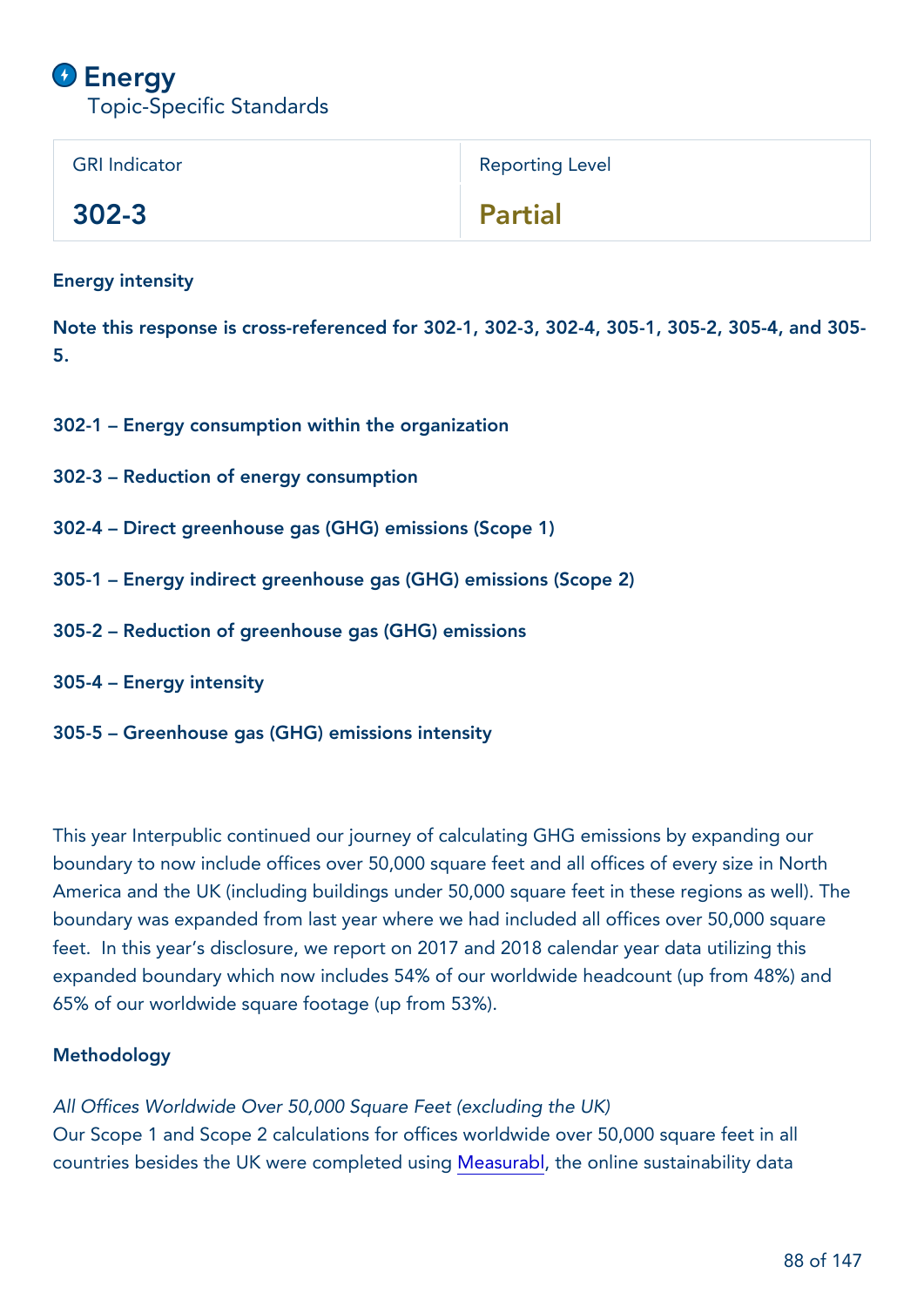software. Measurabl aligns its carbon accounting algorhigen Forms those of the Software. Measurabl aligns its carbon accounting algorhight Forms the Condi [Revised E](http://t.hsms02.com/e1t/c/5/f18dQhb0SmZ58dDMPbW2n0x6l2B9nMJW7sM9dn7dK_MMdBzM2-04?t=http://www.ghgprotocol.org/files/ghgp/public/ghg-protocol-revised.pdf&si=5101986462040064&pi=a4ca4c4f-479c-4184-b6cd-eaa6d0b31f05)diotional culate carbon emissions, we use US EPA e-Grid e buildings within the United States and national-level emissions factors for buildings within the United States and national-level emissions fa United States.

All Offices Under 50,000 Square Feet in North America For the US, we used the CBECS intensity factors for office building and natural gas intensity are provided by region (Midwest, Northe kWh/sqft/year for electricity and therms/sqft/year for natural gas. electricity come from the eGRID2016 database and depend on ead determines the eGRID subregion and its annual CO2e emission ra gas emission factor was calculated based on the EPA Emission Factors for Inventories (Nov 2015) by adding the CO2, CH4 and N2O emission

For Canada, we used the intensity factors of the Commercial and Energy Survey by Natural Resources Canada (2005). Energy inten (British Columbia, Ontario, Prairies, and Quebec) in GJ/m2. We d natural gas intensities by multiplying the energy intensity for off the percentages of principal sources of energy used in each region and to therms/sqft. Canada regional emission factors for electric provided by the carbon footprint database (last updated August 2

For each office, we multiplied the intensity factor with the square electricity and natural gas usage per year.

All Offices Located in the United Kingdom (UK)

To calculate our UK emissions we were supplied with an annual e Element. The calculations completed by Green Element are in ac Protocol using 2017 conversions factors for purchased electricity months worth of data was not available or accurate, the missing monthly average for that supply.

Below are the combined calculated Scope 1 and 2 emissions:

Scope 1:

2017: 4,786.3 MTCO2e 2018: 4,762.9 MTCO2e Scope 2:

2017: 29,546.8 MTCO2e

2018: 27,781.9 MTCO2e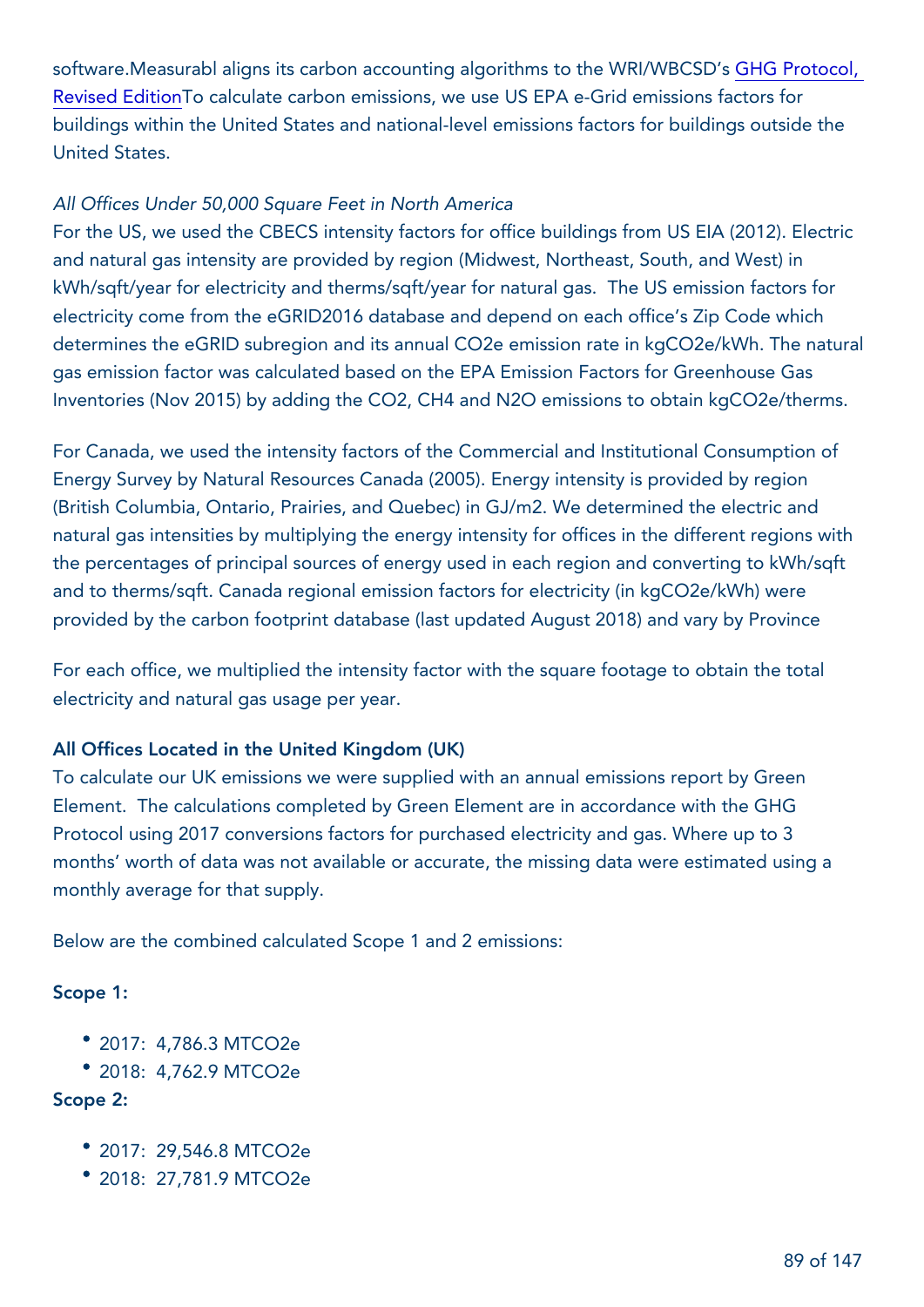Below are our Electricity and Fuel usage (Natural Gas and Heating Oil)

### **Electricity**

- 2017: 76,192.9 MWh
- 2018: 72,689.6 MWh

### Fuel (Natural Gas & Heating Oil)

- 2017: 26,006.3 MWh
- 2018: 25,865.4 MWh

### Energy Intensity

These numbers include electricity, fuel (natural gas & heating oil), and central steam/heating where it was available, and use the number of full-time employees or square footage within our boundary as an intensity denominator.

Energy Per Employee:

- 2017: 3.59 MWh per Employee
- 2018: 3.46 MWh per Employee

### Energy Per Square Foot:

- 2017: .0154 MWh per Sq Ft
- 2018: .0149 MWh per Sq Ft

### GHG Emissions Intensity

These numbers include Scope 1 and Scope 2 emissions as detailed above in GHG Emissions numbers and use the number of full-time employees or square footage within our boundary as an intensity denominator.

GHG Emissions Per Employee

- 2017: 1.17 MTCO2e per Employee
- 2018: 1.11 MTCO2e per Employee

GHG Emissions Per Square Footage

- 2017: .0050 MTCO2e per Sq Ft
- 2018: .0048 MTCO2e per Sq Ft

### **GHG Emissions Target**

IPG has a Scope 2 relative intensity target for a 10% reduction by 2030 in metric tons CO2e per employee from a baseline of 2015.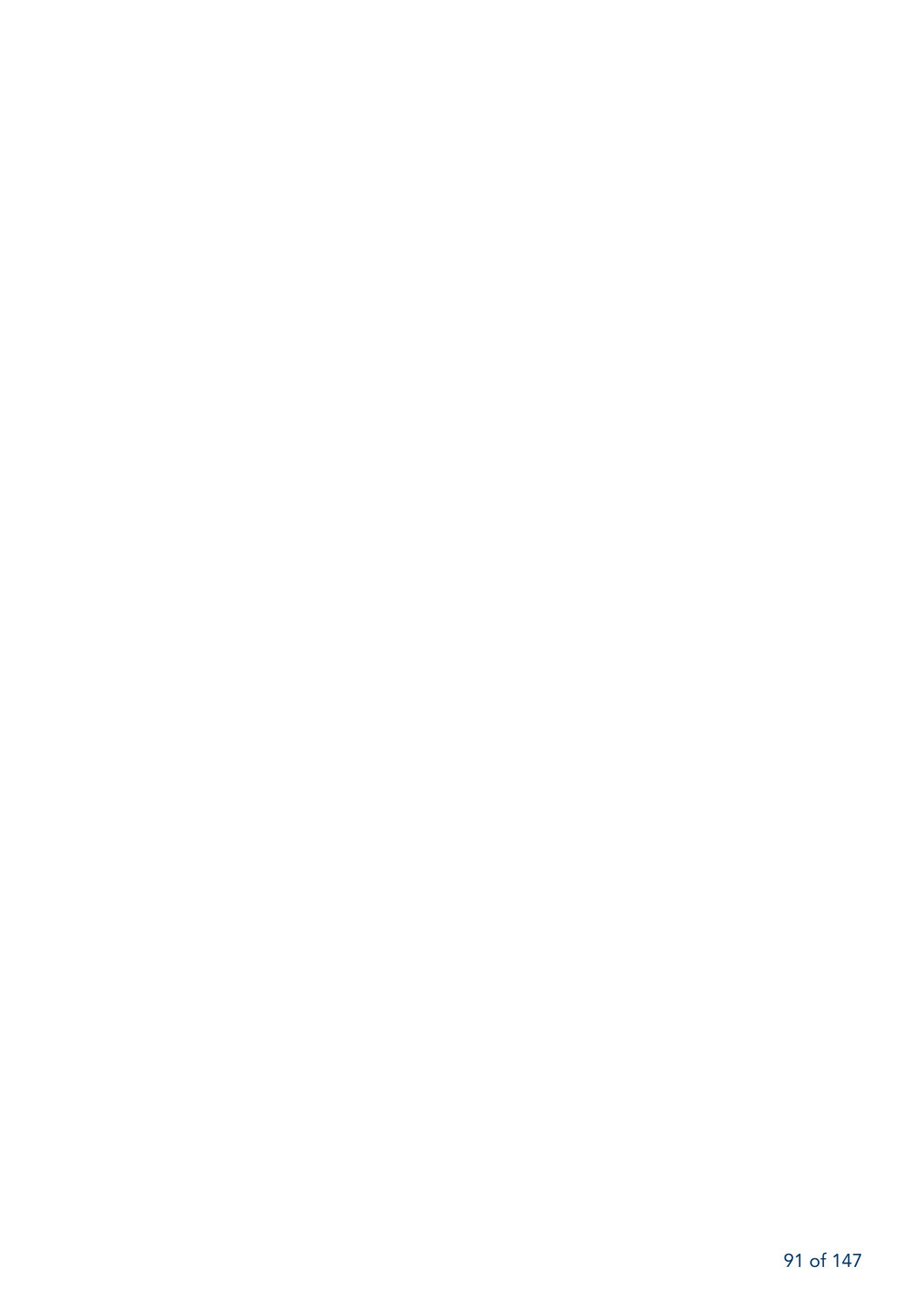## Energy Topic-Specific Standards

| <b>GRI</b> Indicator | Reporting Level |
|----------------------|-----------------|
| $302 - 4$            | Partial         |

Reduction of energy consumption

Note this response is cross-referenced for 302-1, 302-3, 302-4, 3 5.

- 302-1 Energy consumption within the organization
- 302-3 Energy intensity
- 302-4 Reduction of energy consumption
- 305-1 Direct greenhouse gas (GHG) emissions (Scope 1)
- 305-2 Energy indirect greenhouse gas (GHG) emissions (Scope 2)
- 305-5 Reduction of greenhouse gas (GHG) emissions
- 305-4 Greenhouse gas (GHG) emissions intensity

This year Interpublic has continued our journey of calculating GH boundary to now include offices over 50,000 square feet and all of America and the UK (including buildings under 50,000 square fee boundary was expanded from last year where we had included all feet. In this year s disclosure, we report on 2017 and 2018 caler expanded boundary which now includes 54% of our worldwide hea 65% of our worldwide square footage (up from 53%).

Methodology

• All Offices Worldwide Over 50,000 Square Feet (excluding the Our Scope 1 and Scope 2 calculations for offices worldwide of countries besides the UK were **Meanspulied beloches in the sustainabilit** software. Measurabl aligns its carbon accounting alGoHGthms t [Protocol, Revise](http://t.hsms02.com/e1t/c/5/f18dQhb0SmZ58dDMPbW2n0x6l2B9nMJW7sM9dn7dK_MMdBzM2-04?t=http://www.ghgprotocol.org/files/ghgp/public/ghg-protocol-revised.pdf&si=5101986462040064&pi=a4ca4c4f-479c-4184-b6cd-eaa6d0b31f05)To Ecchilton To carbon emissions, we use US EP factors for buildings within the United States and national-lev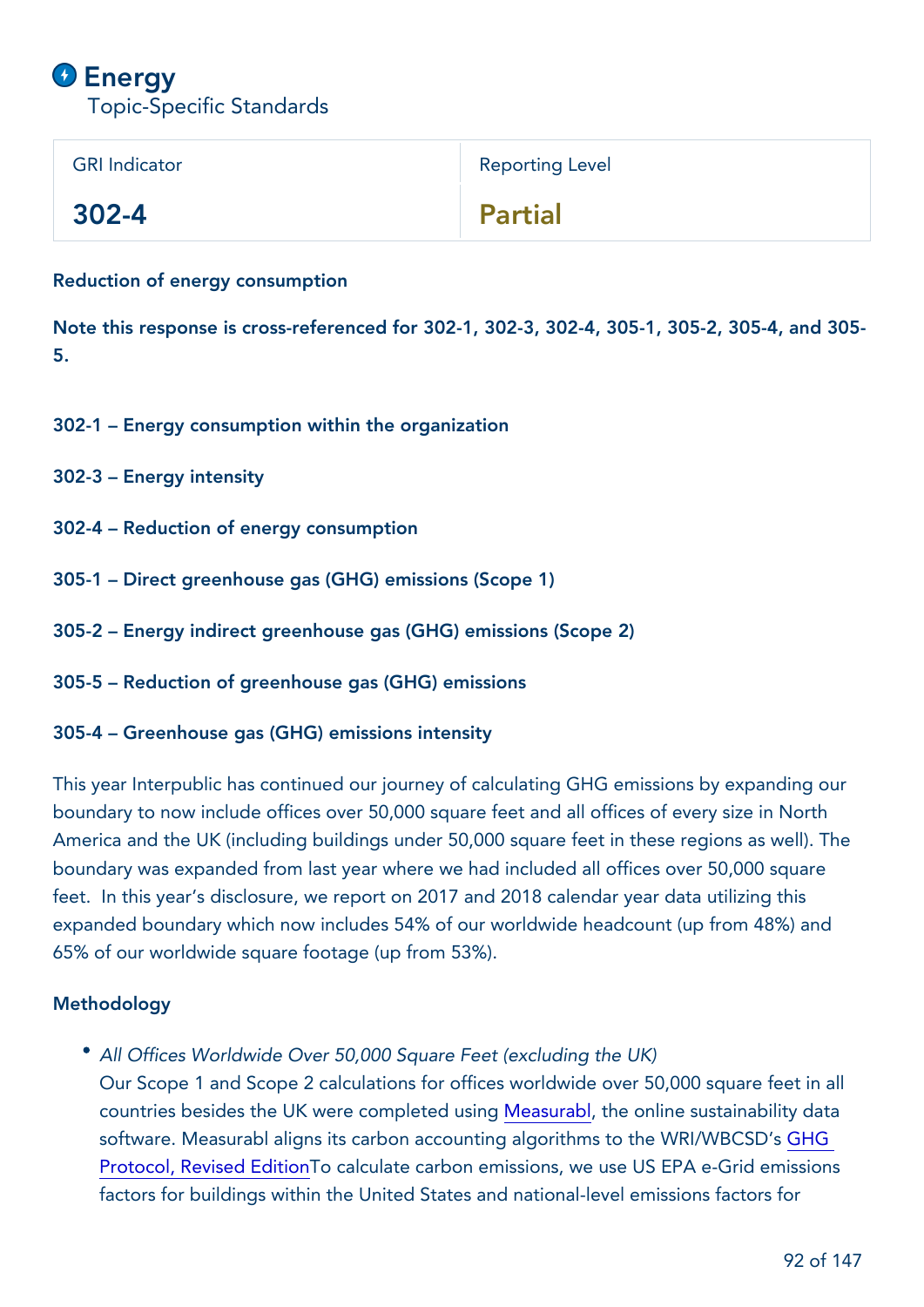buildings outside the United States.

### *All Offices Under 50,000 Square Feet in North America*

For the US, we used the CBECS intensity factors for office buildings from US EIA (2012). Electric and natural gas intensity are provided by region (Midwest, Northeast, South, and West) in kWh/sqft/year for electricity and therms/sqft/year for natural gas. The US emission factors for electricity come from the eGRID2016 database and depend on each office's Zip Code which determines the eGRID subregion and its annual CO2e emission rate in kgCO2e/kWh. The natural gas emission factor was calculated based on the EPA Emission Factors for Greenhouse Gas Inventories (Nov 2015) by adding the CO2, CH4 and N2O emissions to obtain kgCO2e/therms.

For Canada, we used the intensity factors of the Commercial and Institutional Consumption of Energy Survey by Natural Resources Canada (2005). Energy intensity is provided by region (British Columbia, Ontario, Prairies, and Quebec) in GJ/m2. We determined the electric and natural gas intensities by multiplying the energy intensity for offices in the different regions with the percentages of principal sources of energy used in each region and converting to kWh/sqft and to therms/sqft. Canada regional emission factors for electricity (in kgCO2e/kWh) were provided by the carbon footprint database (last updated August 2018) and vary by Province

For each office, we multiplied the intensity factor with the square footage to obtain the total electricity and natural gas usage per year.

### All Offices Located in the United Kingdom (UK)

To calculate our UK emissions we were supplied with an annual emissions report by Green Element. The calculations completed by Green Element are in accordance with the GHG Protocol using 2017 conversions factors for purchased electricity and gas. Where up to 3 months' worth of data was not available or accurate, the missing data were estimated using a monthly average for that supply.

Below are the combined calculated Scope 1 and 2 emissions:

### Scope 1:

- 2017: 4,786.3 MTCO2e
- 2018: 4,762.9 MTCO2e

### Scope 2:

- 2017: 29,546.8 MTCO2e
- 2018: 27,781.9 MTCO2e

Below are our Electricity and Fuel usage (Natural Gas and Heating Oil)

### **Electricity**

2017: 76,192.9 MWh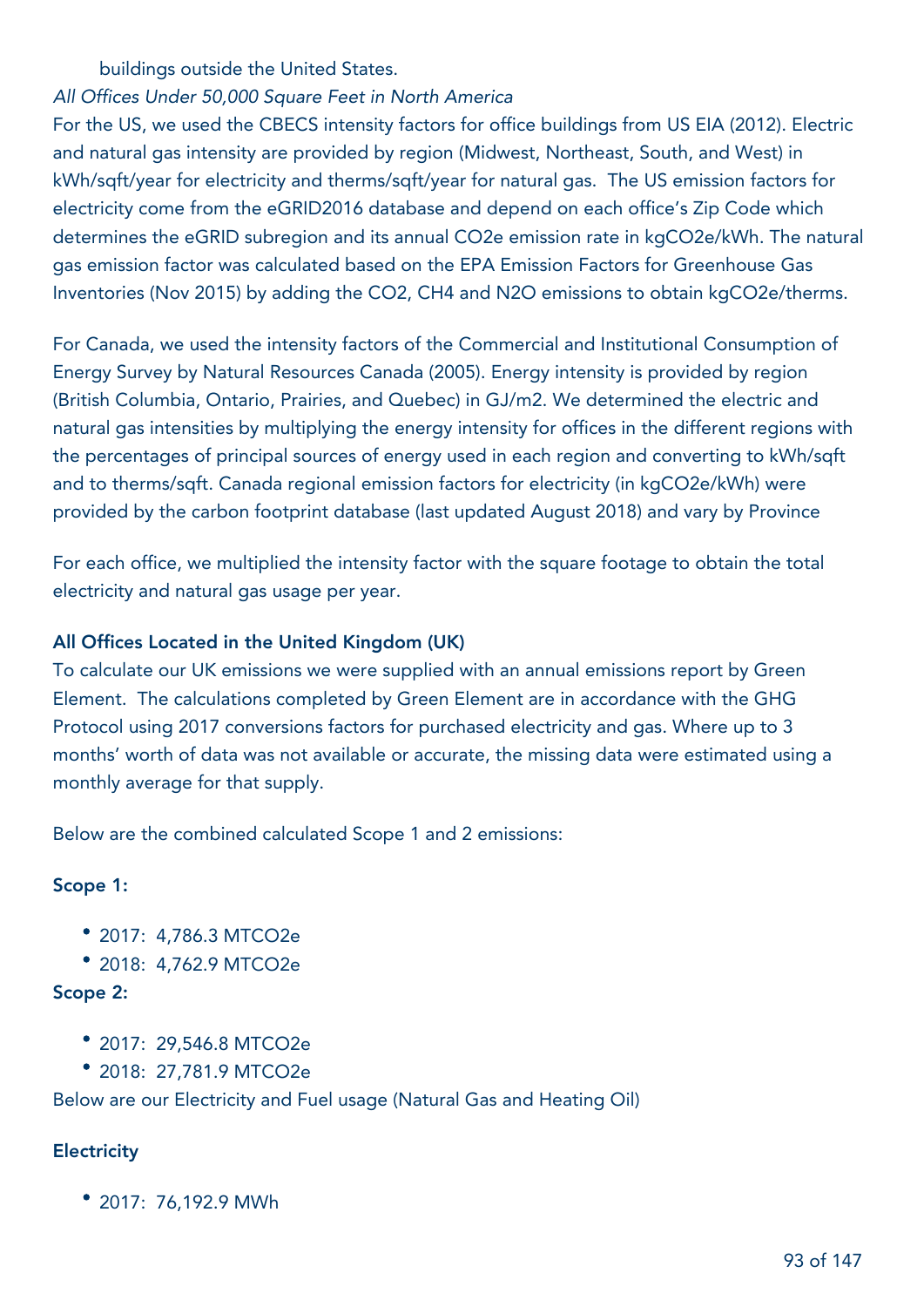2018: 72,689.6 MWh

### Fuel (Natural Gas & Heating Oil)

- 2017: 26,006.3 MWh
- 2018: 25,865.4 MWh

### Energy Intensity

These numbers include electricity, fuel (natural gas & heating oil), and central steam/heating where it was available, and use the number of full-time employees or square footage within our boundary as an intensity denominator.

Energy Per Employee:

- 2017: 3.59 MWh per Employee
- 2018: 3.46 MWh per Employee Energy Per Square Foot:
	- 2017: .0154 MWh per Sq Ft
	- 2018: .0149 MWh per Sq Ft

### GHG Emissions Intensity

These numbers include Scope 1 and Scope 2 emissions as detailed above in GHG Emissions numbers and use the number of full-time employees or square footage within our boundary as an intensity denominator.

GHG Emissions Per Employee

- 2017: 1.17 MTCO2e per Employee
- 2018: 1.11 MTCO2e per Employee

GHG Emissions Per Square Footage

- 2017: .0050 MTCO2e per Sq Ft
- 2018: .0048 MTCO2e per Sq Ft

### GHG Emissions Target

IPG has a Scope 2 relative intensity target for a 10% reduction by 2030 in metric tons CO2e per employee from a baseline of 2015.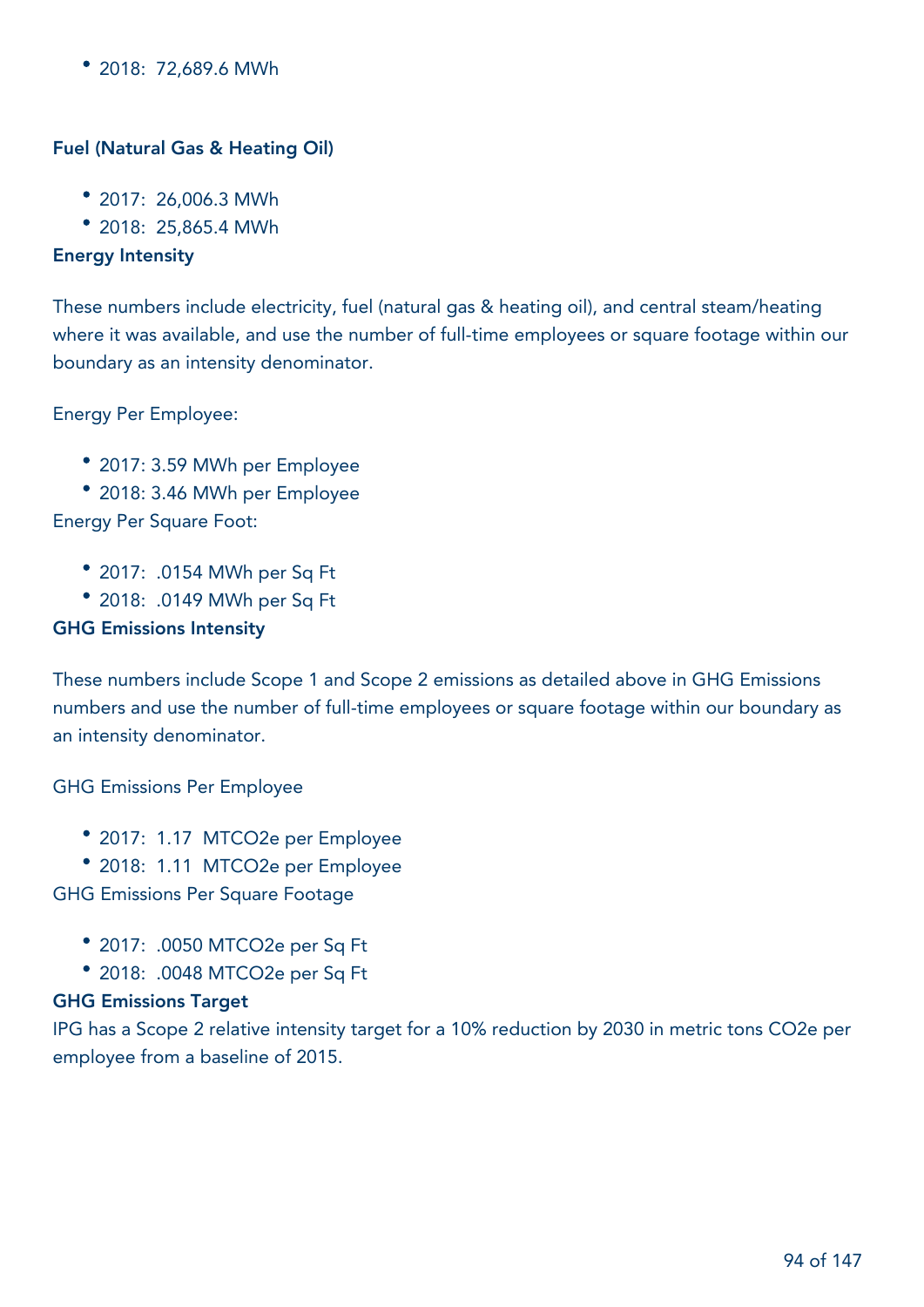

| <b>GRI Indicator</b> | <b>Reporting Level</b> |
|----------------------|------------------------|
| 302-5                | <b>Complete</b>        |

#### Reductions in energy requirements of products and services

To streamline our operations and reduce unnecessary usage of energy, water, and natural resources, IPG focuses on our people.

To streamline our operations and reduce unnecessary usage of energy, water, and natural resources, IPG focuses on our people.

Information Technology – to improve IT operational efficiencies and reduce energy consumption, IPG has migrated its IT infrastructure and applications operations to the state-of-the-art Scott Technology Center facilities located on the campus of the University of Nebraska at Omaha.

IPG consolidated its four Global IT Data Centers to this new facility, which utilizes energyefficient technology and virtualization. As a result, since 2008, IPG IT has decreased the number of physical servers in our production and disaster recovery facilities by 30% while increasing its hosting services; more than doubling the amount of storage. IPG also achieved a 66% reduction in IT power consumption and reduced the Central IT data center square footage by half when we centralized our data centers (starting in 2008). IPG is now sustaining an 80/20 ratio of virtual to physical machines which have decreased racks, ports, and overall carbon footprint.

IPG IT continues to adopt new energy-efficient technology as older servers and storage age out and need replacement, and over the years, we have been able to continue to reduce the number of server racks and power required to run IPG's enterprise infrastructure and applications while continually adding new feature functionality. Additionally, Central IT moved from New York City to Jersey City, NJ, and achieved Gold level LEED certification in our new IT headquarters.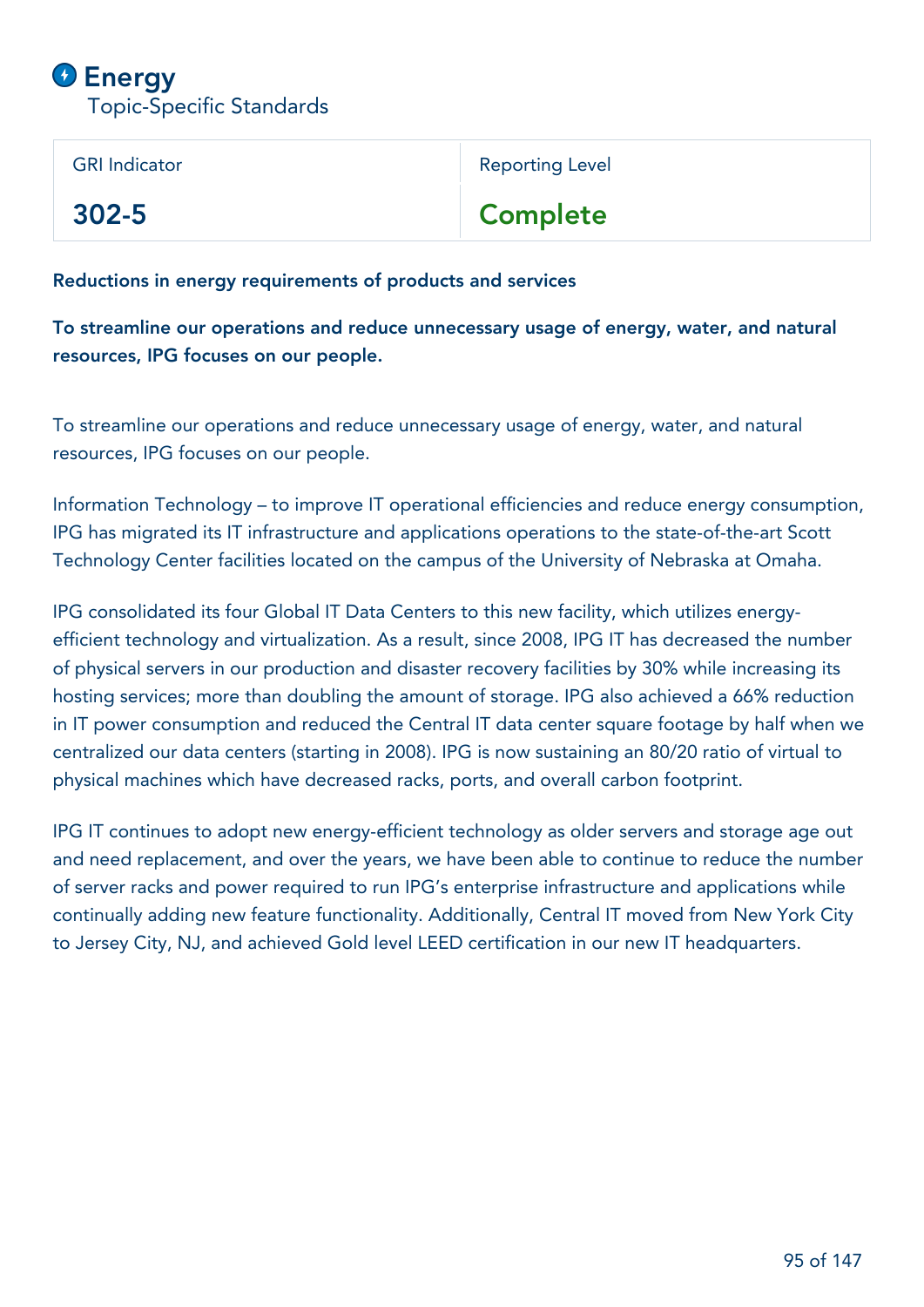

| <b>GRI</b><br>Indicator | Reporting<br>Level | Description                                                      | Reference / Response                                                                                                                         | <b>UN Global</b><br>Compact<br>Principle<br>Alignment |
|-------------------------|--------------------|------------------------------------------------------------------|----------------------------------------------------------------------------------------------------------------------------------------------|-------------------------------------------------------|
| $302 - 1$               | Partial            | Energy consumption within<br>the organization                    | Note this response is<br>cross-referenced for<br>302-1, 302-3, 302-4,<br>305-1, 305-2, 305-4,<br>and 305-5.                                  | <b>Principle 10:</b><br>Anti-<br>Corruption           |
| $302 - 3$               | Partial            | <b>Energy intensity</b>                                          | Note this response is<br>cross-referenced for<br>302-1, 302-3, 302-4,<br>305-1, 305-2, 305-4,<br>and 305-5.                                  | <b>Principle 8:</b><br>Environment                    |
| $302 - 4$               | Partial            | Reduction of energy<br>consumption                               | Note this response is<br>cross-referenced for<br>302-1, 302-3, 302-4,<br>305-1, 305-2, 305-4,<br>and 305-5.                                  | <b>Principle 9:</b><br>Environment                    |
| $302 - 5$               | Complete           | Reductions in energy<br>requirements of products<br>and services | To streamline our<br>operations and reduce<br>unnecessary usage of<br>energy, water, and<br>natural resources, IPG<br>focuses on our people. | <b>Principle 9:</b><br>Environment                    |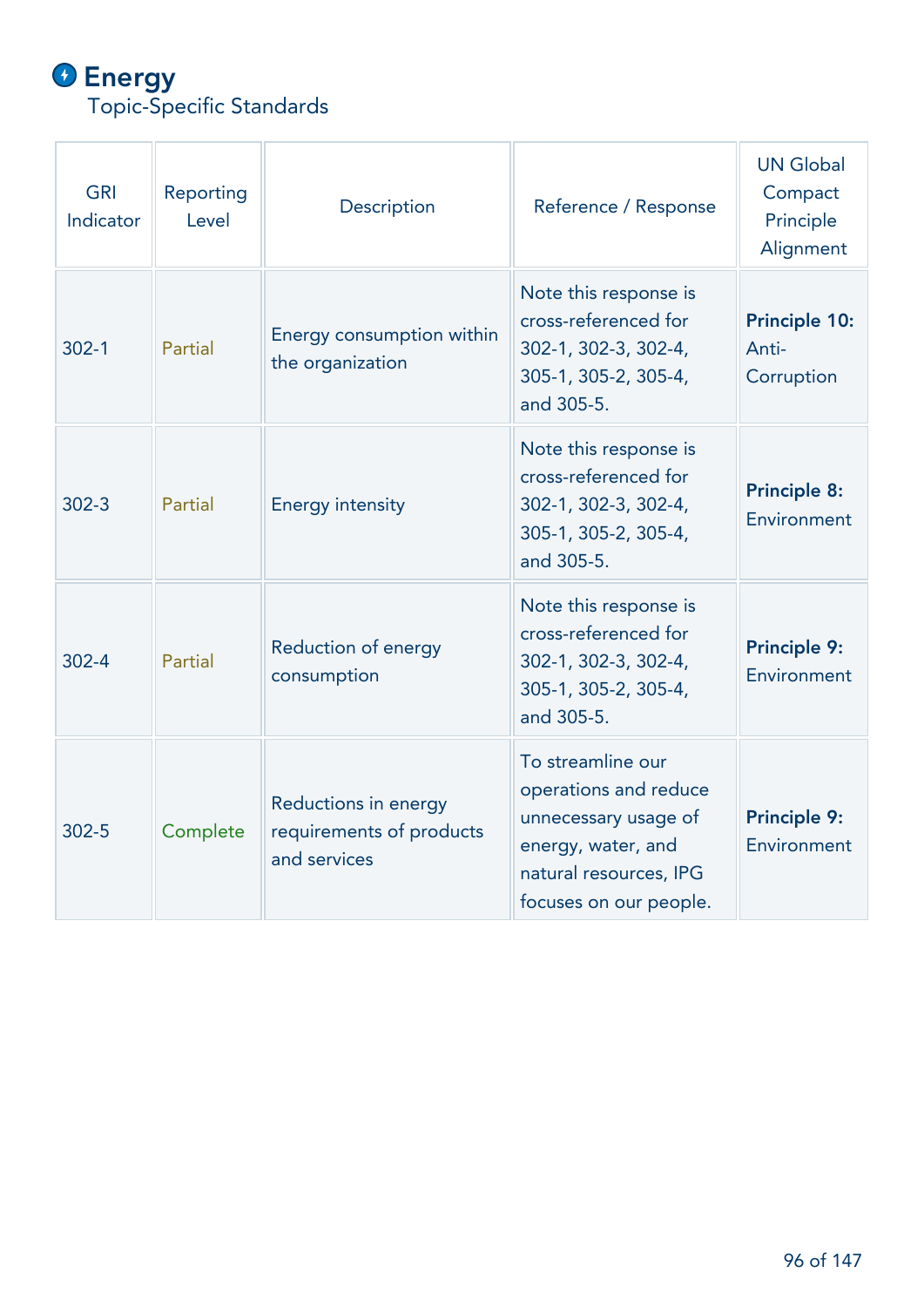# **Emissions**

Topic-Specific Standards

| <b>GRI</b> Indicator | <b>Reporting Level</b> |
|----------------------|------------------------|
| 305-1                | <b>Partial</b>         |

Direct greenhouse gas (GHG) emissions (Scope 1)

Note this response is cross-referenced for 302-1, 302-3, 302-4, 305-1, 305-2, 305-4, and 305- 5.

*Note this response is cross-referenced for GRI Standards Disclosures:*

- 302-1 Energy consumption within the organization
- 302-3 Energy intensity
- 302-4 Reduction of energy consumption
- 305-1 Direct greenhouse gas (GHG) emissions (Scope 1)
- 305-2 Energy indirect greenhouse gas (GHG) emissions (Scope 2)
- 305-5 Reduction of greenhouse gas (GHG) emissions
- 305-4 Greenhouse gas (GHG) emissions intensity

This year Interpublic has continued our journey of calculating GHG emissions by expanding our boundary to now include offices over 50,000 square feet and all offices of every size in North America and the UK (including buildings under 50,000 square feet in these regions as well). The boundary was expanded from last year where we had included all offices over 50,000 square feet. In this year's disclosure, we report on 2017 and 2018 calendar year data utilizing this expanded boundary which now includes 54% of our worldwide headcount (up from 48%) and 65% of our worldwide square footage (up from 53%).

### Methodology

*All Offices Worldwide Over 50,000 Square Feet (excluding the UK)* Our Scope 1 and Scope 2 calculations for offices worldwide over 50,000 square feet in all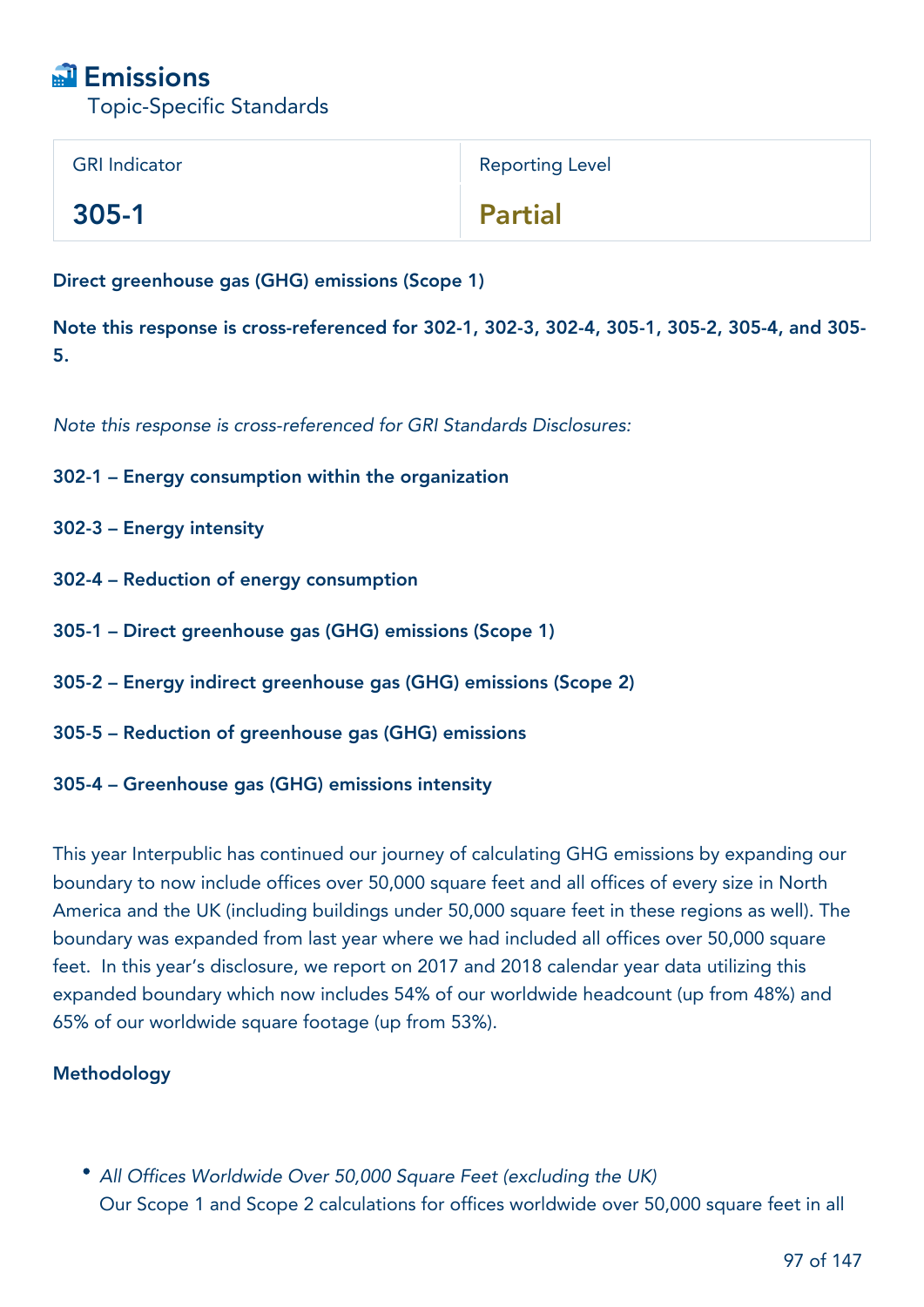countries besides the UK were Mconamspulnet behole uosnihigne sustainabilit software. Measurabl aligns its carbon accounting algorhigshms to [Protocol, Revise](http://t.hsms02.com/e1t/c/5/f18dQhb0SmZ58dDMPbW2n0x6l2B9nMJW7sM9dn7dK_MMdBzM2-04?t=http://www.ghgprotocol.org/files/ghgp/public/ghg-protocol-revised.pdf&si=5101986462040064&pi=a4ca4c4f-479c-4184-b6cd-eaa6d0b31f05)Tdo Edailton ate carbon emissions, we use US EP factors for buildings within the United States and national-level buildings outside the United States.

All Offices Under 50,000 Square Feet in North America For the US, we used the CBECS intensity factors for office building and natural gas intensity are provided by region (Midwest, Northe kWh/sqft/year for electricity and therms/sqft/year for natural gas. electricity come from the eGRID2016 database and depend on ead determines the eGRID subregion and its annual CO2e emission ra gas emission factor was calculated based on the EPA Emission Factors for Inventories (Nov 2015) by adding the CO2, CH4 and N2O emission

For Canada, we used the intensity factors of the Commercial and Energy Survey by Natural Resources Canada (2005). Energy inten (British Columbia, Ontario, Prairies, and Quebec) in GJ/m2. We d natural gas intensities by multiplying the energy intensity for off the percentages of principal sources of energy used in each regional and to therms/sqft. Canada regional emission factors for electric provided by the carbon footprint database (last updated August 2

For each office, we multiplied the intensity factor with the square electricity and natural gas usage per year.

All Offices Located in the United Kingdom (UK) To calculate our UK emissions we were supplied with an annual e Element. The calculations completed by Green Element are in ac Protocol using 2017 conversions factors for purchased electricity months worth of data was not available or accurate, the missing monthly average for that supply.

Below are the combined calculated Scope 1 and 2 emissions:

Scope 1:

2017: 4,786.3 MTCO2e 2018: 4,762.9 MTCO2e

Scope 2:

- 2017: 29,546.8 MTCO2e
- 2018: 27,781.9 MTCO2e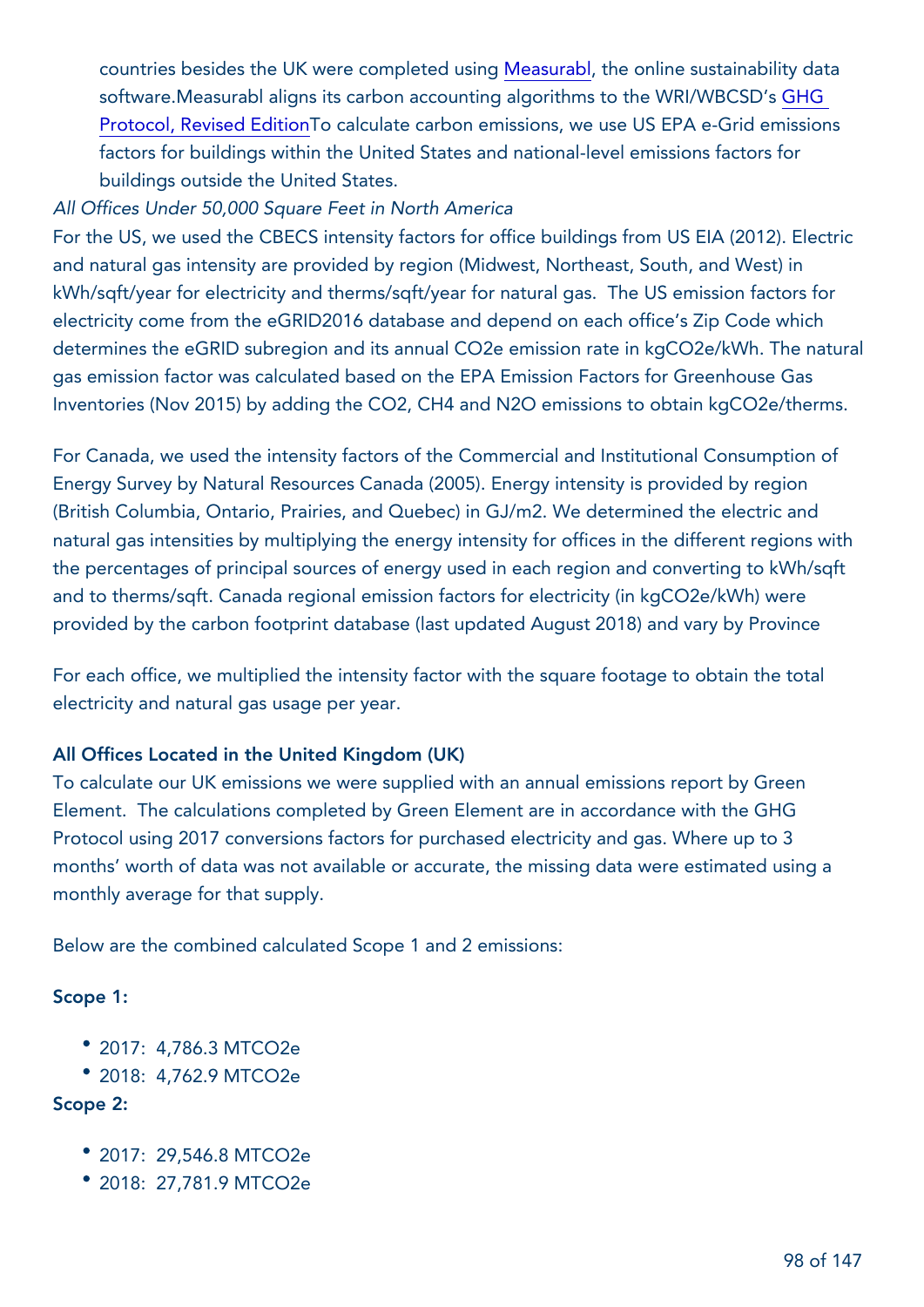Below are our Electricity and Fuel usage (Natural Gas and Heating Oil)

### **Electricity**

- 2017: 76,192.9 MWh
- 2018: 72,689.6 MWh

### Fuel (Natural Gas & Heating Oil)

- 2017: 26,006.3 MWh
- 2018: 25,865.4 MWh

### Energy Intensity

These numbers include electricity, fuel (natural gas & heating oil), and central steam/heating where it was available, and use the number of full-time employees or square footage within our boundary as an intensity denominator.

Energy Per Employee:

- 2017: 3.59 MWh per Employee
- 2018: 3.46 MWh per Employee

### Energy Per Square Foot:

- 2017: .0154 MWh per Sq Ft
- 2018: .0149 MWh per Sq Ft

### GHG Emissions Intensity

These numbers include Scope 1 and Scope 2 emissions as detailed above in GHG Emissions numbers and use the number of full-time employees or square footage within our boundary as an intensity denominator.

GHG Emissions Per Employee

- 2017: 1.17 MTCO2e per Employee
- 2018: 1.11 MTCO2e per Employee

GHG Emissions Per Square Footage

- 2017: .0050 MTCO2e per Sq Ft
- 2018: .0048 MTCO2e per Sq Ft

### **GHG Emissions Target**

IPG has a Scope 2 relative intensity target for a 10% reduction by 2030 in metric tons CO2e per employee from a baseline of 2015.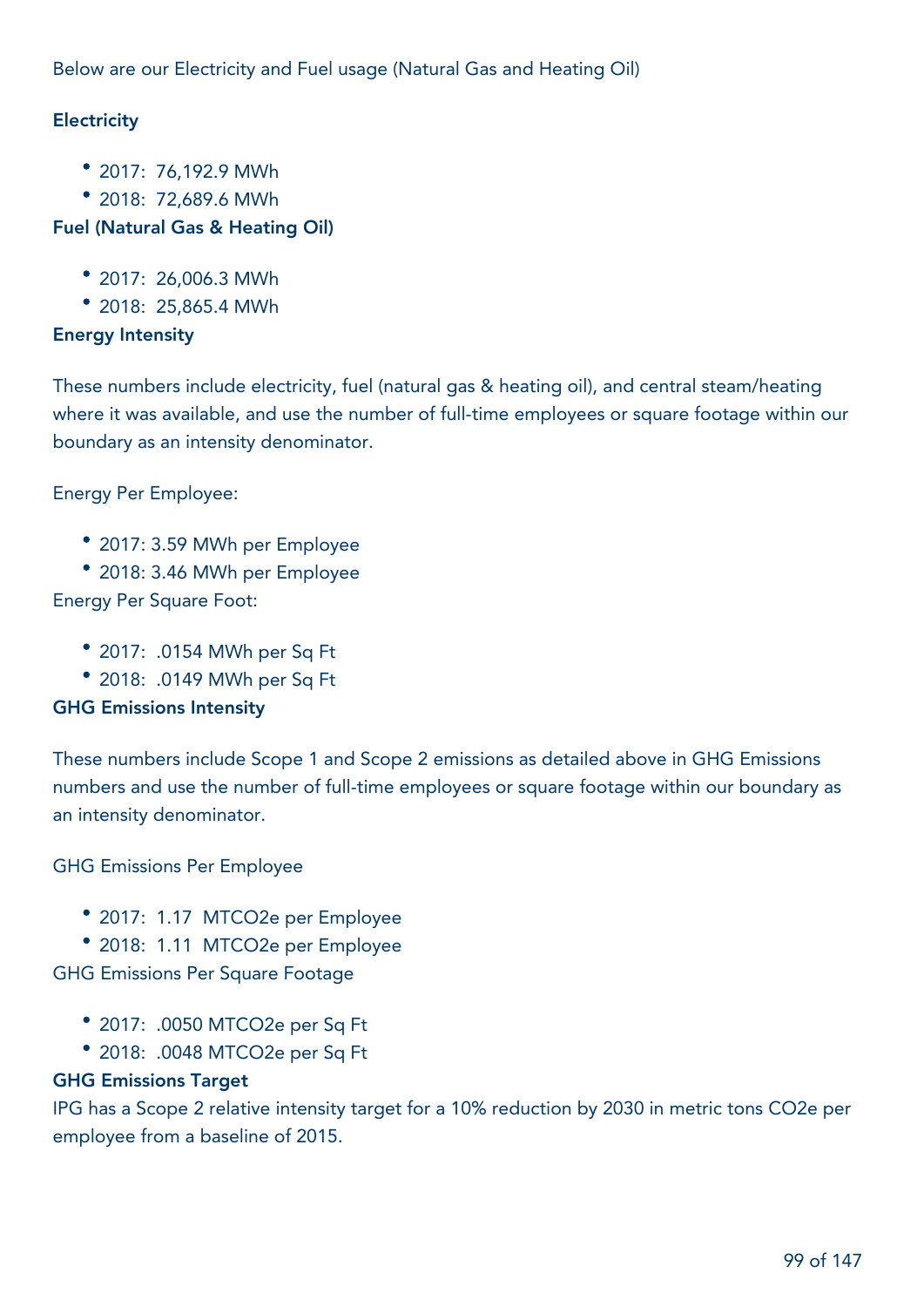# Emissions

Topic-Specific Standards

| <b>GRI</b> Indicator | Reporting Level |
|----------------------|-----------------|
| $305 - 2$            | Partial         |

Energy indirect greenhouse gas (GHG) emissions (Scope 2)

Note this response is cross-referenced for 302-1, 302-3, 302-4, 3 5.

- 302-1 Energy consumption within the organization
- 302-3 Energy intensity
- 302-4 Reduction of energy consumption
- 305-1 Direct greenhouse gas (GHG) emissions (Scope 1)
- 305-2 Energy indirect greenhouse gas (GHG) emissions (Scope 2)
- 305-5 Reduction of greenhouse gas (GHG) emissions
- 305-4 Greenhouse gas (GHG) emissions intensity

This year Interpublic has continued our journey of calculating GH boundary to now include offices over 50,000 square feet and all of America and the UK (including buildings under 50,000 square fee boundary was expanded from last year where we had included all feet. In this year s disclosure, we report on 2017 and 2018 caler expanded boundary which now includes 54% of our worldwide hea 65% of our worldwide square footage (up from 53%).

Methodology

All Offices Worldwide Over 50,000 Square Feet (excluding the UK) Our Scope 1 and Scope 2 calculations for offices worldwide over countries besides the UK were **Meanspulied beloches in the sustainability** da software. Measurabl aligns its carbon accounting algorhige him s those of  $\mathfrak g$ [Revised E](http://t.hsms02.com/e1t/c/5/f18dQhb0SmZ58dDMPbW2n0x6l2B9nMJW7sM9dn7dK_MMdBzM2-04?t=http://www.ghgprotocol.org/files/ghgp/public/ghg-protocol-revised.pdf&si=5101986462040064&pi=a4ca4c4f-479c-4184-b6cd-eaa6d0b31f05)dition and culate carbon emissions, we use US EPA e-Grid emissions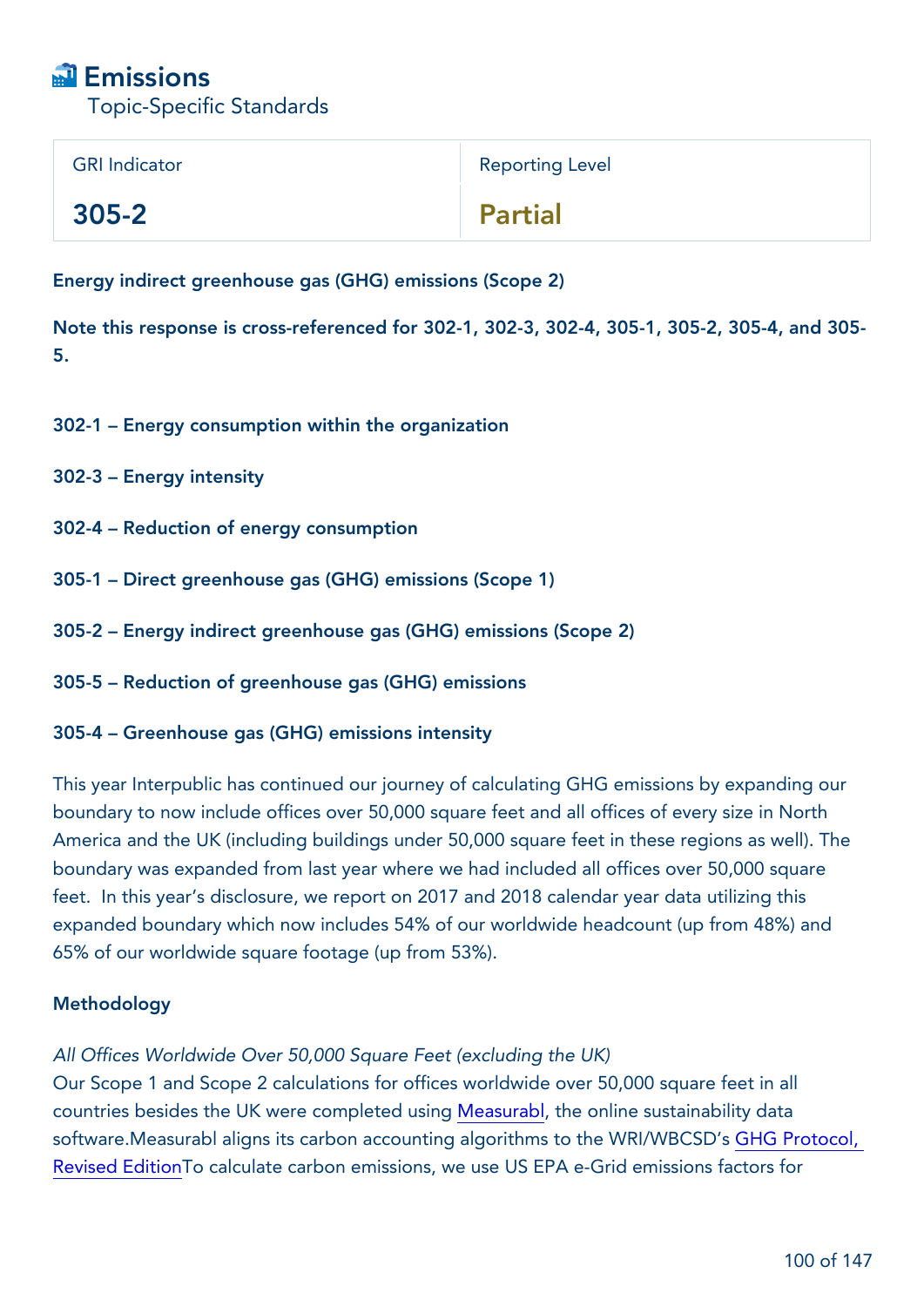buildings within the United States and national-level emissions factors for buildings outside the United States.

### *All Offices Under 50,000 Square Feet in North America*

For the US, we used the CBECS intensity factors for office buildings from US EIA (2012). Electric and natural gas intensity are provided by region (Midwest, Northeast, South, and West) in kWh/sqft/year for electricity and therms/sqft/year for natural gas. The US emission factors for electricity come from the eGRID2016 database and depend on each office's Zip Code which determines the eGRID subregion and its annual CO2e emission rate in kgCO2e/kWh. The natural gas emission factor was calculated based on the EPA Emission Factors for Greenhouse Gas Inventories (Nov 2015) by adding the CO2, CH4 and N2O emissions to obtain kgCO2e/therms.

For Canada, we used the intensity factors of the Commercial and Institutional Consumption of Energy Survey by Natural Resources Canada (2005). Energy intensity is provided by region (British Columbia, Ontario, Prairies, and Quebec) in GJ/m2. We determined the electric and natural gas intensities by multiplying the energy intensity for offices in the different regions with the percentages of principal sources of energy used in each region and converting to kWh/sqft and to therms/sqft. Canada regional emission factors for electricity (in kgCO2e/kWh) were provided by the carbon footprint database (last updated August 2018) and vary by Province

For each office, we multiplied the intensity factor with the square footage to obtain the total electricity and natural gas usage per year.

### All Offices Located in the United Kingdom (UK)

To calculate our UK emissions we were supplied with an annual emissions report by Green Element. The calculations completed by Green Element are in accordance with the GHG Protocol using 2017 conversions factors for purchased electricity and gas. Where up to 3 months' worth of data was not available or accurate, the missing data were estimated using a monthly average for that supply.

Below are the combined calculated Scope 1 and 2 emissions:

### Scope 1:

- 2017: 4,786.3 MTCO2e
- 2018: 4,762.9 MTCO2e

### Scope 2:

- 2017: 29,546.8 MTCO2e
- 2018: 27,781.9 MTCO2e

Below are our Electricity and Fuel usage (Natural Gas and Heating Oil)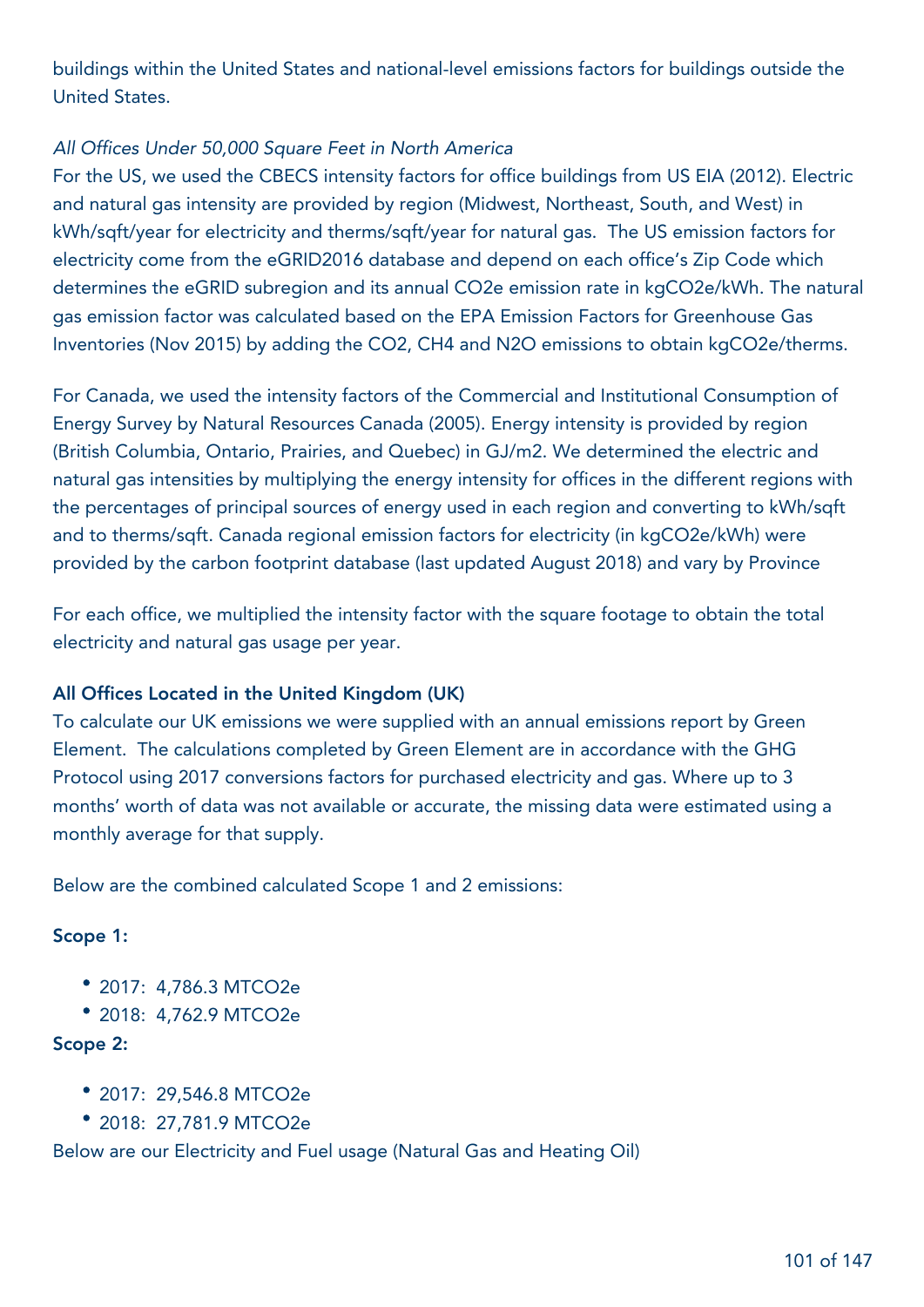### **Electricity**

- 2017: 76,192.9 MWh
- 2018: 72,689.6 MWh

### Fuel (Natural Gas & Heating Oil)

- 2017: 26,006.3 MWh
- 2018: 25,865.4 MWh

#### Energy Intensity

These numbers include electricity, fuel (natural gas & heating oil), and central steam/heating where it was available, and use the number of full-time employees or square footage within our boundary as an intensity denominator.

Energy Per Employee:

2017: 3.59 MWh per Employee

2018: 3.46 MWh per Employee Energy Per Square Foot:

- 2017: .0154 MWh per Sq Ft
- 2018: .0149 MWh per Sq Ft

### GHG Emissions Intensity

These numbers include Scope 1 and Scope 2 emissions as detailed above in GHG Emissions numbers and use the number of full-time employees or square footage within our boundary as an intensity denominator.

GHG Emissions Per Employee

- 2017: 1.17 MTCO2e per Employee
- 2018: 1.11 MTCO2e per Employee

GHG Emissions Per Square Footage

- 2017: .0050 MTCO2e per Sq Ft
- 2018: .0048 MTCO2e per Sq Ft

### GHG Emissions Target

IPG has a Scope 2 relative intensity target for a 10% reduction by 2030 in metric tons CO2e per employee from a baseline of 2015.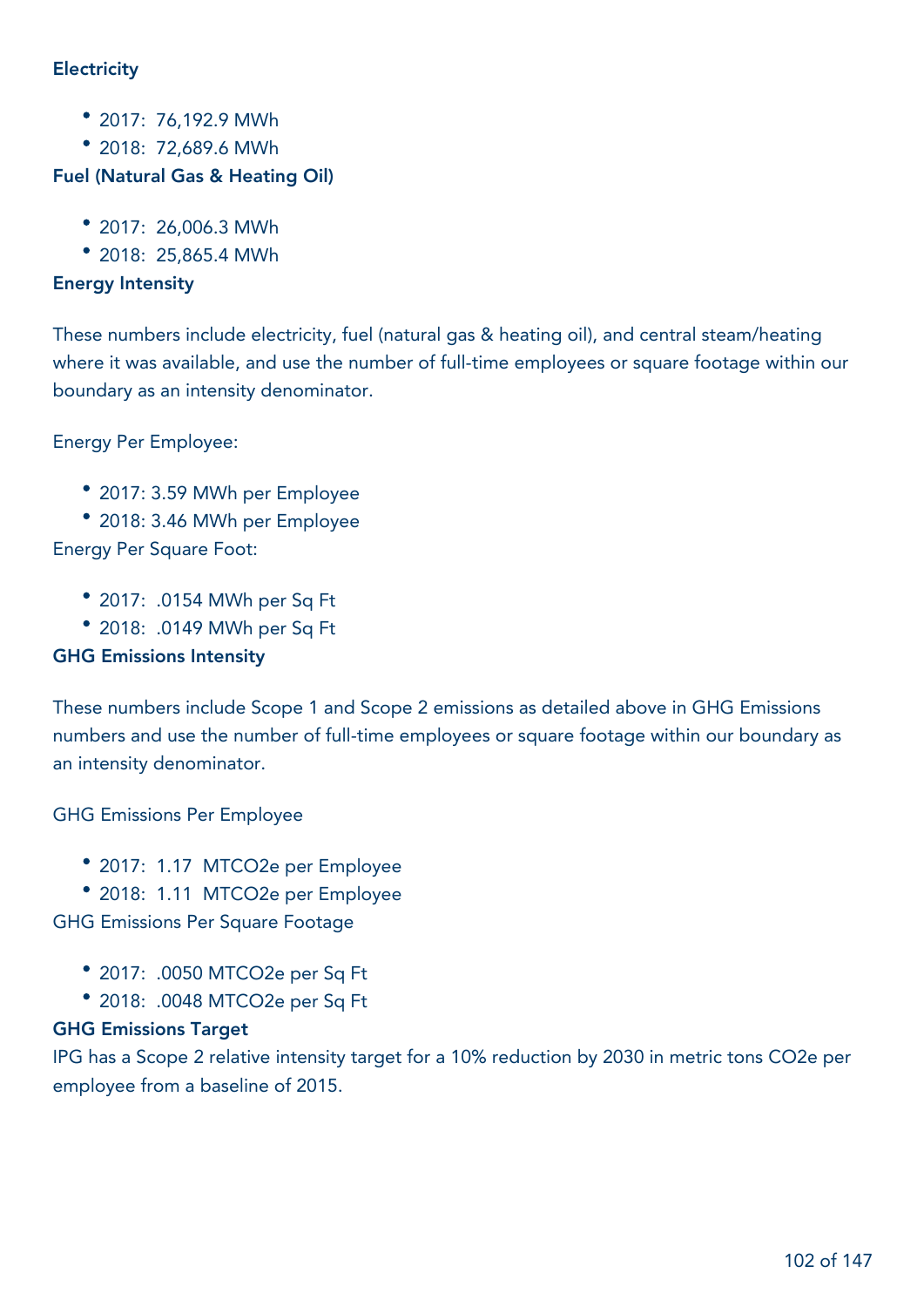# **Emissions**

Topic-Specific Standards

| <b>GRI</b> Indicator | <b>Reporting Level</b> |
|----------------------|------------------------|
| 305-4                | <b>Partial</b>         |

Greenhouse gas (GHG) emissions intensity

Note this response is cross-referenced for 302-1, 302-3, 302-4, 305-1, 305-2, 305-4, and 305- 5.

*Note this response is cross-referenced for GRI Standards Disclosures:*

- 302-1 Energy consumption within the organization
- 302-3 Energy intensity
- 302-4 Reduction of energy consumption
- 305-1 Direct greenhouse gas (GHG) emissions (Scope 1)
- 305-2 Energy indirect greenhouse gas (GHG) emissions (Scope 2)
- 305-5 Reduction of greenhouse gas (GHG) emissions
- 305-4 Greenhouse gas (GHG) emissions intensity

This year Interpublic has continued our journey of calculating GHG emissions by expanding our boundary to now include offices over 50,000 square feet and all offices of every size in North America and the UK (including buildings under 50,000 square feet in these regions as well). The boundary was expanded from last year where we had included all offices over 50,000 square feet. In this year's disclosure, we report on 2017 and 2018 calendar year data utilizing this expanded boundary which now includes 54% of our worldwide headcount (up from 48%) and 65% of our worldwide square footage (up from 53%).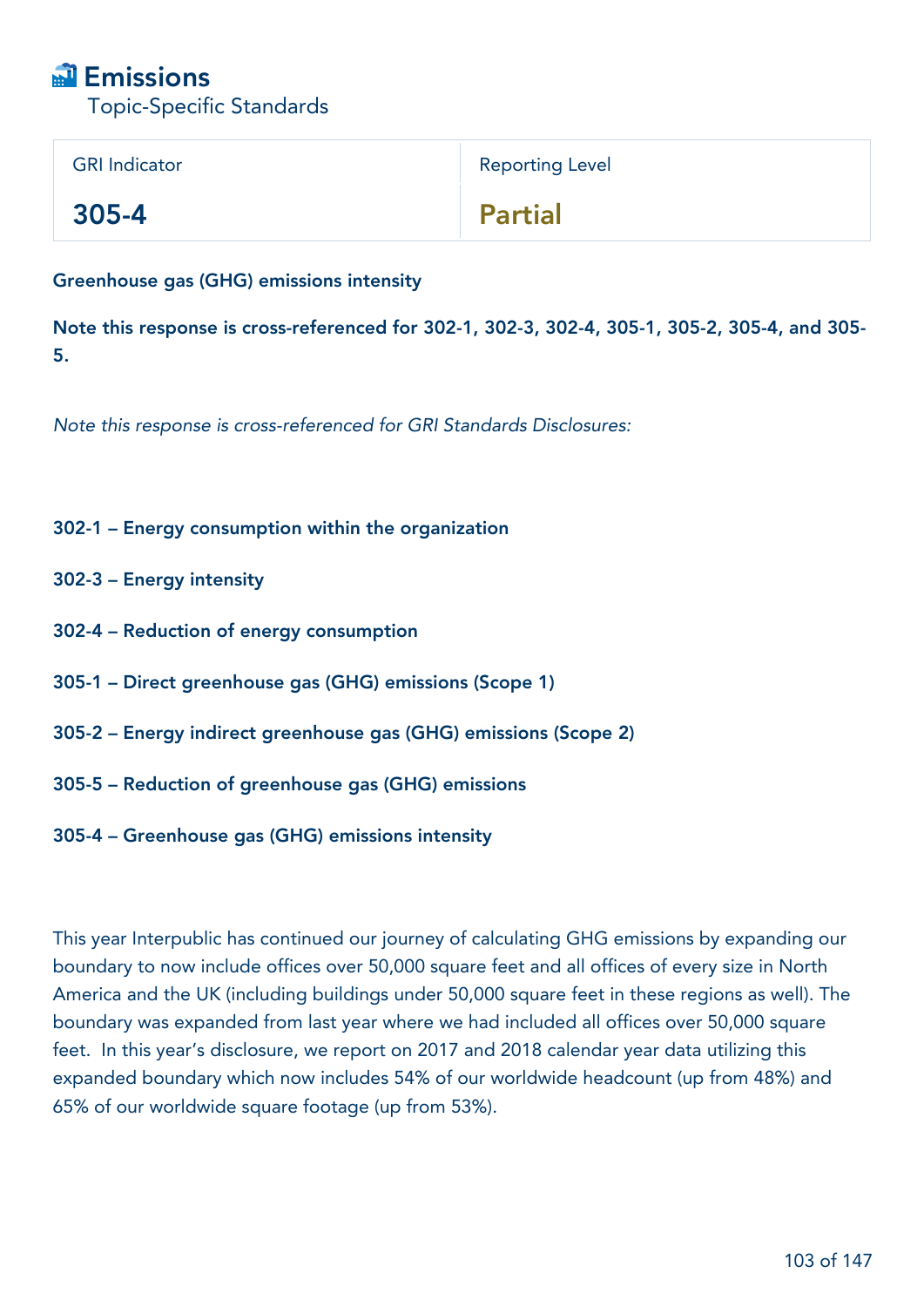Methodology

All Offices Worldwide Over 50,000 Square Feet (excluding the UK) Our Scope 1 and Scope 2 calculations for offices worldwide over countries besides the UK were **Meanspulied beloches in the sustainability** da software. Measurabl aligns its carbon accounting algorhige him s those of  $\mathfrak g$ [Revised E](http://t.hsms02.com/e1t/c/5/f18dQhb0SmZ58dDMPbW2n0x6l2B9nMJW7sM9dn7dK_MMdBzM2-04?t=http://www.ghgprotocol.org/files/ghgp/public/ghg-protocol-revised.pdf&si=5101986462040064&pi=a4ca4c4f-479c-4184-b6cd-eaa6d0b31f05)dition and culate carbon emissions, we use US EPA e-Grid emissions buildings within the United States and national-level emissions factors for buildings within the United States and national-level emissions fa United States.

All Offices Under 50,000 Square Feet in North America For the US, we used the CBECS intensity factors for office building and natural gas intensity are provided by region (Midwest, Northe kWh/sqft/year for electricity and therms/sqft/year for natural gas. electricity come from the eGRID2016 database and depend on ead determines the eGRID subregion and its annual CO2e emission ra gas emission factor was calculated based on the EPA Emission Factors for Inventories (Nov 2015) by adding the CO2, CH4 and N2O emission

For Canada, we used the intensity factors of the Commercial and Energy Survey by Natural Resources Canada (2005). Energy inten (British Columbia, Ontario, Prairies, and Quebec) in GJ/m2. We d natural gas intensities by multiplying the energy intensity for off the percentages of principal sources of energy used in each region and to therms/sqft. Canada regional emission factors for electric provided by the carbon footprint database (last updated August 2

For each office, we multiplied the intensity factor with the square electricity and natural gas usage per year.

All Offices Located in the United Kingdom (UK)

To calculate our UK emissions we were supplied with an annual e Element. The calculations completed by Green Element are in ac Protocol using 2017 conversions factors for purchased electricity months worth of data was not available or accurate, the missing monthly average for that supply.

Below are the combined calculated Scope 1 and 2 emissions:

Scope 1:

2017: 4,786.3 MTCO2e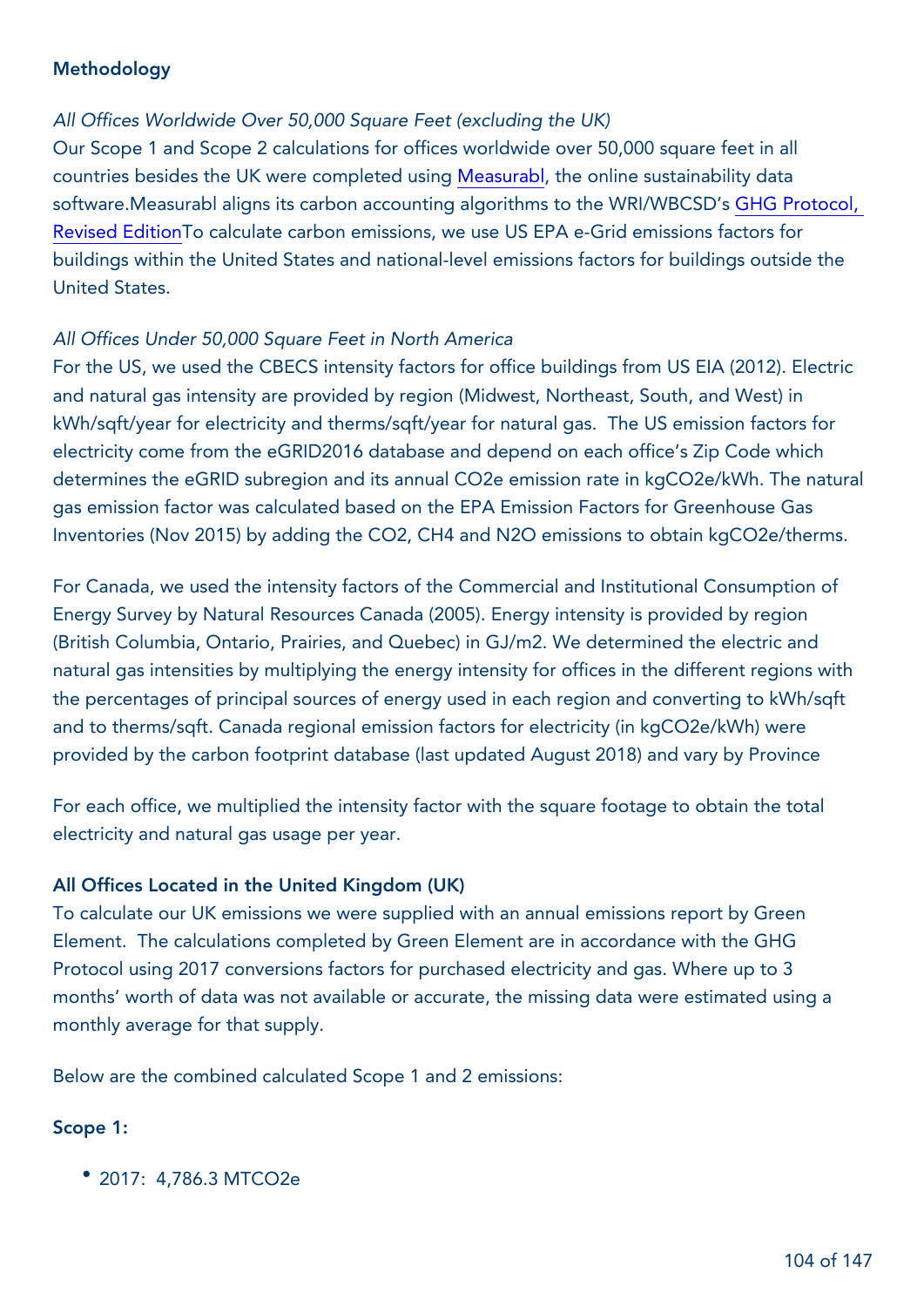### 2018: 4,762.9 MTCO2e

### Scope 2:

- 2017: 29,546.8 MTCO2e
- 2018: 27,781.9 MTCO2e

Below are our Electricity and Fuel usage (Natural Gas and Heating Oil)

### **Electricity**

- 2017: 76,192.9 MWh
- 2018: 72,689.6 MWh

### Fuel (Natural Gas & Heating Oil)

- 2017: 26,006.3 MWh
- 2018: 25,865.4 MWh

### Energy Intensity

These numbers include electricity, fuel (natural gas & heating oil), and central steam/heating where it was available, and use the number of full-time employees or square footage within our boundary as an intensity denominator.

Energy Per Employee:

2017: 3.59 MWh per Employee

2018: 3.46 MWh per Employee

Energy Per Square Foot:

- 2017: .0154 MWh per Sq Ft
- 2018: .0149 MWh per Sq Ft

### GHG Emissions Intensity

These numbers include Scope 1 and Scope 2 emissions as detailed above in GHG Emissions numbers and use the number of full-time employees or square footage within our boundary as an intensity denominator.

GHG Emissions Per Employee

- 2017: 1.17 MTCO2e per Employee
- 2018: 1.11 MTCO2e per Employee

GHG Emissions Per Square Footage

- 2017: .0050 MTCO2e per Sq Ft
- 2018: .0048 MTCO2e per Sq Ft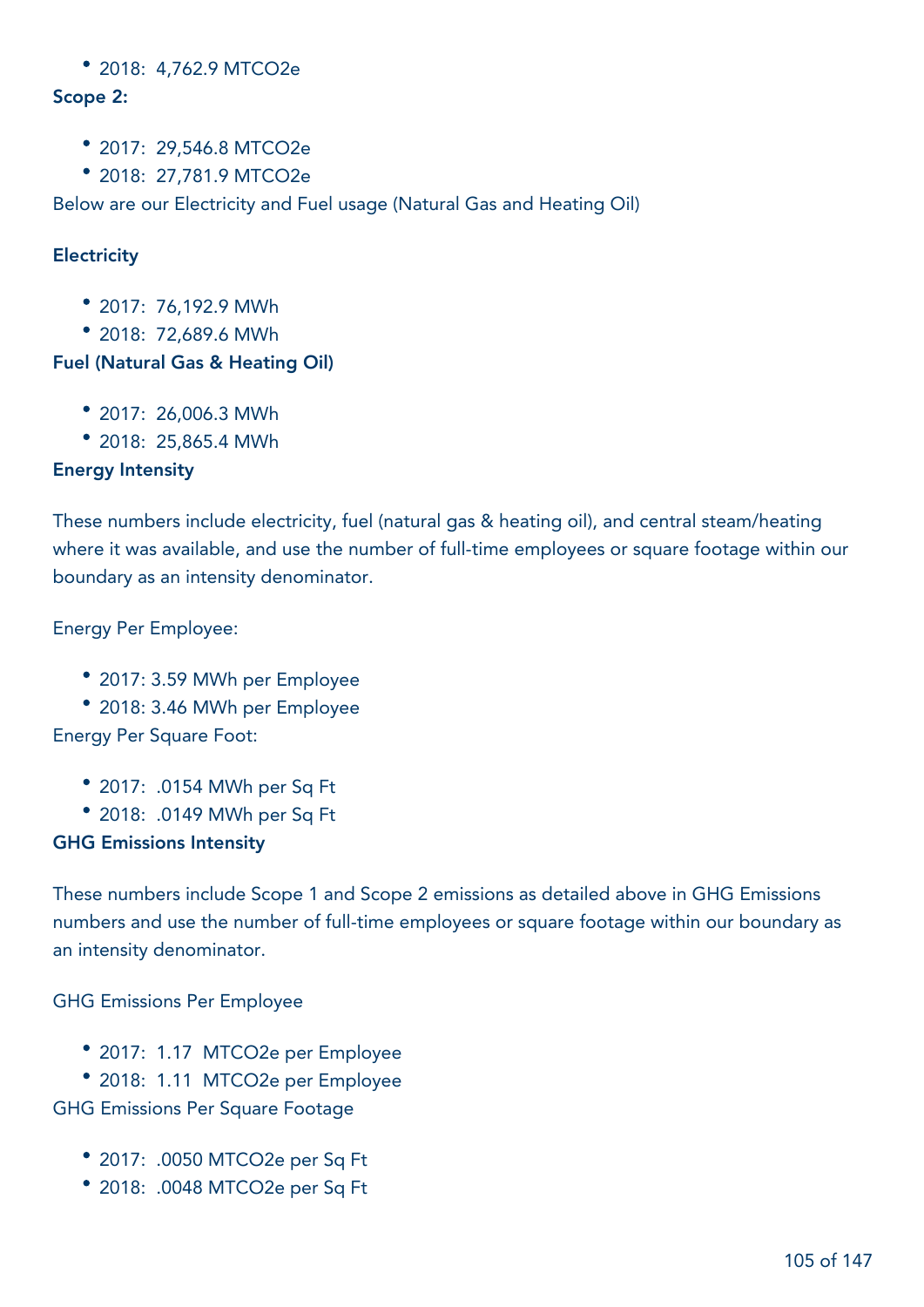## GHG Emissions Target

IPG has a Scope 2 relative intensity target for a 10% reduction by 2030 in metric tons CO2e per employee from a baseline of 2015.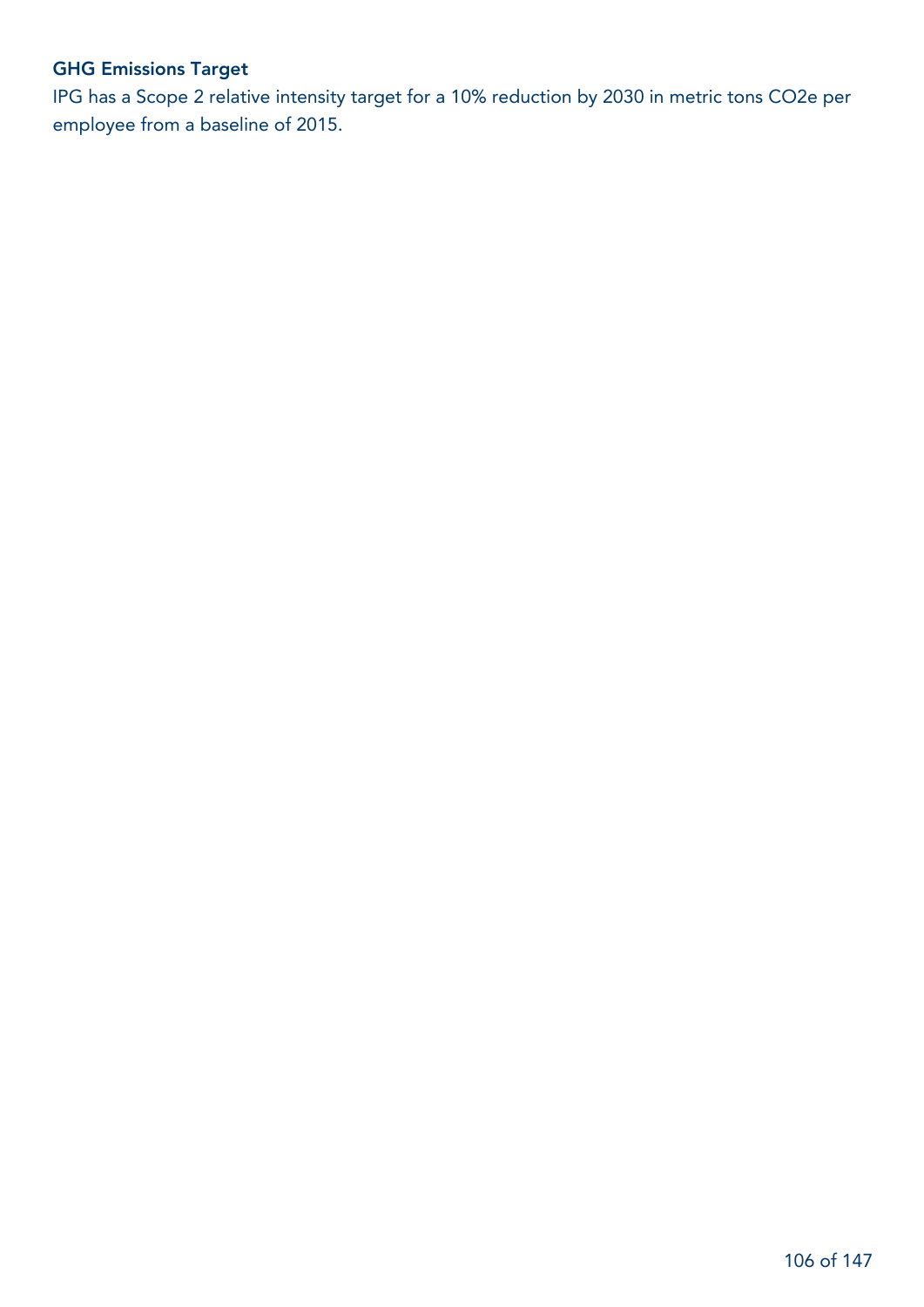# **Emissions**

Topic-Specific Standards

| <b>GRI</b> Indicator | <b>Reporting Level</b> |
|----------------------|------------------------|
| 305-5                | <b>Partial</b>         |

### Reduction of greenhouse gas (GHG) emissions

Note this response is cross-referenced for 302-1, 302-3, 302-4, 305-1, 305-2, 305-4, and 305- 5.

*Note this response is cross-referenced for GRI Standards Disclosures:*

- 302-1 Energy consumption within the organization
- 302-3 Energy intensity
- 302-4 Reduction of energy consumption
- 305-1 Direct greenhouse gas (GHG) emissions (Scope 1)
- 305-2 Energy indirect greenhouse gas (GHG) emissions (Scope 2)
- 305-5 Reduction of greenhouse gas (GHG) emissions
- 305-4 Greenhouse gas (GHG) emissions intensity

This year Interpublic has continued our journey of calculating GHG emissions by expanding our boundary to now include offices over 50,000 square feet and all offices of every size in North America and the UK (including buildings under 50,000 square feet in these regions as well). The boundary was expanded from last year where we had included all offices over 50,000 square feet. In this year's disclosure, we report on 2017 and 2018 calendar year data utilizing this expanded boundary which now includes 54% of our worldwide headcount (up from 48%) and 65% of our worldwide square footage (up from 53%).

### Methodology

*All Offices Worldwide Over 50,000 Square Feet (excluding the UK)*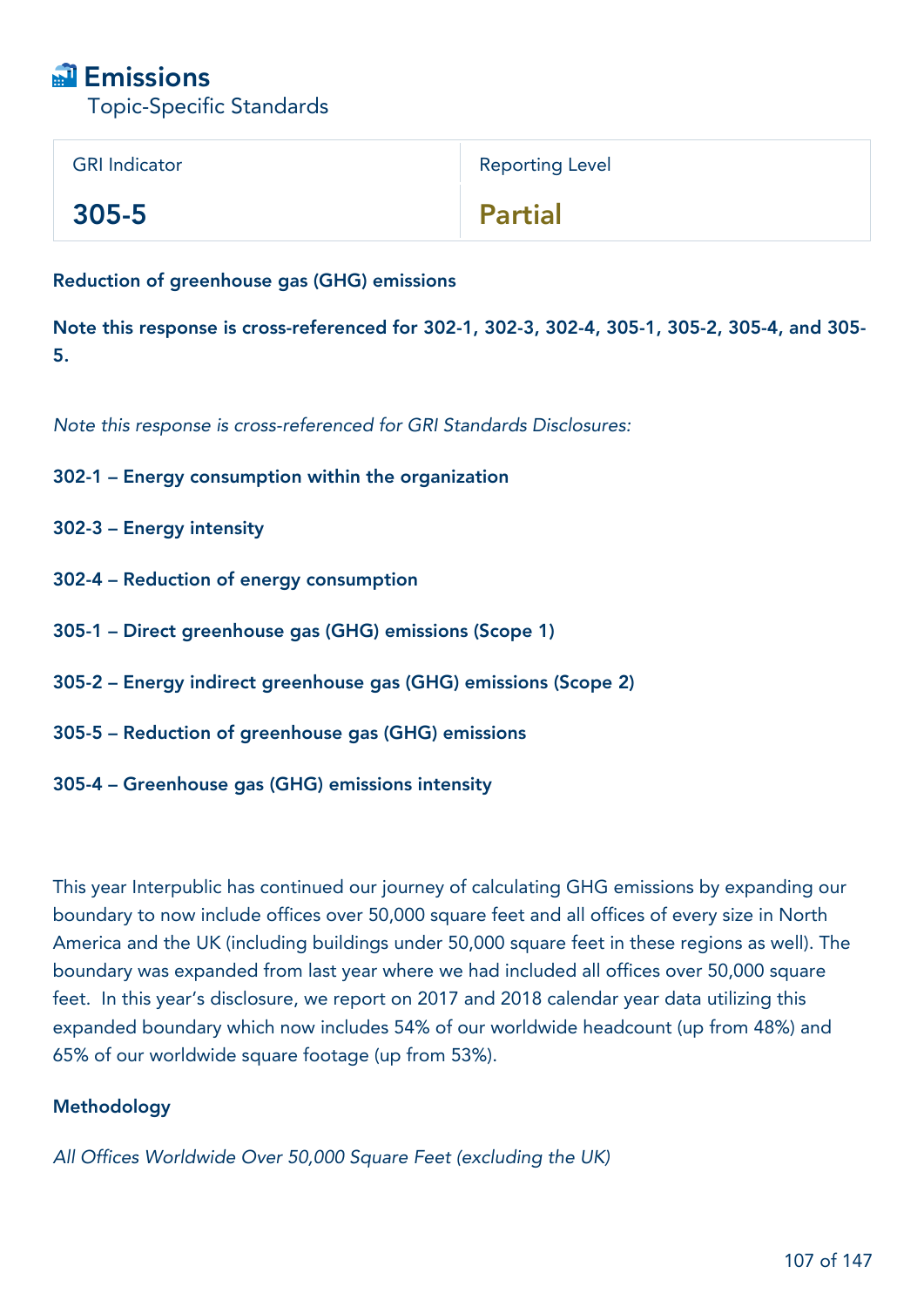Our Scope 1 and Scope 2 calculations for offices worldwide over countries besides the UK were **Meanspulied belogic** us in the sustainability da software.Measurabl aligns its carbon accounting algorhigen Francothe [Revised E](http://t.hsms02.com/e1t/c/5/f18dQhb0SmZ58dDMPbW2n0x6l2B9nMJW7sM9dn7dK_MMdBzM2-04?t=http://www.ghgprotocol.org/files/ghgp/public/ghg-protocol-revised.pdf&si=5101986462040064&pi=a4ca4c4f-479c-4184-b6cd-eaa6d0b31f05)diotican culate carbon emissions, we use US EPA e-Grid e buildings within the United States and national-level emissions factors for buildings within the United States and national-level emissions fa United States.

All Offices Under 50,000 Square Feet in North America For the US, we used the CBECS intensity factors for office buildi and natural gas intensity are provided by region (Midwest, Northe kWh/sqft/year for electricity and therms/sqft/year for natural gas. electricity come from the eGRID2016 database and depend on ead determines the eGRID subregion and its annual CO2e emission ra gas emission factor was calculated based on the EPA Emission Factors for Gassion Factors for Gassion Gassion G Inventories (Nov 2015) by adding the CO2, CH4 and N2O emission

For Canada, we used the intensity factors of the Commercial and Energy Survey by Natural Resources Canada (2005). Energy inten (British Columbia, Ontario, Prairies, and Quebec) in GJ/m2. We d natural gas intensities by multiplying the energy intensity for off the percentages of principal sources of energy used in each regional and to therms/sqft. Canada regional emission factors for electric provided by the carbon footprint database (last updated August 2

For each office, we multiplied the intensity factor with the square electricity and natural gas usage per year.

All Offices Located in the United Kingdom (UK) To calculate our UK emissions we were supplied with an annual e Element. The calculations completed by Green Element are in ac Protocol using 2017 conversions factors for purchased electricity months worth of data was not available or accurate, the missing monthly average for that supply.

Below are the combined calculated Scope 1 and 2 emissions:

Scope 1:

- 2017: 4,786.3 MTCO2e
- 2018: 4,762.9 MTCO2e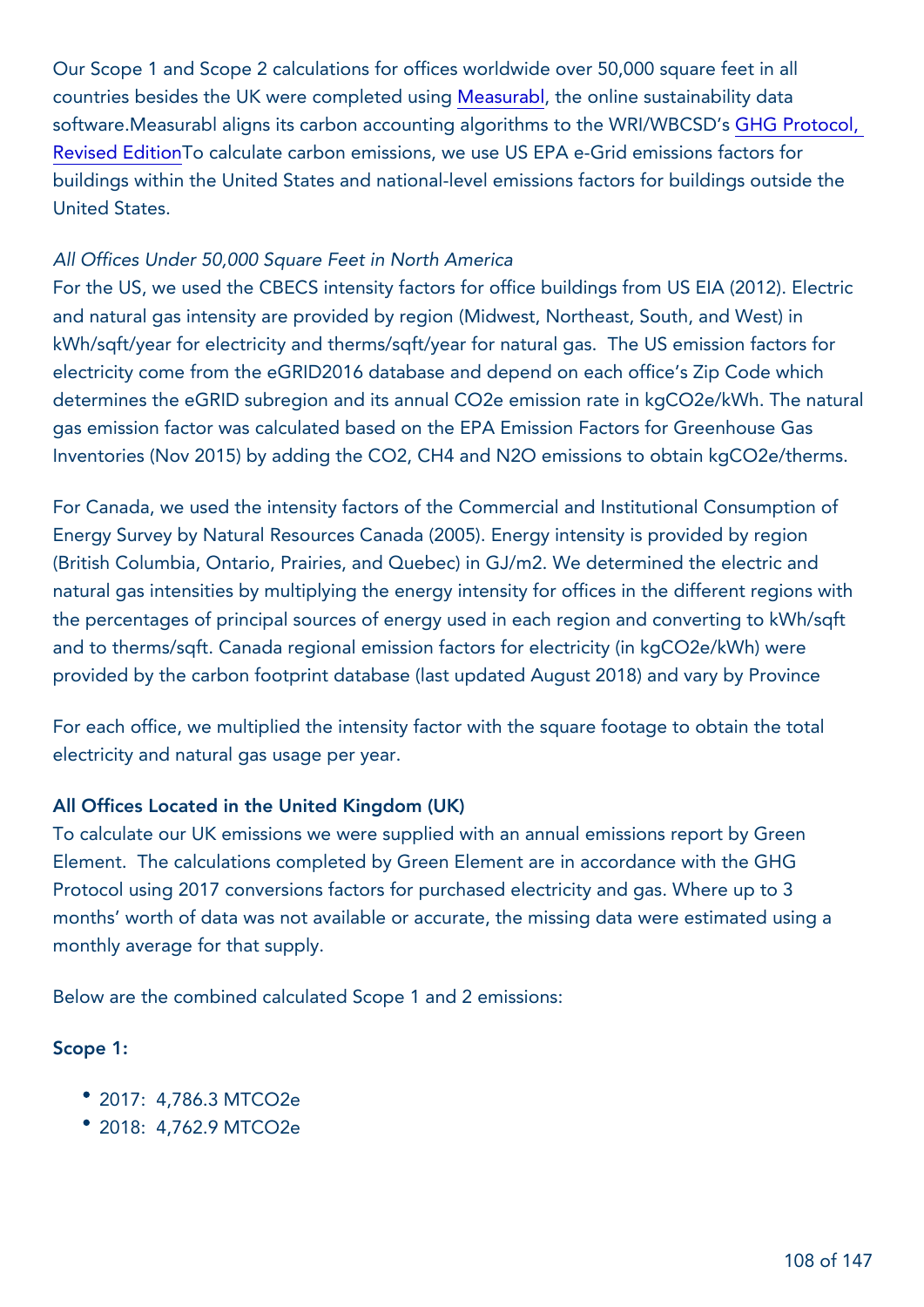### Scope 2:

- 2017: 29,546.8 MTCO2e
- 2018: 27,781.9 MTCO2e

Below are our Electricity and Fuel usage (Natural Gas and Heating Oil)

### **Electricity**

- 2017: 76,192.9 MWh
- 2018: 72,689.6 MWh

### Fuel (Natural Gas & Heating Oil)

- 2017: 26,006.3 MWh
- 2018: 25,865.4 MWh

### Energy Intensity

These numbers include electricity, fuel (natural gas & heating oil), and central steam/heating where it was available, and use the number of full-time employees or square footage within our boundary as an intensity denominator.

### Energy Per Employee:

- 2017: 3.59 MWh per Employee
- 2018: 3.46 MWh per Employee

Energy Per Square Foot:

- 2017: .0154 MWh per Sq Ft
- 2018: .0149 MWh per Sq Ft

### GHG Emissions Intensity

These numbers include Scope 1 and Scope 2 emissions as detailed above in GHG Emissions numbers and use the number of full-time employees or square footage within our boundary as an intensity denominator.

### GHG Emissions Per Employee

- 2017: 1.17 MTCO2e per Employee
- 2018: 1.11 MTCO2e per Employee

GHG Emissions Per Square Footage

- 2017: .0050 MTCO2e per Sq Ft
- 2018: .0048 MTCO2e per Sq Ft

### GHG Emissions Target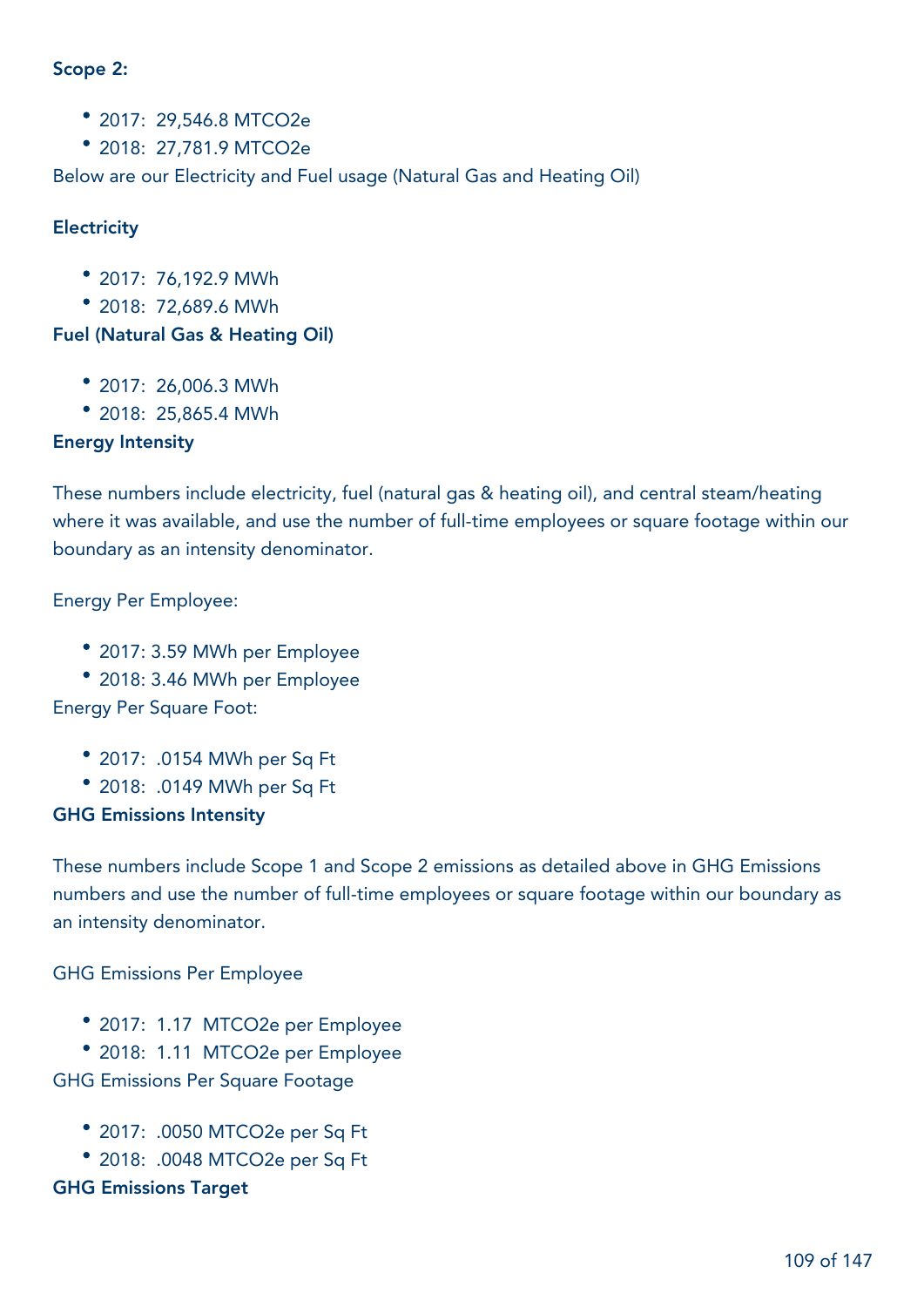IPG has a Scope 2 relative intensity target for a 10% reduction by 2030 in metric tons CO2e per employee from a baseline of 2015.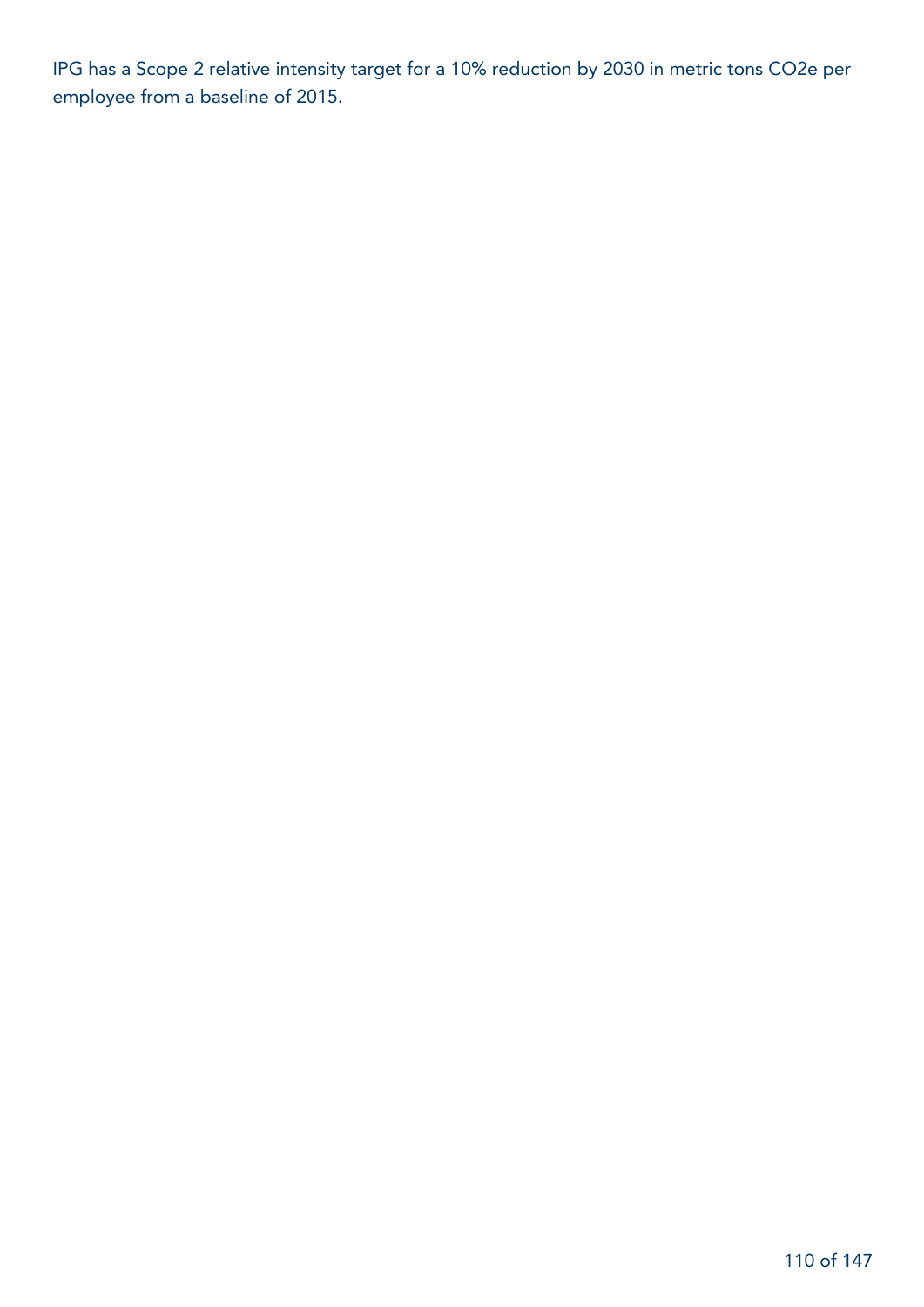# **Emissions**

Topic-Specific Standards

| <b>GRI</b><br>Indicator | Reporting<br>Level | Description                                                           | Reference / Response                                                                                        | <b>UN Global</b><br>Compact<br>Principle<br>Alignment |
|-------------------------|--------------------|-----------------------------------------------------------------------|-------------------------------------------------------------------------------------------------------------|-------------------------------------------------------|
| $305 - 1$               | Partial            | Direct greenhouse gas<br>(GHG) emissions (Scope 1)                    | Note this response is<br>cross-referenced for<br>302-1, 302-3, 302-4,<br>305-1, 305-2, 305-4,<br>and 305-5. | <b>Principle 8:</b><br>Environment                    |
| $305 - 2$               | Partial            | <b>Energy indirect</b><br>greenhouse gas (GHG)<br>emissions (Scope 2) | Note this response is<br>cross-referenced for<br>302-1, 302-3, 302-4,<br>305-1, 305-2, 305-4,<br>and 305-5. | <b>Principle 8:</b><br>Environment                    |
| $305 - 4$               | Partial            | Greenhouse gas (GHG)<br>emissions intensity                           | Note this response is<br>cross-referenced for<br>302-1, 302-3, 302-4,<br>305-1, 305-2, 305-4,<br>and 305-5. | <b>Principle 8:</b><br>Environment                    |
| $305 - 5$               | Partial            | Reduction of greenhouse<br>gas (GHG) emissions                        | Note this response is<br>cross-referenced for<br>302-1, 302-3, 302-4,<br>305-1, 305-2, 305-4,<br>and 305-5. | <b>Principle 9:</b><br>Environment                    |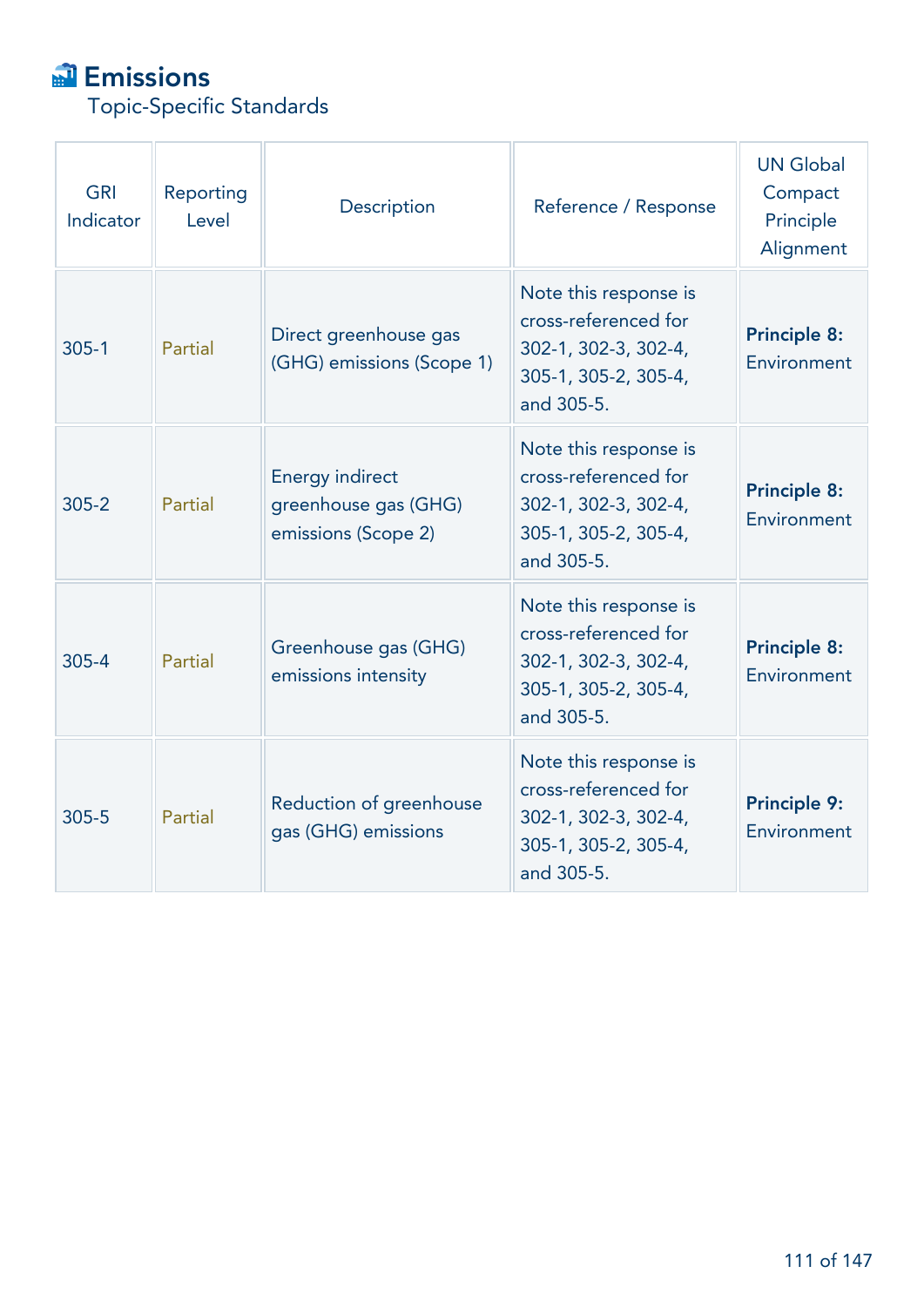# Supplier Environmental Assessment

Topic-Specific Standards

| <b>GRI</b><br>Indicator | Reporting<br>Level | <b>Description</b> | Reference / Response | <b>UN Global</b><br>Compact<br>Principle<br>Alignment |
|-------------------------|--------------------|--------------------|----------------------|-------------------------------------------------------|
|-------------------------|--------------------|--------------------|----------------------|-------------------------------------------------------|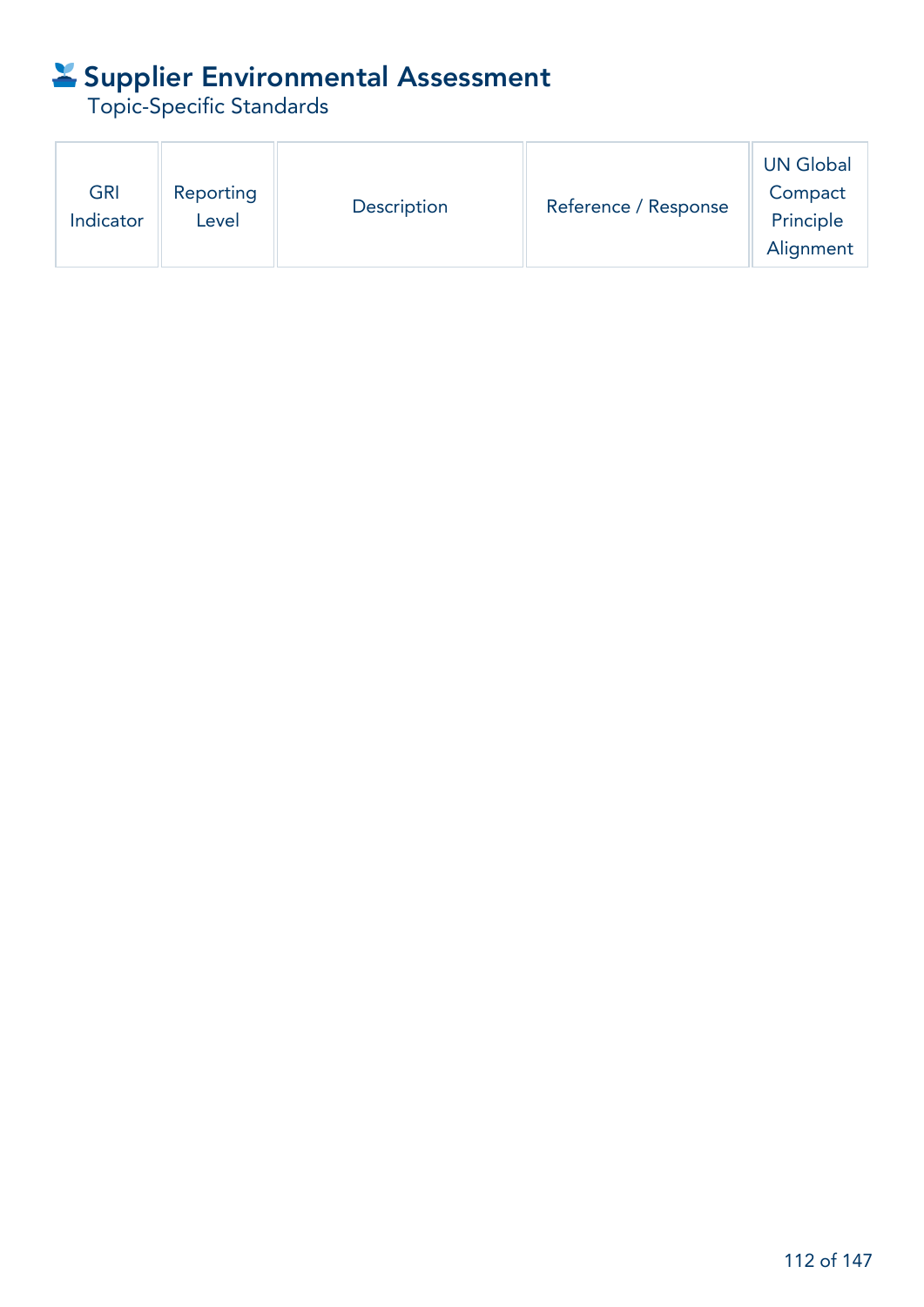# Employment

Topic-Specific Standards

| <b>GRI</b> Indicator | Reporting Level |
|----------------------|-----------------|
| $401 - 1$            | Partial         |

Total number and rates of new employee hires and employee turn gender and region

Note this response is cross-referenced for 102-8, 401-1, 401-2, 4

Note this response is cross-referenced for 102-8, 401-1, 401-2, 4

Ours is a talent-driven business and our employees are our most that to be successful in a creative industry, it is key that our em of our clients consumers, and that we ensure a workplace that e equity and inclusion at all levels.

IPG began its formal diversity and inclusion (D&I) commitment mo the first company in our industry to hire a dedicated Director of I ensure accountability, our executives compensation is linked to diversity and inclusion and we have instituted a comprehensive c inclusion program. D&I initiatives include our business resource building programs, as well as training around topics like unconsc measure the inclusiveness of our culture with a company-wide cli has received numerous honors for its diversity and inclusion prog include 11 years on Ctchrep of HRIC es Equality in Ich diers t-time inclusion on th Bloombergd@enEquality Index

The information in this section focuses on the composition of our employees are trained through our varied and robust development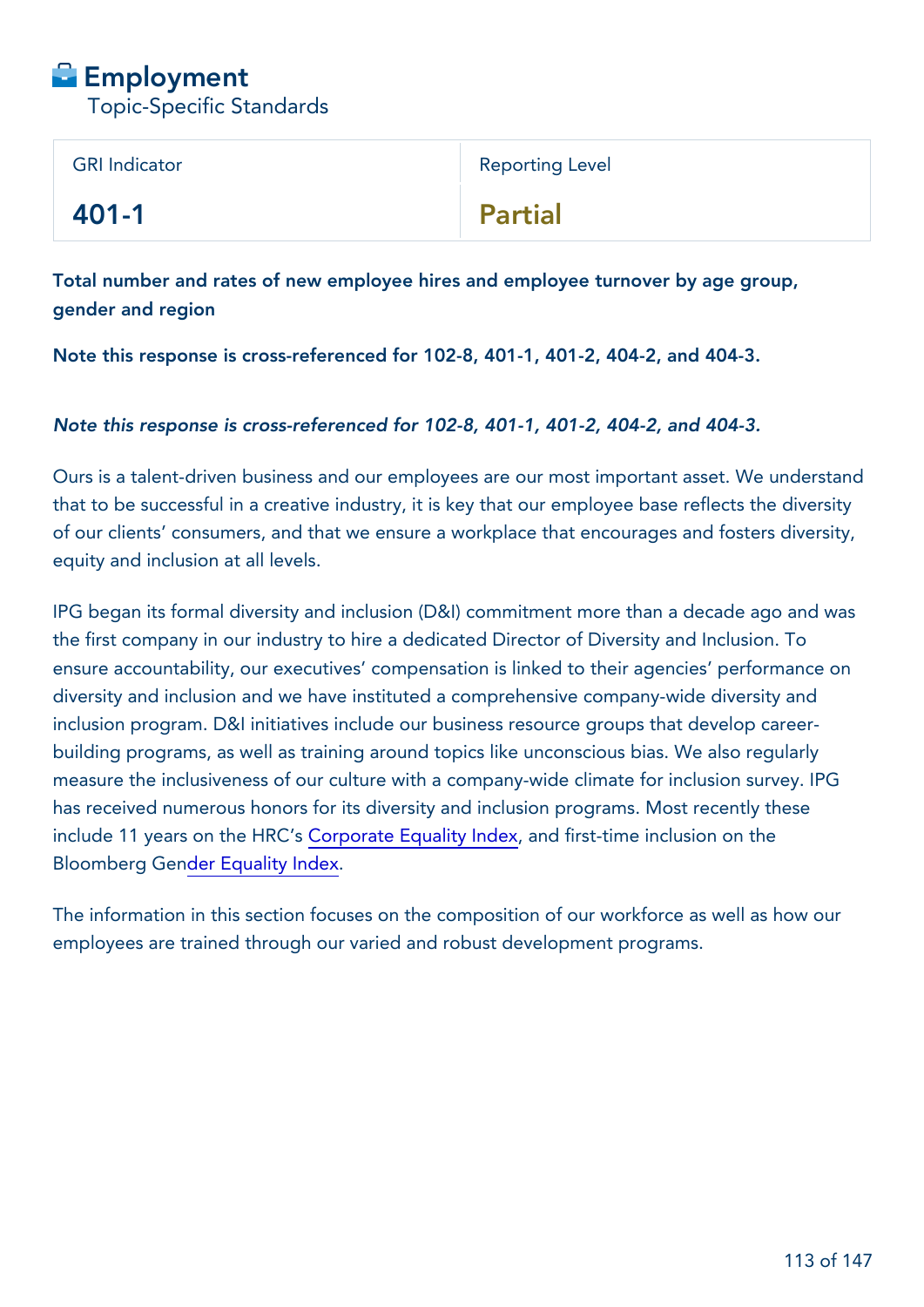102-8 and 401-1 Report the total number of employees by employment contract and gender, number of permanent employees by employment type and gender, total workforce by employees and supervised workers and by gender, the total workforce by region and gender, report whether a substantial portion of the organizations work is performed by workers who are legally recognized as self-employed, or by individuals other than employees or supervised workers, including employees and supervised employees of contractors, report any significant variations in employment numbers

## Total number and rates of new employee hires and employee turnover by age group, gender and region

IPG exceeded the US National External Workforce Benchmark in both "Officials and Managers" and "Professionals" categories for women in 2018

Additional results from IPG's 2018 workforce data show that:

- Total minorities make up 21.6% of US "Officials and Managers," an increase of 123% since 2005.
- The "Professional" talent base is 29.2% minority, an increase of 52% since 2005.
- Women make up 55% of all the company's managers including executive, senior and mid management – an increase of 18% since 2005

## 401-2 Benefits provided to full-time employees that are not provided to temporary or parttime employees, by significant locations of operation

Full-time and part-time employees working 20 hours or more on a regular basis receive a full range of benefits. For the temporary employee population, an employee must work an average of 30 hours per week or more over a 12-month period in order to be eligible for the IPG Medical plan only. They are excluded from all other benefits.

We do not make a distinction by location, if an employee is on the IPG payroll and meets the requirements, they are offered benefits.

## 404-2 Programs for Skills Management and Lifelong Learning That Support the Continued Employability of Employees and Assist Them in Managing Career Ending

Recruiting, retaining and promoting great talent is key to IPG's long-term success. Skills training and executive development are important components of how we work with our people to ensure their success and the continued success of IPG.

### Educational Assistance

IPG encourages and financially supports continuing education and development programs that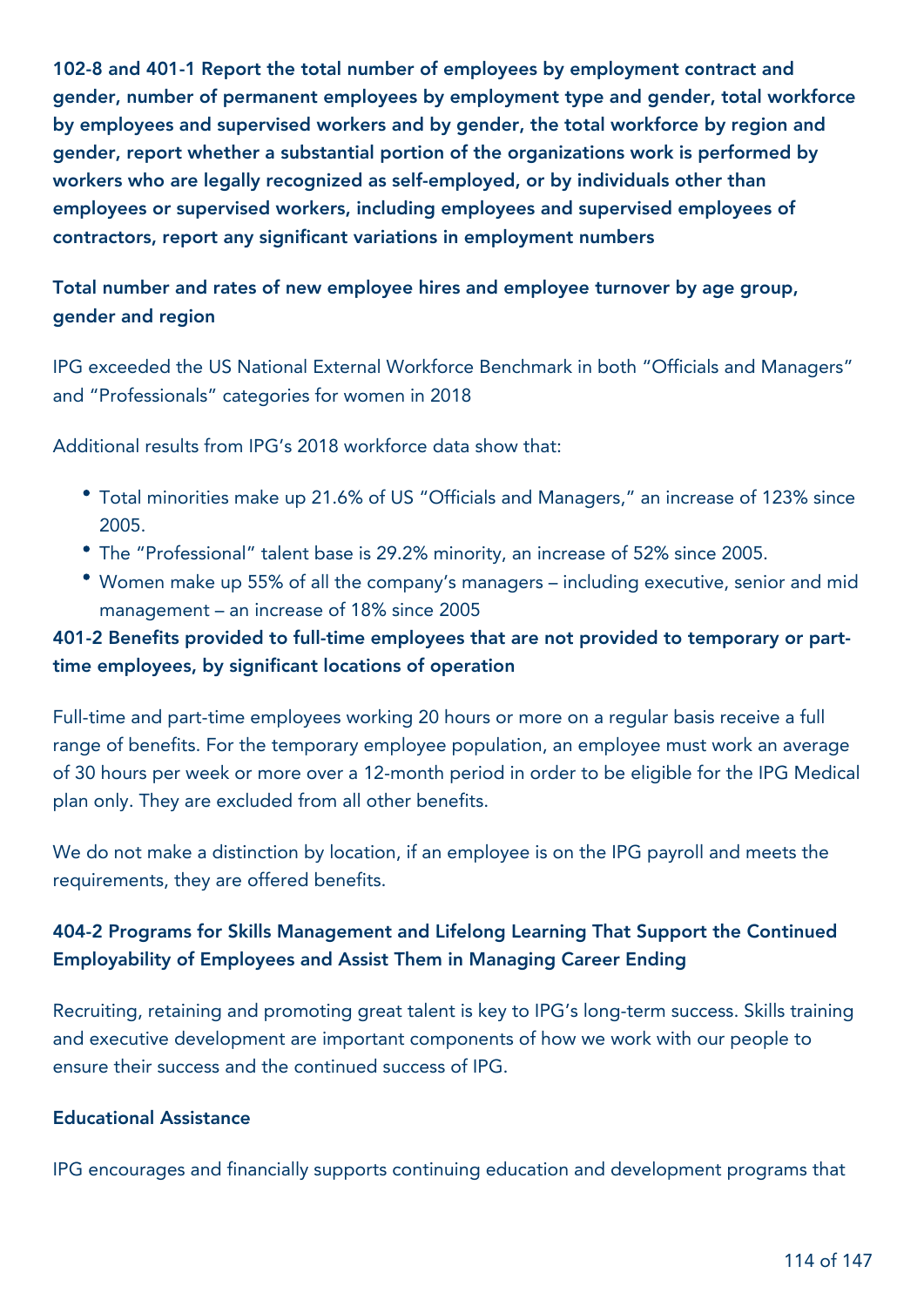meet the career goals of our employees which are aligned with the needs of our business. Regular full-time and part-time employees can achieve professional career goals by taking jobrelated courses at an accredited school, college or university and be reimbursed for up to 75 percent of the tuition expenses. Whether taking a standalone course, or making a commitment to a bachelor's or master's degree program, attending traditional-style classes or non-traditional (e.g., on-line or accelerated) programs, employees and their managers work together to support development.

### Individual Department Training

It is critical for employees to maintain required credentials, gain skills with new technologies, manage department change, keep up with role-specific information, and onboard to new roles. Whatever the situation, individual departments provide training through a variety of means including staff meetings, global conferences, in-house speakers, periodicals/online services and colleague-to-colleague instruction.

#### Skills-Building Training

IPG offers managers and employees skill-building training via live classroom and live and recorded webcasts for employees across the globe to enhance foundational skills including coaching, interviewing, project management, workplace respect, unconscious bias, career development, presentation skills, business writing, emotional intelligence, communication, conflict resolution, customer service and performance management. Our training programs aim to educate employees on core competencies and empower participants to bring to life such skills in the workplace.

#### Global Training

Operating ethically and with the highest standards of integrity is critical to our continued success. IPG's Code of Conduct forms the basis of how we interact with each other, with our vendors and with our clients. Each year, IPG provides employees with training on the Code of Conduct, and highlights different topics of particular importance to focus on during these trainings.

#### Empowership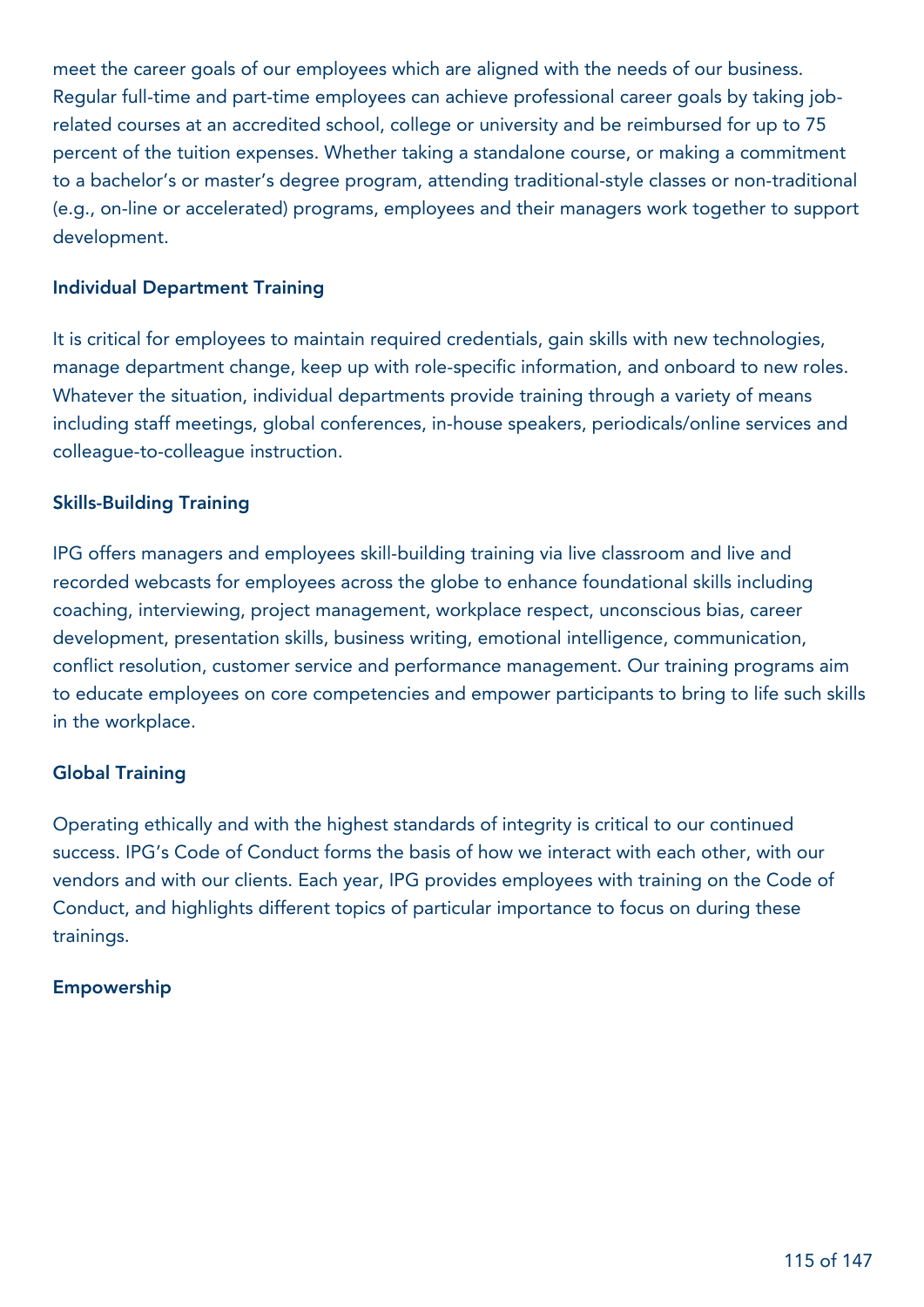Empowership is a one-year remote-access learning and development program that helps professional women thrive by building their leadership competencies from the inside out. Empowership provides 24/7 access to relevant and dynamic training resources, uplifting inspiration, practical how-to guidance, and a robust female community. Through webinars, group calls, Q&A sessions with industry experts, digital resources and a peer forum, we empower women to thrive in all areas of their lives.

IPG Leadership Lab The IPG Leadership Lab is a selective global executive development program for senior-level leaders within IPG agencies. The program draws high potential executives from across IPG and provides an intensive leadership development experience featuring in-market immersion, engagement with IPG executives, cross-agency peer coaching, and personal leadership feedback and planning. Held yearly since 2013, the IPG Leadership Lab has strengthened agency leadership while enhancing collaboration across IPG.

### Internship Program

The IPG Internship program offers students meaningful projects that provide an introduction to our industry while also developing a highly-valued future talent pool. Interns are provided with the tools and guidance that allow their roles to be hands-on educational experiences. Working with knowledgeable mentors, interns gain exposure to a broad range of processes and new technologies as well as substantive knowledge about our industry. Internships are offered during the summer and in a limited number of areas, year round.

#### Transition Assistance

IPG provides employees with support, as needed, through many transitions that take place over the employment life cycle (e.g., transitioning to a new role, transitioning back to work from a leave of absence or transitioning to retirement). This might include retirement and financial planning resources, coaching and career guidance, work-life balance resources and flexible work arrangements.

IPG Learning & Development Site – This site provides a wealth of diverse online courses and provides resources at employees' fingertips. There are multiple skill-building courses offered on management and leadership, performance management, writing & communication, diversity & inclusion, customer service, project management and personal development. Also offered are a wide variety of technical courses. Many of these courses are offered in multiple languages to meet the needs of our global population.

MyLead – MyLead is an IPG enterprise-wide offered program, targeting senior managers for leadership development. It is an interactive leadership immersion experience which includes business simulation and real-time executive coaching. The program is designed to develop areas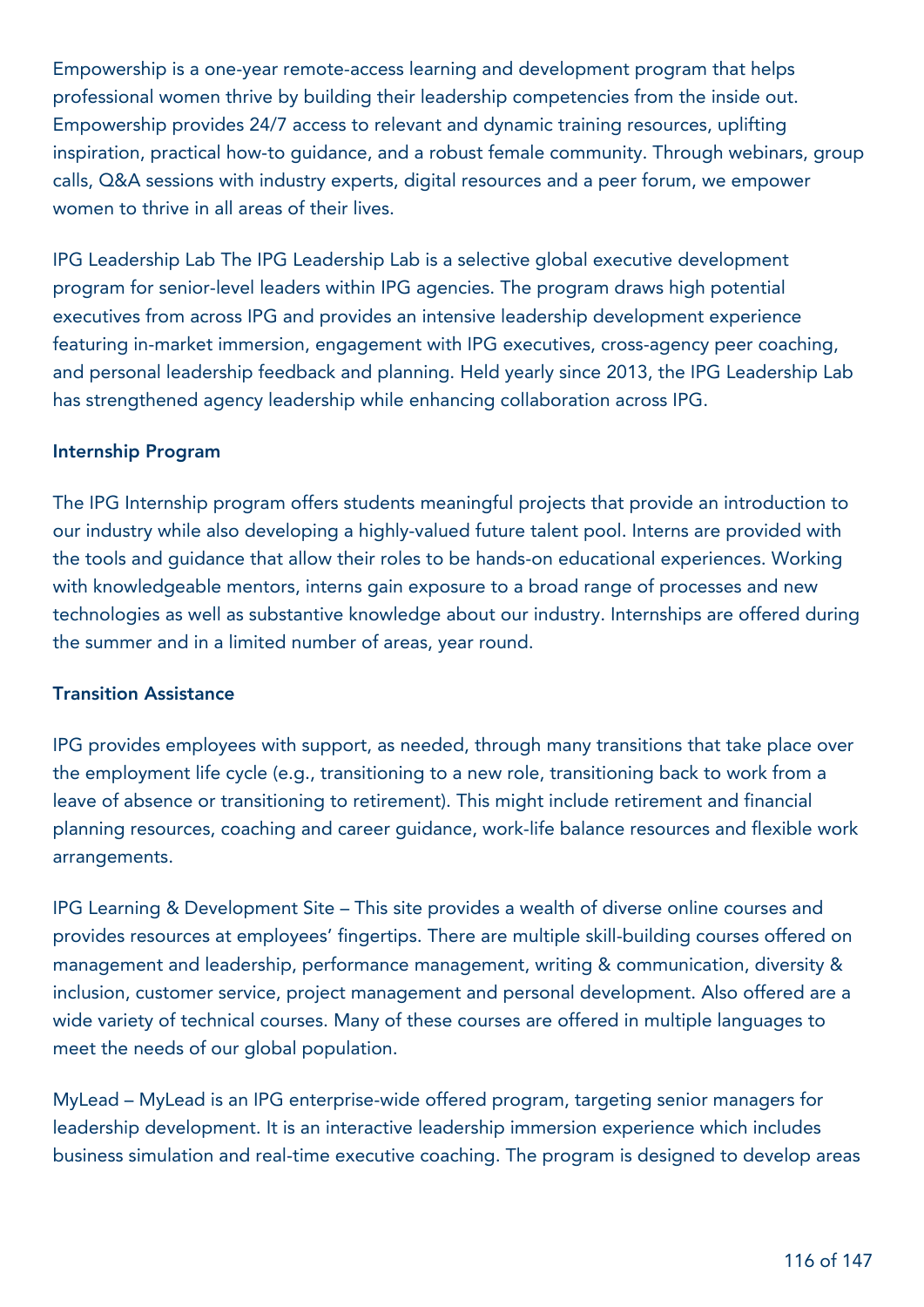of responsibility that are most relevant to leadership roles in our industry and include Business Leadership, Client Leadership, and People Leadership.

The Art and Science of Leadership (TASL) – Like MyLead, TASL is an IPG enterprise-wide offering. This offering targets newer managers or those who need to further develop their core management skills. TASL participants learn key facets of leadership via an on-line, interactive experience. Participants are also involved in business simulations in which they face realistic skill challenges. An executive coach partners with each participant to discuss his/her activities, provides the participant with specific behavioral feedback, helps plan for future development, and helps the participant to apply the new skills back at work.

### 404-3

## Percentage of employees receiving regular performance and career development reviews, by gender and by employee category

IPG advocates for all employees to actively participate and invest in performance management. Aligning individual goals with organizational objectives not only allows employees to better understand what is expected of them, and how important their contributions are to the business, but it also empowers them to champion their own personal development.

Our corporate process is guided by an ePerformance on-line tool. The tool is a catalyst to promote discussion between managers and employees about personal and business goals, development plans and career aspirations. Approximately three quarters of IPG employees actively participate in our on-line performance management process.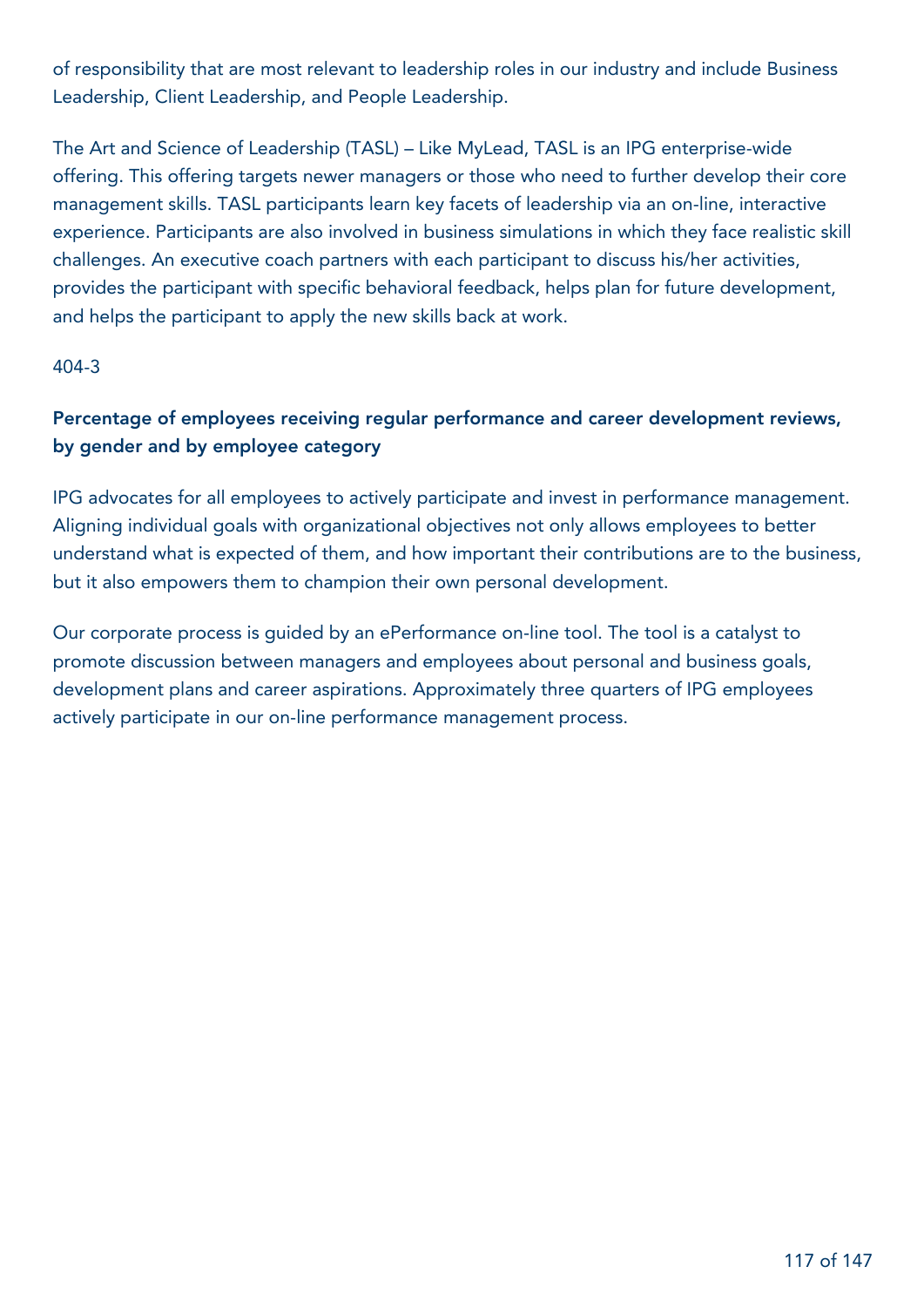# **Employment**

Topic-Specific Standards

| <b>GRI</b> Indicator | <b>Reporting Level</b> |
|----------------------|------------------------|
| 401-2                | <b>Partial</b>         |

Benefits provided to full-time employees that are not provided to temporary or part-time employees, by significant locations of operation

Note this response is cross-referenced for 102-8, 401-1, 401-2, 404-2, and 404-3.

Disclosure 401-2

### IPG Employees

*Note this response is cross-referenced for 102-8, 401-1, 401-2, 404-2, and 404-3*

Ours is a talent-driven business and our employees are our most important asset. We understand that to be successful in a creative industry, it is key that our employee base reflects the diversity of our clients' consumers, and that we ensure a workplace that encourages and accepts diversity.

IPG began its formal diversity and inclusion (D&I) commitment more than a decade ago and was the first company in our industry to hire a dedicated Director of Diversity and Inclusion. To ensure accountability, our executives' compensation is linked to their agencies' performance on diversity and inclusion and we have instituted a comprehensive company-wide diversity and inclusion program. D&I initiatives include our business resource groups that develop careerbuilding programs, as well as training around topics like unconscious bias. We are also unique in our industry in that we regularly measure the inclusiveness of our culture with a company-wide climate for inclusion survey. IPG has received numerous honors for its diversity and inclusion programs. These include the 2016 Champions of Diversity Exemplary Best Practices Award from the New York Urban League, nine 100 percent scores on the Corporate Equality Index, an annual survey by the Human Rights Campaign (HRC) ranking companies based on their policies and practices relating to gay, lesbian, bisexual and transgender employees and recognition for gender diversity on our board by the Women's Forum of New York.

The information in this section focuses on the composition of our workforce as well as how our employees are trained through our varied and robust development programs.

102-8 and 401-1 Report the total number of employees by employment contract and gender, number of permanent employees by employment type and gender, total workforce by employees and supervised workers and by gender, the total workforce by region and gender, report whether a substantial portion of the organizations work is performed by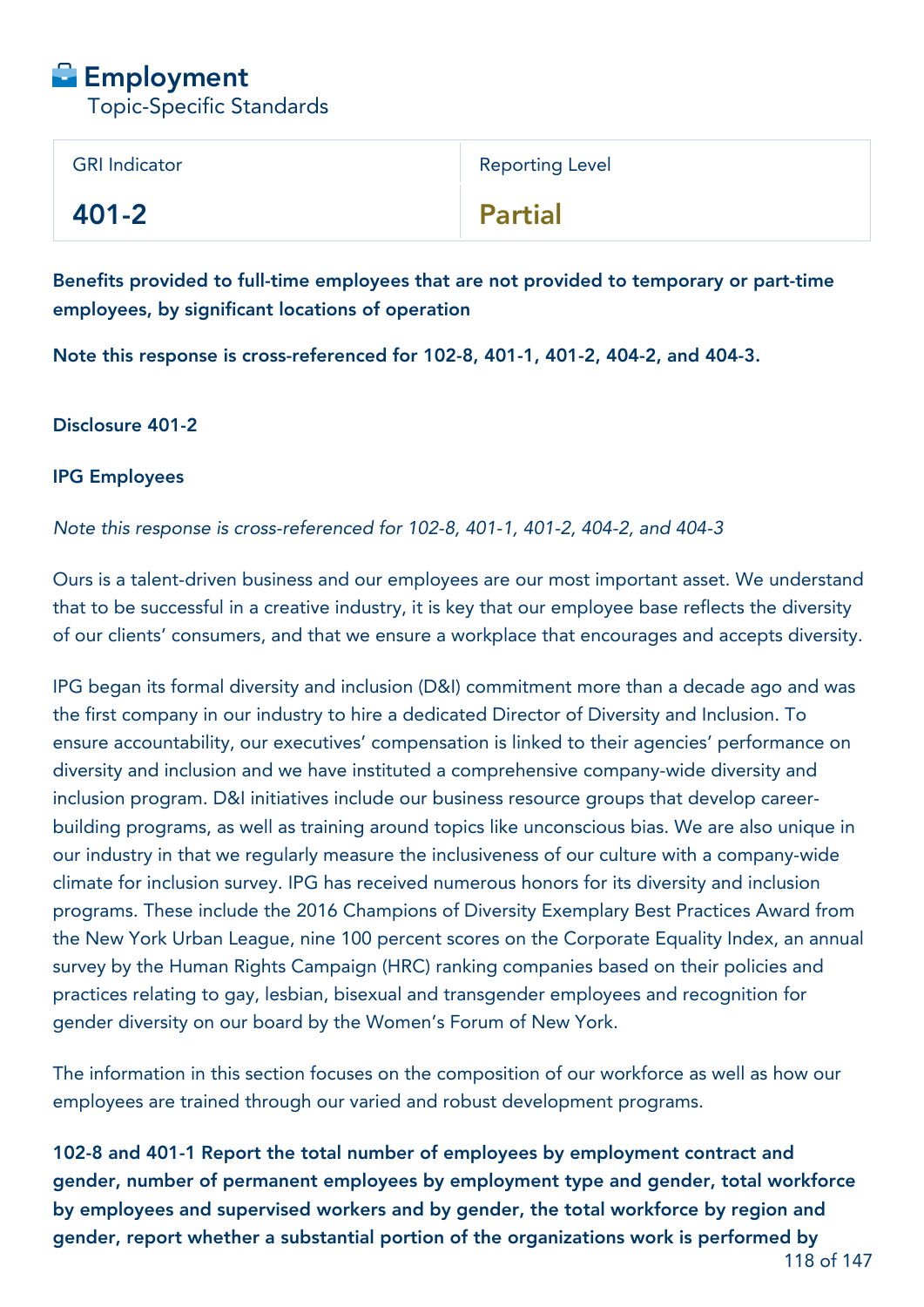workers who are legally recognized as self-employed, or by individuals other than employees or supervised workers, including employees and supervised employees of contractors, report any significant variations in employment numbers

## Total number and rates of new employee hires and employee turnover by age group, gender and region

IPG exceeded the U.S. Ad Industry External Workforce Benchmark in both "Officials and Managers" and "Professionals" categories for women and total minorities in 2017, the most recent annual filings.

Additional results from IPG's 2017 workforce data show that:

- Total minorities make up 21% of US "Officials and Managers," an increase of 117% since 2005.
- The "Professional" talent base is 28% minority, an increase of 48% since 2005.
- Women make up 55% of all the company's managers including executive, senior and mid management – an increase of 17% since 2005.

401-2 Benefits provided to full-time employees that are not provided to temporary or part-time employees, by significant locations of operation Full-time and part-time employees working 20 hours or more on a regular basis receive a full range of medical benefits. For the temporary employee population, an employee must work an average of 30 hours per week or more over a 12-month period in order to be eligible for the IPG Medical plan only. They are excluded from all other benefits.

We do not make a distinction by location, if an employee is on the IPG payroll and meets the requirements, they are offered benefits.

## 404-2 Programs for Skills Management and Lifelong Learning That Support the Continued Employability of Employees and Assist Them in Managing Career Ending

Recruiting, retaining and promoting great talent is key to our long-term success. Skills training and executive development are important components of how we work with our people to ensure their success and the continued success of IPG.

## Programs for Skills Management and Lifelong Learning That Support the Continued Employability of Employees and Assist Them in Managing Career Ending

Recruiting, retaining and promoting great talent is key to our long-term success. Skills training and executive development are important components of how we work with our people to ensure their success and the continued success of IPG.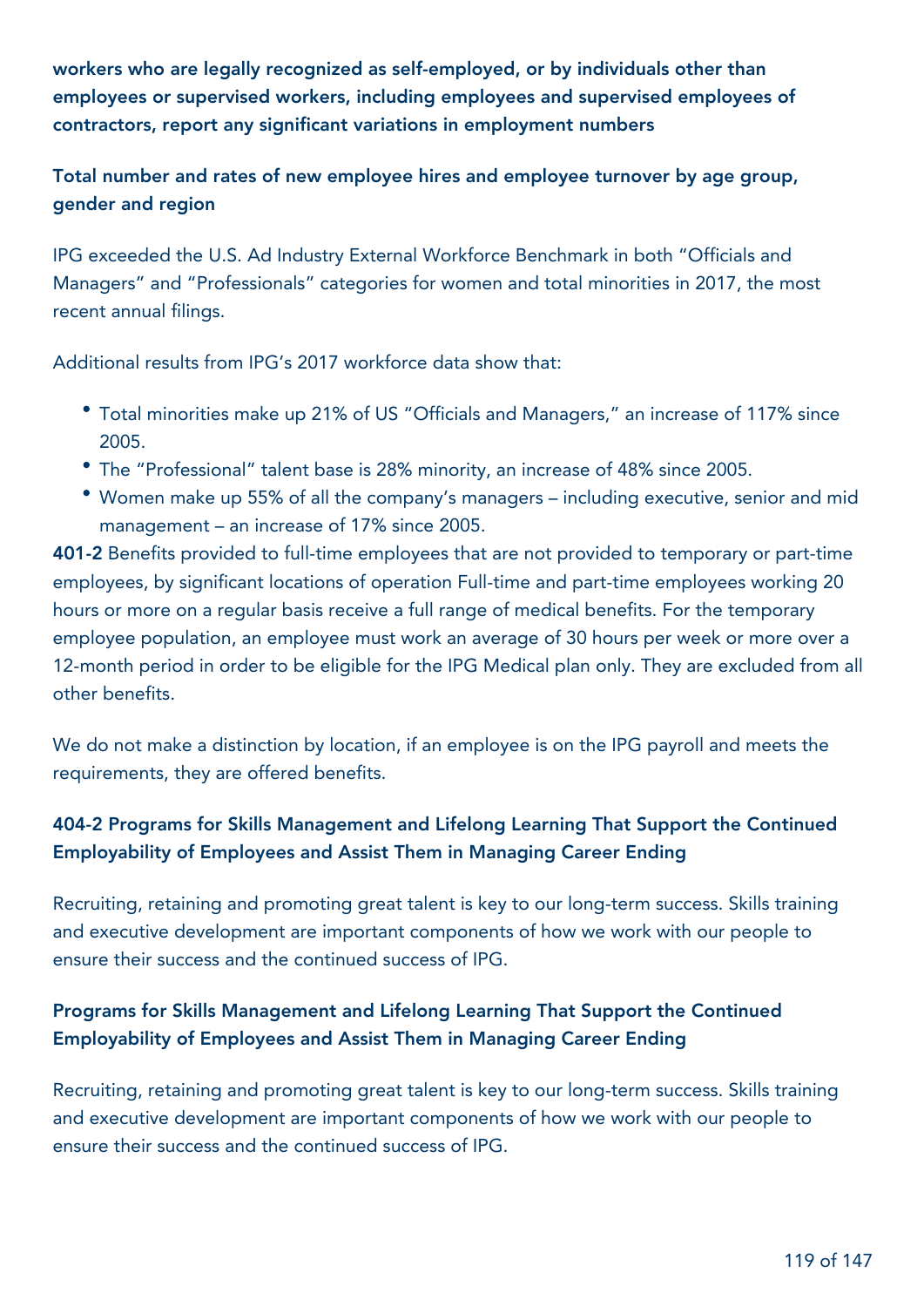Educational Assistance IPG encourages and financially supports continuing education and development programs that meet the career goals of our employees which are aligned with the needs of our business. Regular full-time and part-time employees can achieve professional career goals by taking job-related courses at an accredited school, college or university and be reimbursed for up to 75 percent of the tuition expenses. Whether taking a standalone course or making a commitment to a bachelor's or master's degree program, attending traditional-style classes or non-traditional (e.g., on-line or accelerated) programs, employees and their managers work together to support development.

Individual Department Training It is critical for employees to maintain required credentials, gain skills with new technologies, manage department change, keep up with role-specific information, and onboard to new roles. Whatever the situation, individual departments provide training through a variety of means including staff meetings, global conferences, in-house speakers, periodicals/online services and colleague-to-colleague instruction.

### Skills-Building Training

IPG offers managers and employees skill-building training via live classroom and live and recorded webcasts for employees across the globe to enhance foundational skills including coaching, interviewing, project management, workplace respect, unconscious bias, career development, presentation skills, communication, conflict resolution, customer service and performance management. Our training programs aim to educate employees on core competencies and empower participants to bring to life such skills in the workplace.

### Global Training

Operating ethically and with the highest standards of integrity is critical to our continued success. IPG's Code of Conduct forms the basis of how we interact with each other, with our vendors and with our clients. Each year, IPG provides employees with training on the Code of Conduct, and highlights different topics of particular importance to focus on during these trainings.

### Empowership

Empowership is a one-year remote-access learning and development program that helps professional women thrive by building their leadership competencies from the inside out. Empowership provides 24/7 access to relevant and dynamic training resources, uplifting inspiration, practical how-to guidance, and a robust female community. Through webinars, group calls, Q&A sessions with industry experts, digital resources and a peer forum, we empower women to thrive in all areas of their lives.

IPG Leadership Lab The IPG Leadership Lab is a selective global executive development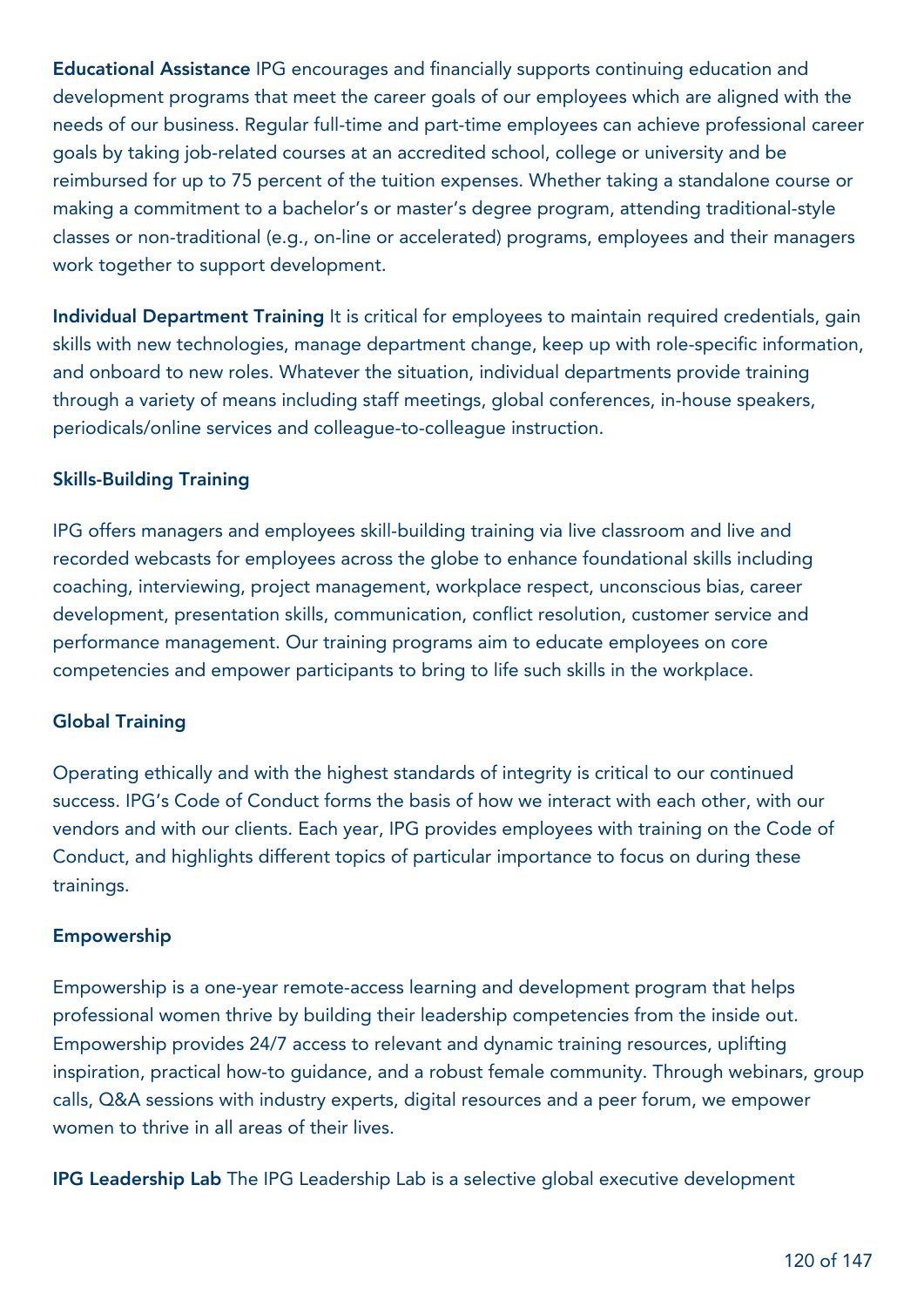program for senior-level leaders within IPG agencies. The program draws high potential executives from across IPG and provides an intensive leadership development experience featuring in-market immersion, engagement with IPG executives, cross-agency peer coaching, and personal leadership feedback and planning. Held yearly since 2013, the IPG Leadership Lab has strengthened agency leadership while enhancing collaboration across IPG.

#### Internship Program

The IPG Internship program offers students meaningful projects that provide an introduction to our industry while also developing a highly-valued future talent pool. Interns are provided with the tools and guidance that allow their roles to be hands-on educational experiences. Working with knowledgeable mentors, interns gain exposure to a broad range of processes and new technologies as well as substantive knowledge about our industry. Internships are offered during the summer and in a limited number of areas, year round.

### Transition Assistance

IPG provides employees with support, as needed, through many transitions that take place over the employment life cycle (e.g., transitioning to a new role, transitioning back to work from a leave of absence or transitioning to retirement). This might include retirement and financial planning resources, coaching and career guidance, work-life balance resources and flexible work arrangements.

IPG Learning & Development Site – This site provides a wealth of diverse online courses and provides resources at employees' fingertips. There are multiple skill-building courses offered on management and leadership, performance management, writing & communication, diversity & inclusion, customer service, project management and personal development. Also offered are a wide variety of technical courses. Many of these courses are offered in multiple languages to meet the needs of our global population.

MyLead – MyLead is an IPG enterprise-wide offered program, targeting senior managers for leadership development. It is an interactive leadership immersion experience which includes business simulation and real-time executive coaching. The program is designed to develop areas of responsibility that are most relevant to leadership roles in our industry and include Business Leadership, Client Leadership, and People Leadership.

The Art and Science of Leadership (TASL) – Like MyLead, TASL is an IPG enterprise-wide offering. This offering targets newer managers or those who need to further develop their core management skills. TASL participants learn key facets of leadership via an on-line, interactive experience. Participants are also involved in business simulations in which they face realistic skill challenges. An executive coach partners with each participant to discuss his/her activities,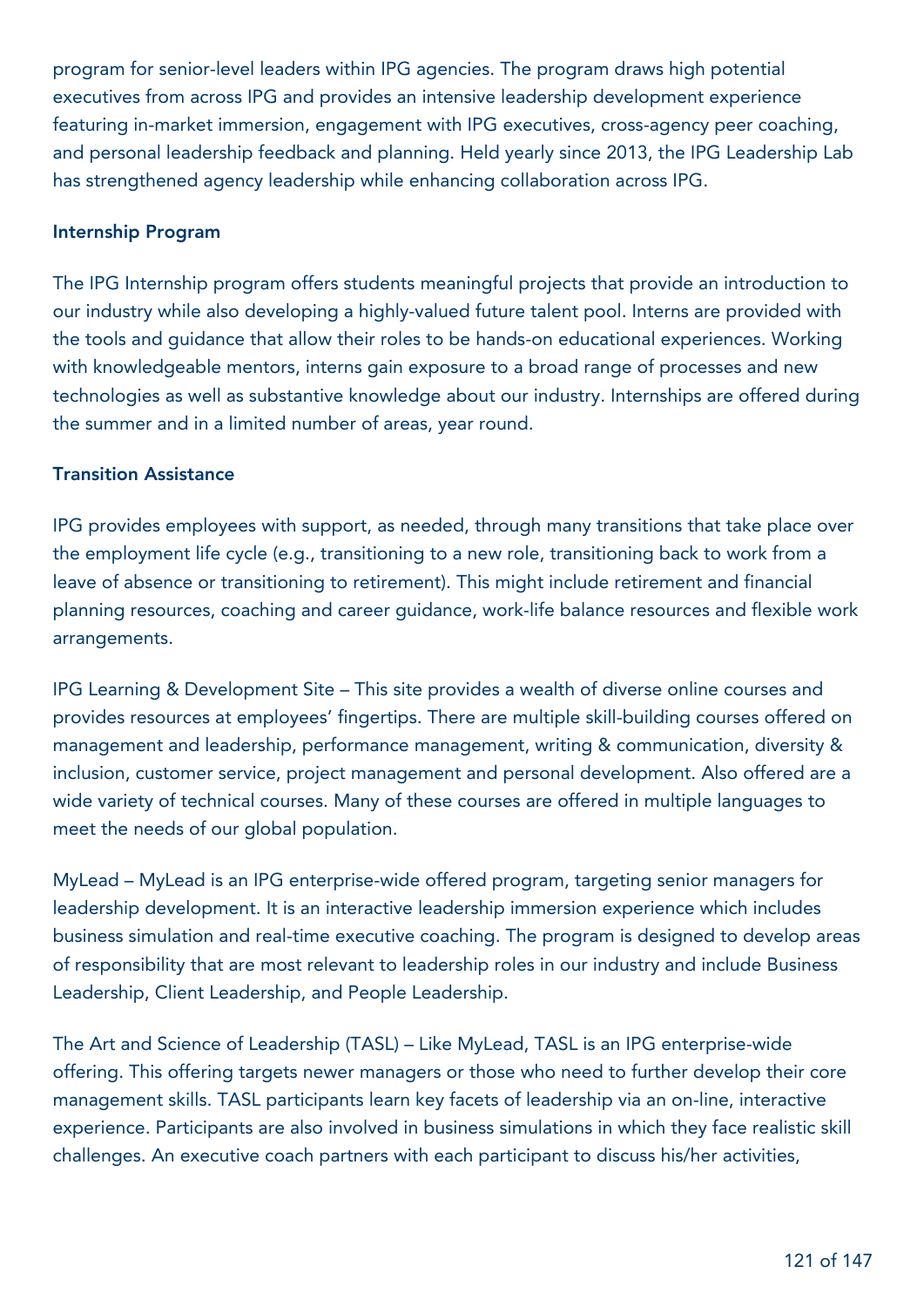provides the participant with specific behavioral feedback, helps plan for future development, and helps the participant to apply the new skills back at work.

404-3 Percentage of employees receiving regular performance and career development reviews, by gender and by employee category Performance Management – IPG advocates for all employees to actively participate and invest in performance management. Aligning individual goals with organizational objectives not only allows employees to better understand what is expected of them and how important their contributions are to the business, but it also empowers them to champion their own personal development. Our corporate process is guided by a new ePerformance on-line tool. The tool is a catalyst to promote discussion between managers and employees about personal and business goals, development plans and career aspirations. Approximately three quarters of IPG employees actively participate in our on-line performance management process.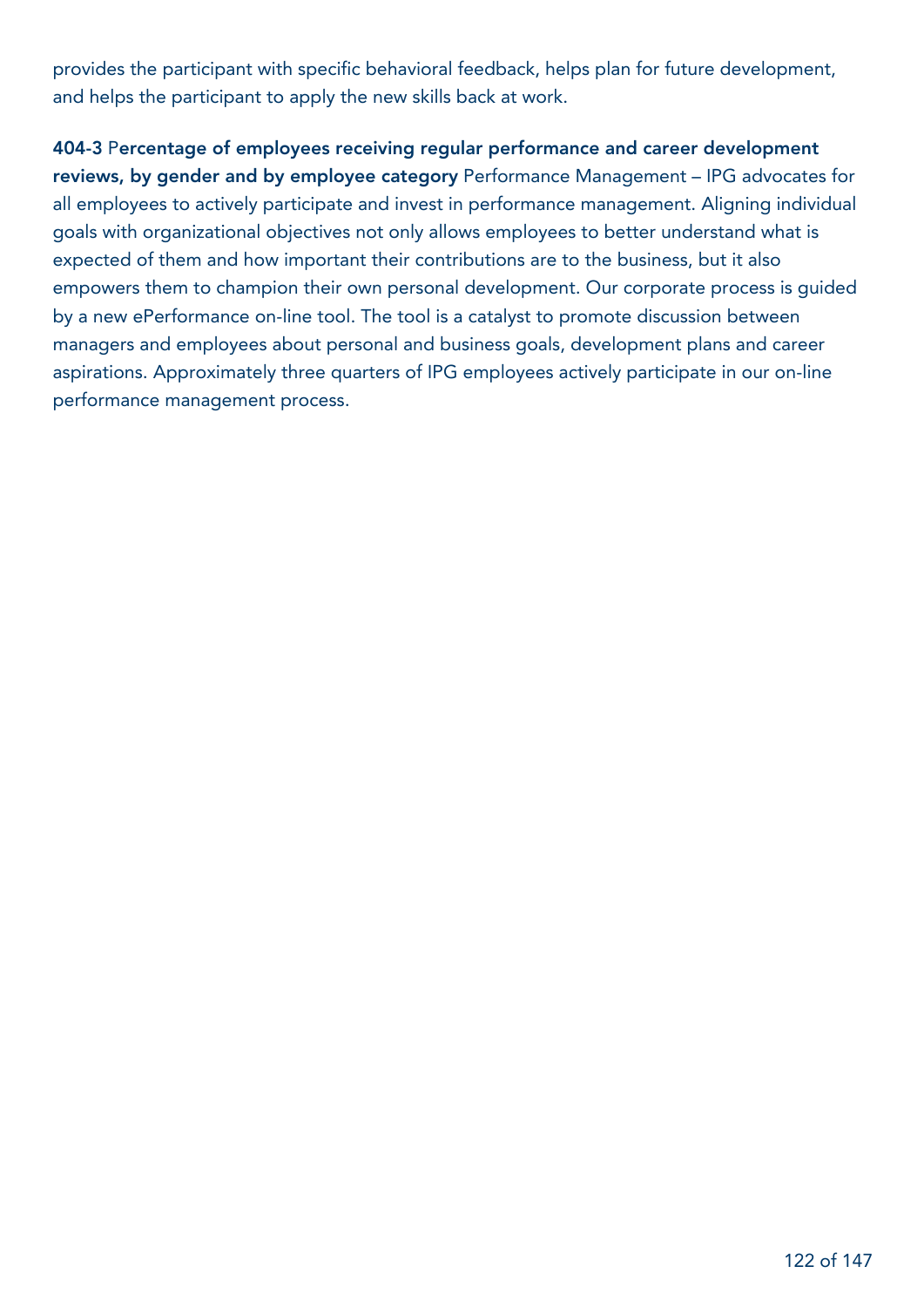# Employment

Topic-Specific Standards

| <b>GRI</b><br>Indicator | Reporting<br>Level | Description                                                                                                                                               | Reference / Response                                                                       | <b>UN Global</b><br>Compact<br>Principle<br>Alignment |
|-------------------------|--------------------|-----------------------------------------------------------------------------------------------------------------------------------------------------------|--------------------------------------------------------------------------------------------|-------------------------------------------------------|
| $401 - 1$               | Partial            | Total number and rates of<br>new employee hires and<br>employee turnover by age<br>group, gender and region                                               | Note this response is<br>cross-referenced for<br>102-8, 401-1, 401-2,<br>404-2, and 404-3. | Principle 6:<br>Labour                                |
| $401 - 2$               | Partial            | Benefits provided to full-<br>time employees that are<br>not provided to temporary<br>or part-time employees, by<br>significant locations of<br>operation | Note this response is<br>cross-referenced for<br>102-8, 401-1, 401-2,<br>404-2, and 404-3. | Principle 6:<br>Labour                                |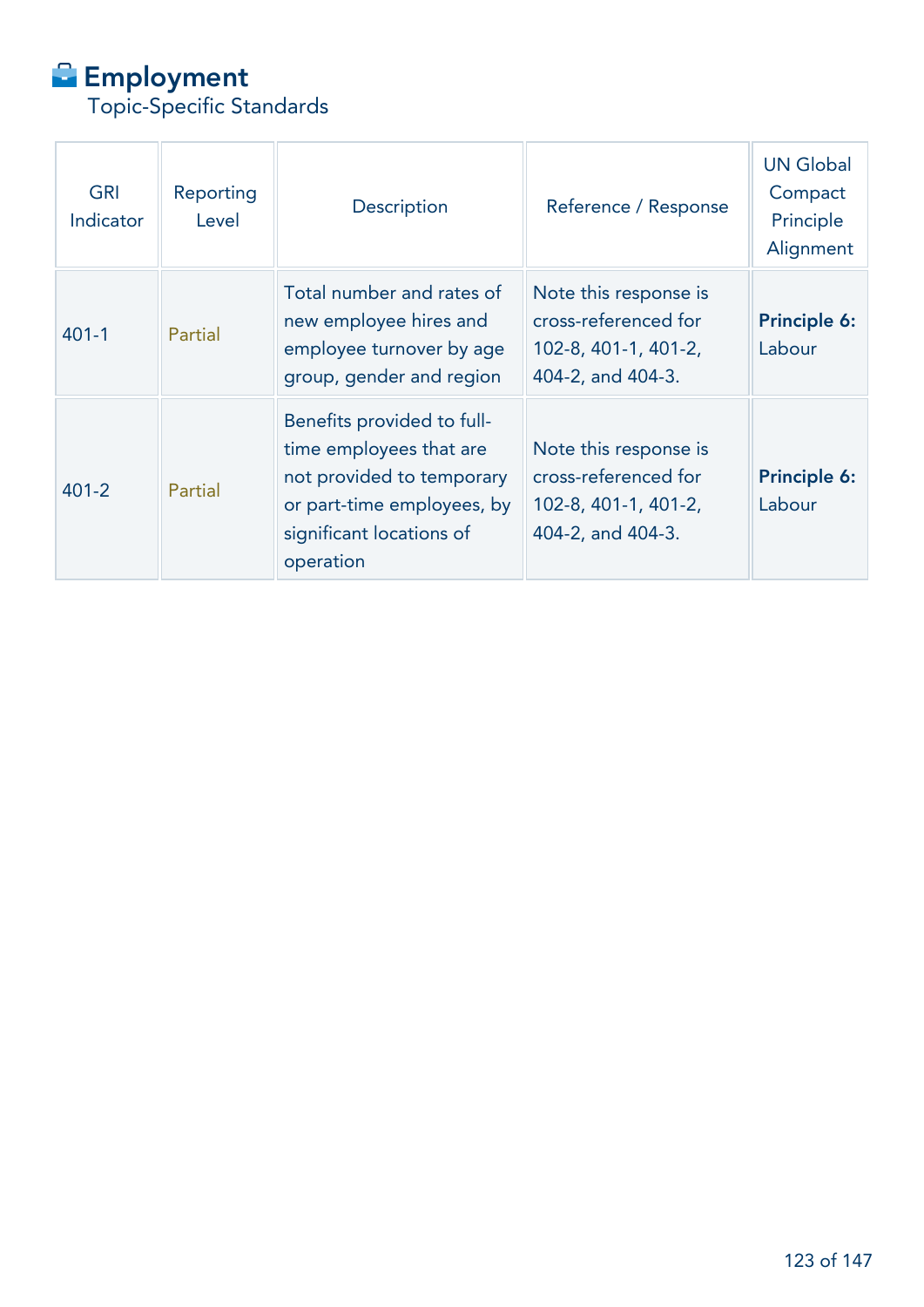# Diversity and Equal Opportunity Topic-Specific Standards

| <b>GRI</b> Indicator | Reporting Level |
|----------------------|-----------------|
| $405 - 1$            | Complete        |

Composition of governance bodies and breakdown of employees p according to gender, age group, minority group membership, and diversity

Diversity and Inclusion have been priorities for IPG for more than

See also:

[IPG Hosts Inclusion](https://www.interpublic.com/news/ipg-hosts-inclusion-forum-call/) Fldrom/CGalB [IPG Leaders Participate in 3](https://www.interpublic.com/news/ipg-leaders-participate-in-3-conference/) 1% / C 3 h 2 0 1 & n c e [IPG to Host National Day of Understanding Focused on Issues](https://www.interpublic.com/news/ipg-to-host-national-day-of-understanding-focused-on-issues-of-race-ethnicity-and-inclusion/) of 12/06/2018

Disclosure 405-1

Composition of governance bodies and breakdown of employees p according to gender, age group, minority group membership, and diversity

Composition of governance bodies and breakdown of employees p according to gender, age group, minority group membership, and

Three out of eleven of IPG s board members, or more than 25% a

In 2011, Dawn Hudson, Vice Chairman of the Parthenon Group wa 2007, Jocelyn Carter-Miller, President of TechEdVentures, a com educates children, families and the community through charter sc programs, joined the board. Also in 2007, Mary J. Steele Guilfoi to serve on its audit committee.

Additional results from IPG s 2017 workforce data show that:

- Total minorities make up 21% of US Officials and Managers,
- \* The Professional talent base is 28% minority, an increase of
- \* Women make up 55% of all the company s managers including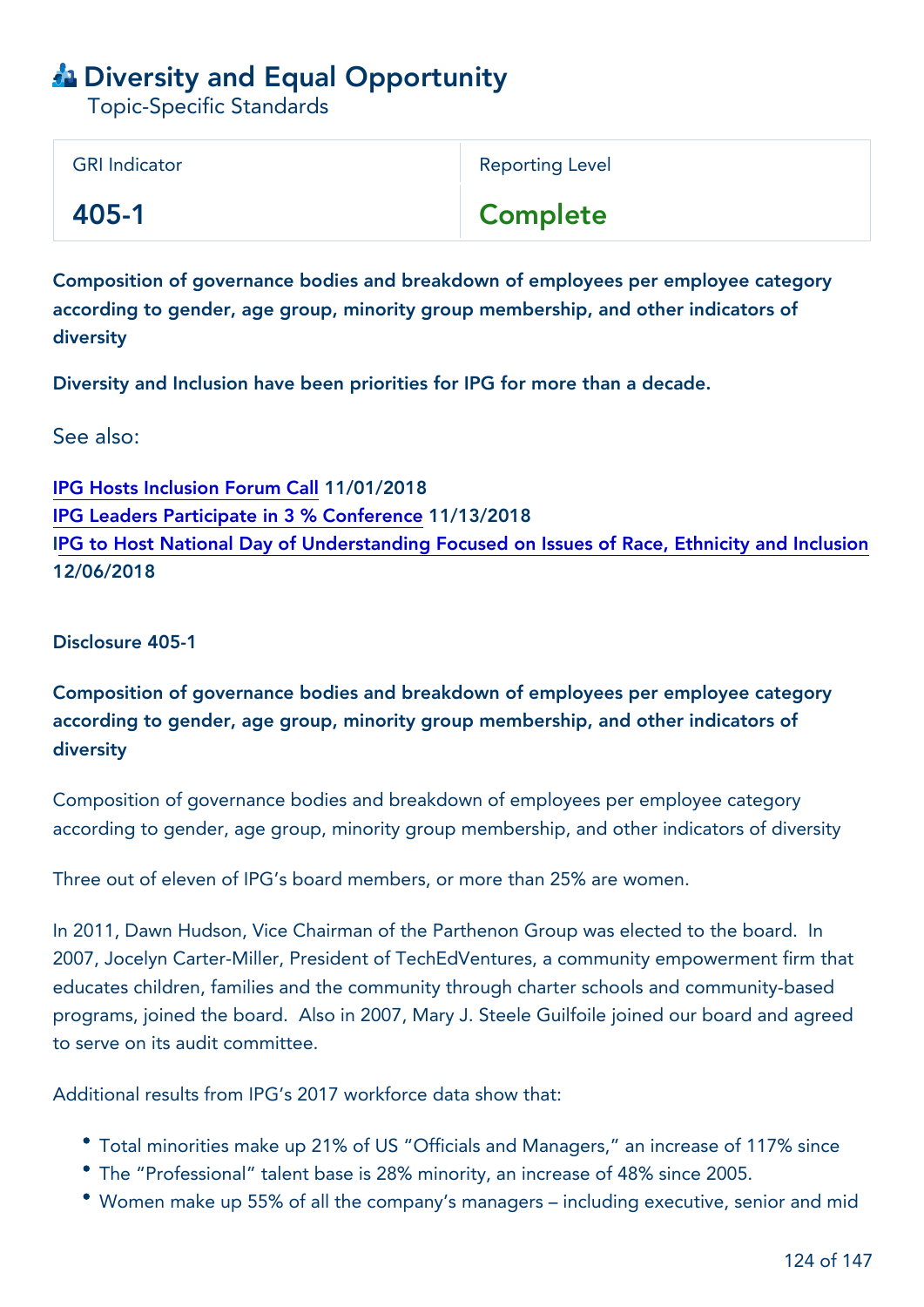management – an increase of 17% since 2005.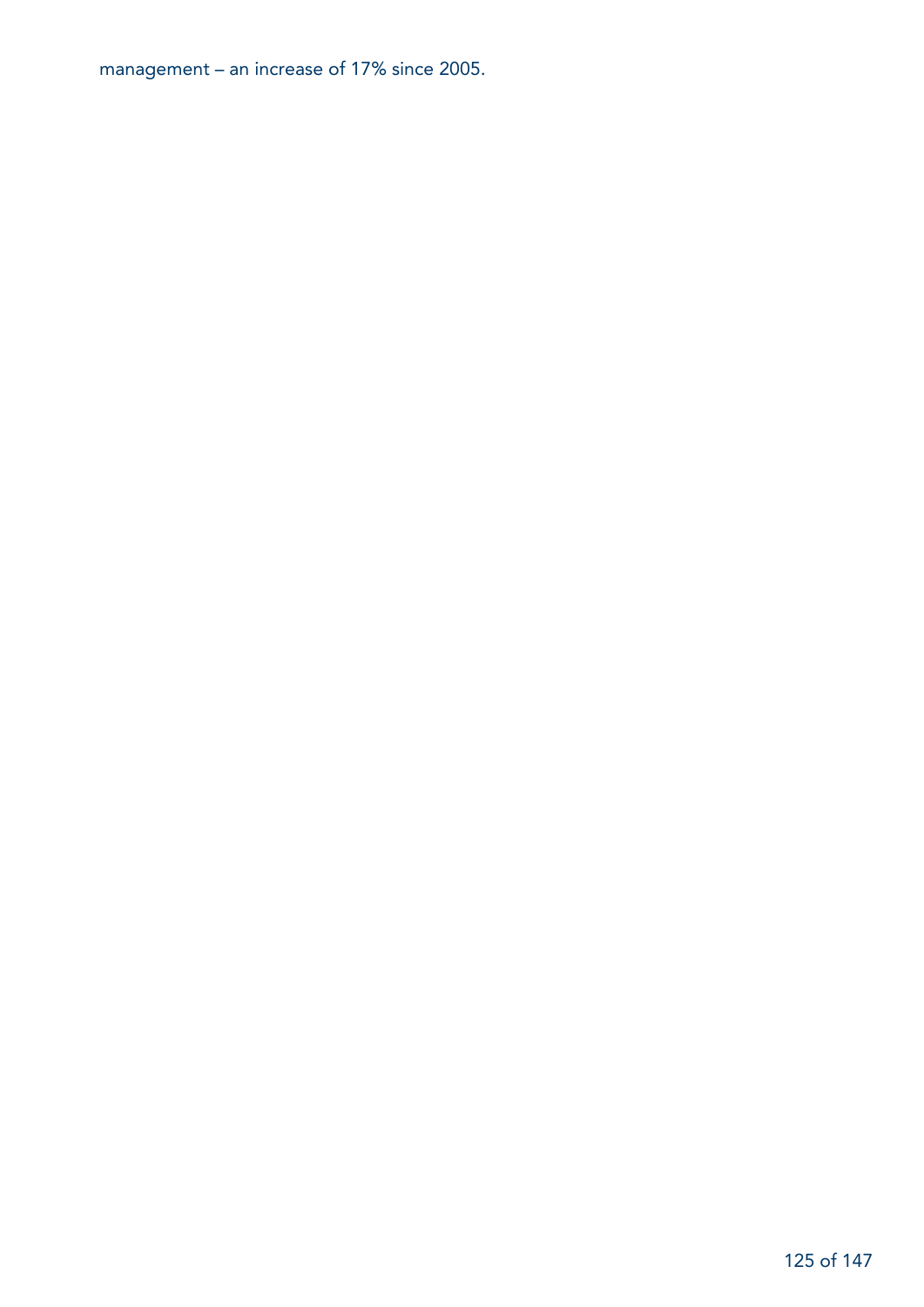# Diversity and Equal Opportunity Topic-Specific Standards

| GRI       | Reporting<br>Indicator Level | Description                                                                                                                                                       | Reference / Response<br>Principle                                                                                                                                                                                                                                                                | UN Global<br>Alignment |
|-----------|------------------------------|-------------------------------------------------------------------------------------------------------------------------------------------------------------------|--------------------------------------------------------------------------------------------------------------------------------------------------------------------------------------------------------------------------------------------------------------------------------------------------|------------------------|
| $405 - 1$ | Complet                      | Composition of<br>governance bodies<br>breakdown of emp<br>per employee cate<br>according to gend<br>group, minority gr<br>membership, and<br>indicators of diver | Diversity and In<br>have been priori<br>IPG for more tha<br>decade.<br>See also:<br><b>IPG Hosts Inclus</b><br>Forum Clall 101/20<br><b>IPG Leaders Par</b><br>in 3 % Conferent<br>11/13/2018<br>IPG to Host Nati<br>Day of Understa<br>Focused on Issu<br>Race, Ethnicity<br>Inclusito2n/06/201 | Principle 6:<br>Labour |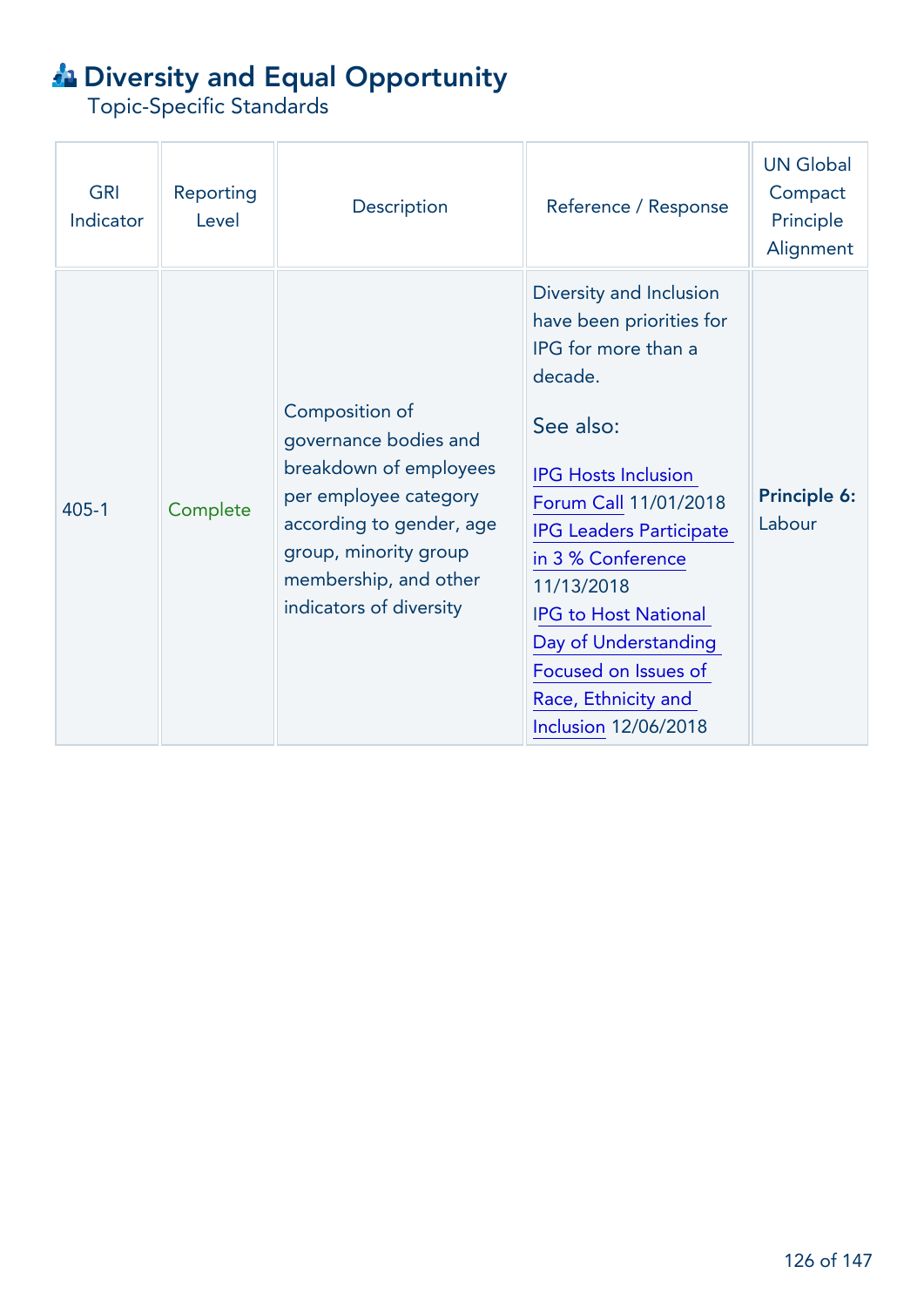# **Human Rights Assessment**

Topic-Specific Standards

| <b>GRI</b> Indicator | <b>Reporting Level</b> |
|----------------------|------------------------|
| 412-2                | <b>Complete</b>        |

Total hours of employee training on human rights policies or procedures concerning aspects of human rights that are relevant to operations, including the percentage of employees trained

IPG understands the importance of training, particularly as it relates to ensuring a workplace that operates ethically and transparently and is also free from any type of harassment.

### Disclosure 412-2

Total hours of employee training on human rights policies or procedures concerning aspects of human rights that are relevant to operation, including the percentage of employees trained.

IPG provides Code of Conduct training each year as well as anti-harassment training to all new hires in the US and to senior managers outside the U.S. Every two years, we re-train California managers, and every four years, we re-train all US employees. Our Chief Executive Officer invites and encourages all employees to take these courses and we have had good success in obtaining high levels of employee participation. Specifically:

### New Hire Code of Conduct

9,351 Completions x 38 minutes to complete = 355,338 minutes = 5,922 hours

Completion Rate – 98%

### California Anti-Harassment Course Employees/Supervisors

129 Completed x 124 minutes to complete = 15,989 minutes =

266 hours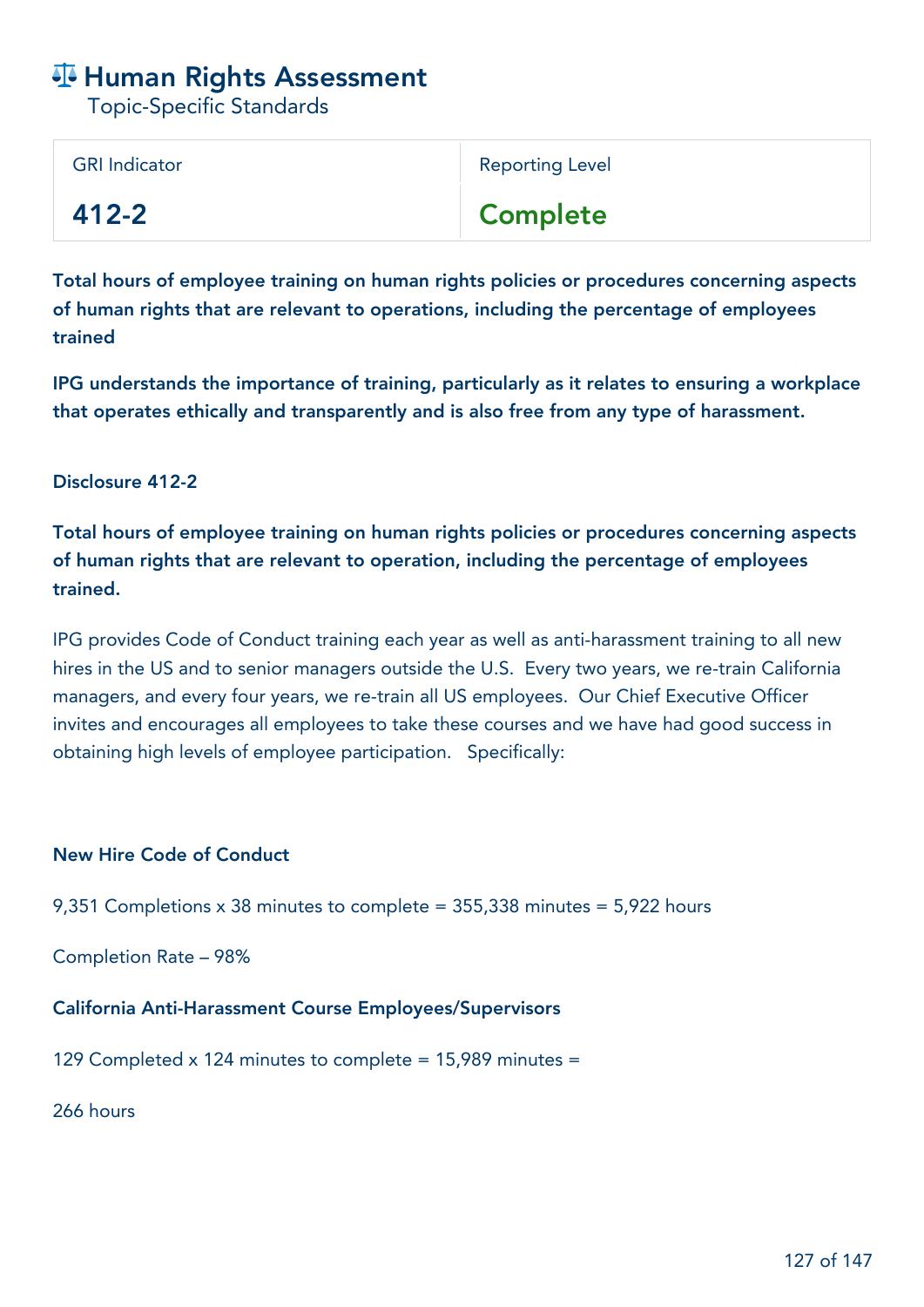Completion Rate – 98%

### Anti-Harassment Course Employees/Supervisors

3,043 Completed x 19 minutes to complete = 57,817 minutes =

964 hours

Completion Rate – 99%

Code of Conduct Course – Current Employees

### Data Protection and Information Security

27,306 Completed x 46 minutes to complete = 1,256,076 minutes = 20,935 hours

Completion Rate – 95%

Code of Conduct Course – Current Employees

Creating a Culture of Integrity & Inclusiveness

26,422 Completed x 36 minutes to complete = 951,192 minutes = 15,853 hours

Completion Rate – 96%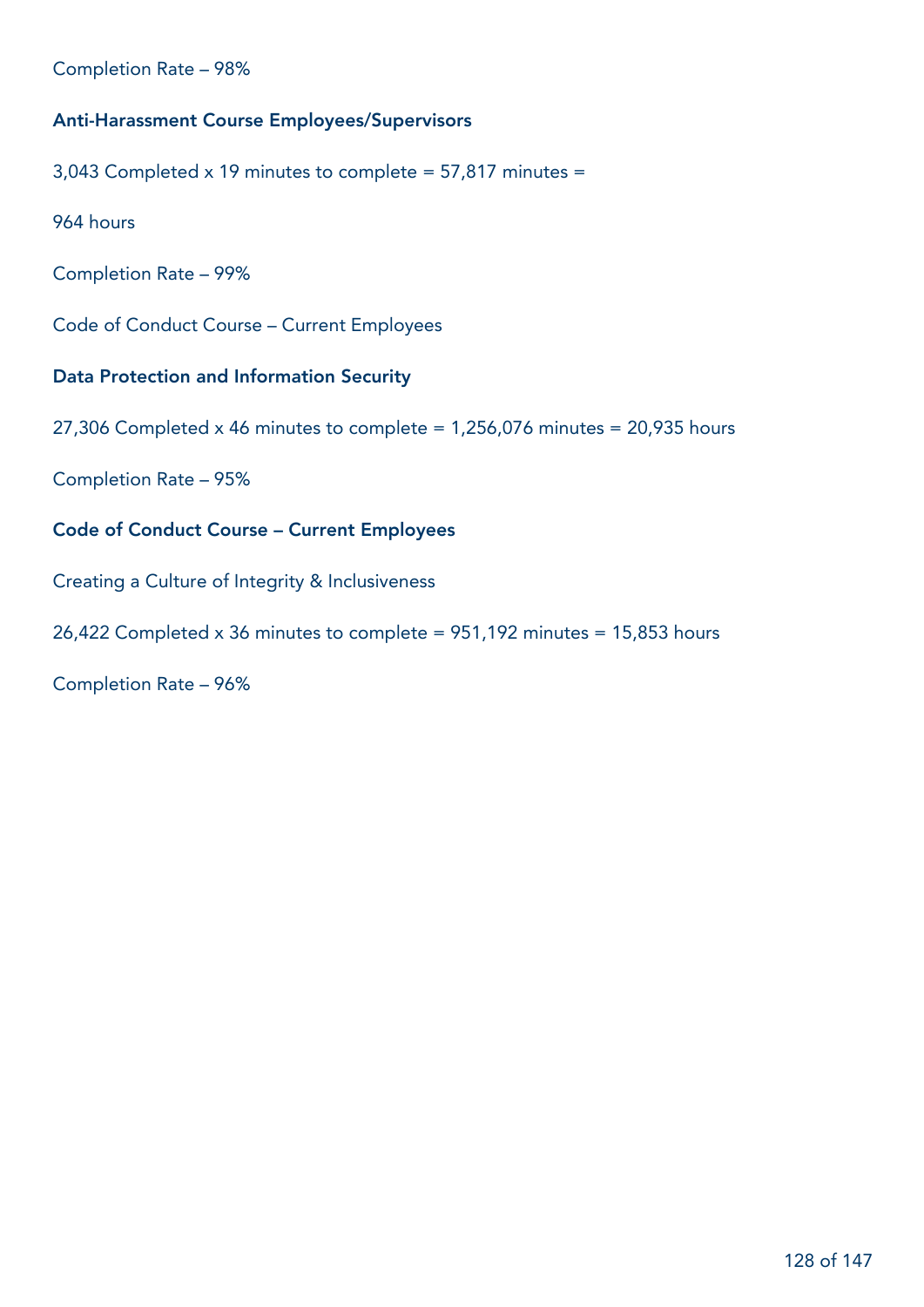# Human Rights Assessment

Topic-Specific Standards

| <b>GRI</b><br>Indicator | Reporting<br>Level | Description                                                                                                                                                                                                    | Reference / Response                                                                                                                                                                                               | <b>UN Global</b><br>Compact<br>Principle<br>Alignment |
|-------------------------|--------------------|----------------------------------------------------------------------------------------------------------------------------------------------------------------------------------------------------------------|--------------------------------------------------------------------------------------------------------------------------------------------------------------------------------------------------------------------|-------------------------------------------------------|
| $412 - 2$               | Complete           | Total hours of employee<br>training on human rights<br>policies or procedures<br>concerning aspects of<br>human rights that are<br>relevant to operations,<br>including the percentage<br>of employees trained | <b>IPG</b> understands the<br>importance of training,<br>particularly as it relates<br>to ensuring a workplace<br>that operates ethically<br>and transparently and is<br>also free from any type<br>of harassment. | <b>Principle 1:</b><br>Human<br><b>Rights</b>         |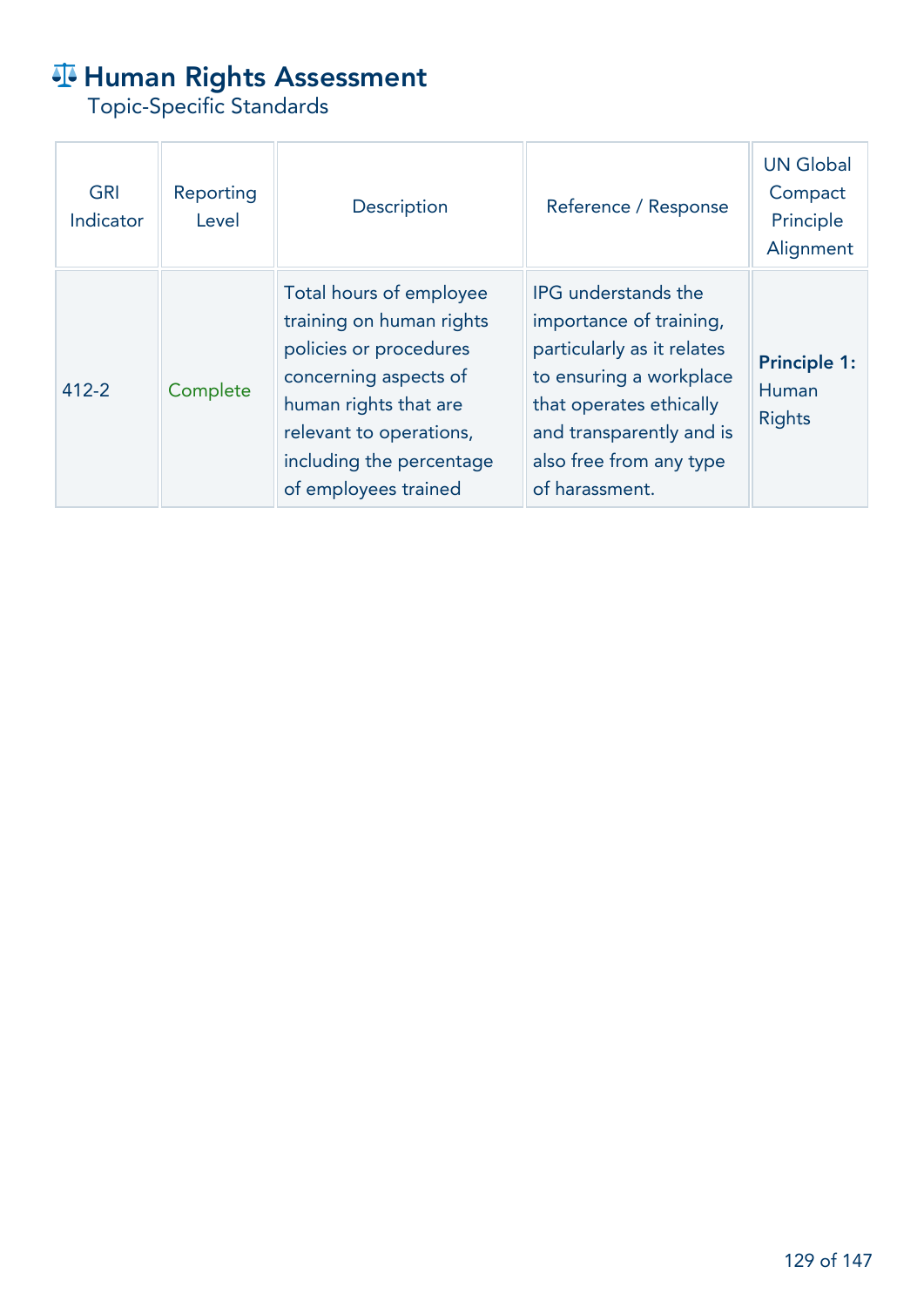# Supplier Social Assessment Topic-Specific Standards

| <b>GRI</b> Indicator | Reporting Level |
|----------------------|-----------------|
| 414-1                | Partial         |

Percentage of new suppliers that were screened using human rights Please note this response is cross-referenced for 308-1 and 414-

308-1

• Report the percentage of new suppliers that were screened us 414-1

• Percentage of new suppliers that were screened using criteria Interpublic is committed to operating as sustainably as possible. our suppliers. To ensure that this is the Sapplieve Chade at Contedua Code is summarized below and can be vide whe dink its entirety at

The Supplier Code of Conduct is part of our corporate standard p focuses on the following areas:

Legal and Regulatory Compliance Practices including:

Compliance with anti-corruption laws, anti-trust and fair competit

Adherence to environmental laws and regulations

Business Practices including:

- \* The expectation that our suppliers and their representatives s interactions with integrity and in accordance with their obliga
- Honestly and accurately reporting all business information
- <sup>.</sup> Creating, retaining and disposing of business records in comp regulatory requirements
- Protecting and responsibly using the physical and intellectual
- Using discretion when offering gifts or entertainment to IPG e
- Avoiding the appearance of or actual improprieties or conflict
- \* Avoiding insider trading by buying or selling IPG stock when i about IPG that is not available to the investing public.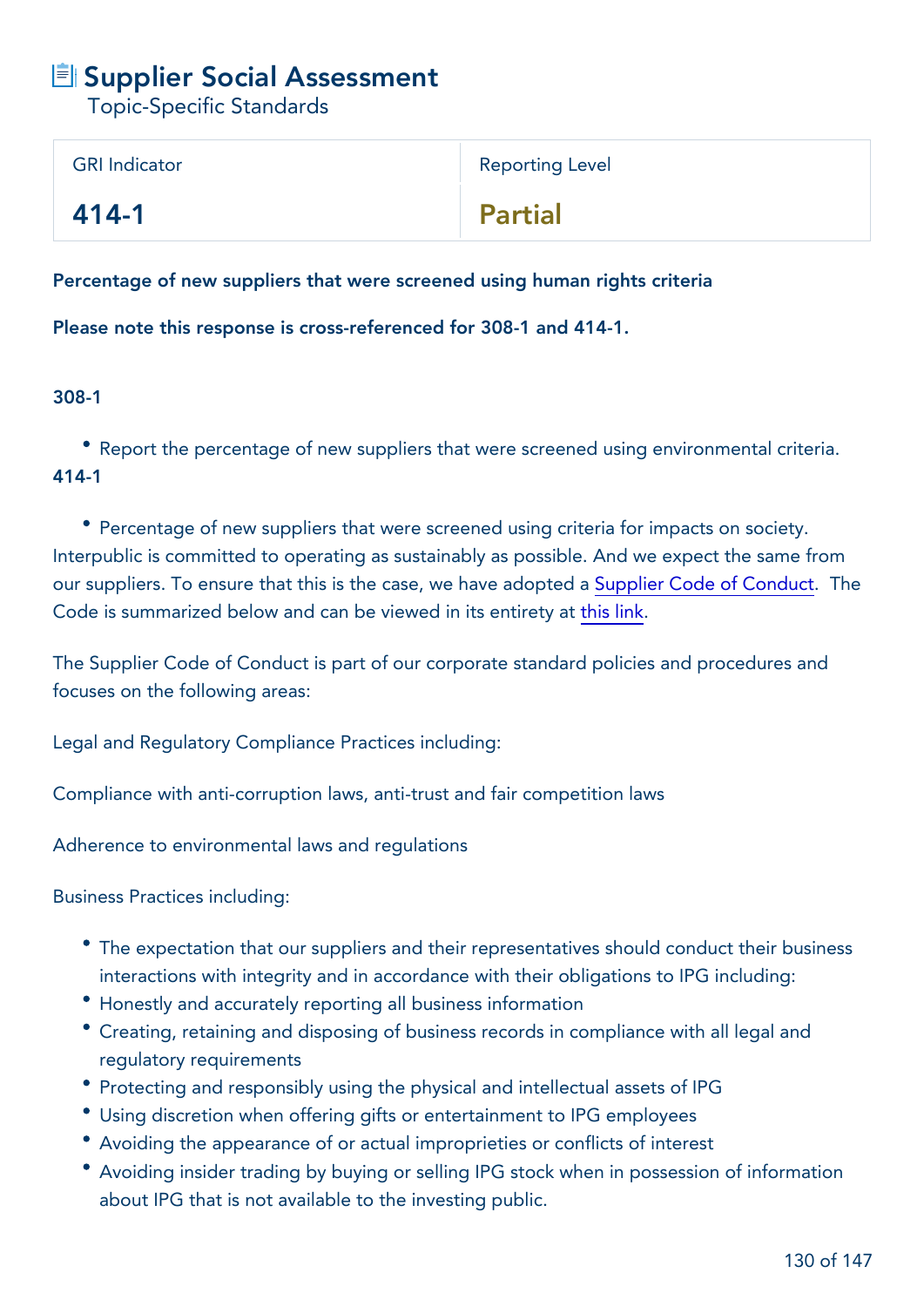Employment Practices

IPG expects its suppliers to share its commitment to human rights workplace. This includes:

- Cooperating with IPG s commitment to a workforce free of har discrimination
- Providing a safe and healthy work environment
- Using only voluntary labor
- Complying with local minimum working and laws and requireme labor

Sustainability

IPG expects its suppliers to share its commitment to operating in of the environment.

Diversity

IPG is committed to being among the most diverse companies in t commitment to diversity from our suppliers.

We also expect that our supplier God emont C with the otur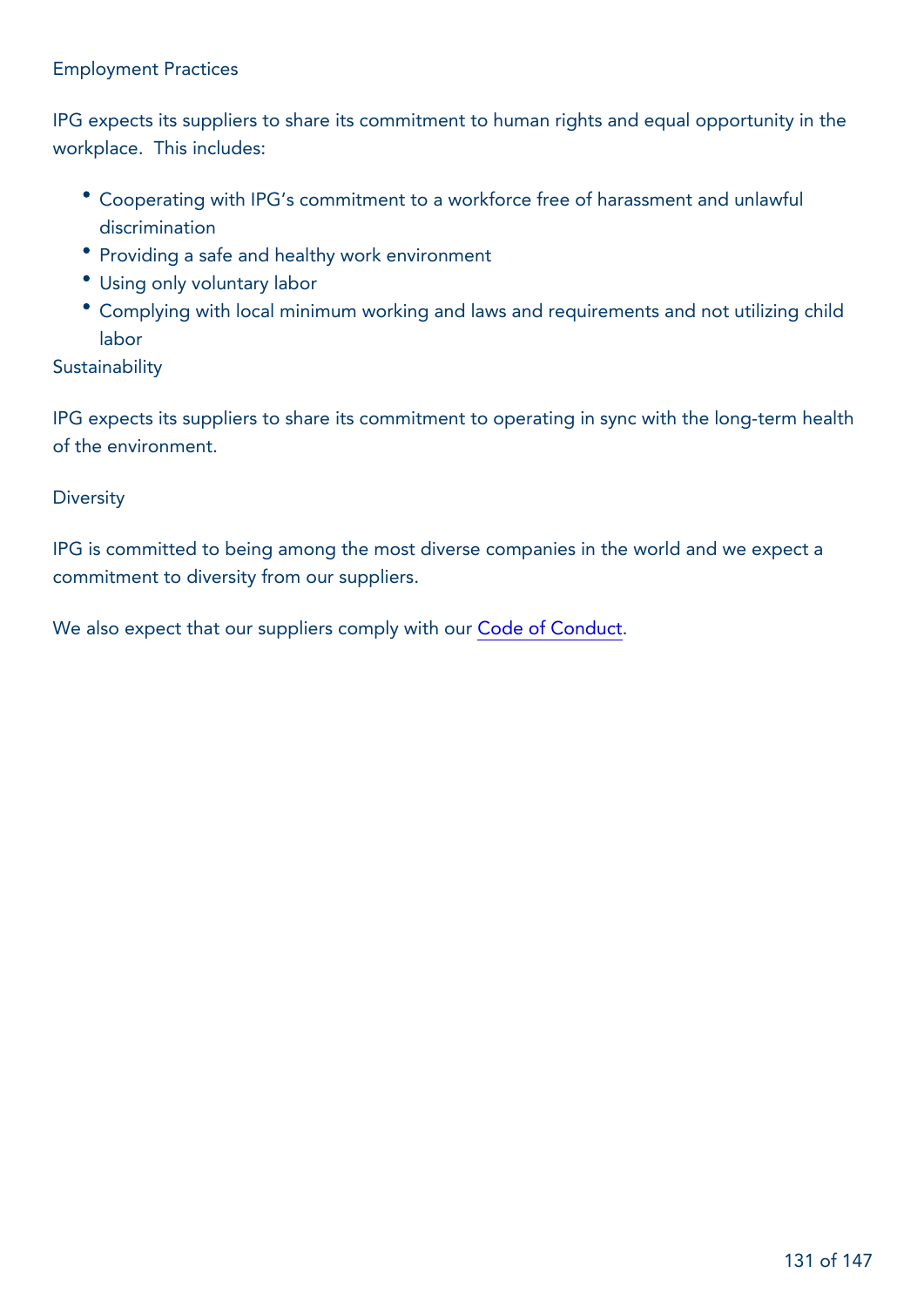# Supplier Social Assessment

Topic-Specific Standards

| <b>GRI</b><br>Indicator | Reporting<br>Level | Description                                                                         | Reference / Response                                                         | <b>UN Global</b><br>Compact<br>Principle<br>Alignment |
|-------------------------|--------------------|-------------------------------------------------------------------------------------|------------------------------------------------------------------------------|-------------------------------------------------------|
| $414 - 1$               | Partial            | Percentage of new<br>suppliers that were<br>screened using human<br>rights criteria | Please note this<br>response is cross-<br>referenced for 308-1<br>and 414-1. | <b>Principle 8:</b><br>Environment                    |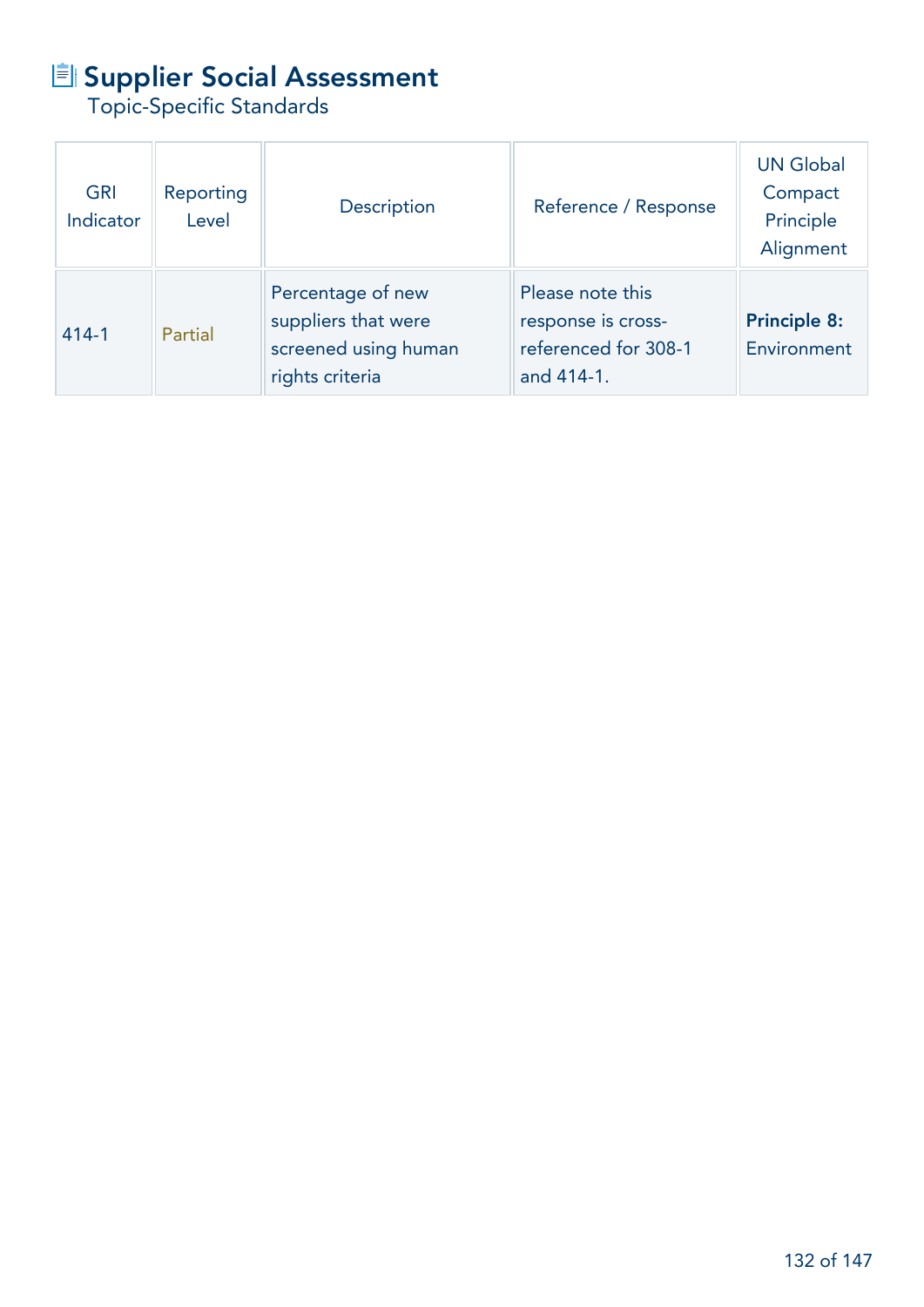# **III** Public Policy

Topic-Specific Standards

| <b>GRI</b> Indicator | <b>Reporting Level</b> |
|----------------------|------------------------|
| 415-1                | <b>Complete</b>        |

### Total value of political contributions by country and recipient/beneficiary

Although personal political activity is welcome, as employees we may not make political contributions by or in the name of IPG or any of its subsidiaries.

### Disclosure 415-1

### Total value of political contributions by country and recipient/beneficiary

Although personal political activity is welcome, as employees we may not make political contributions by or in the name of IPG or any of its subsidiaries.

Taken from IPG's Code of Conduct (page 44)

### Political Activities

#### Personal Political Activities

IPG Employees are all permitted to positively support our communities by participating in the political activities that interest us. However, we must be careful to uphold IPG's reputation by only participating in such activities on our own time and at our own expense. We may not allow any campaign or candidate to use Interpublic funds or assets, equipment or trademarks. In addition, we should never use IPG's name while taking part in these activities. We must never use our position of authority to make another employee feel compelled or pressured to participate in any way in any political event or cause, or for any political purpose.

### Corporate Political Activities

Although personal political activity is welcome, as employees we may not make political contributions by or in the name of IPG or any of its subsidiaries. "Political contributions" include IPG funds and anything of value, including loans, contributions or use of goods, facilities, or services (except services which are part of the regular business activities of your agency). These restrictions apply not only to direct contributions made to individual candidates, political committees, or political parties, but also to indirect contributions that would ultimately be used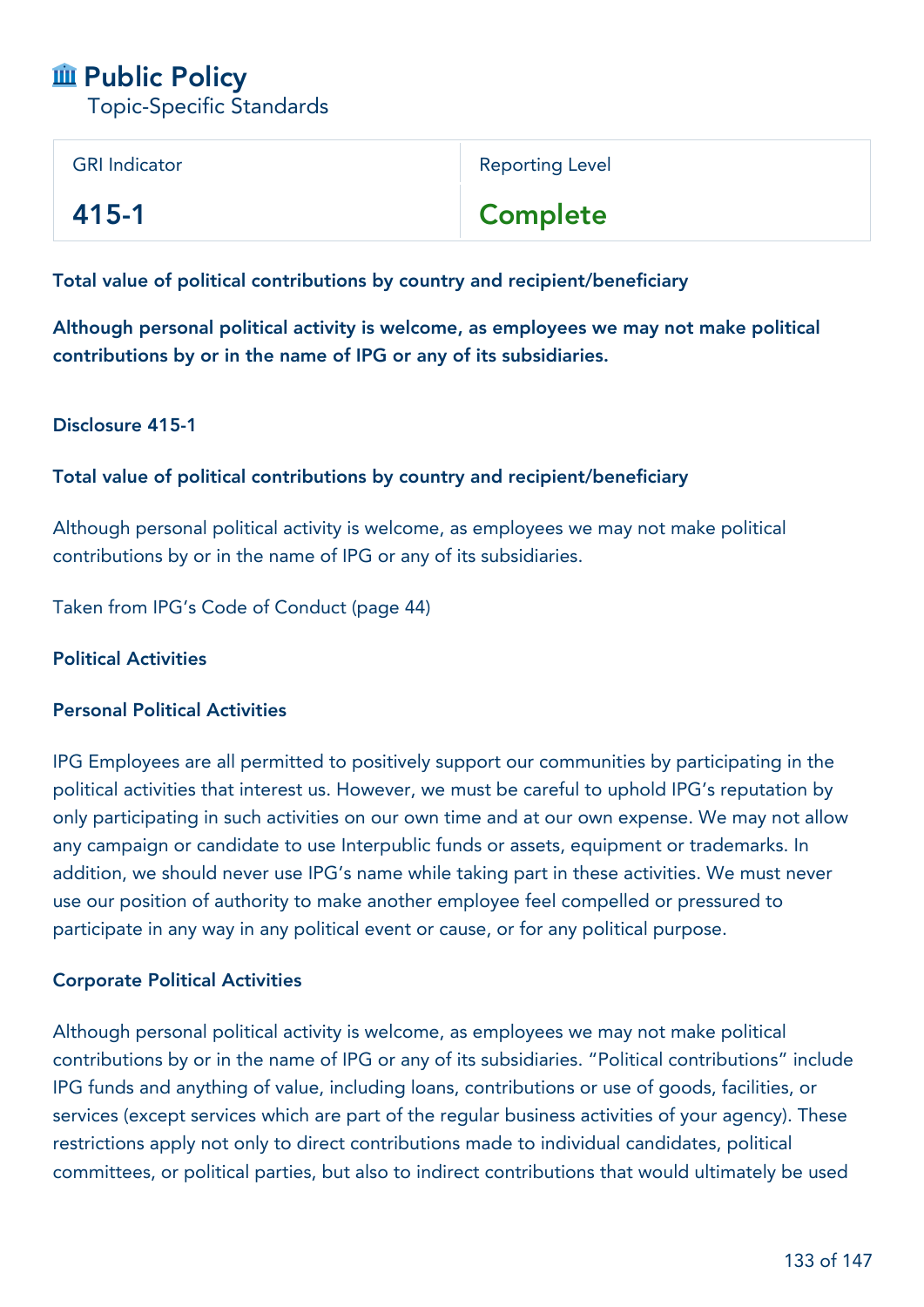to support individual candidates, political committees, or political parties, such as tickets to a fundraising dinner or similar event.

IPG's Standard Policies and Procedures (SP&Ps) also address the issue of political contributions. Specifically, IPG's Anti-corruption policy, SP&P 309, states:

Due to the inherently sensitive nature of political contributions, you may not pay or furnish Company funds, facilities, or services of any kind to any candidate for public office, any political party or official thereof, any political action committee, or any political initiative, referendum, or other form of political campaign without prior approval from the Company's General Counsel and Chief Risk Officer.

The foregoing restriction does not apply to political marketing and communications services or ordinary lobbying activities conducted by an agency whose regular business activities consist of such services or activities.

Nothing in this Policy shall preclude political contributions by Personnel from their personal funds and for personal reasons, but Personnel may not use personal funds to make any payments or contributions on behalf of, or for the benefit of, the Company.

These policies are in force for employees in all countries in which IPG operates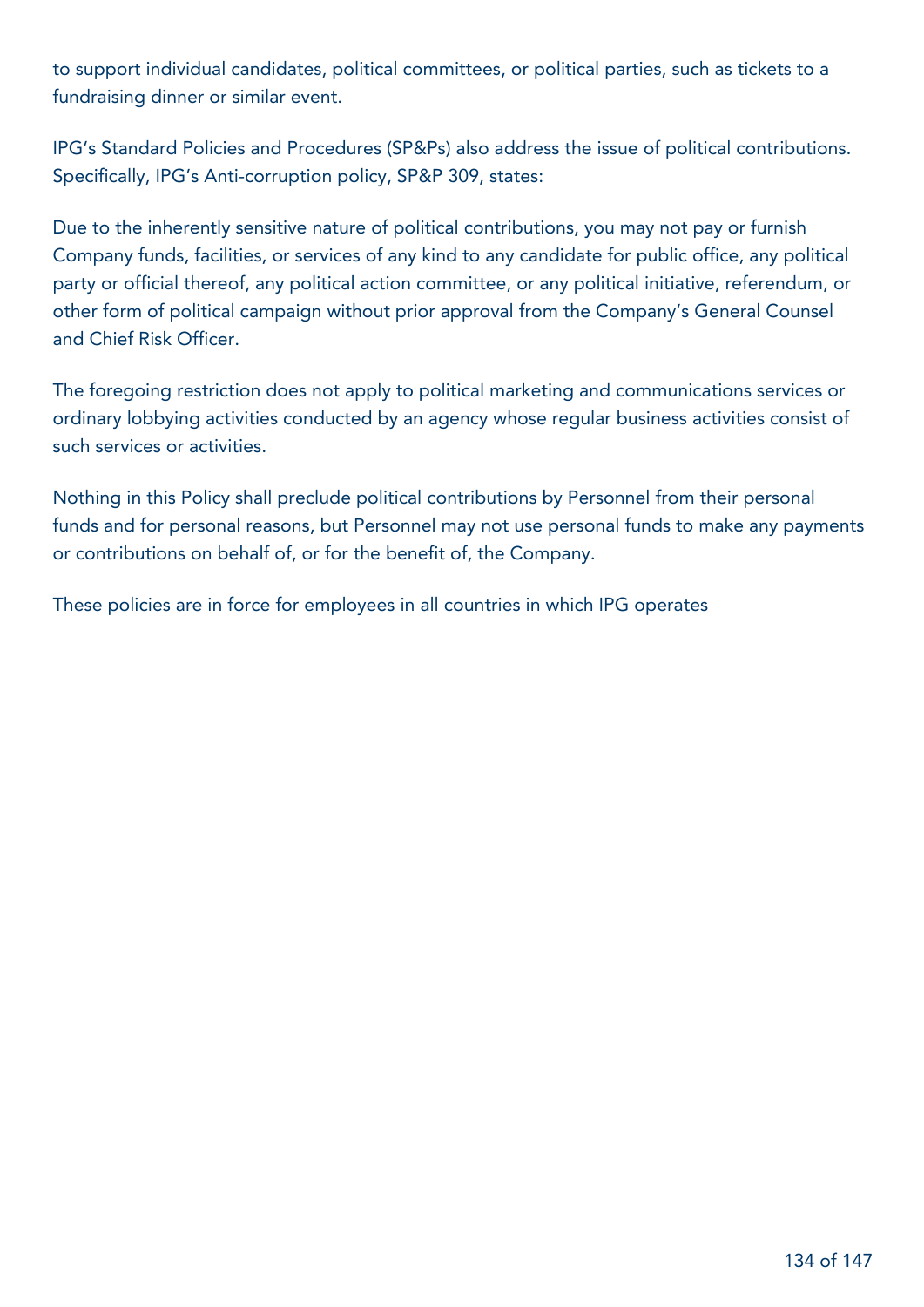# Public Policy

Topic-Specific Standards

| <b>GRI</b><br>Indicator | Reporting<br>Level | Description                                                                       | Reference / Response                                                                                                                                                            | <b>UN Global</b><br>Compact<br>Principle<br>Alignment |
|-------------------------|--------------------|-----------------------------------------------------------------------------------|---------------------------------------------------------------------------------------------------------------------------------------------------------------------------------|-------------------------------------------------------|
| $415 - 1$               | Complete           | Total value of political<br>contributions by country<br>and recipient/beneficiary | Although personal<br>political activity is<br>welcome, as employees<br>we may not make<br>political contributions<br>by or in the name of<br>IPG or any of its<br>subsidiaries. | <b>Principle 8:</b><br>Environment                    |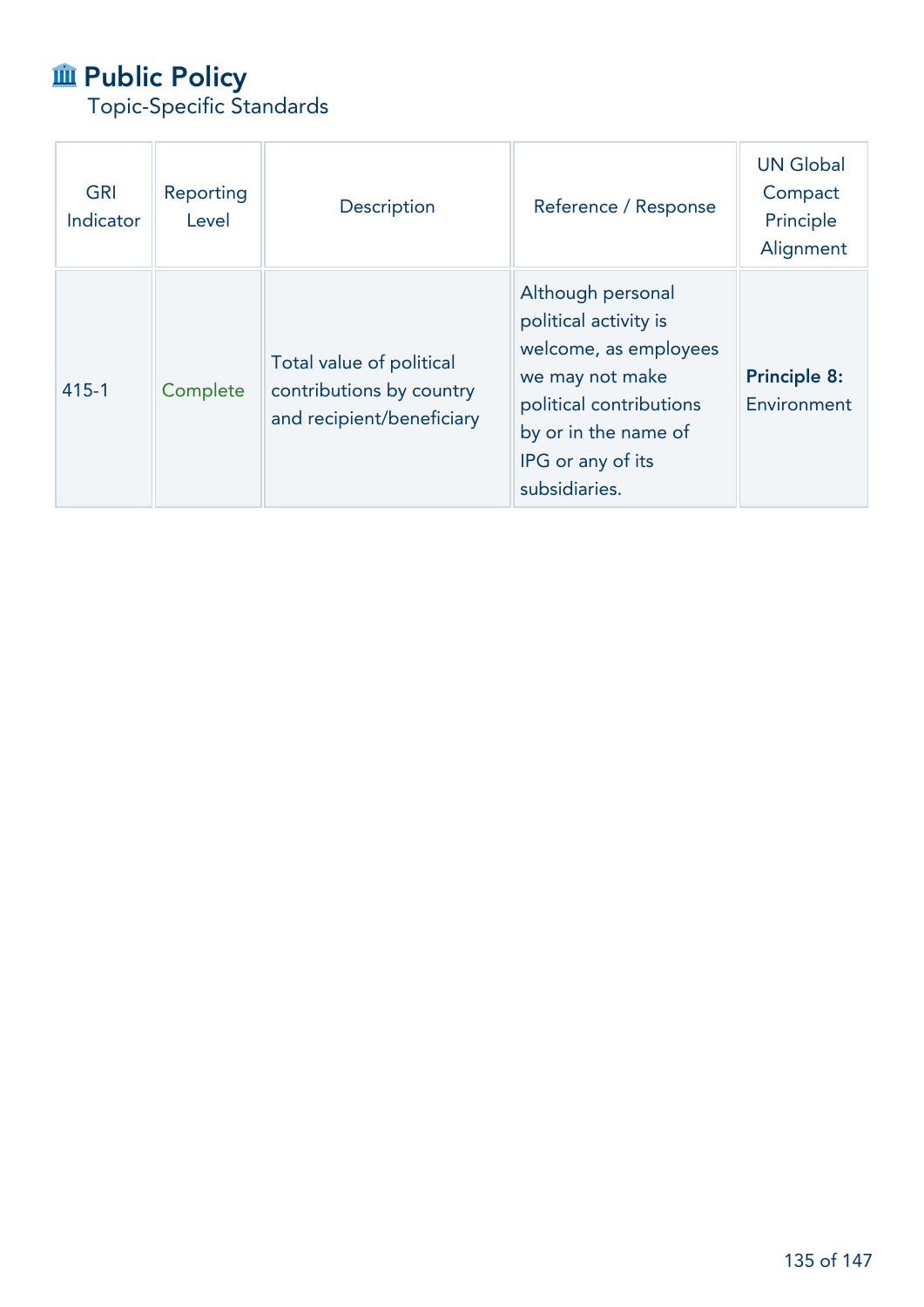# Training and Education Topic-Specific Standards

| <b>GRI</b> Indicator | Reporting Level |  |
|----------------------|-----------------|--|
| $404 - 2$            | Partial         |  |

Programs for skills management and lifelong learning that suppor employability of employees and assist them in managing career e

Note this response is cross-referenced for 102-8, 401-1, 401-2, 4

Note this response is cross-referenced for 102-8, 401-1, 401-2, 4

Ours is a talent-driven business and our employees are our most that to be successful in a creative industry, it is key that our em of our clients consumers, and that we ensure a workplace that e equity and inclusion at all levels.

IPG began its formal diversity and inclusion (D&I) commitment mo the first company in our industry to hire a dedicated Director of I ensure accountability, our executives compensation is linked to diversity and inclusion and we have instituted a comprehensive c inclusion program. D&I initiatives include our business resource building programs, as well as training around topics like unconsc measure the inclusiveness of our culture with a company-wide cli has received numerous honors for its diversity and inclusion prog include 11 years on Ctchrep of HRIC es Equality in Ich diers t-time inclusion on th Bloombergd@enEquality Index

The information in this section focuses on the composition of our employees are trained through our varied and robust development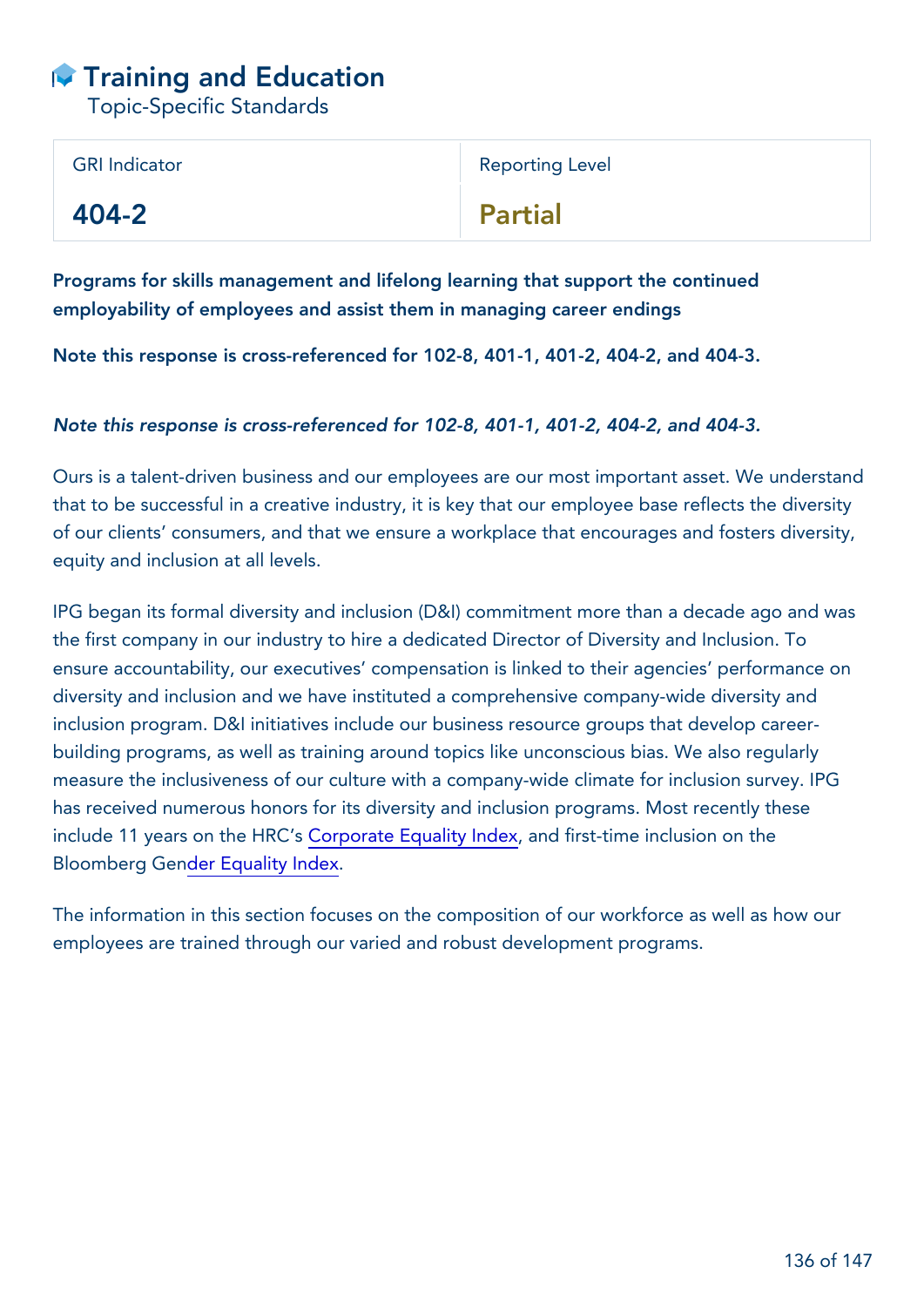102-8 and 401-1 Report the total number of employees by employment contract and gender, number of permanent employees by employment type and gender, total workforce by employees and supervised workers and by gender, the total workforce by region and gender, report whether a substantial portion of the organizations work is performed by workers who are legally recognized as self-employed, or by individuals other than employees or supervised workers, including employees and supervised employees of contractors, report any significant variations in employment numbers

## Total number and rates of new employee hires and employee turnover by age group, gender and region

IPG exceeded the US National External Workforce Benchmark in both "Officials and Managers" and "Professionals" categories for women in 2018

Additional results from IPG's 2018 workforce data show that:

- Total minorities make up 21.6% of US "Officials and Managers," an increase of 123% since 2005.
- The "Professional" talent base is 29.2% minority, an increase of 52% since 2005.
- Women make up 55% of all the company's managers including executive, senior and mid management – an increase of 18% since 2005

## 401-2 Benefits provided to full-time employees that are not provided to temporary or parttime employees, by significant locations of operation

Full-time and part-time employees working 20 hours or more on a regular basis receive a full range of benefits. For the temporary employee population, an employee must work an average of 30 hours per week or more over a 12-month period in order to be eligible for the IPG Medical plan only. They are excluded from all other benefits.

We do not make a distinction by location, if an employee is on the IPG payroll and meets the requirements, they are offered benefits.

## 404-2 Programs for Skills Management and Lifelong Learning That Support the Continued Employability of Employees and Assist Them in Managing Career Ending

Recruiting, retaining and promoting great talent is key to IPG's long-term success. Skills training and executive development are important components of how we work with our people to ensure their success and the continued success of IPG.

### Educational Assistance

IPG encourages and financially supports continuing education and development programs that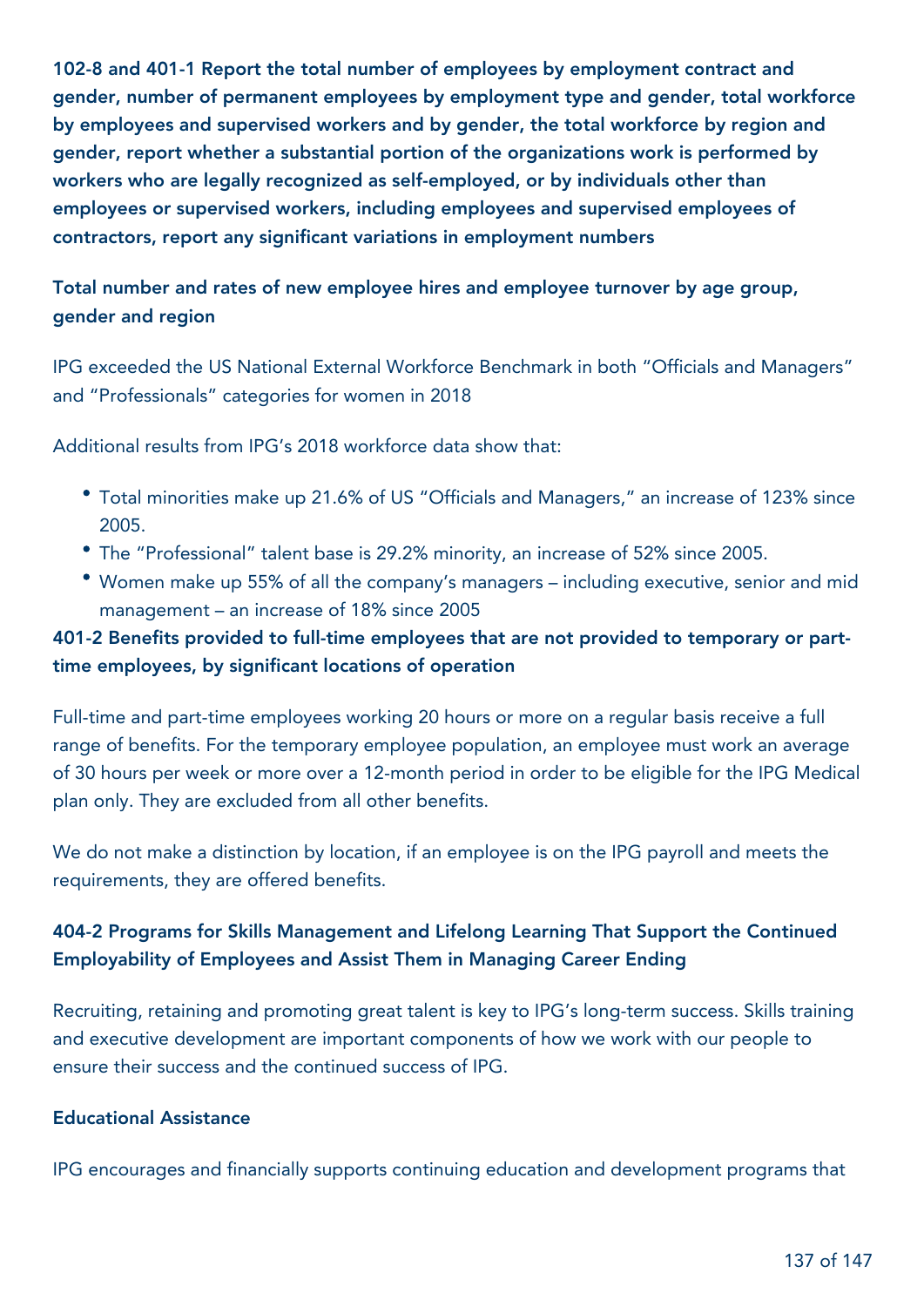meet the career goals of our employees which are aligned with the needs of our business. Regular full-time and part-time employees can achieve professional career goals by taking jobrelated courses at an accredited school, college or university and be reimbursed for up to 75 percent of the tuition expenses. Whether taking a standalone course, or making a commitment to a bachelor's or master's degree program, attending traditional-style classes or non-traditional (e.g., on-line or accelerated) programs, employees and their managers work together to support development.

### Individual Department Training

It is critical for employees to maintain required credentials, gain skills with new technologies, manage department change, keep up with role-specific information, and onboard to new roles. Whatever the situation, individual departments provide training through a variety of means including staff meetings, global conferences, in-house speakers, periodicals/online services and colleague-to-colleague instruction.

#### Skills-Building Training

IPG offers managers and employees skill-building training via live classroom and live and recorded webcasts for employees across the globe to enhance foundational skills including coaching, interviewing, project management, workplace respect, unconscious bias, career development, presentation skills, business writing, emotional intelligence, communication, conflict resolution, customer service and performance management. Our training programs aim to educate employees on core competencies and empower participants to bring to life such skills in the workplace.

#### Global Training

Operating ethically and with the highest standards of integrity is critical to our continued success. IPG's Code of Conduct forms the basis of how we interact with each other, with our vendors and with our clients. Each year, IPG provides employees with training on the Code of Conduct, and highlights different topics of particular importance to focus on during these trainings.

#### Empowership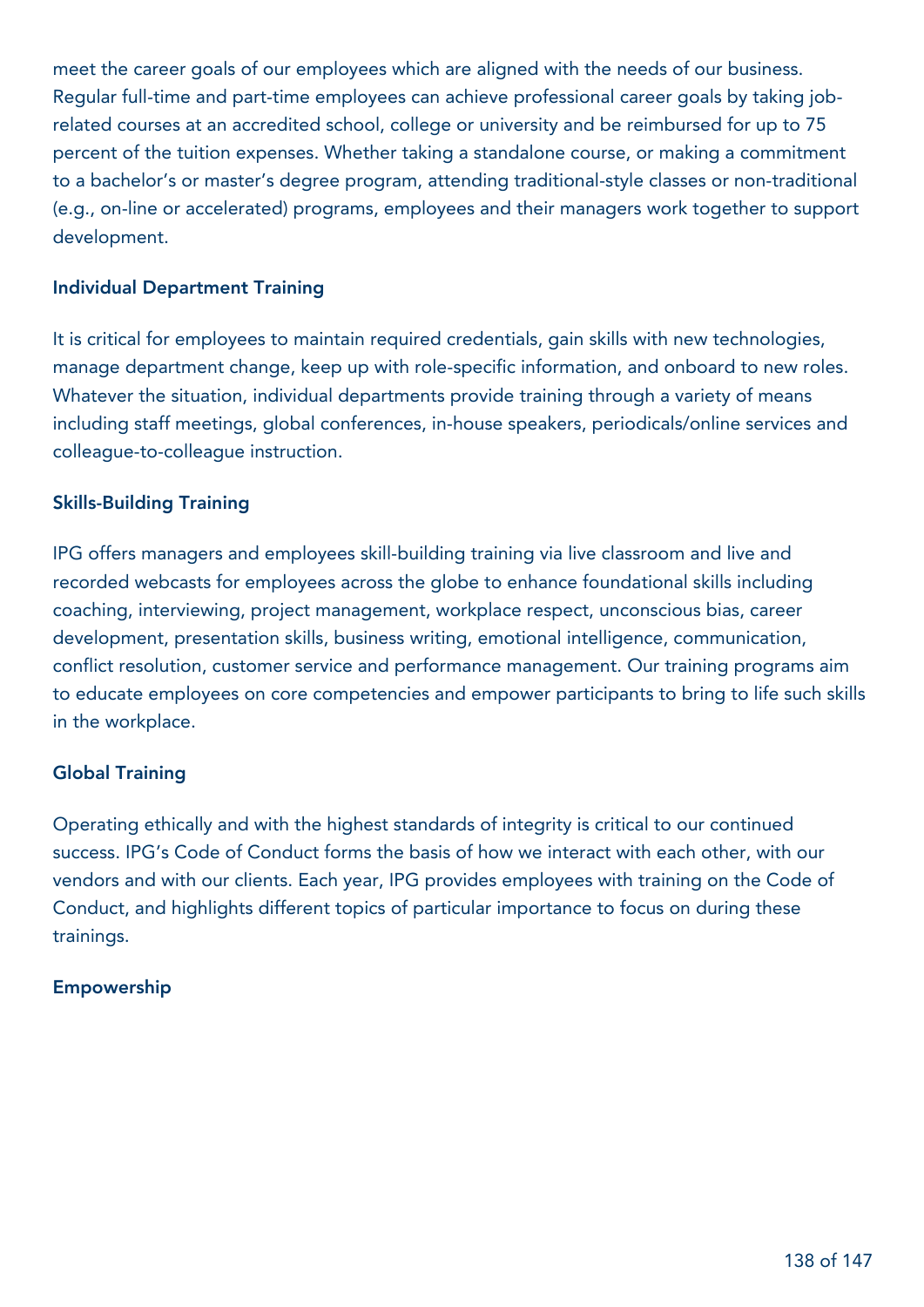Empowership is a one-year remote-access learning and development program that helps professional women thrive by building their leadership competencies from the inside out. Empowership provides 24/7 access to relevant and dynamic training resources, uplifting inspiration, practical how-to guidance, and a robust female community. Through webinars, group calls, Q&A sessions with industry experts, digital resources and a peer forum, we empower women to thrive in all areas of their lives.

IPG Leadership Lab The IPG Leadership Lab is a selective global executive development program for senior-level leaders within IPG agencies. The program draws high potential executives from across IPG and provides an intensive leadership development experience featuring in-market immersion, engagement with IPG executives, cross-agency peer coaching, and personal leadership feedback and planning. Held yearly since 2013, the IPG Leadership Lab has strengthened agency leadership while enhancing collaboration across IPG.

### Internship Program

The IPG Internship program offers students meaningful projects that provide an introduction to our industry while also developing a highly-valued future talent pool. Interns are provided with the tools and guidance that allow their roles to be hands-on educational experiences. Working with knowledgeable mentors, interns gain exposure to a broad range of processes and new technologies as well as substantive knowledge about our industry. Internships are offered during the summer and in a limited number of areas, year-round.

#### Transition Assistance

IPG provides employees with support, as needed, through many transitions that take place over the employment life cycle (e.g., transitioning to a new role, transitioning back to work from a leave of absence or transitioning to retirement). This might include retirement and financial planning resources, coaching and career guidance, work-life balance resources and flexible work arrangements.

IPG Learning & Development Site – This site provides a wealth of diverse online courses and provides resources at employees' fingertips. There are multiple skill-building courses offered on management and leadership, performance management, writing & communication, diversity & inclusion, customer service, project management and personal development. Also offered are a wide variety of technical courses. Many of these courses are offered in multiple languages to meet the needs of our global population.

MyLead – MyLead is an IPG enterprise-wide offered program, targeting senior managers for leadership development. It is an interactive leadership immersion experience which includes business simulation and real-time executive coaching. The program is designed to develop areas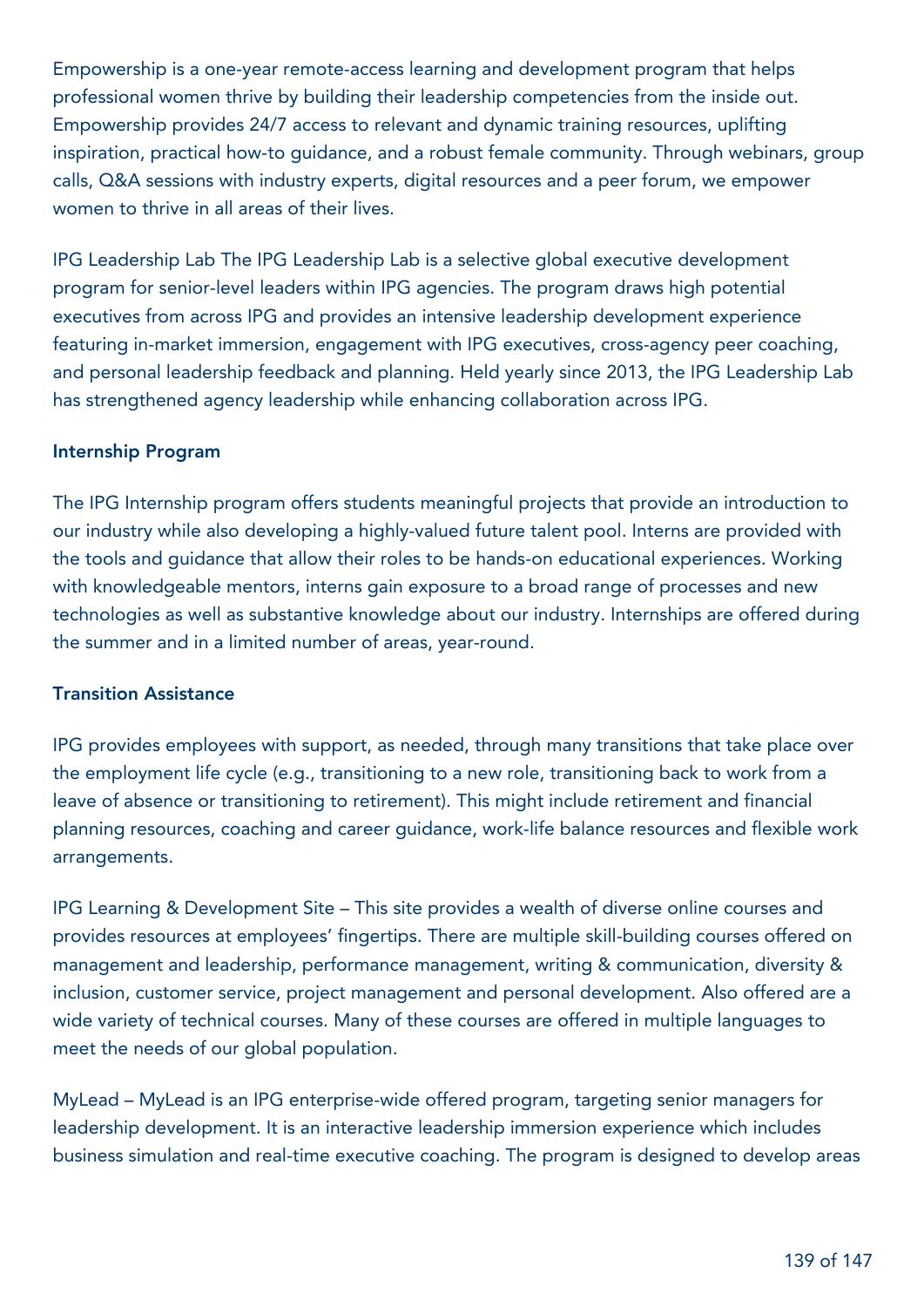of responsibility that are most relevant to leadership roles in our industry and include Business Leadership, Client Leadership, and People Leadership.

The Art and Science of Leadership (TASL) – Like MyLead, TASL is an IPG enterprise-wide offering. This offering targets newer managers or those who need to further develop their core management skills. TASL participants learn key facets of leadership via an on-line, interactive experience. Participants are also involved in business simulations in which they face realistic skill challenges. An executive coach partners with each participant to discuss his/her activities, provides the participant with specific behavioral feedback, helps plan for future development, and helps the participant to apply the new skills back at work.

### 404-3

## Percentage of employees receiving regular performance and career development reviews, by gender and by employee category

IPG advocates for all employees to actively participate and invest in performance management. Aligning individual goals with organizational objectives not only allows employees to better understand what is expected of them, and how important their contributions are to the business, but it also empowers them to champion their own personal development.

Our corporate process is guided by an ePerformance on-line tool. The tool is a catalyst to promote discussion between managers and employees about personal and business goals, development plans and career aspirations. Approximately three quarters of IPG employees actively participate in our on-line performance management process.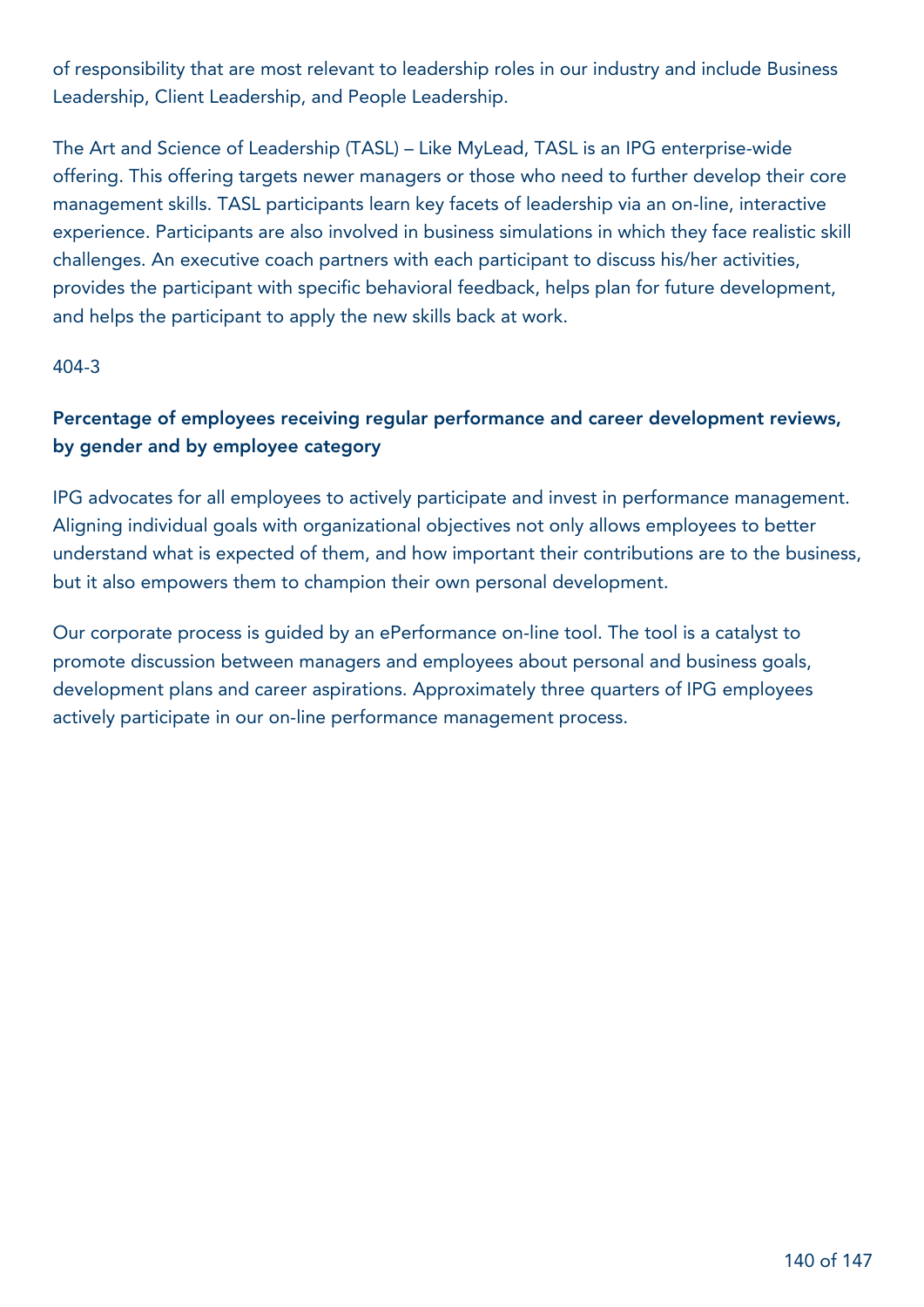# Training and Education Topic-Specific Standards

| <b>GRI</b> Indicator | Reporting Level |
|----------------------|-----------------|
| $404 - 3$            | Partial         |

Percentage of employees receiving regular performance and caree by gender and by employee category

Note this response is cross-referenced for 102-8, 401-1, 401-2, 4

Note this response is cross-referenced for 102-8, 401-1, 401-2, 4

Ours is a talent-driven business and our employees are our most that to be successful in a creative industry, it is key that our em of our clients consumers, and that we ensure a workplace that e equity and inclusion at all levels.

IPG began its formal diversity and inclusion (D&I) commitment mo the first company in our industry to hire a dedicated Director of I ensure accountability, our executives compensation is linked to diversity and inclusion and we have instituted a comprehensive c inclusion program. D&I initiatives include our business resource building programs, as well as training around topics like unconsc measure the inclusiveness of our culture with a company-wide cli has received numerous honors for its diversity and inclusion prog include 11 years on Ctchrep of HRIC es Equality in Ich diers t-time inclusion on th Bloombergd@enEquality Index

The information in this section focuses on the composition of our employees are trained through our varied and robust development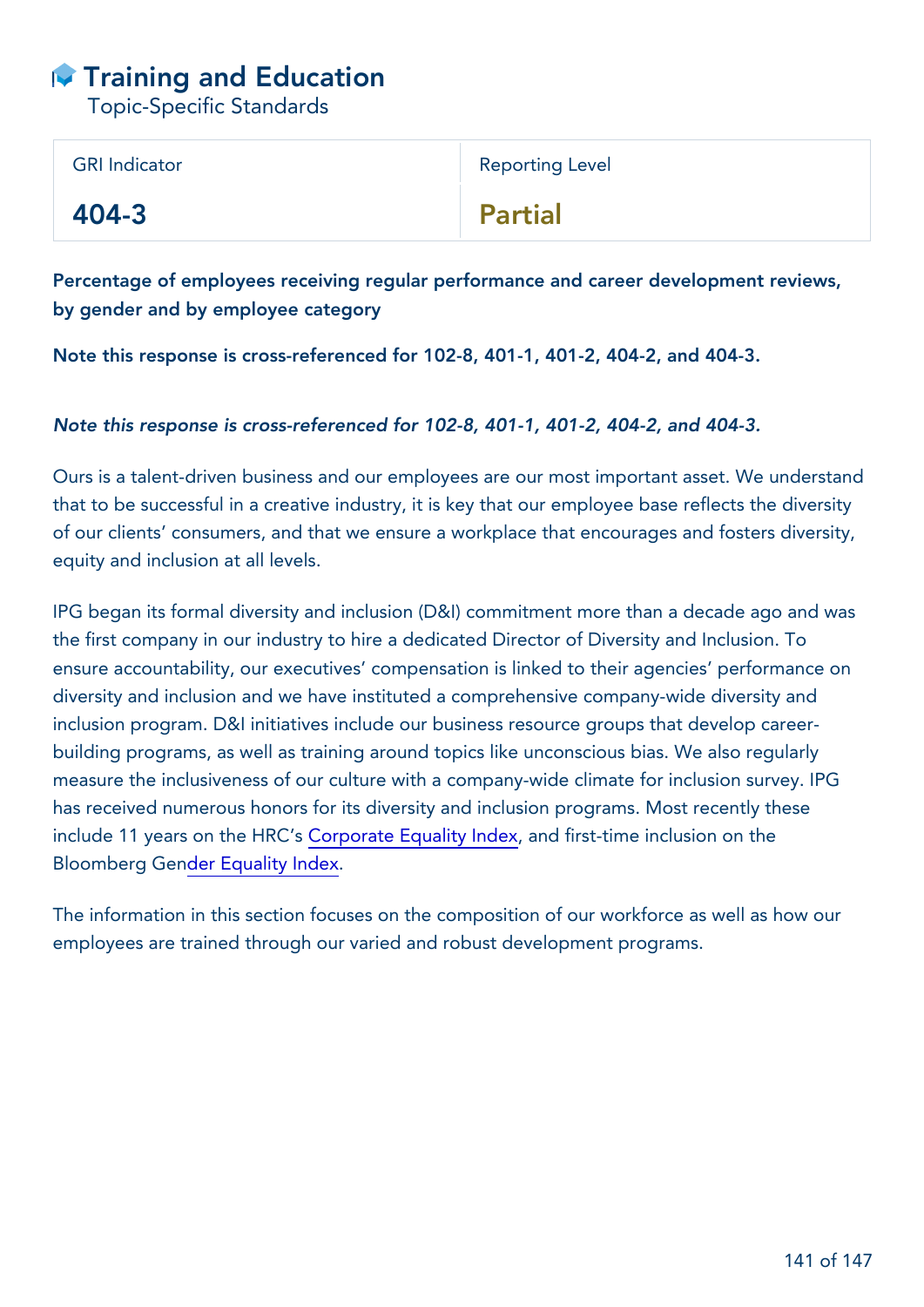102-8 and 401-1 Report the total number of employees by employment contract and gender, number of permanent employees by employment type and gender, total workforce by employees and supervised workers and by gender, the total workforce by region and gender, report whether a substantial portion of the organizations work is performed by workers who are legally recognized as self-employed, or by individuals other than employees or supervised workers, including employees and supervised employees of contractors, report any significant variations in employment numbers

## Total number and rates of new employee hires and employee turnover by age group, gender and region

IPG exceeded the US National External Workforce Benchmark in both "Officials and Managers" and "Professionals" categories for women in 2018

Additional results from IPG's 2018 workforce data show that:

- Total minorities make up 21.6% of US "Officials and Managers," an increase of 123% since 2005.
- The "Professional" talent base is 29.2% minority, an increase of 52% since 2005.
- Women make up 55% of all the company's managers including executive, senior and mid management – an increase of 18% since 2005

## 401-2 Benefits provided to full-time employees that are not provided to temporary or parttime employees, by significant locations of operation

Full-time and part-time employees working 20 hours or more on a regular basis receive a full range of benefits. For the temporary employee population, an employee must work an average of 30 hours per week or more over a 12-month period in order to be eligible for the IPG Medical plan only. They are excluded from all other benefits.

We do not make a distinction by location, if an employee is on the IPG payroll and meets the requirements, they are offered benefits.

### 404-2 Programs for Skills Management and Lifelong Learning That Support the Continued Employability of Employees and Assist Them in Managing Career Ending

Recruiting, retaining and promoting great talent is key to IPG's long-term success. Skills training and executive development are important components of how we work with our people to ensure their success and the continued success of IPG.

### Educational Assistance

IPG encourages and financially supports continuing education and development programs that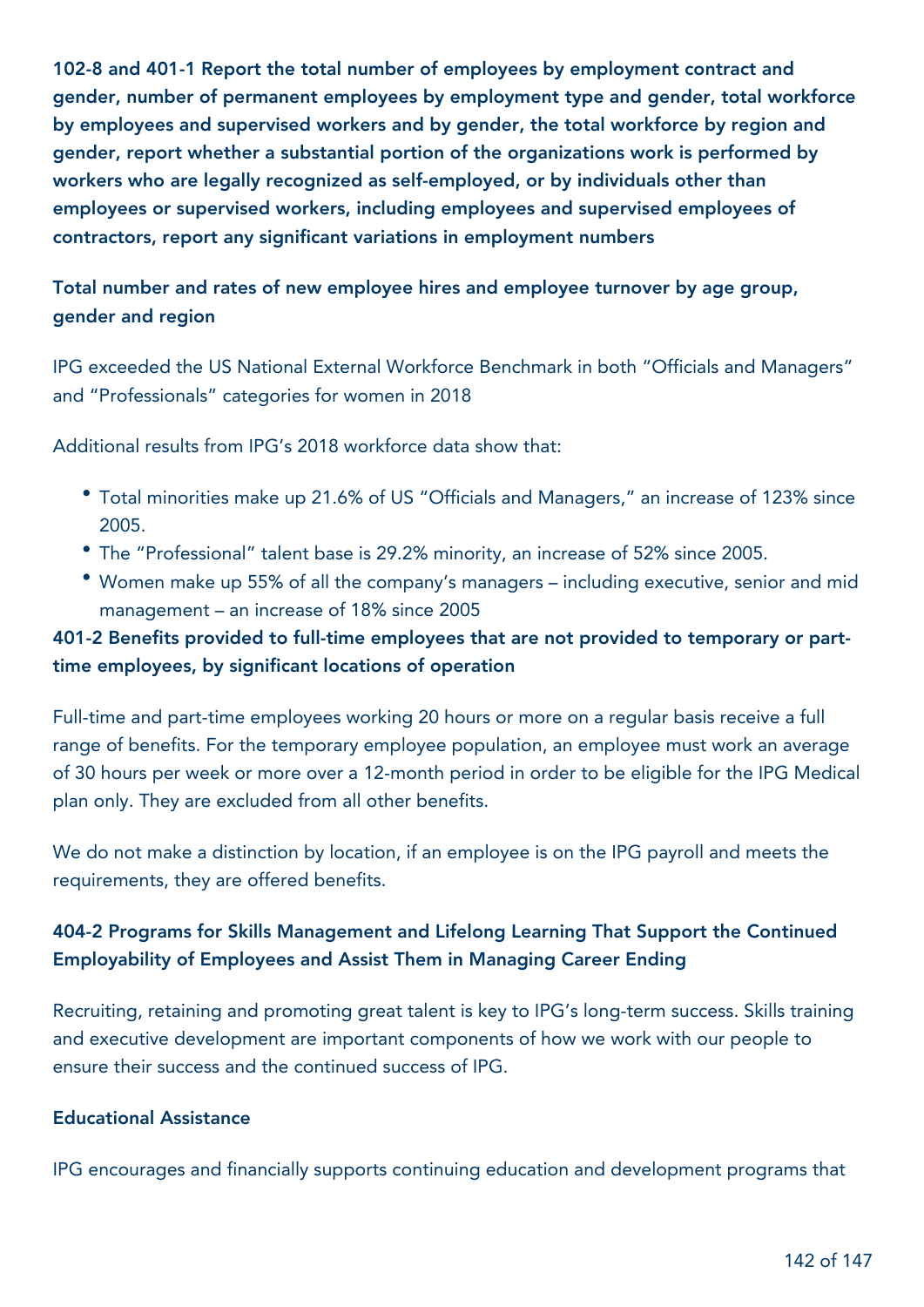meet the career goals of our employees which are aligned with the needs of our business. Regular full-time and part-time employees can achieve professional career goals by taking jobrelated courses at an accredited school, college or university and be reimbursed for up to 75 percent of the tuition expenses. Whether taking a standalone course, or making a commitment to a bachelor's or master's degree program, attending traditional-style classes or non-traditional (e.g., on-line or accelerated) programs, employees and their managers work together to support development.

### Individual Department Training

It is critical for employees to maintain required credentials, gain skills with new technologies, manage department change, keep up with role-specific information, and onboard to new roles. Whatever the situation, individual departments provide training through a variety of means including staff meetings, global conferences, in-house speakers, periodicals/online services and colleague-to-colleague instruction.

### Skills-Building Training

IPG offers managers and employees skill-building training via live classroom and live and recorded webcasts for employees across the globe to enhance foundational skills including coaching, interviewing, project management, workplace respect, unconscious bias, career development, presentation skills, business writing, emotional intelligence, communication, conflict resolution, customer service and performance management. Our training programs aim to educate employees on core competencies and empower participants to bring to life such skills in the workplace.

### Global Training

Operating ethically and with the highest standards of integrity is critical to our continued success. IPG's Code of Conduct forms the basis of how we interact with each other, with our vendors and with our clients. Each year, IPG provides employees with training on the Code of Conduct, and highlights different topics of particular importance to focus on during these trainings.

### Empowership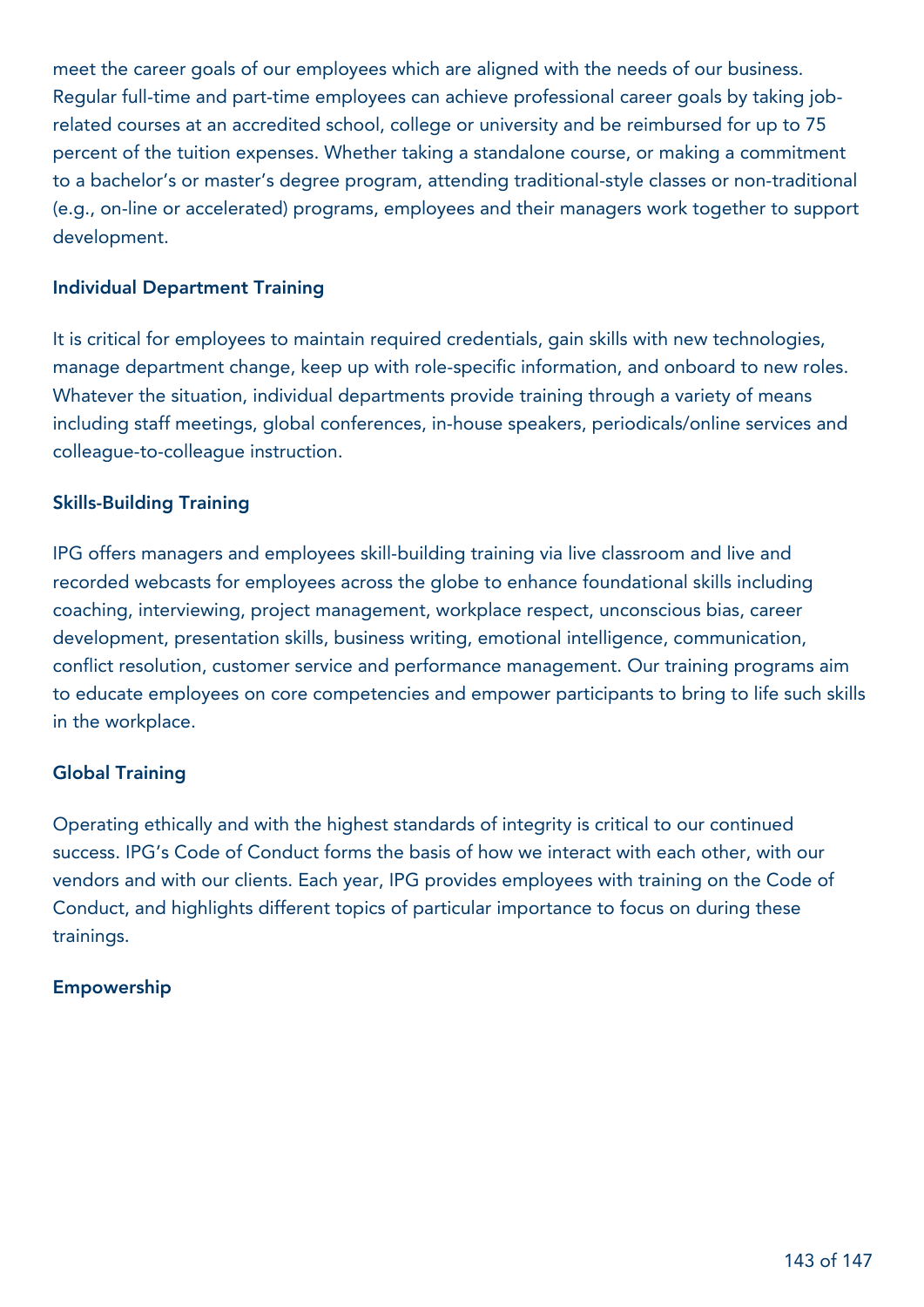Empowership is a one-year remote-access learning and development program that helps professional women thrive by building their leadership competencies from the inside out. Empowership provides 24/7 access to relevant and dynamic training resources, uplifting inspiration, practical how-to guidance, and a robust female community. Through webinars, group calls, Q&A sessions with industry experts, digital resources and a peer forum, we empower women to thrive in all areas of their lives.

IPG Leadership Lab The IPG Leadership Lab is a selective global executive development program for senior-level leaders within IPG agencies. The program draws high potential executives from across IPG and provides an intensive leadership development experience featuring in-market immersion, engagement with IPG executives, cross-agency peer coaching, and personal leadership feedback and planning. Held yearly since 2013, the IPG Leadership Lab has strengthened agency leadership while enhancing collaboration across IPG.

### Internship Program

The IPG Internship program offers students meaningful projects that provide an introduction to our industry while also developing a highly-valued future talent pool. Interns are provided with the tools and guidance that allow their roles to be hands-on educational experiences. Working with knowledgeable mentors, interns gain exposure to a broad range of processes and new technologies as well as substantive knowledge about our industry. Internships are offered during the summer and in a limited number of areas, year-round.

#### Transition Assistance

IPG provides employees with support, as needed, through many transitions that take place over the employment life cycle (e.g., transitioning to a new role, transitioning back to work from a leave of absence or transitioning to retirement). This might include retirement and financial planning resources, coaching and career guidance, work-life balance resources and flexible work arrangements.

IPG Learning & Development Site – This site provides a wealth of diverse online courses and provides resources at employees' fingertips. There are multiple skill-building courses offered on management and leadership, performance management, writing & communication, diversity & inclusion, customer service, project management and personal development. Also offered are a wide variety of technical courses. Many of these courses are offered in multiple languages to meet the needs of our global population.

MyLead – MyLead is an IPG enterprise-wide offered program, targeting senior managers for leadership development. It is an interactive leadership immersion experience which includes business simulation and real-time executive coaching. The program is designed to develop areas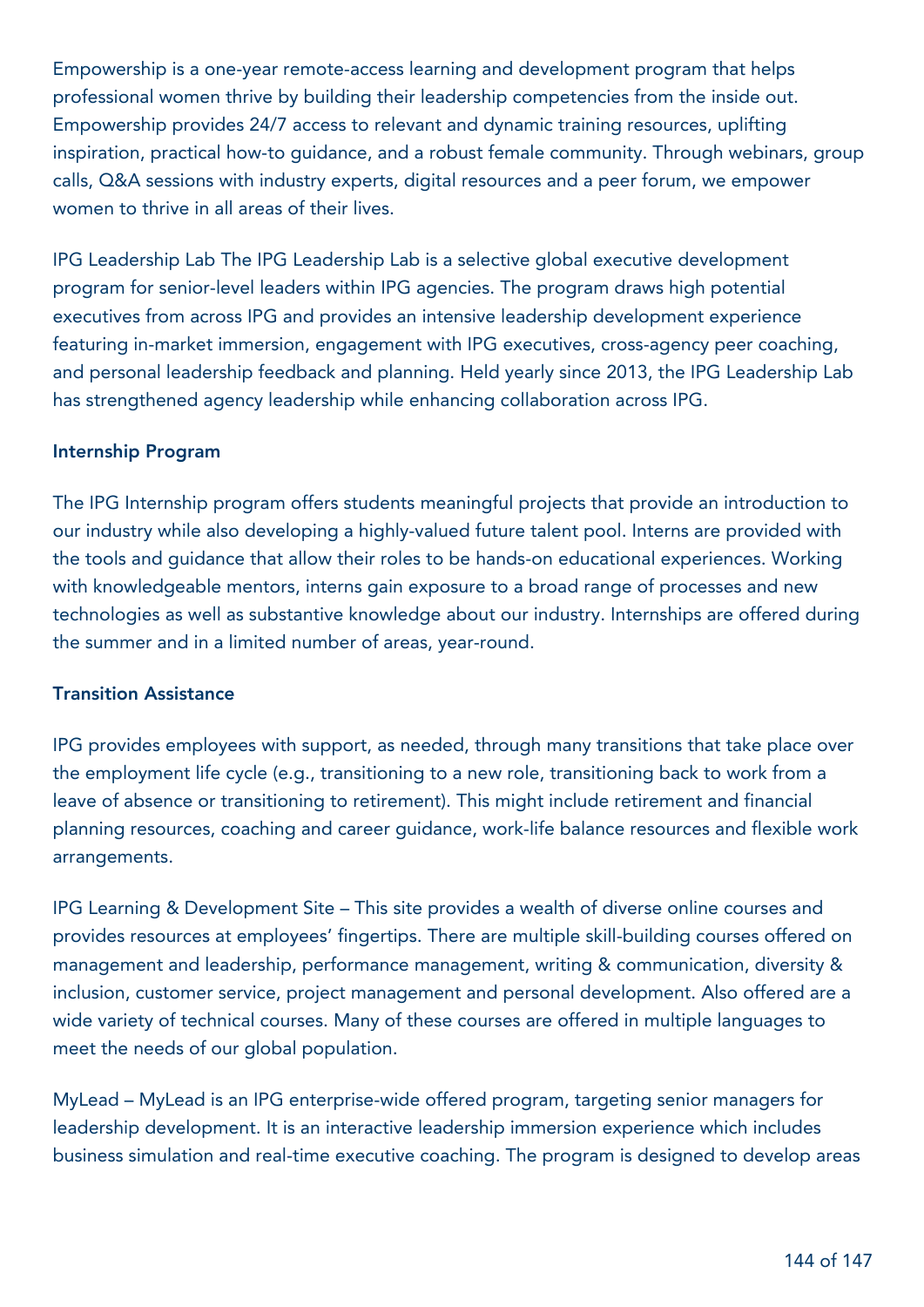of responsibility that are most relevant to leadership roles in our industry and include Business Leadership, Client Leadership, and People Leadership.

The Art and Science of Leadership (TASL) – Like MyLead, TASL is an IPG enterprise-wide offering. This offering targets newer managers or those who need to further develop their core management skills. TASL participants learn key facets of leadership via an on-line, interactive experience. Participants are also involved in business simulations in which they face realistic skill challenges. An executive coach partners with each participant to discuss his/her activities, provides the participant with specific behavioral feedback, helps plan for future development, and helps the participant to apply the new skills back at work.

## 404-3

## Percentage of employees receiving regular performance and career development reviews, by gender and by employee category

IPG advocates for all employees to actively participate and invest in performance management. Aligning individual goals with organizational objectives not only allows employees to better understand what is expected of them, and how important their contributions are to the business, but it also empowers them to champion their own personal development.

Our corporate process is guided by an ePerformance on-line tool. The tool is a catalyst to promote discussion between managers and employees about personal and business goals, development plans and career aspirations. Approximately three quarters of IPG employees actively participate in our on-line performance management process.